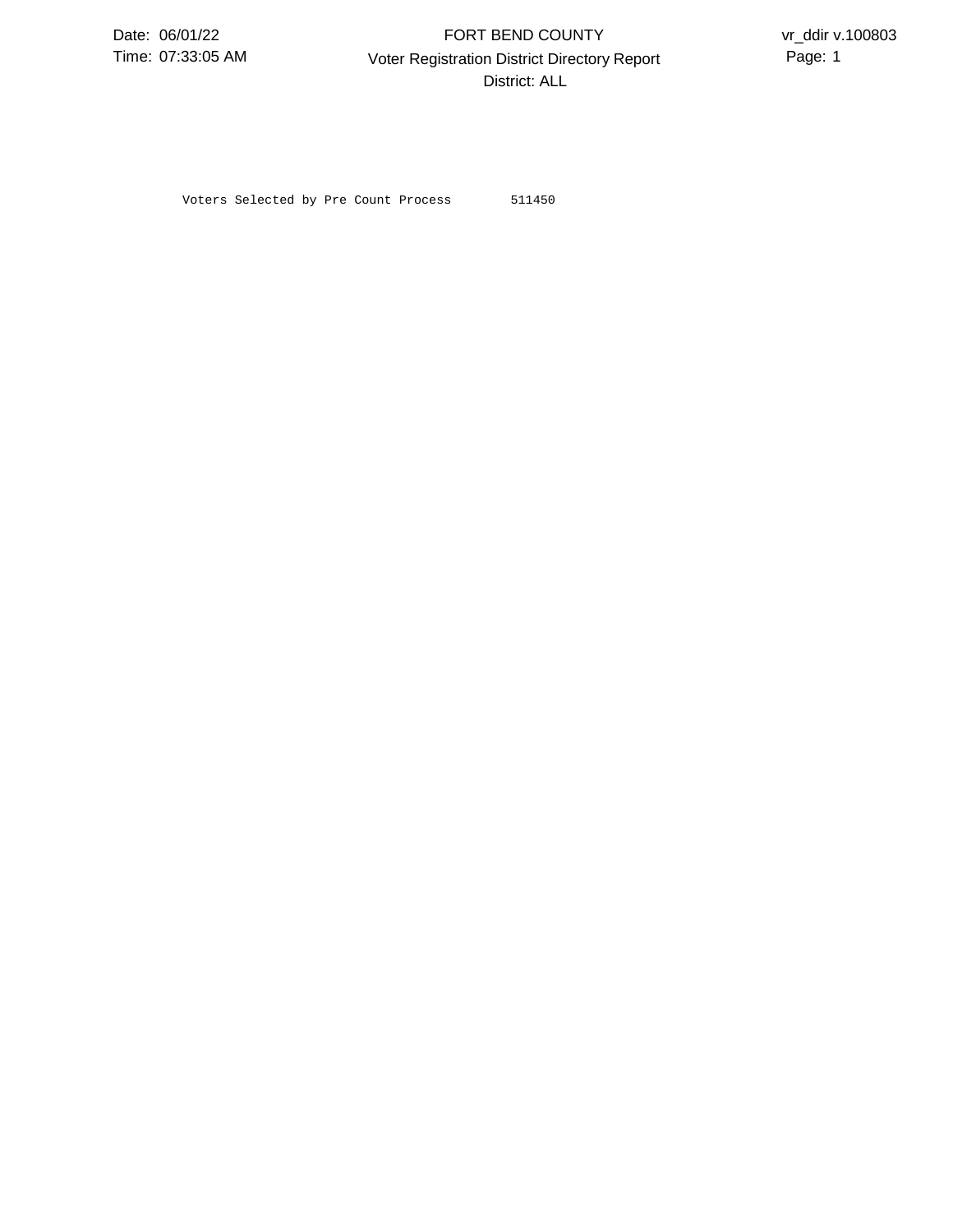## 07:33:05 AM **Page: 1** Voter Registration District Directory Report Page: 1 FORT BEND COUNTY District: ALL

| Voters | <b>Partial Pct</b> | Precinct | Name |  |
|--------|--------------------|----------|------|--|
| 3753   | ${\sf N}$          | 1004     | 1004 |  |
| 1717   | N                  | 1005     | 1005 |  |
| 12316  | N                  | 1006     | 1006 |  |
| 1019   | N                  | 1008     | 1008 |  |
| 3041   | N                  | 1013     | 1013 |  |
| 7049   | ${\sf N}$          | 1014     | 1014 |  |
| 1019   | N                  | 1019     | 1019 |  |
| 6225   | N                  | 1038     | 1038 |  |
| 2002   | N                  | 1041     | 1041 |  |
| 469    | ${\sf N}$          | 1054     | 1054 |  |
| 5741   | ${\sf N}$          | 1057     | 1057 |  |
| 3340   | ${\sf N}$          | 1063     | 1063 |  |
| 6169   | N                  | 1103     | 1103 |  |
| 6023   | N                  | 1104     | 1104 |  |
| 3862   | ${\sf N}$          | 1122     | 1122 |  |
| 5667   | ${\sf N}$          | 1130     | 1130 |  |
| 5458   | N                  | 1132     | 1132 |  |
| 3948   | N                  | 1133     | 1133 |  |
| 4403   | N                  | 1142     | 1142 |  |
| 6962   | N                  | 1143     | 1143 |  |
| 4478   | ${\sf N}$          | 1144     | 1144 |  |
| 3055   | N                  | 1145     | 1145 |  |
| 6747   | N                  | 1146     | 1146 |  |
| 12276  | N                  | 1148     | 1148 |  |
| 5875   | N                  | 1149     | 1149 |  |
| 2542   | ${\sf N}$          | 1156     | 1156 |  |
| 3104   | N                  | 1159     | 1159 |  |
| 2520   | N                  | 1160     | 1160 |  |
| 3020   | N                  | 1165     | 1165 |  |
| 2945   | ${\sf N}$          | 2003     | 2003 |  |
| 10414  | ${\sf N}$          | 2007     | 2007 |  |
| 3447   | N                  | 2009     | 2009 |  |
| 4028   | N                  | 2010     | 2010 |  |
| 2646   | N                  | 2017     | 2017 |  |
| 2398   | N                  | 2018     | 2018 |  |
| 762    | N                  | 2021     | 2021 |  |
| 2539   | ${\sf N}$          | 2023     | 2023 |  |
| 2419   | ${\sf N}$          | 2028     | 2028 |  |
| 2768   | N                  | 2030     | 2030 |  |
| 2941   | ${\sf N}$          | 2031     | 2031 |  |
| 1153   | ${\sf N}$          | 2033     | 2033 |  |
| 4582   | ${\sf N}$          | 2034     | 2034 |  |
| 1188   | ${\sf N}$          | 2036     | 2036 |  |
| 2842   | N                  | 2050     | 2050 |  |
| 2563   | ${\sf N}$          | 2051     | 2051 |  |
| 2750   | ${\sf N}$          | 2052     | 2052 |  |
| 1132   | N                  | 2055     | 2055 |  |
| 958    | N                  | 2056     | 2056 |  |
| 2401   | ${\sf N}$          | 2058     | 2058 |  |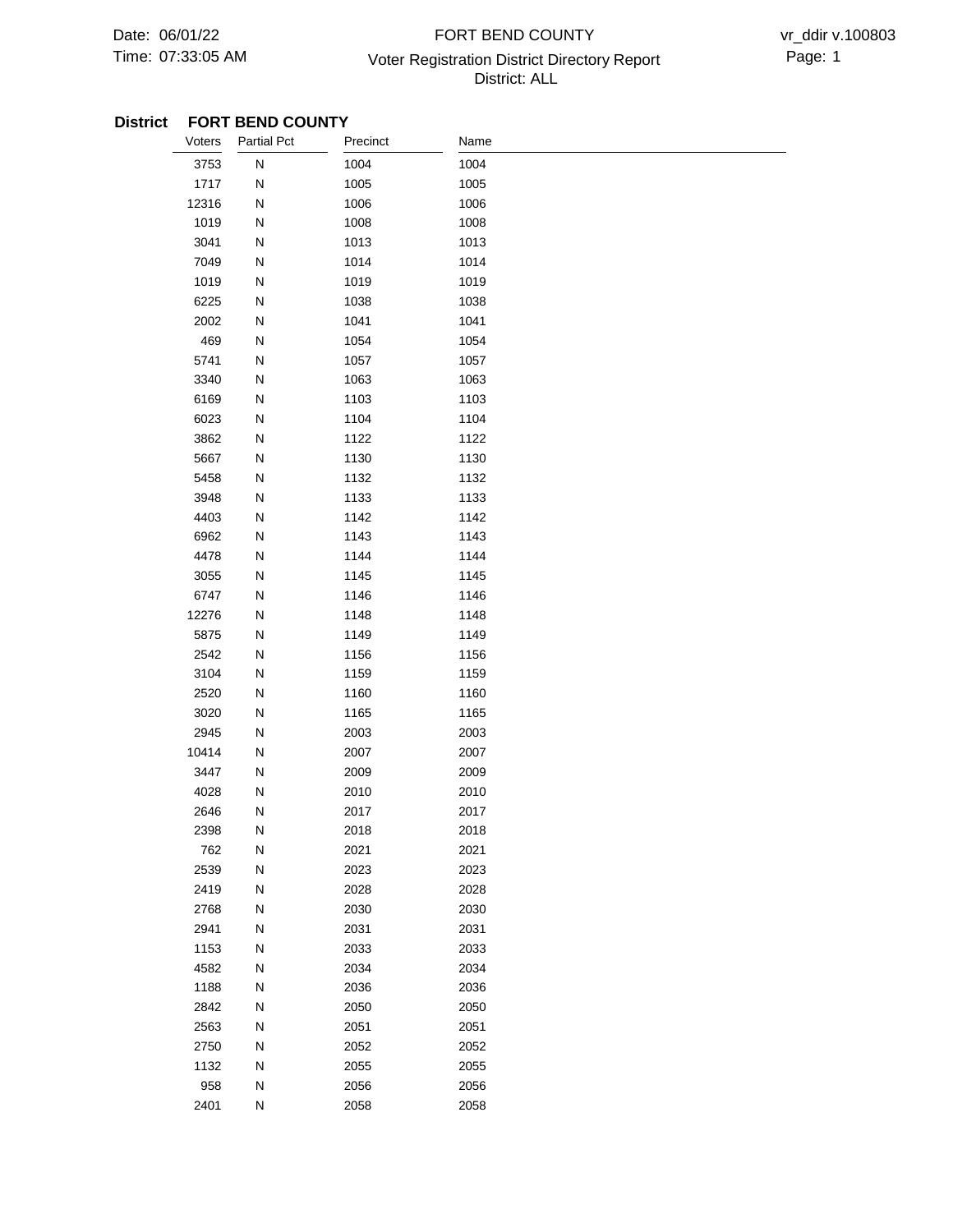## 07:33:05 AM Voter Registration District Directory Report Page: 2 FORT BEND COUNTY District: ALL

| Voters | <b>Partial Pct</b>            | Precinct | Name |  |
|--------|-------------------------------|----------|------|--|
|        | ${\sf N}$<br>2338             | 2059     | 2059 |  |
|        | 5060<br>${\sf N}$             | 2061     | 2061 |  |
|        | 495<br>N                      | 2068     | 2068 |  |
|        | 1867<br>N                     | 2070     | 2070 |  |
|        | ${\sf N}$<br>2011             | 2075     | 2075 |  |
|        | 2138<br>N                     | 2077     | 2077 |  |
|        | 1414<br>N                     | 2081     | 2081 |  |
|        | 3494<br>N                     | 2085     | 2085 |  |
|        | 2003<br>N                     | 2087     | 2087 |  |
|        | 1573<br>${\sf N}$             | 2088     | 2088 |  |
|        | 1344<br>${\sf N}$             | 2089     | 2089 |  |
|        | 740<br>${\sf N}$              | 2090     | 2090 |  |
|        | 686<br>N                      | 2091     | 2091 |  |
|        | $\,6$<br>${\sf N}$            | 2094     | 2094 |  |
|        | 5231<br>N                     | 2097     | 2097 |  |
|        | 7042<br>${\sf N}$             | 2108     | 2108 |  |
|        | 1045<br>${\sf N}$             | 2109     | 2109 |  |
|        | 4354<br>Ν                     | 2114     | 2114 |  |
|        | 2049<br>N                     | 2115     | 2115 |  |
|        | 2134<br>N                     | 2116     | 2116 |  |
|        | 8282<br>N                     | 2118     | 2118 |  |
|        | 3144<br>N                     | 2120     | 2120 |  |
|        | 2543<br>N                     | 2123     | 2123 |  |
|        | 3555<br>N                     | 2128     | 2128 |  |
|        | 4320<br>N                     | 2134     | 2134 |  |
|        | 602<br>N                      | 2136     | 2136 |  |
|        | 2851<br>N                     | 2151     | 2151 |  |
|        | 1619<br>N                     | 2152     | 2152 |  |
|        | 2221<br>${\sf N}$             | 2153     | 2153 |  |
|        | 701<br>N                      | 2161     | 2161 |  |
|        | 2679<br>${\sf N}$             | 2171     | 2171 |  |
|        | 1569<br>${\sf N}$             | 3011     | 3011 |  |
|        | 4034<br>Ν                     | 3016     | 3016 |  |
|        | 3113<br>N                     | 3020     | 3020 |  |
|        | 3346<br>N                     | 3022     | 3022 |  |
|        | $\mathbf{1}$<br>N             | 3027     | 3027 |  |
|        | ${\sf N}$<br>1861             | 3029     | 3029 |  |
|        | 1943<br>${\sf N}$             | 3035     | 3035 |  |
|        | 1082<br>${\sf N}$             | 3042     | 3042 |  |
|        | 897<br>${\sf N}$              | 3043     | 3043 |  |
|        | 4135<br>${\sf N}$             | 3044     | 3044 |  |
|        | 2006<br>${\sf N}$             | 3045     | 3045 |  |
|        | 3303<br>${\sf N}$             | 3046     | 3046 |  |
|        | 853<br>N                      | 3047     | 3047 |  |
|        | 3692<br>${\sf N}$             | 3049     | 3049 |  |
|        | $\boldsymbol{9}$<br>${\sf N}$ | 3053     | 3053 |  |
|        | 3697<br>N                     | 3060     | 3060 |  |
|        | 3706<br>${\sf N}$             | 3062     | 3062 |  |
|        | 3034<br>${\sf N}$             | 3064     | 3064 |  |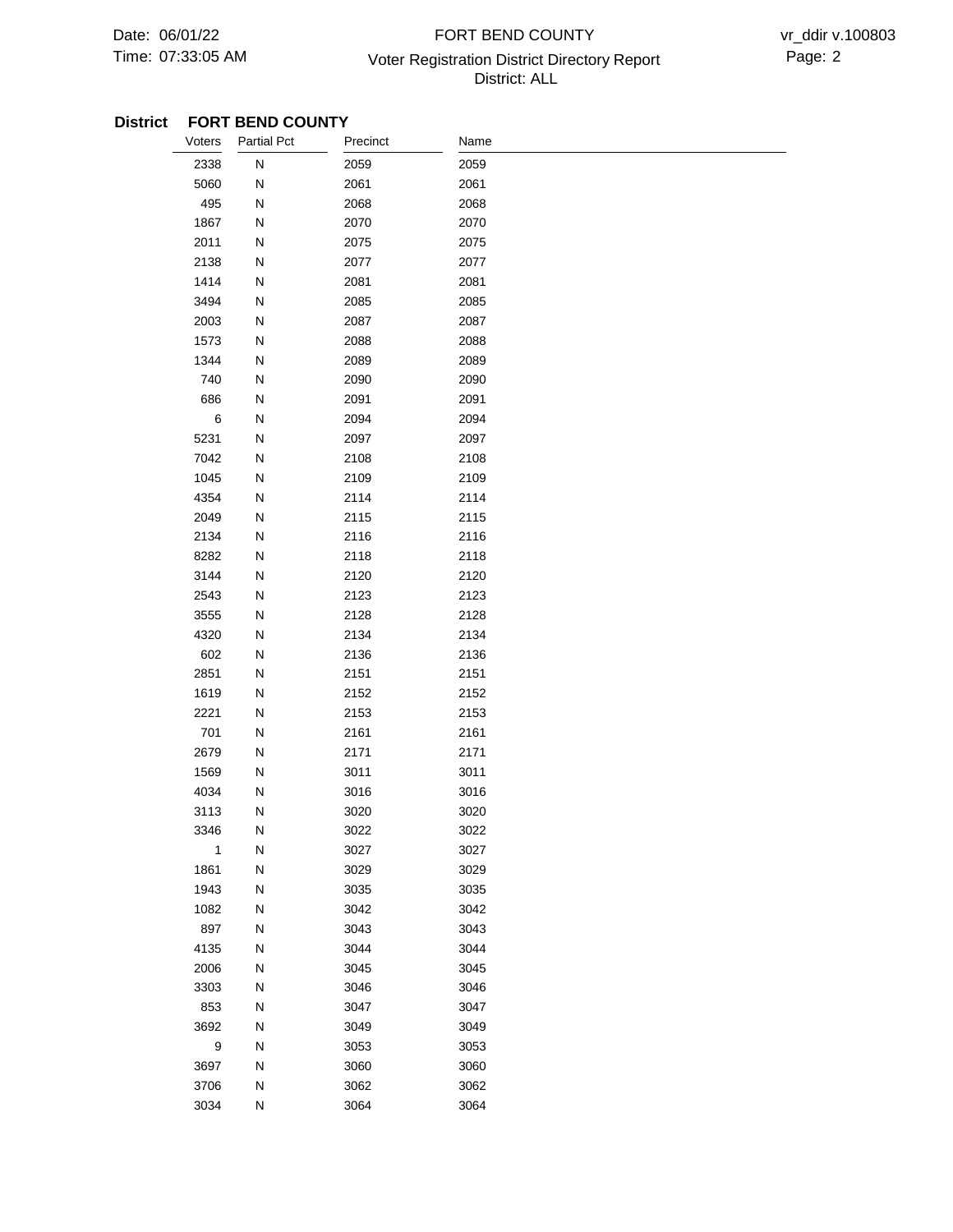## 07:33:05 AM **Page: 3** Voter Registration District Directory Report **Page: 3** FORT BEND COUNTY District: ALL

| Voters    | <b>Partial Pct</b> | Precinct | Name |
|-----------|--------------------|----------|------|
| 5659      | ${\sf N}$          | 3065     | 3065 |
| 631       | N                  | 3071     | 3071 |
| 640       | N                  | 3078     | 3078 |
| 472       | N                  | 3079     | 3079 |
| 1486      | N                  | 3080     | 3080 |
| 1582      | N                  | 3084     | 3084 |
| 2590      | N                  | 3086     | 3086 |
| 824       | N                  | 3092     | 3092 |
| 500       | N                  | 3093     | 3093 |
| 2719      | N                  | 3096     | 3096 |
| 2821      | N                  | 3098     | 3098 |
| 2522      | N                  | 3102     | 3102 |
| 629       | N                  | 3105     | 3105 |
| 1980      | N                  | 3107     | 3107 |
| 2712      | N                  | 3110     | 3110 |
| 1429      | N                  | 3111     | 3111 |
| 708       | N                  | 3112     | 3112 |
| 3323      | N                  | 3119     | 3119 |
| 811       | N                  | 3121     | 3121 |
| 4348      | N                  | 3125     | 3125 |
| 811       | N                  | 3126     | 3126 |
| 3051      | N                  | 3127     | 3127 |
| 7484      | N                  | 3129     | 3129 |
| 1912      | N                  | 3131     | 3131 |
| 6870      | N                  | 3135     | 3135 |
| 601       | N                  | 3137     | 3137 |
| 458       | N                  | 3138     | 3138 |
| 2185      | N                  | 3139     | 3139 |
| 3109      | N                  | 3140     | 3140 |
| 4936      | N                  | 3147     | 3147 |
| 3086      | N                  | 3155     | 3155 |
| 1019      | N                  | 3157     | 3157 |
| 2487      | N                  | 3158     | 3158 |
| $\pmb{0}$ | N                  | 3166     | 3166 |
| 407       | N                  | 3168     | 3168 |
| 667       | N                  | 3169     | 3169 |
| 1801      | N                  | 3172     | 3172 |
| 1810      | ${\sf N}$          | 3174     | 3174 |
| 1432      | ${\sf N}$          | 3175     | 3175 |
| 2333      | N                  | 4001     | 4001 |
| 696       | N                  | 4002     | 4002 |
| 2808      | N                  | 4012     | 4012 |
| 1509      | ${\sf N}$          | 4015     | 4015 |
| 472       | ${\sf N}$          | 4024     | 4024 |
| 5214      | ${\sf N}$          | 4025     | 4025 |
| 3110      | ${\sf N}$          | 4026     | 4026 |
| 1300      | N                  | 4032     | 4032 |
| 2987      | N                  | 4037     | 4037 |
| 1029      | ${\sf N}$          | 4039     | 4039 |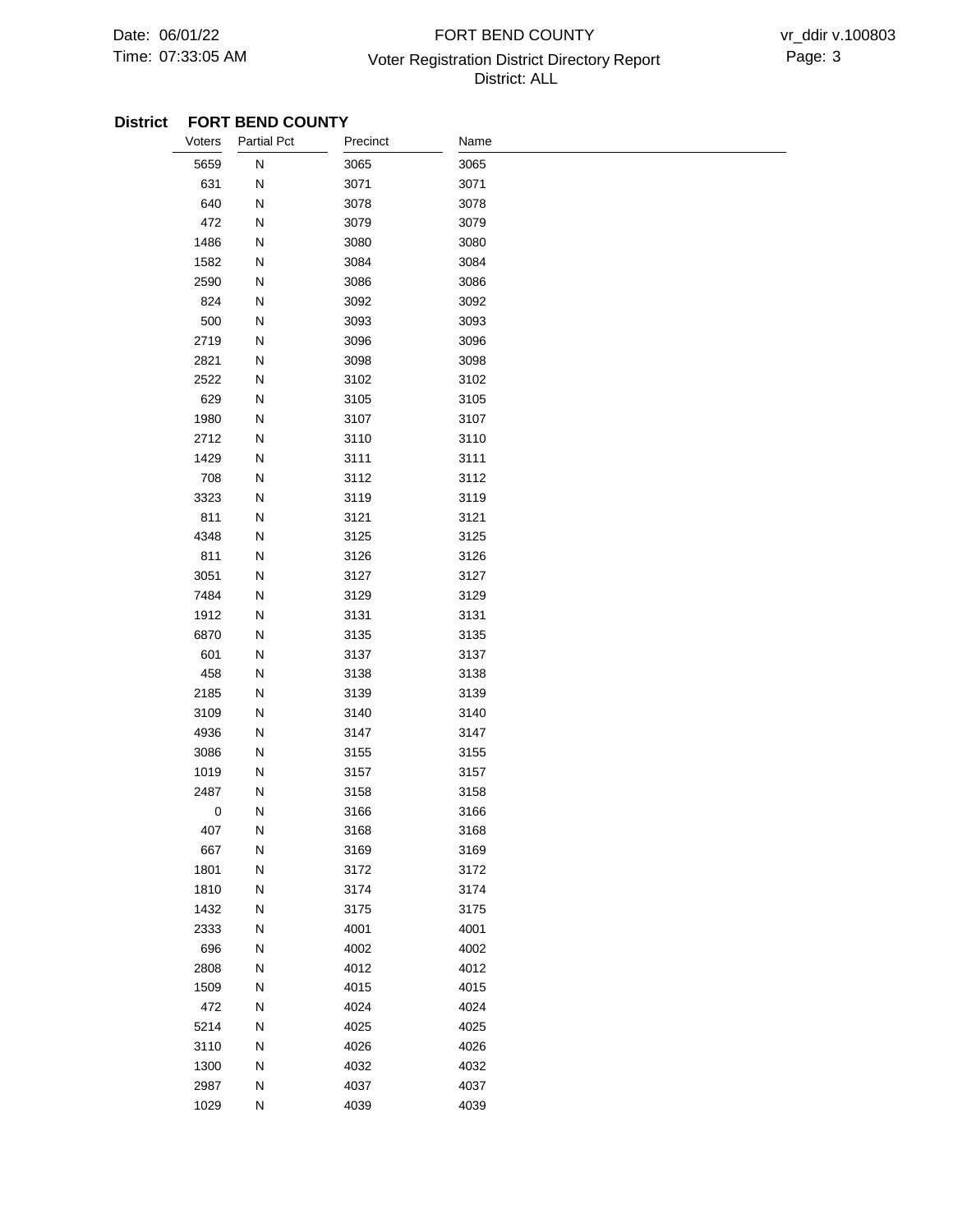## 07:33:05 AM **Page: 4** Voter Registration District Directory Report **Page: 4** FORT BEND COUNTY District: ALL

| Voters | <b>Partial Pct</b>        | Precinct | Name                              |
|--------|---------------------------|----------|-----------------------------------|
| 2960   | ${\sf N}$                 | 4040     | 4040                              |
| 2211   | N                         | 4048     | 4048                              |
| 4910   | N                         | 4066     | 4066                              |
| 3281   | N                         | 4067     | 4067                              |
| 5369   | N                         | 4069     | 4069                              |
| 114    | N                         | 4072     | 4072                              |
| 1326   | N                         | 4073     | 4073                              |
| 4503   | N                         | 4074     | 4074                              |
| 2901   | N                         | 4076     | 4076                              |
| 7293   | N                         | 4082     | 4082                              |
| 5081   | N                         | 4083     | 4083                              |
| 5026   | N                         | 4095     | 4095                              |
| 3857   | N                         | 4099     | 4099                              |
| 3007   | N                         | 4100     | 4100                              |
| 3939   | N                         | 4101     | 4101                              |
| 6232   | N                         | 4106     | 4106                              |
| 7353   | N                         | 4113     | 4113                              |
| 1773   | N                         | 4117     | 4117                              |
| 3631   | N                         | 4124     | 4124                              |
| 4136   | N                         | 4141     | 4141                              |
| 7501   | N                         | 4150     | 4150                              |
| 3783   | N                         | 4154     | 4154                              |
| 690    | N                         | 4162     | 4162                              |
| 1386   | N                         | 4163     | 4163                              |
| 1408   | N                         | 4164     | 4164                              |
| 3      | N                         | 4167     | 4167                              |
| 95     | N                         | 4170     | 4170                              |
| 1206   | N                         | 4173     | 4173                              |
| 511443 | Total voters in district. |          | 175 precincts listed for district |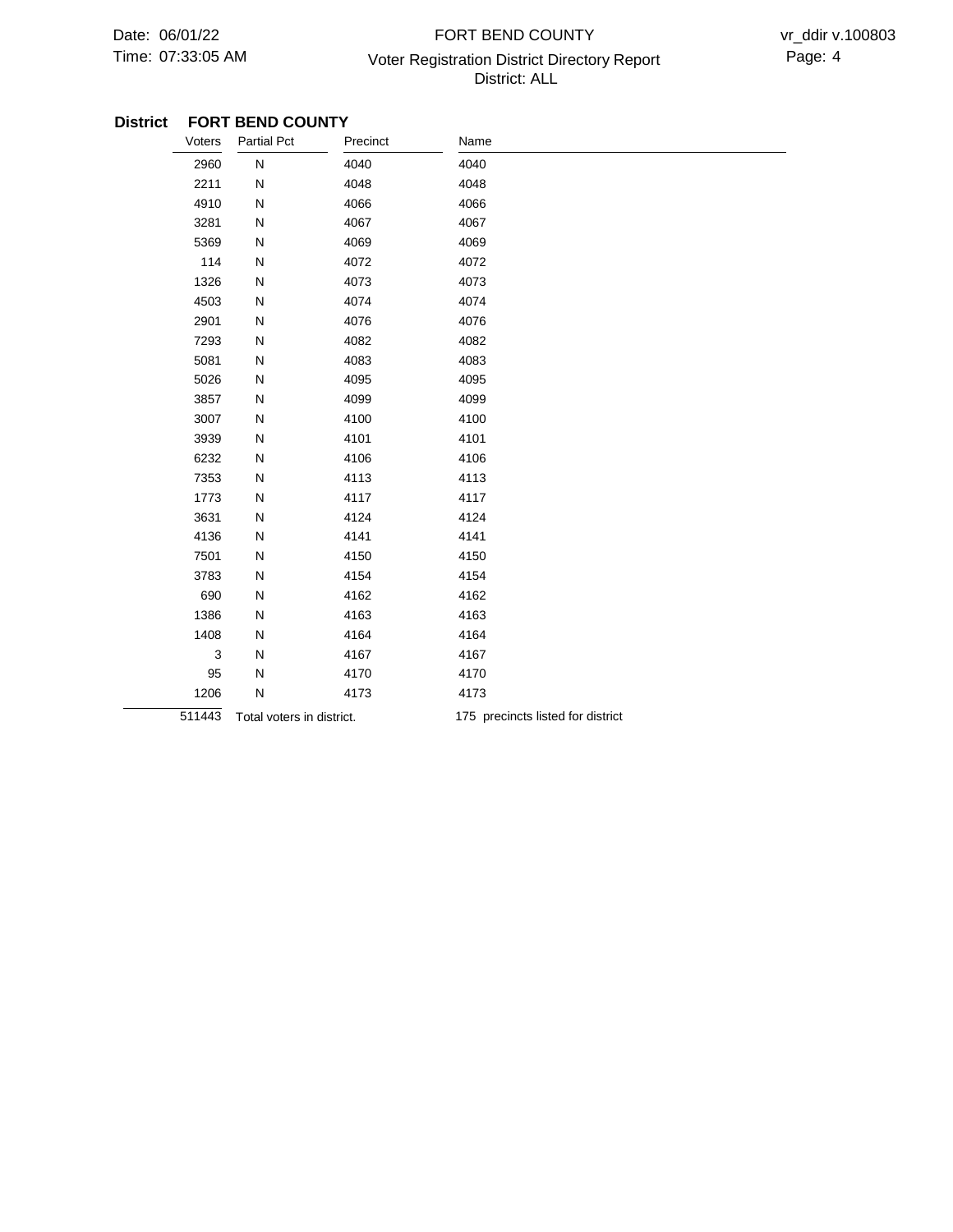## 07:33:05 AM **Page: 5** Voter Registration District Directory Report **Page: 5** FORT BEND COUNTY District: ALL

| Voters | <b>Partial Pct</b>        | Precinct | Name                             |
|--------|---------------------------|----------|----------------------------------|
| 1943   | ${\sf N}$                 | 3035     | 3035                             |
| 897    | ${\sf N}$                 | 3043     | 3043                             |
| 2006   | ${\sf N}$                 | 3045     | 3045                             |
| 853    | ${\sf N}$                 | 3047     | 3047                             |
| 631    | ${\sf N}$                 | 3071     | 3071                             |
| 472    | ${\sf N}$                 | 3079     | 3079                             |
| 1486   | ${\sf N}$                 | 3080     | 3080                             |
| 2590   | ${\sf N}$                 | 3086     | 3086                             |
| 2821   | ${\sf N}$                 | 3098     | 3098                             |
| 2522   | ${\sf N}$                 | 3102     | 3102                             |
| 629    | ${\sf N}$                 | 3105     | 3105                             |
| 811    | ${\sf N}$                 | 3121     | 3121                             |
| 4348   | ${\sf N}$                 | 3125     | 3125                             |
| 811    | N                         | 3126     | 3126                             |
| 6870   | ${\sf N}$                 | 3135     | 3135                             |
| 4936   | ${\sf N}$                 | 3147     | 3147                             |
| 3086   | ${\sf N}$                 | 3155     | 3155                             |
| 2487   | ${\sf N}$                 | 3158     | 3158                             |
| 667    | N                         | 3169     | 3169                             |
| 1801   | ${\sf N}$                 | 3172     | 3172                             |
| 1810   | ${\sf N}$                 | 3174     | 3174                             |
| 3110   | N                         | 4026     | 4026                             |
| 1300   | ${\sf N}$                 | 4032     | 4032                             |
| 1029   | N                         | 4039     | 4039                             |
| 4910   | ${\sf N}$                 | 4066     | 4066                             |
| 3281   | ${\sf N}$                 | 4067     | 4067                             |
| 5369   | ${\sf N}$                 | 4069     | 4069                             |
| 2901   | ${\sf N}$                 | 4076     | 4076                             |
| 5081   | ${\sf N}$                 | 4083     | 4083                             |
| 3857   | ${\sf N}$                 | 4099     | 4099                             |
| 3007   | ${\sf N}$                 | 4100     | 4100                             |
| 3939   | ${\sf N}$                 | 4101     | 4101                             |
| 6232   | N                         | 4106     | 4106                             |
| 7353   | N                         | 4113     | 4113                             |
| 1773   | N                         | 4117     | 4117                             |
| 3631   | N                         | 4124     | 4124                             |
| 4136   | N                         | 4141     | 4141                             |
| 7501   | N                         | 4150     | 4150                             |
| 1386   | N                         | 4163     | 4163                             |
| 1408   | ${\sf N}$                 | 4164     | 4164                             |
| 3      | ${\sf N}$                 | 4167     | 4167                             |
| 1206   | N                         | 4173     | 4173                             |
| 116890 | Total voters in district. |          | 42 precincts listed for district |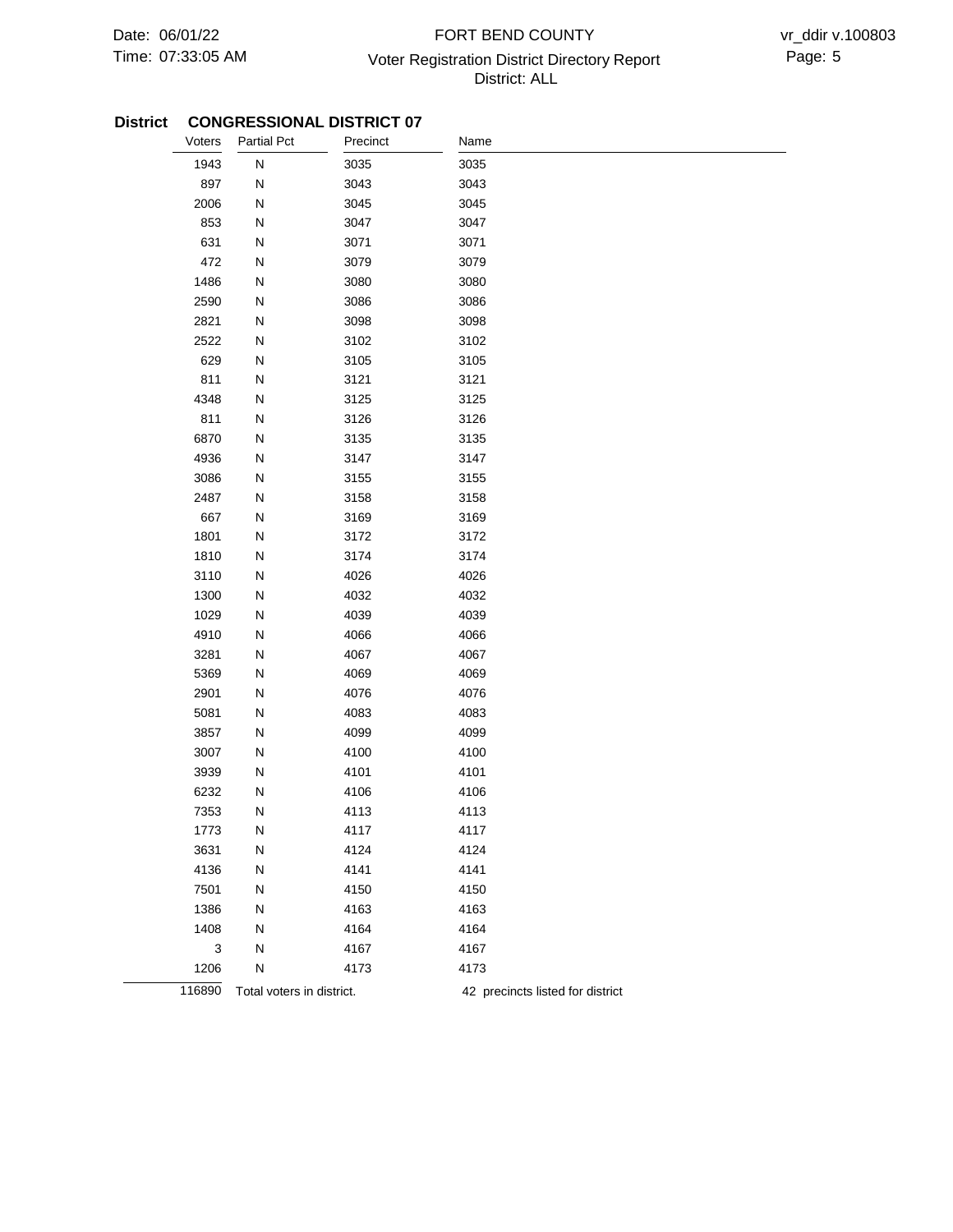## 07:33:05 AM Voter Registration District Directory Report Page: 6 FORT BEND COUNTY District: ALL

| Voters  | <b>Partial Pct</b>        | Precinct | Name                             |
|---------|---------------------------|----------|----------------------------------|
| 2945    | ${\sf N}$                 | 2003     | 2003                             |
| 2646    | N                         | 2017     | 2017                             |
| 2539    | ${\sf N}$                 | 2023     | 2023                             |
| 2941    | N                         | 2031     | 2031                             |
| 1153    | ${\sf N}$                 | 2033     | 2033                             |
| 4582    | ${\sf N}$                 | 2034     | 2034                             |
| 1188    | ${\sf N}$                 | 2036     | 2036                             |
| 2842    | ${\sf N}$                 | 2050     | 2050                             |
| 2563    | N                         | 2051     | 2051                             |
| 2750    | ${\sf N}$                 | 2052     | 2052                             |
| 1132    | ${\sf N}$                 | 2055     | 2055                             |
| 958     | ${\sf N}$                 | 2056     | 2056                             |
| 2401    | ${\sf N}$                 | 2058     | 2058                             |
| 2338    | N                         | 2059     | 2059                             |
| 1867    | N                         | 2070     | 2070                             |
| 2011    | N                         | 2075     | 2075                             |
| 2138    | N                         | 2077     | 2077                             |
| 1414    | N                         | 2081     | 2081                             |
| 1573    | N                         | 2088     | 2088                             |
| 1344    | ${\sf N}$                 | 2089     | 2089                             |
| 686     | ${\sf N}$                 | 2091     | 2091                             |
| $\,6\,$ | ${\sf N}$                 | 2094     | 2094                             |
| 7042    | ${\sf N}$                 | 2108     | 2108                             |
| 4354    | N                         | 2114     | 2114                             |
| 2049    | ${\sf N}$                 | 2115     | 2115                             |
| 2134    | N                         | 2116     | 2116                             |
| 2543    | N                         | 2123     | 2123                             |
| 4320    | ${\sf N}$                 | 2134     | 2134                             |
| 602     | ${\sf N}$                 | 2136     | 2136                             |
| 2851    | ${\sf N}$                 | 2151     | 2151                             |
| 2221    | ${\sf N}$                 | 2153     | 2153                             |
| 3692    | N                         | 3049     | 3049                             |
| 3697    | N                         | 3060     | 3060                             |
| 3706    | N                         | 3062     | 3062                             |
| 640     | N                         | 3078     | 3078                             |
| 824     | N                         | 3092     | 3092                             |
| 500     | ${\sf N}$                 | 3093     | 3093                             |
| 2719    | ${\sf N}$                 | 3096     | 3096                             |
| 708     | N                         | 3112     | 3112                             |
| 3051    | N                         | 3127     | 3127                             |
| 601     | N                         | 3137     | 3137                             |
| 458     | ${\sf N}$                 | 3138     | 3138                             |
| 1432    | N                         | 3175     | 3175                             |
| 94161   | Total voters in district. |          | 43 precincts listed for district |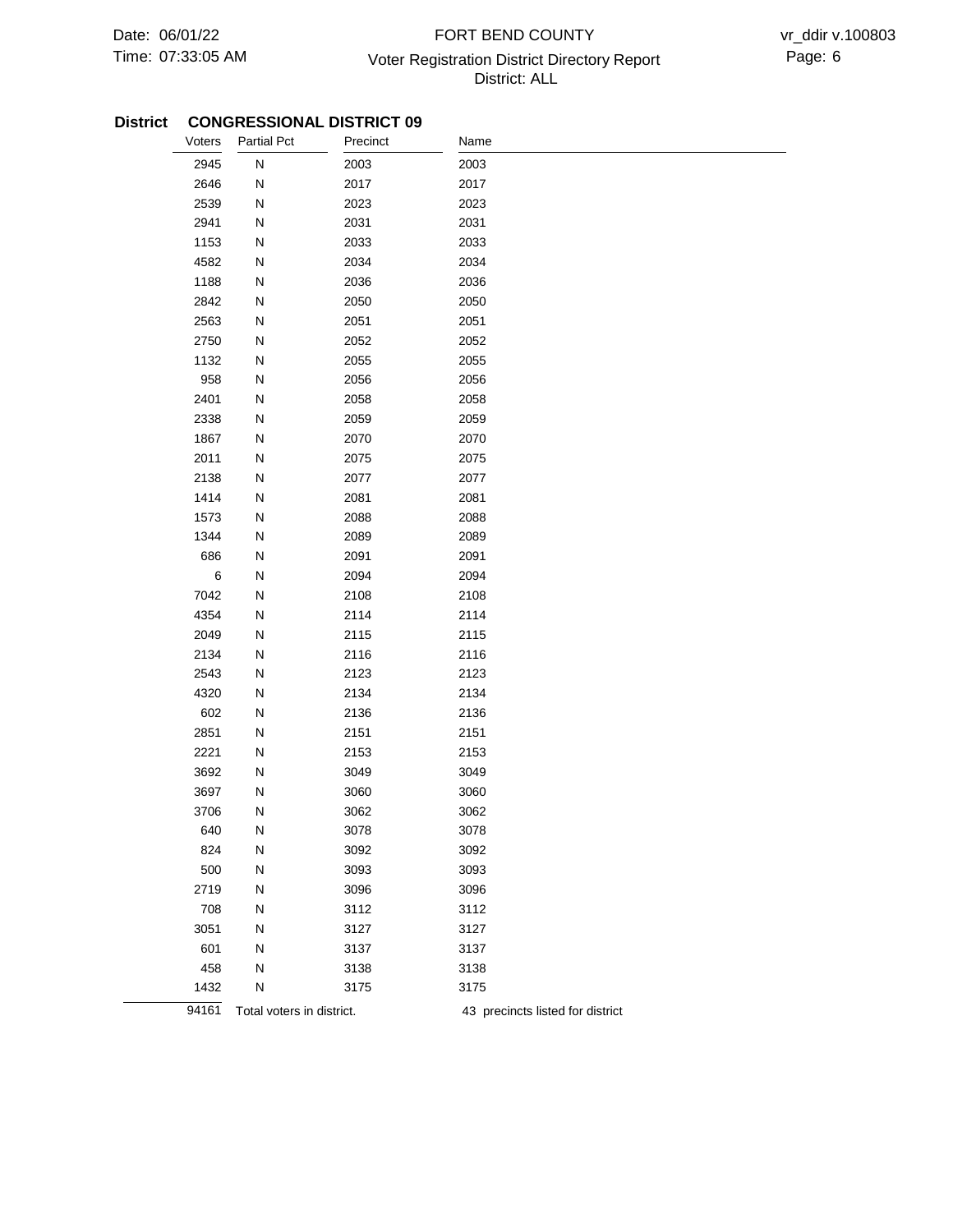## 07:33:05 AM Voter Registration District Directory Report Page: 7 FORT BEND COUNTY District: ALL

| Voters | <b>Partial Pct</b> | Precinct | Name |
|--------|--------------------|----------|------|
| 3753   | ${\sf N}$          | 1004     | 1004 |
| 1717   | N                  | 1005     | 1005 |
| 12316  | ${\sf N}$          | 1006     | 1006 |
| 1019   | N                  | 1008     | 1008 |
| 3041   | ${\sf N}$          | 1013     | 1013 |
| 7049   | ${\sf N}$          | 1014     | 1014 |
| 1019   | ${\sf N}$          | 1019     | 1019 |
| 6225   | ${\sf N}$          | 1038     | 1038 |
| 2002   | ${\sf N}$          | 1041     | 1041 |
| 469    | ${\sf N}$          | 1054     | 1054 |
| 5741   | ${\sf N}$          | 1057     | 1057 |
| 3340   | ${\sf N}$          | 1063     | 1063 |
| 6169   | ${\sf N}$          | 1103     | 1103 |
| 6023   | N                  | 1104     | 1104 |
| 3862   | ${\sf N}$          | 1122     | 1122 |
| 5667   | N                  | 1130     | 1130 |
| 5458   | N                  | 1132     | 1132 |
| 3948   | N                  | 1133     | 1133 |
| 4403   | N                  | 1142     | 1142 |
| 6962   | ${\sf N}$          | 1143     | 1143 |
| 4478   | ${\sf N}$          | 1144     | 1144 |
| 3055   | ${\sf N}$          | 1145     | 1145 |
| 6747   | ${\sf N}$          | 1146     | 1146 |
| 12276  | N                  | 1148     | 1148 |
| 5875   | ${\sf N}$          | 1149     | 1149 |
| 2542   | N                  | 1156     | 1156 |
| 3104   | ${\sf N}$          | 1159     | 1159 |
| 2520   | ${\sf N}$          | 1160     | 1160 |
| 3020   | ${\sf N}$          | 1165     | 1165 |
| 10414  | ${\sf N}$          | 2007     | 2007 |
| 3447   | ${\sf N}$          | 2009     | 2009 |
| 4028   | ${\sf N}$          | 2010     | 2010 |
| 2398   | N                  | 2018     | 2018 |
| 762    | N                  | 2021     | 2021 |
| 2419   | N                  | 2028     | 2028 |
| 2768   | ${\sf N}$          | 2030     | 2030 |
| 5060   | ${\sf N}$          | 2061     | 2061 |
| 495    | ${\sf N}$          | 2068     | 2068 |
| 3494   | ${\sf N}$          | 2085     | 2085 |
| 2003   | ${\sf N}$          | 2087     | 2087 |
| 740    | ${\sf N}$          | 2090     | 2090 |
| 5231   | ${\sf N}$          | 2097     | 2097 |
| 1045   | ${\sf N}$          | 2109     | 2109 |
| 8282   | N                  | 2118     | 2118 |
| 3144   | ${\sf N}$          | 2120     | 2120 |
| 3555   | N                  | 2128     | 2128 |
| 1619   | N                  | 2152     | 2152 |
| 701    | N                  | 2161     | 2161 |
| 2679   | ${\sf N}$          | 2171     | 2171 |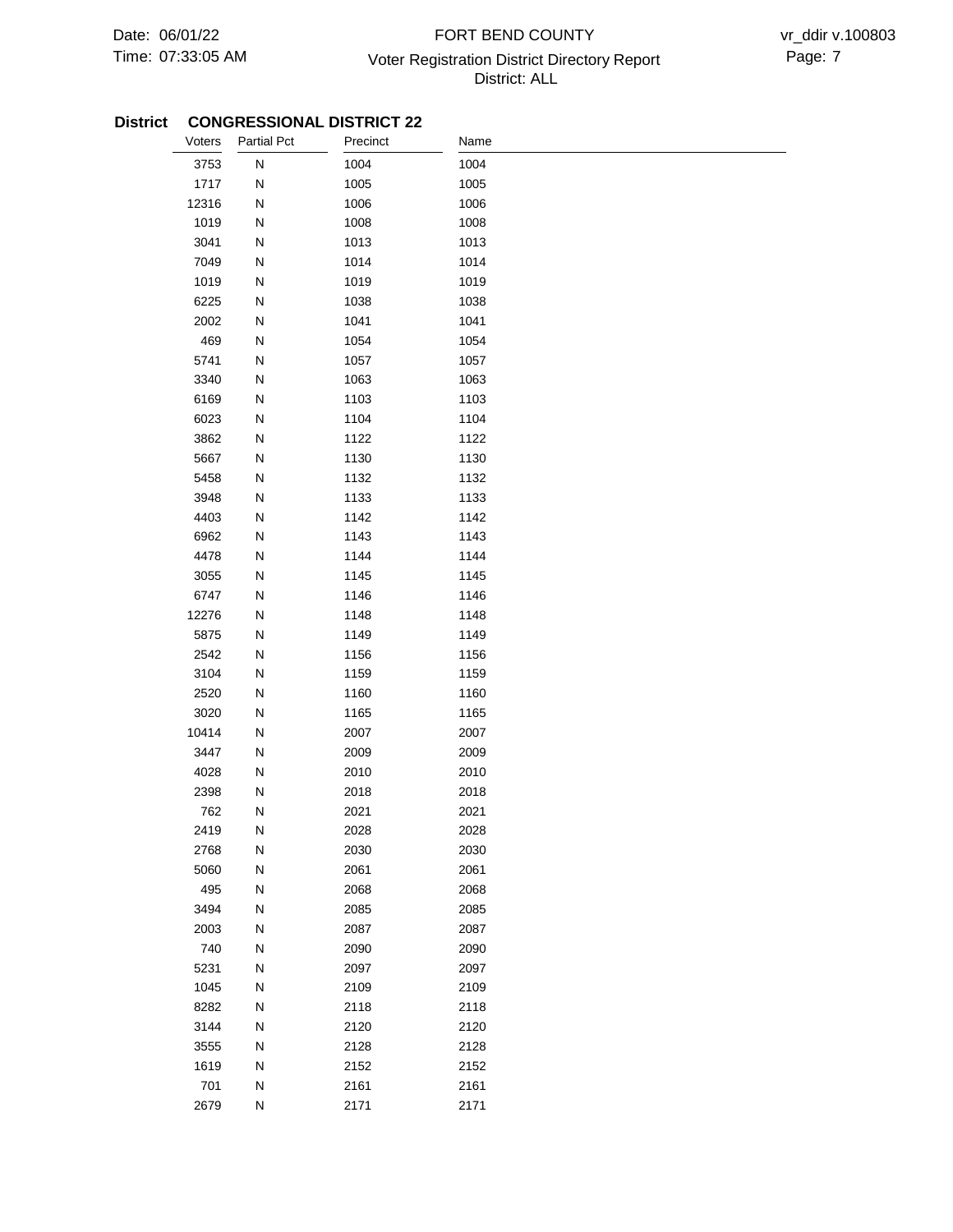## 07:33:05 AM **Page: 8** Voter Registration District Directory Report **Page: 8** FORT BEND COUNTY District: ALL

| Voters           | <b>Partial Pct</b>        | Precinct | Name                             |
|------------------|---------------------------|----------|----------------------------------|
| 1569             | N                         | 3011     | 3011                             |
| 4034             | N                         | 3016     | 3016                             |
| 3113             | N                         | 3020     | 3020                             |
| 3346             | N                         | 3022     | 3022                             |
| $\mathbf{1}$     | N                         | 3027     | 3027                             |
| 1861             | N                         | 3029     | 3029                             |
| 1082             | N                         | 3042     | 3042                             |
| 4135             | N                         | 3044     | 3044                             |
| 3303             | N                         | 3046     | 3046                             |
| $\boldsymbol{9}$ | N                         | 3053     | 3053                             |
| 3034             | N                         | 3064     | 3064                             |
| 5659             | N                         | 3065     | 3065                             |
| 1582             | N                         | 3084     | 3084                             |
| 1980             | N                         | 3107     | 3107                             |
| 2712             | N                         | 3110     | 3110                             |
| 1429             | N                         | 3111     | 3111                             |
| 3323             | N                         | 3119     | 3119                             |
| 7484             | N                         | 3129     | 3129                             |
| 1912             | N                         | 3131     | 3131                             |
| 2185             | N                         | 3139     | 3139                             |
| 3109             | N                         | 3140     | 3140                             |
| 1019             | N                         | 3157     | 3157                             |
| $\pmb{0}$        | N                         | 3166     | 3166                             |
| 407              | N                         | 3168     | 3168                             |
| 2333             | N                         | 4001     | 4001                             |
| 696              | N                         | 4002     | 4002                             |
| 2808             | N                         | 4012     | 4012                             |
| 1509             | N                         | 4015     | 4015                             |
| 472              | N                         | 4024     | 4024                             |
| 5214             | N                         | 4025     | 4025                             |
| 2987             | N                         | 4037     | 4037                             |
| 2960             | N                         | 4040     | 4040                             |
| 2211             | N                         | 4048     | 4048                             |
| 114              | N                         | 4072     | 4072                             |
| 1326             | Ν                         | 4073     | 4073                             |
| 4503             | Ν                         | 4074     | 4074                             |
| 7293             | N                         | 4082     | 4082                             |
| 5026             | N                         | 4095     | 4095                             |
| 3783             | N                         | 4154     | 4154                             |
| 690              | N                         | 4162     | 4162                             |
| 95               | N                         | 4170     | 4170                             |
| 300392           | Total voters in district. |          | 90 precincts listed for district |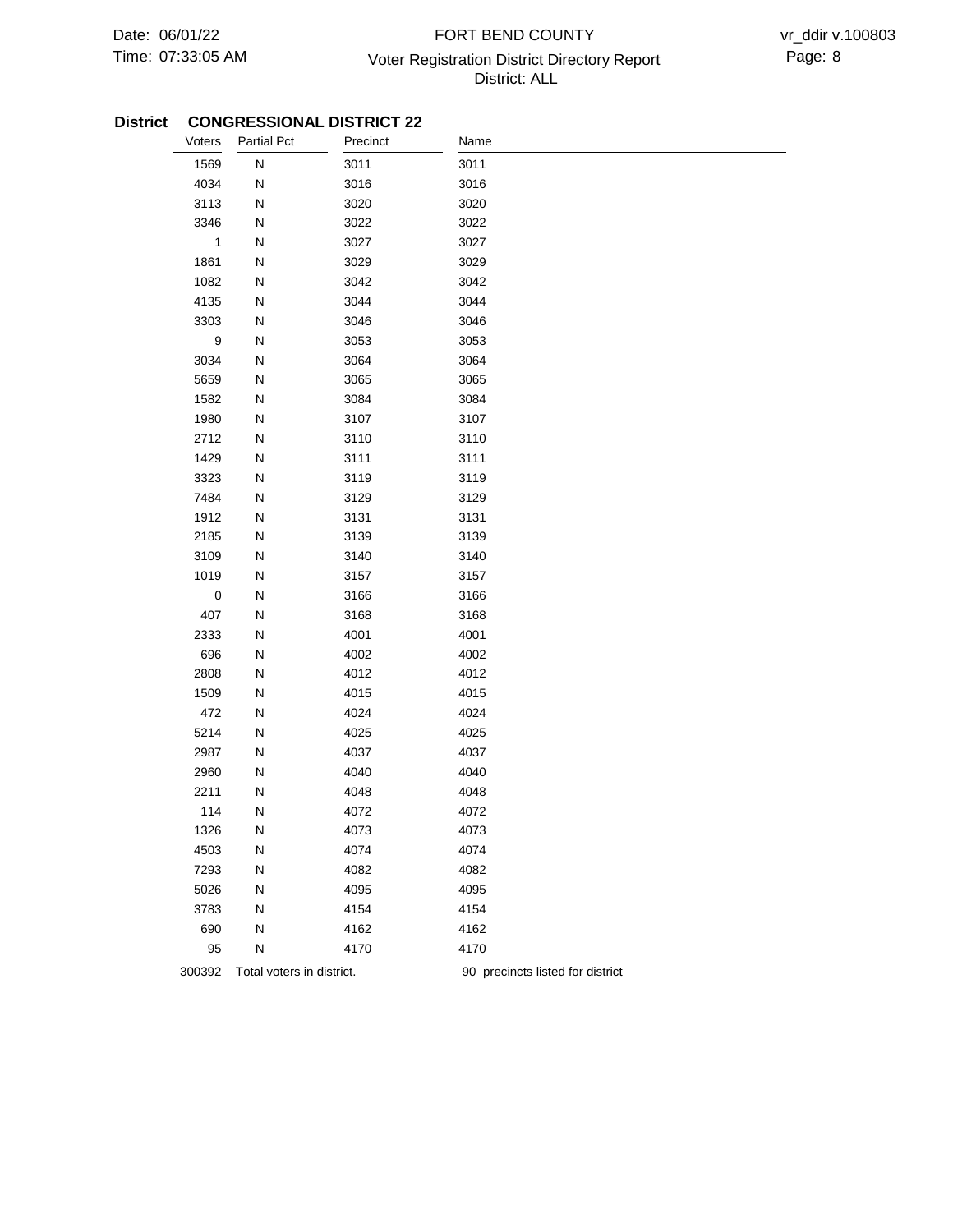## 07:33:05 AM **Page: 9** Voter Registration District Directory Report Page: 9 FORT BEND COUNTY District: ALL

| Voters       | <b>Partial Pct</b>     | Precinct     | Name         |  |
|--------------|------------------------|--------------|--------------|--|
| 2945         | ${\sf N}$              | 2003         | 2003         |  |
| 2646         | N                      | 2017         | 2017         |  |
| 2539         | ${\sf N}$              | 2023         | 2023         |  |
| 2419         | N                      | 2028         | 2028         |  |
| 2768         | ${\sf N}$              | 2030         | 2030         |  |
| 2941         | N                      | 2031         | 2031         |  |
| 1153         | N                      | 2033         | 2033         |  |
| 4582         | N                      | 2034         | 2034         |  |
| 1188         | ${\sf N}$              | 2036         | 2036         |  |
| 2842         | N                      | 2050         | 2050         |  |
| 2563         | N                      | 2051         | 2051         |  |
| 2750         | N                      | 2052         | 2052         |  |
| 1132         | N                      | 2055         | 2055         |  |
| 958          | N                      | 2056         | 2056         |  |
| 2401         | ${\sf N}$              | 2058         | 2058         |  |
| 2338         | N                      | 2059         | 2059         |  |
| 5060         | N                      | 2061         | 2061         |  |
| 1867         | N                      | 2070         | 2070         |  |
| 2011         | N                      | 2075         | 2075         |  |
| 2138         | N                      | 2077         | 2077         |  |
| 1414         | N                      | 2081         | 2081         |  |
| 1573         | N                      | 2088         | 2088         |  |
| 1344         | ${\sf N}$              | 2089         | 2089         |  |
| 740          | N                      | 2090         | 2090         |  |
| 686          | N                      | 2091         | 2091         |  |
| $\,6$        | N                      | 2094         | 2094         |  |
| 7042         | N                      | 2108         | 2108         |  |
| 4354         | ${\sf N}$              | 2114         | 2114         |  |
| 2049         | ${\sf N}$              | 2115         | 2115         |  |
| 2134         | N                      | 2116         | 2116         |  |
| 2543         | N                      | 2123         | 2123         |  |
| 4320         | ${\sf N}$              | 2134         | 2134         |  |
| 602          | N                      | 2136         | 2136         |  |
| 2851         | N                      | 2151         | 2151         |  |
| 2221         | N                      | 2153         | 2153         |  |
| 2679         | N                      | 2171         | 2171         |  |
| 3346         | ${\sf N}$              | 3022         | 3022         |  |
| 4135         | ${\sf N}$              | 3044         | 3044         |  |
| 3692         | ${\sf N}$              | 3049         | 3049         |  |
| 3697         | ${\sf N}$              | 3060         | 3060         |  |
| 3706<br>5659 | ${\sf N}$<br>${\sf N}$ | 3062<br>3065 | 3062         |  |
| 640          | ${\sf N}$              | 3078         | 3065<br>3078 |  |
| 824          |                        |              |              |  |
| 500          | N<br>N                 | 3092<br>3093 | 3092<br>3093 |  |
| 2719         | ${\sf N}$              | 3096         | 3096         |  |
| 708          | N                      | 3112         | 3112         |  |
| 3051         | ${\sf N}$              | 3127         | 3127         |  |
| 601          | ${\sf N}$              | 3137         | 3137         |  |
|              |                        |              |              |  |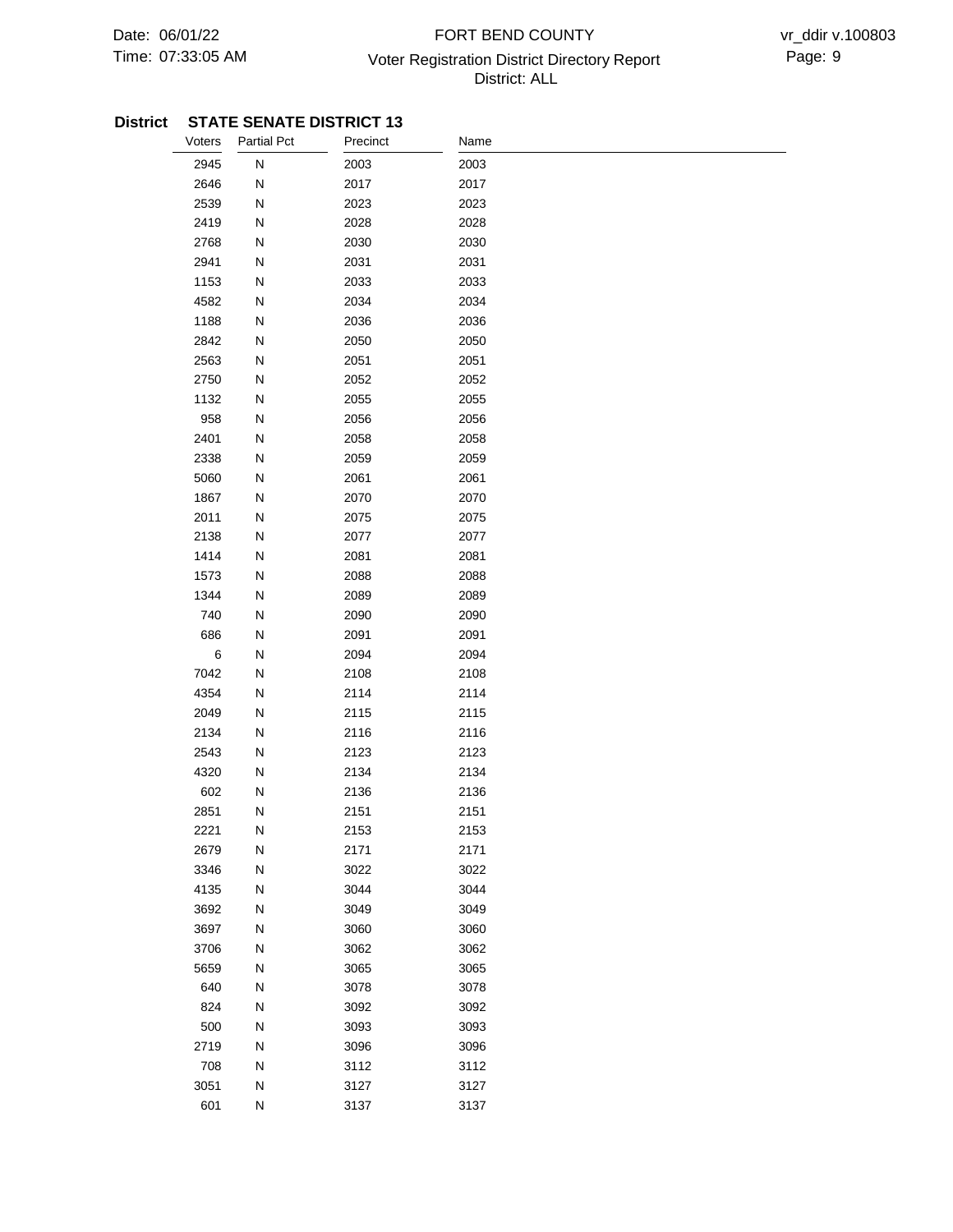## 07:33:05 AM Voter Registration District Directory Report Page: 10 FORT BEND COUNTY District: ALL

| Voters | <b>Partial Pct</b>        | Precinct | Name                             |
|--------|---------------------------|----------|----------------------------------|
| 458    | N                         | 3138     | 3138                             |
| 1019   | N                         | 3157     | 3157                             |
| 407    | N                         | 3168     | 3168                             |
| 1432   | N                         | 3175     | 3175                             |
| 122393 | Total voters in district. |          | 53 precincts listed for district |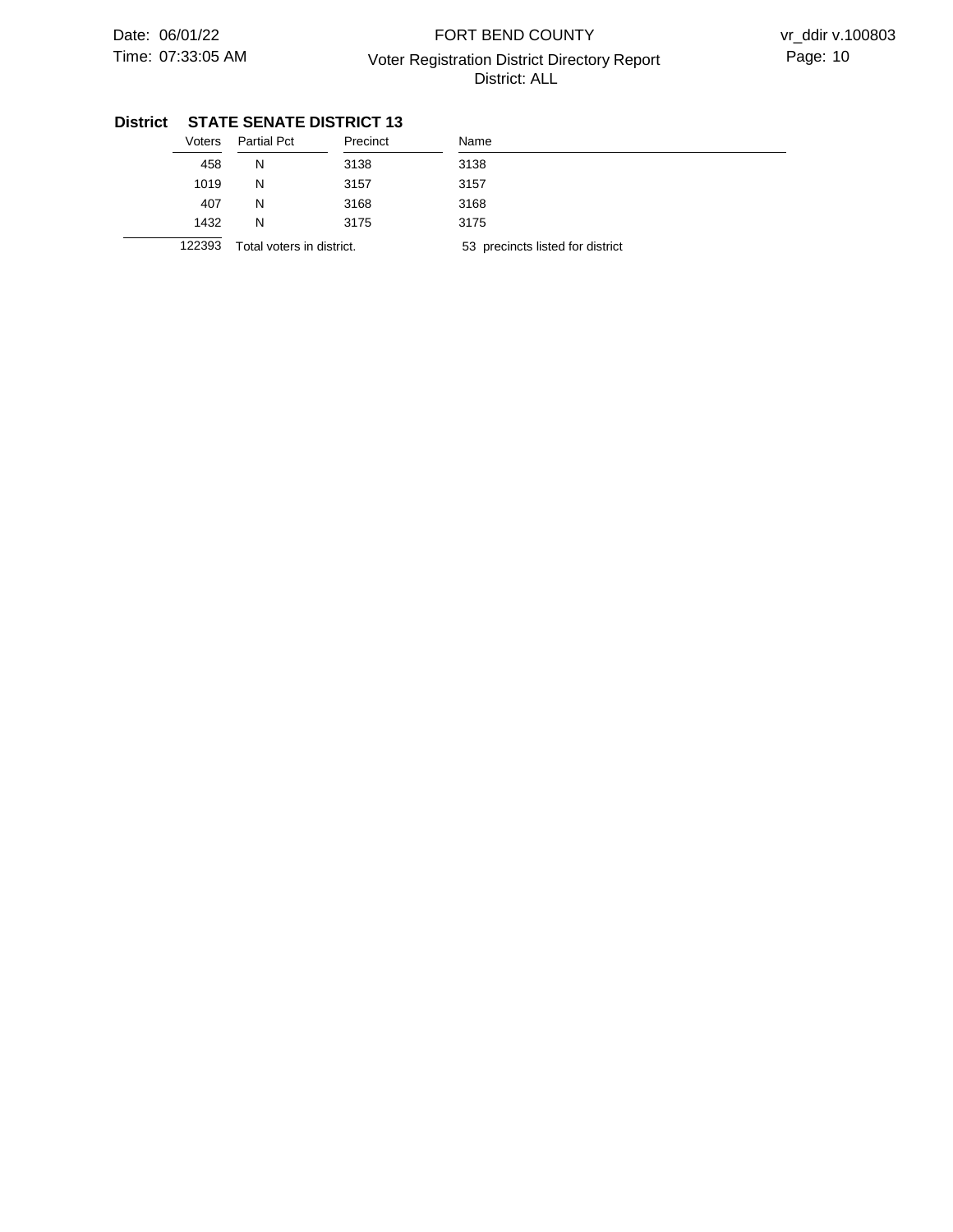## 07:33:05 AM **Page: 11** Voter Registration District Directory Report Page: 11 FORT BEND COUNTY District: ALL

| Voters           | Partial Pct  | Precinct | Name |
|------------------|--------------|----------|------|
| 3753             | ${\sf N}$    | 1004     | 1004 |
| 12316            | N            | 1006     | 1006 |
| 7049             | N            | 1014     | 1014 |
| 1019             | N            | 1019     | 1019 |
| 6225             | N            | 1038     | 1038 |
| 3862             | N            | 1122     | 1122 |
| 5667             | ${\sf N}$    | 1130     | 1130 |
| 3948             | N            | 1133     | 1133 |
| 4403             | N            | 1142     | 1142 |
| 6962             | ${\sf N}$    | 1143     | 1143 |
| 4478             | ${\sf N}$    | 1144     | 1144 |
| 3055             | ${\sf N}$    | 1145     | 1145 |
| 6747             | ${\sf N}$    | 1146     | 1146 |
| 12276            | N            | 1148     | 1148 |
| 5875             | ${\sf N}$    | 1149     | 1149 |
| 2542             | ${\sf N}$    | 1156     | 1156 |
| 3104             | ${\sf N}$    | 1159     | 1159 |
| 3447             | N            | 2009     | 2009 |
| 4028             | N            | 2010     | 2010 |
| 2398             | N            | 2018     | 2018 |
| 762              | N            | 2021     | 2021 |
| 495              | N            | 2068     | 2068 |
| 2003             | N            | 2087     | 2087 |
| 5231             | N            | 2097     | 2097 |
| 1045             | N            | 2109     | 2109 |
| 8282             | N            | 2118     | 2118 |
| 3144             | ${\sf N}$    | 2120     | 2120 |
| 3555             | ${\sf N}$    | 2128     | 2128 |
| 1619             | N            | 2152     | 2152 |
| 701              | ${\sf N}$    | 2161     | 2161 |
| 1569             | ${\sf N}$    | 3011     | 3011 |
| 4034             | N            | 3016     | 3016 |
| 3113             | N            | 3020     | 3020 |
| $\mathbf{1}$     | N            | 3027     | 3027 |
| 1861             | N            | 3029     | 3029 |
| 1082             | ${\sf N}$    | 3042     | 3042 |
| 897              | ${\sf N}$    | 3043     | 3043 |
| 3303             | $\mathsf{N}$ | 3046     | 3046 |
| $\boldsymbol{9}$ | ${\sf N}$    | 3053     | 3053 |
| 3034             | ${\sf N}$    | 3064     | 3064 |
| 1980             | ${\sf N}$    | 3107     | 3107 |
| 1429             | ${\sf N}$    | 3111     | 3111 |
| 3323             | ${\sf N}$    | 3119     | 3119 |
| 7484             | ${\sf N}$    | 3129     | 3129 |
| 3109             | ${\sf N}$    | 3140     | 3140 |
| 696              | ${\sf N}$    | 4002     | 4002 |
| 1509             | ${\sf N}$    | 4015     | 4015 |
| 472              | ${\sf N}$    | 4024     | 4024 |
| 690              | ${\sf N}$    | 4162     | 4162 |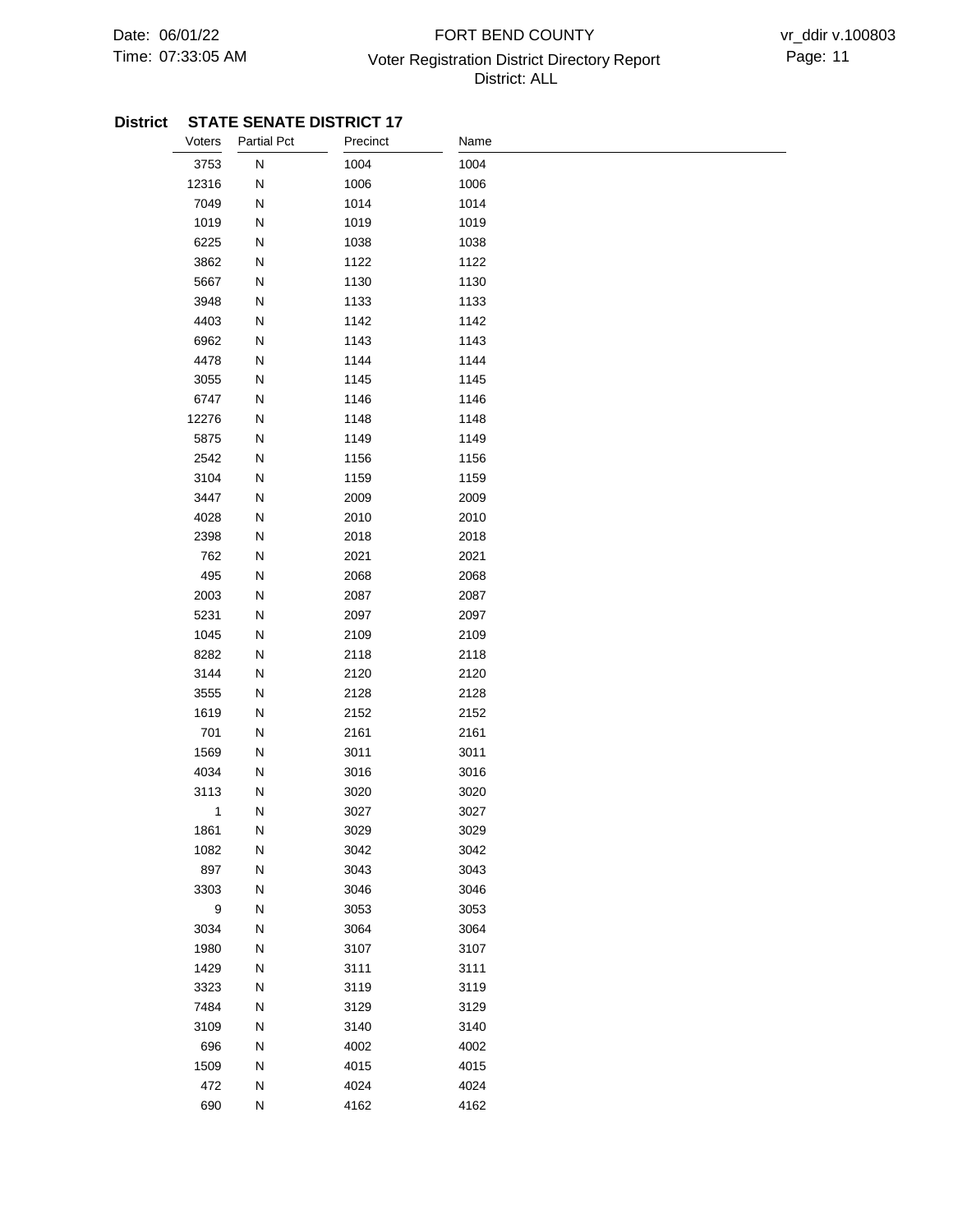### 07:33:05 AM Voter Registration District Directory Report Page: 12 FORT BEND COUNTY District: ALL

#### **District STATE SENATE DISTRICT 17**

| Voters Partial Pct | Precinct | Name |
|--------------------|----------|------|
|                    |          |      |

 $\overline{169586}$  Total voters in district.

49 precincts listed for district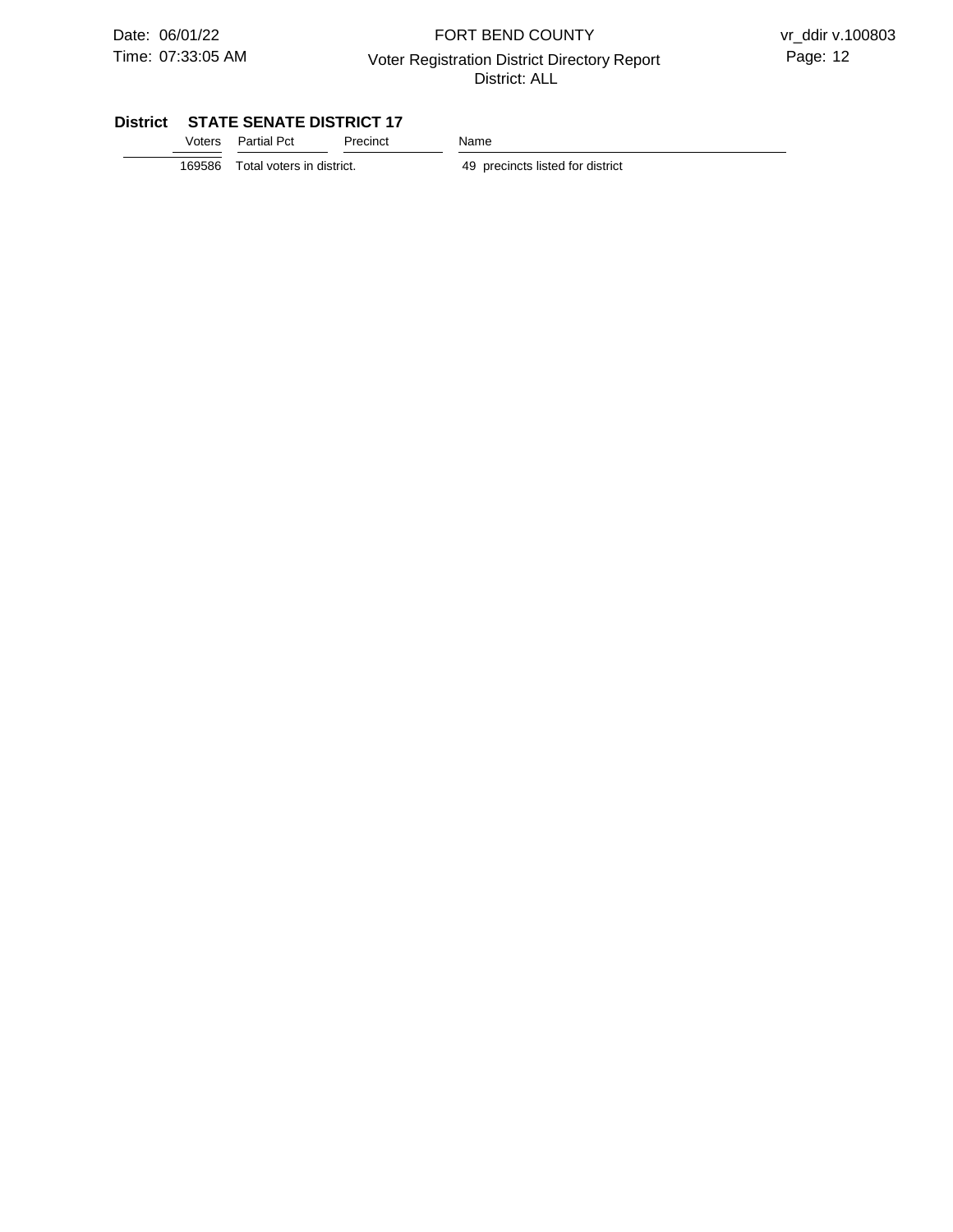## 07:33:05 AM Voter Registration District Directory Report Page: 13 FORT BEND COUNTY District: ALL

| Voters    | <b>Partial Pct</b> | Precinct | Name |  |
|-----------|--------------------|----------|------|--|
| 1717      | ${\sf N}$          | 1005     | 1005 |  |
| 1019      | N                  | 1008     | 1008 |  |
| 3041      | N                  | 1013     | 1013 |  |
| 2002      | N                  | 1041     | 1041 |  |
| 469       | N                  | 1054     | 1054 |  |
| 5741      | N                  | 1057     | 1057 |  |
| 3340      | N                  | 1063     | 1063 |  |
| 6169      | N                  | 1103     | 1103 |  |
| 6023      | ${\sf N}$          | 1104     | 1104 |  |
| 5458      | N                  | 1132     | 1132 |  |
| 2520      | N                  | 1160     | 1160 |  |
| 3020      | N                  | 1165     | 1165 |  |
| 10414     | N                  | 2007     | 2007 |  |
| 3494      | ${\sf N}$          | 2085     | 2085 |  |
| 1943      | ${\sf N}$          | 3035     | 3035 |  |
| 2006      | N                  | 3045     | 3045 |  |
| 853       | N                  | 3047     | 3047 |  |
| 631       | N                  | 3071     | 3071 |  |
| 472       | N                  | 3079     | 3079 |  |
| 1486      | N                  | 3080     | 3080 |  |
| 1582      | N                  | 3084     | 3084 |  |
| 2590      | N                  | 3086     | 3086 |  |
| 2821      | N                  | 3098     | 3098 |  |
| 2522      | N                  | 3102     | 3102 |  |
| 629       | N                  | 3105     | 3105 |  |
| 2712      | N                  | 3110     | 3110 |  |
| 811       | N                  | 3121     | 3121 |  |
| 4348      | N                  | 3125     | 3125 |  |
| 811       | ${\sf N}$          | 3126     | 3126 |  |
| 1912      | ${\sf N}$          | 3131     | 3131 |  |
| 6870      | N                  | 3135     | 3135 |  |
| 2185      | N                  | 3139     | 3139 |  |
| 4936      | N                  | 3147     | 3147 |  |
| 3086      | N                  | 3155     | 3155 |  |
| 2487      | ${\sf N}$          | 3158     | 3158 |  |
| $\pmb{0}$ | N                  | 3166     | 3166 |  |
| 667       | ${\sf N}$          | 3169     | 3169 |  |
| 1801      | ${\sf N}$          | 3172     | 3172 |  |
| 1810      | ${\sf N}$          | 3174     | 3174 |  |
| 2333      | ${\sf N}$          | 4001     | 4001 |  |
| 2808      | ${\sf N}$          | 4012     | 4012 |  |
| 5214      | ${\sf N}$          | 4025     | 4025 |  |
| 3110      | ${\sf N}$          | 4026     | 4026 |  |
| 1300      | ${\sf N}$          | 4032     | 4032 |  |
| 2987      | ${\sf N}$          | 4037     | 4037 |  |
| 1029      | ${\sf N}$          | 4039     | 4039 |  |
| 2960      | ${\sf N}$          | 4040     | 4040 |  |
| 2211      | ${\sf N}$          | 4048     | 4048 |  |
| 4910      | N                  | 4066     | 4066 |  |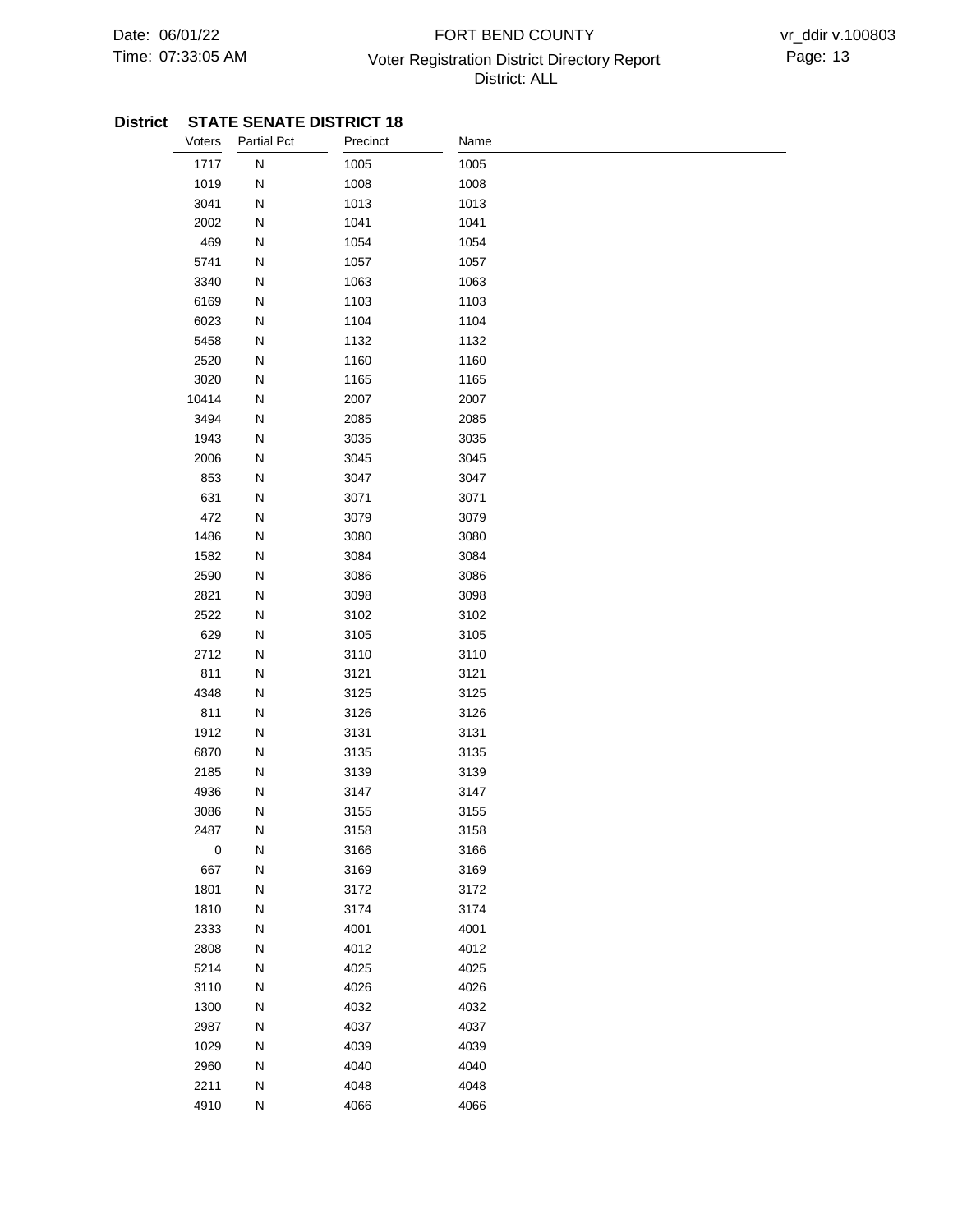## 07:33:05 AM Voter Registration District Directory Report Page: 14 FORT BEND COUNTY District: ALL

| Voters | <b>Partial Pct</b>        | Precinct | Name                             |
|--------|---------------------------|----------|----------------------------------|
| 3281   | N                         | 4067     | 4067                             |
| 5369   | N                         | 4069     | 4069                             |
| 114    | N                         | 4072     | 4072                             |
| 1326   | N                         | 4073     | 4073                             |
| 4503   | N                         | 4074     | 4074                             |
| 2901   | N                         | 4076     | 4076                             |
| 7293   | N                         | 4082     | 4082                             |
| 5081   | N                         | 4083     | 4083                             |
| 5026   | N                         | 4095     | 4095                             |
| 3857   | N                         | 4099     | 4099                             |
| 3007   | N                         | 4100     | 4100                             |
| 3939   | N                         | 4101     | 4101                             |
| 6232   | N                         | 4106     | 4106                             |
| 7353   | N                         | 4113     | 4113                             |
| 1773   | N                         | 4117     | 4117                             |
| 3631   | N                         | 4124     | 4124                             |
| 4136   | N                         | 4141     | 4141                             |
| 7501   | N                         | 4150     | 4150                             |
| 3783   | N                         | 4154     | 4154                             |
| 1386   | N                         | 4163     | 4163                             |
| 1408   | N                         | 4164     | 4164                             |
| 3      | N                         | 4167     | 4167                             |
| 95     | N                         | 4170     | 4170                             |
| 1206   | N                         | 4173     | 4173                             |
| 219464 | Total voters in district. |          | 73 precincts listed for district |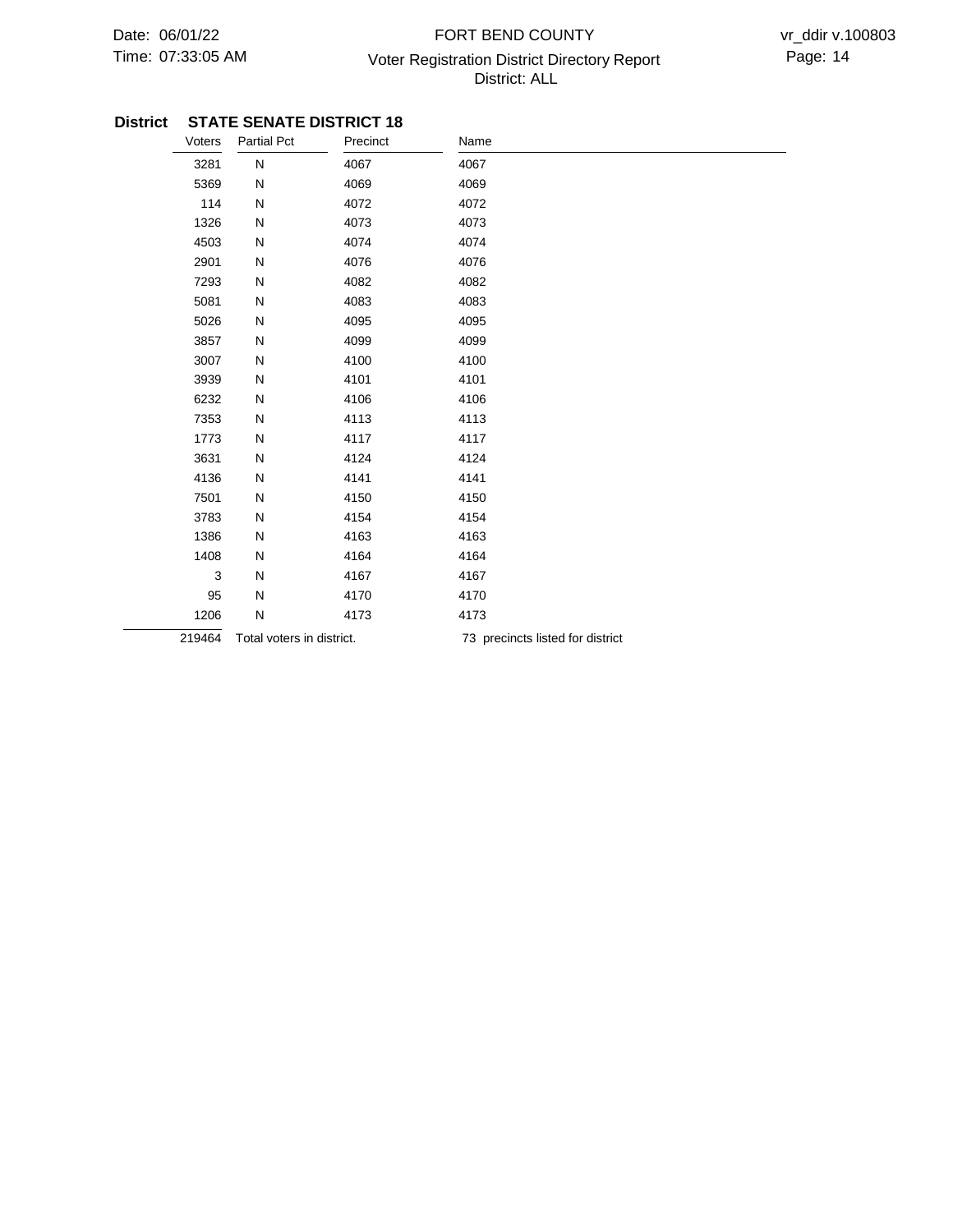### 07:33:05 AM **Page: 15** Voter Registration District Directory Report Page: 15 FORT BEND COUNTY District: ALL

#### **District STATE REPRESENTATIVE DISTRICT 26**

| Voters | <b>Partial Pct</b>        | Precinct | Name                             |
|--------|---------------------------|----------|----------------------------------|
| 3753   | ${\sf N}$                 | 1004     | 1004                             |
| 7049   | N                         | 1014     | 1014                             |
| 6225   | N                         | 1038     | 1038                             |
| 2002   | N                         | 1041     | 1041                             |
| 3340   | N                         | 1063     | 1063                             |
| 6169   | N                         | 1103     | 1103                             |
| 6023   | N                         | 1104     | 1104                             |
| 3862   | N                         | 1122     | 1122                             |
| 5667   | N                         | 1130     | 1130                             |
| 5458   | N                         | 1132     | 1132                             |
| 3948   | N                         | 1133     | 1133                             |
| 4403   | N                         | 1142     | 1142                             |
| 6962   | N                         | 1143     | 1143                             |
| 4478   | N                         | 1144     | 1144                             |
| 3055   | N                         | 1145     | 1145                             |
| 6747   | N                         | 1146     | 1146                             |
| 2542   | N                         | 1156     | 1156                             |
| 3104   | N                         | 1159     | 1159                             |
| 2520   | N                         | 1160     | 1160                             |
| 3020   | N                         | 1165     | 1165                             |
| 2333   | N                         | 4001     | 4001                             |
| 2960   | N                         | 4040     | 4040                             |
| 2211   | N                         | 4048     | 4048                             |
| 114    | N                         | 4072     | 4072                             |
| 1326   | N                         | 4073     | 4073                             |
| 2901   | N                         | 4076     | 4076                             |
| 7293   | N                         | 4082     | 4082                             |
| 5026   | N                         | 4095     | 4095                             |
| 1773   | N                         | 4117     | 4117                             |
| 4136   | N                         | 4141     | 4141                             |
| 3      | N                         | 4167     | 4167                             |
| 120403 | Total voters in district. |          | 31 precincts listed for district |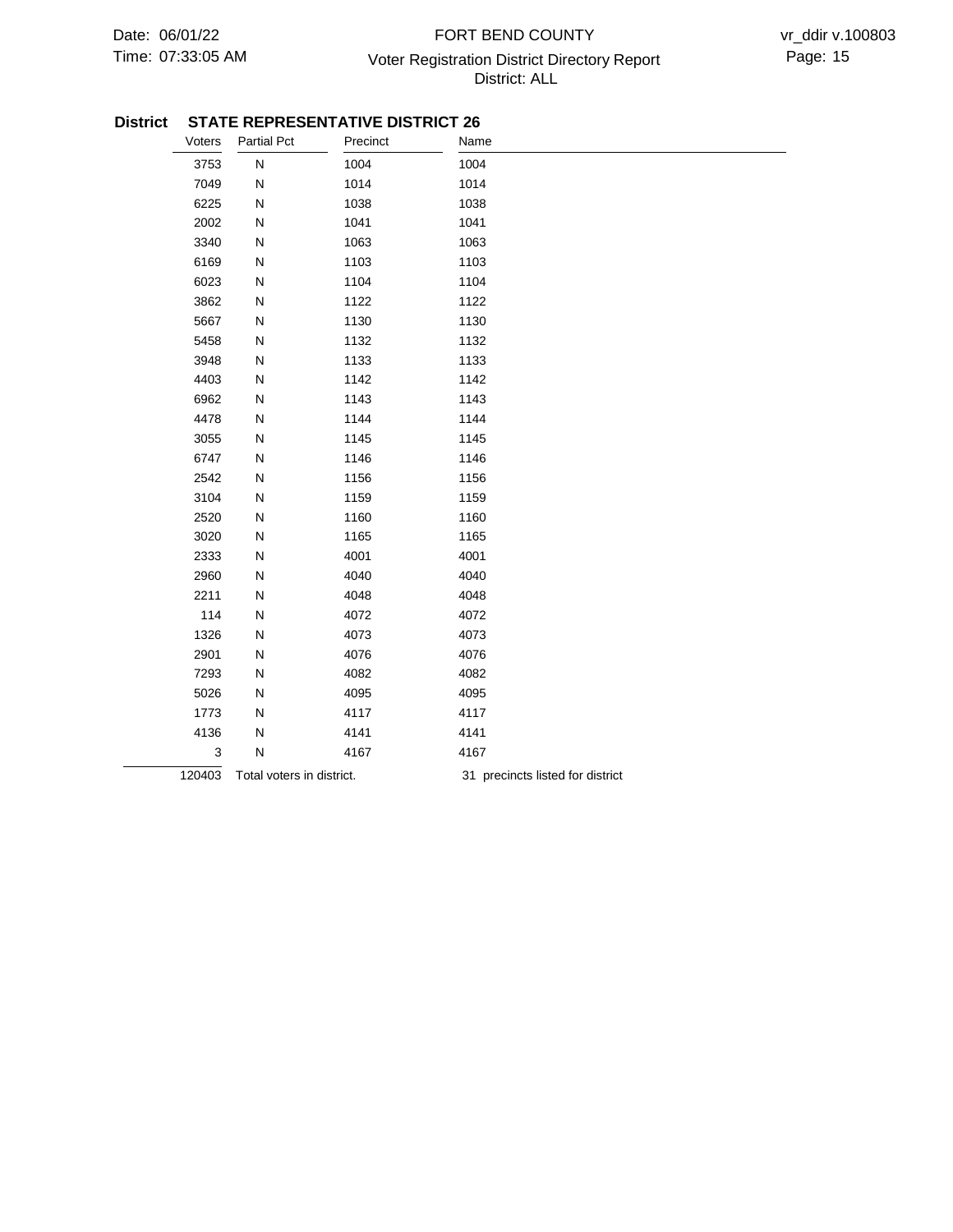### 07:33:05 AM Voter Registration District Directory Report Page: 16 FORT BEND COUNTY District: ALL

#### **District STATE REPRESENTATIVE DISTRICT 27**

| Voters | <b>Partial Pct</b> | Precinct | Name |
|--------|--------------------|----------|------|
| 2945   | ${\sf N}$          | 2003     | 2003 |
| 2646   | N                  | 2017     | 2017 |
| 2539   | N                  | 2023     | 2023 |
| 2419   | Ν                  | 2028     | 2028 |
| 2768   | N                  | 2030     | 2030 |
| 2941   | N                  | 2031     | 2031 |
| 1153   | N                  | 2033     | 2033 |
| 4582   | N                  | 2034     | 2034 |
| 1188   | N                  | 2036     | 2036 |
| 2842   | N                  | 2050     | 2050 |
| 2563   | N                  | 2051     | 2051 |
| 2750   | N                  | 2052     | 2052 |
| 1132   | N                  | 2055     | 2055 |
| 958    | Ν                  | 2056     | 2056 |
| 2401   | N                  | 2058     | 2058 |
| 2338   | N                  | 2059     | 2059 |
| 5060   | N                  | 2061     | 2061 |
| 1867   | N                  | 2070     | 2070 |
| 2011   | N                  | 2075     | 2075 |
| 2138   | N                  | 2077     | 2077 |
| 1414   | N                  | 2081     | 2081 |
| 1573   | N                  | 2088     | 2088 |
| 1344   | N                  | 2089     | 2089 |
| 740    | Ν                  | 2090     | 2090 |
| 686    | N                  | 2091     | 2091 |
| $\,6$  | N                  | 2094     | 2094 |
| 5231   | N                  | 2097     | 2097 |
| 7042   | N                  | 2108     | 2108 |
| 1045   | N                  | 2109     | 2109 |
| 4354   | N                  | 2114     | 2114 |
| 2049   | N                  | 2115     | 2115 |
| 2134   | Ν                  | 2116     | 2116 |
| 8282   | N                  | 2118     | 2118 |
| 2543   | Ν                  | 2123     | 2123 |
| 4320   | N                  | 2134     | 2134 |
| 602    | N                  | 2136     | 2136 |
| 2851   | N                  | 2151     | 2151 |
| 2221   | N                  | 2153     | 2153 |
| 2679   | N                  | 2171     | 2171 |
| 3692   | N                  | 3049     | 3049 |
| 3697   | ${\sf N}$          | 3060     | 3060 |
| 3706   | N                  | 3062     | 3062 |
| 5659   | N                  | 3065     | 3065 |
| 640    | N                  | 3078     | 3078 |
| 824    | N                  | 3092     | 3092 |
| 500    | N                  | 3093     | 3093 |
| 708    | N                  | 3112     | 3112 |
| 3051   | N                  | 3127     | 3127 |
| 601    | N                  | 3137     | 3137 |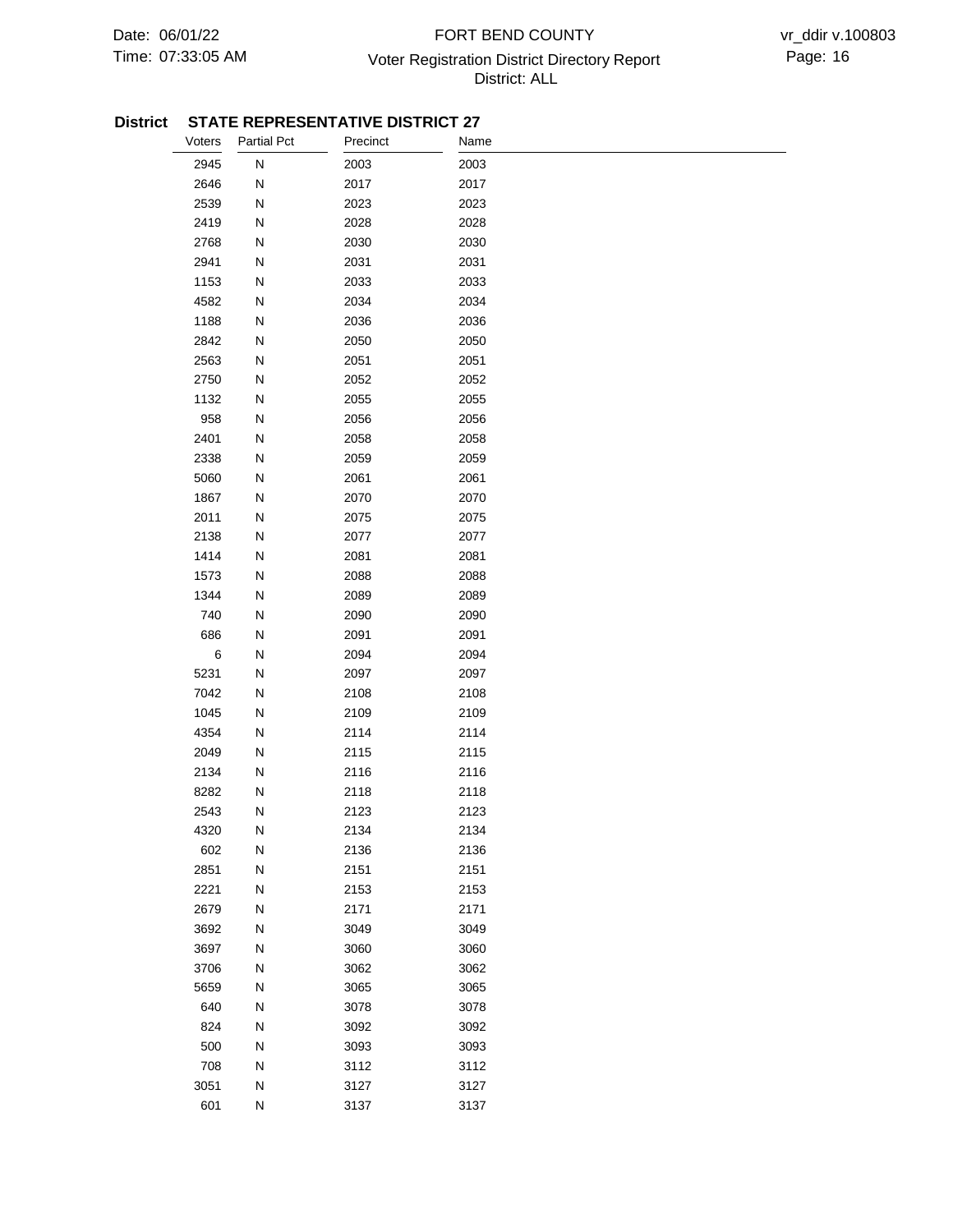#### 07:33:05 AM **Page: 17** Voter Registration District Directory Report Page: 17 FORT BEND COUNTY District: ALL

| <b>District</b> |        |                           | <b>STATE REPRESENTATIVE DISTRICT 27</b> |                                  |  |  |
|-----------------|--------|---------------------------|-----------------------------------------|----------------------------------|--|--|
|                 | Voters | <b>Partial Pct</b>        | Precinct                                | Name                             |  |  |
|                 | 458    | N                         | 3138                                    | 3138                             |  |  |
|                 | 1019   | N                         | 3157                                    | 3157                             |  |  |
|                 | 407    | N                         | 3168                                    | 3168                             |  |  |
|                 | 1432   | N                         | 3175                                    | 3175                             |  |  |
|                 | 126751 | Total voters in district. |                                         | 53 precincts listed for district |  |  |
| <b>District</b> |        |                           | <b>STATE REPRESENTATIVE DISTRICT 28</b> |                                  |  |  |
|                 | Voters | <b>Partial Pct</b>        | Precinct                                | Name                             |  |  |
|                 | 1717   | N                         | 1005                                    | 1005                             |  |  |
|                 | 12316  | N                         | 1006                                    | 1006                             |  |  |
|                 | 1019   | N                         | 1008                                    | 1008                             |  |  |
|                 | 3041   | N                         | 1013                                    | 1013                             |  |  |
|                 | 1019   | N                         | 1019                                    | 1019                             |  |  |
|                 | 469    | N                         | 1054                                    | 1054                             |  |  |
|                 | 5741   | N                         | 1057                                    | 1057                             |  |  |
|                 | 12276  | N                         | 1148                                    | 1148                             |  |  |
|                 | 5875   | N                         | 1149                                    | 1149                             |  |  |
|                 | 10414  | N                         | 2007                                    | 2007                             |  |  |
|                 | 4028   | N                         | 2010                                    | 2010                             |  |  |
|                 | 2398   | N                         | 2018                                    | 2018                             |  |  |
|                 | 3494   | N                         | 2085                                    | 2085                             |  |  |
|                 | 2003   | N                         | 2087                                    | 2087                             |  |  |
|                 | 3144   | N                         | 2120                                    | 2120                             |  |  |
|                 | 3555   | N                         | 2128                                    | 2128                             |  |  |
|                 | 1569   | N                         | 3011                                    | 3011                             |  |  |
|                 | 1082   | N                         | 3042                                    | 3042                             |  |  |
|                 | 853    | N                         | 3047                                    | 3047                             |  |  |
|                 | 3034   | N                         | 3064                                    | 3064                             |  |  |
|                 | 472    | N                         | 3079                                    | 3079                             |  |  |
|                 | 1486   | N                         | 3080                                    | 3080                             |  |  |
|                 | 1582   | N                         | 3084                                    | 3084                             |  |  |
|                 | 2712   | N                         | 3110                                    | 3110                             |  |  |
|                 | 1429   | N                         | 3111                                    | 3111                             |  |  |
|                 | 3323   | N                         | 3119                                    | 3119                             |  |  |
|                 | 6870   | N                         | 3135                                    | 3135                             |  |  |
|                 | 2487   | N                         | 3158                                    | 3158                             |  |  |
|                 | 2808   | N                         | 4012                                    | 4012                             |  |  |
|                 | 1509   | N                         | 4015                                    | 4015                             |  |  |
|                 | 5214   | N                         | 4025                                    | 4025                             |  |  |
|                 | 3110   | N                         | 4026                                    | 4026                             |  |  |
|                 | 2987   | N                         | 4037                                    | 4037                             |  |  |
|                 | 3281   | N                         | 4067                                    | 4067                             |  |  |
|                 | 4503   | N                         | 4074                                    | 4074                             |  |  |
|                 | 3783   | N                         | 4154                                    | 4154                             |  |  |
|                 | 690    | N                         | 4162                                    | 4162                             |  |  |
|                 | 1408   | N                         | 4164                                    | 4164                             |  |  |
|                 | 128701 | Total voters in district. |                                         | 38 precincts listed for district |  |  |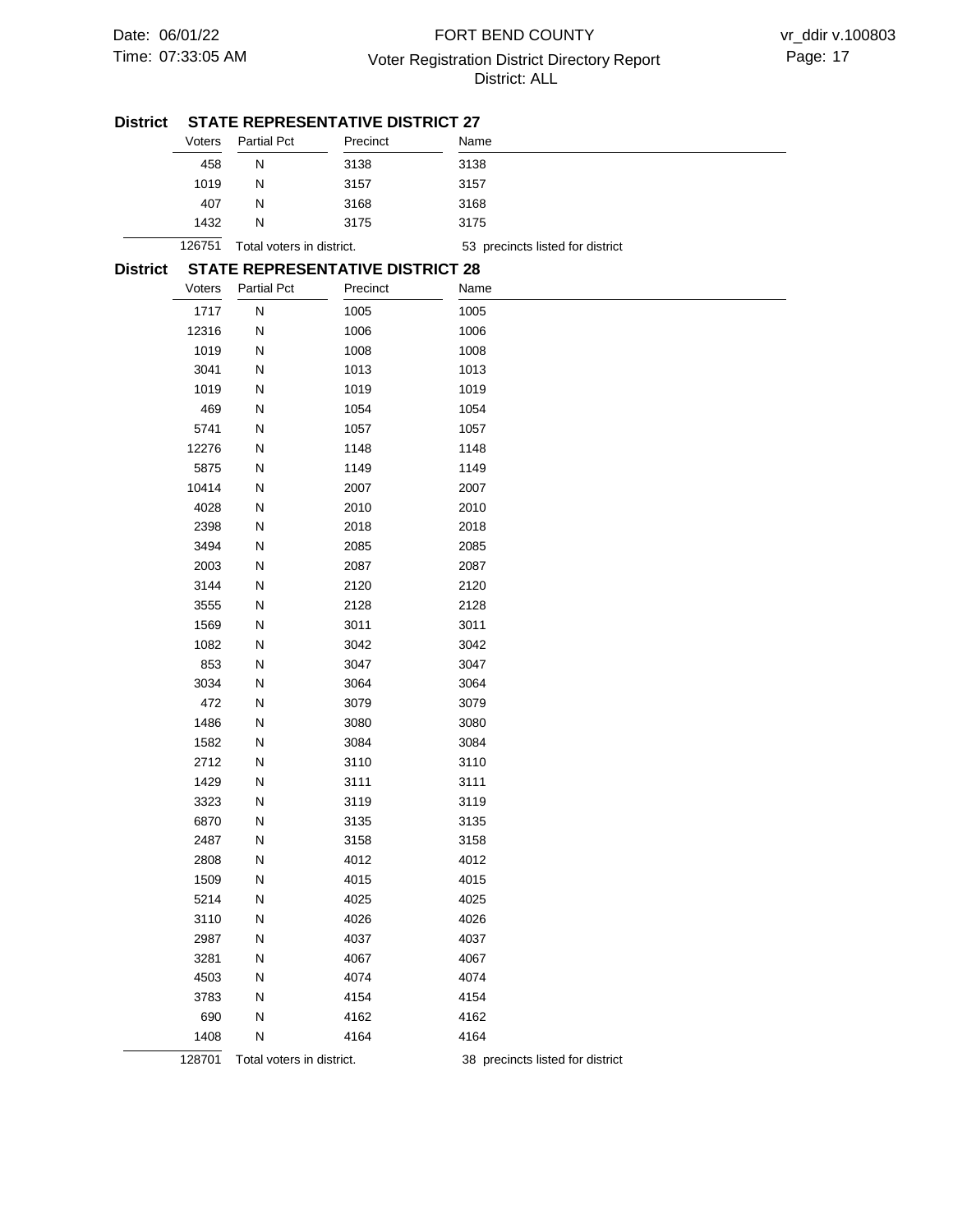### 07:33:05 AM Voter Registration District Directory Report Page: 18 FORT BEND COUNTY District: ALL

#### **District STATE REPRESENTATIVE DISTRICT 76**

| Voters           | Partial Pct               | Precinct | Name                             |
|------------------|---------------------------|----------|----------------------------------|
| 3447             | ${\sf N}$                 | 2009     | 2009                             |
| 4034             | ${\sf N}$                 | 3016     | 3016                             |
| 3113             | ${\sf N}$                 | 3020     | 3020                             |
| 3346             | ${\sf N}$                 | 3022     | 3022                             |
| $\mathbf{1}$     | ${\sf N}$                 | 3027     | 3027                             |
| 1861             | ${\sf N}$                 | 3029     | 3029                             |
| 1943             | ${\sf N}$                 | 3035     | 3035                             |
| 897              | ${\sf N}$                 | 3043     | 3043                             |
| 2006             | ${\sf N}$                 | 3045     | 3045                             |
| 3303             | ${\sf N}$                 | 3046     | 3046                             |
| $\boldsymbol{9}$ | ${\sf N}$                 | 3053     | 3053                             |
| 631              | ${\sf N}$                 | 3071     | 3071                             |
| 2590             | ${\sf N}$                 | 3086     | 3086                             |
| 2719             | ${\sf N}$                 | 3096     | 3096                             |
| 2821             | ${\sf N}$                 | 3098     | 3098                             |
| 629              | ${\sf N}$                 | 3105     | 3105                             |
| 1980             | ${\sf N}$                 | 3107     | 3107                             |
| 811              | N                         | 3121     | 3121                             |
| 4348             | ${\sf N}$                 | 3125     | 3125                             |
| 811              | ${\sf N}$                 | 3126     | 3126                             |
| 1912             | ${\sf N}$                 | 3131     | 3131                             |
| 2185             | ${\sf N}$                 | 3139     | 3139                             |
| 3109             | ${\sf N}$                 | 3140     | 3140                             |
| 4936             | ${\sf N}$                 | 3147     | 3147                             |
| 3086             | ${\sf N}$                 | 3155     | 3155                             |
| $\pmb{0}$        | ${\sf N}$                 | 3166     | 3166                             |
| 667              | ${\sf N}$                 | 3169     | 3169                             |
| 1801             | ${\sf N}$                 | 3172     | 3172                             |
| 1810             | ${\sf N}$                 | 3174     | 3174                             |
| 1300             | ${\sf N}$                 | 4032     | 4032                             |
| 1029             | ${\sf N}$                 | 4039     | 4039                             |
| 4910             | N                         | 4066     | 4066                             |
| 5369             | ${\sf N}$                 | 4069     | 4069                             |
| 5081             | N                         | 4083     | 4083                             |
| 3857             | N                         | 4099     | 4099                             |
| 3007             | N                         | 4100     | 4100                             |
| 3939             | N                         | 4101     | 4101                             |
| 6232             | N                         | 4106     | 4106                             |
| 7353             | N                         | 4113     | 4113                             |
| 3631             | N                         | 4124     | 4124                             |
| 7501             | N                         | 4150     | 4150                             |
| 1386             | N                         | 4163     | 4163                             |
| 95               | N                         | 4170     | 4170                             |
| 1206             | N                         | 4173     | 4173                             |
| 116702           | Total voters in district. |          | 44 precincts listed for district |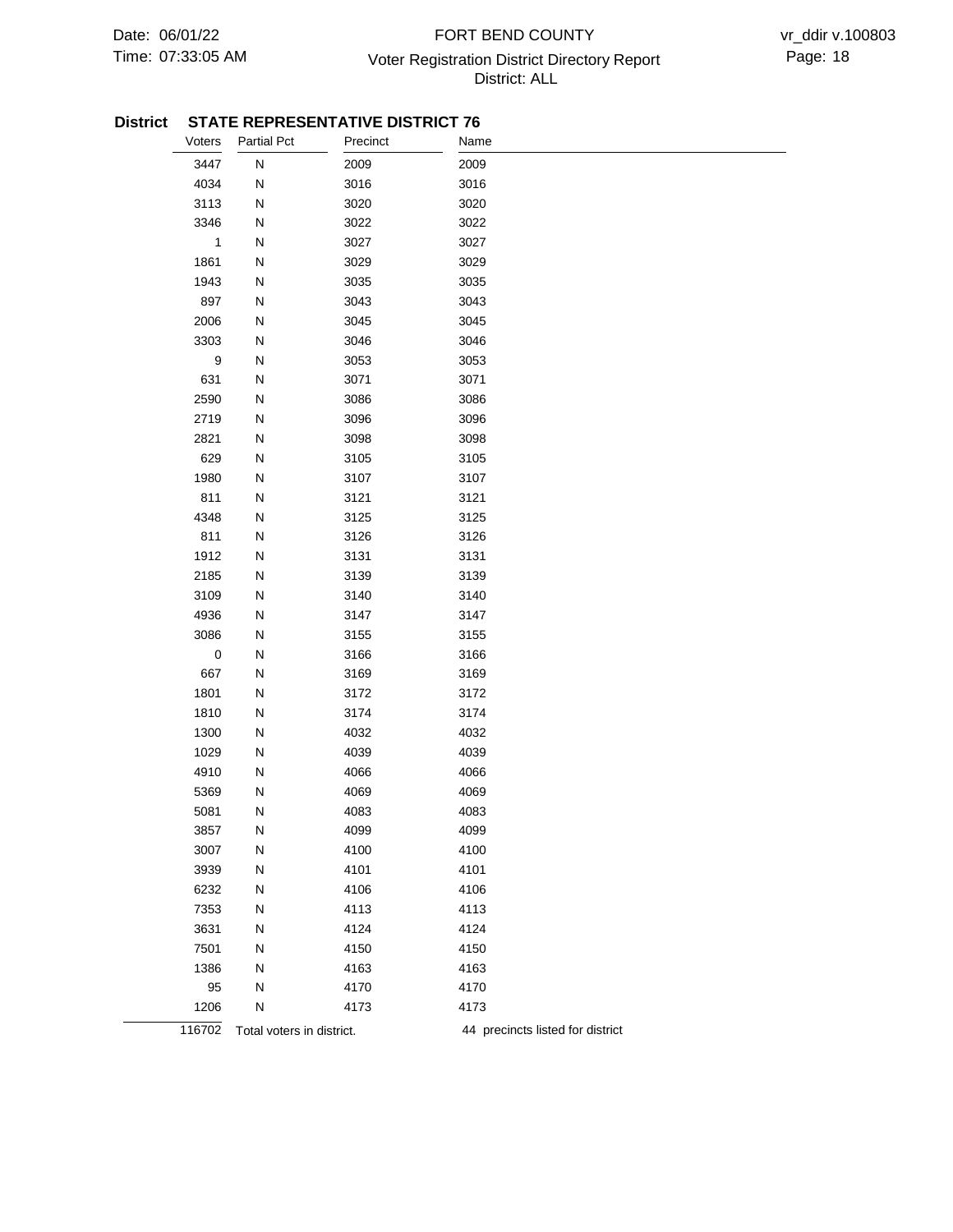### 07:33:05 AM Voter Registration District Directory Report Page: 19 FORT BEND COUNTY District: ALL

#### **STATE REPRESENTATIVE DISTRICT 85 District**

|                 | Voters | <b>Partial Pct</b>        | Precinct                       | Name                             |
|-----------------|--------|---------------------------|--------------------------------|----------------------------------|
|                 | 762    | ${\sf N}$                 | 2021                           | 2021                             |
|                 | 495    | N                         | 2068                           | 2068                             |
|                 | 1619   | N                         | 2152                           | 2152                             |
|                 | 701    | N                         | 2161                           | 2161                             |
|                 | 4135   | N                         | 3044                           | 3044                             |
|                 | 2522   | N                         | 3102                           | 3102                             |
|                 | 7484   | N                         | 3129                           | 3129                             |
|                 | 696    | N                         | 4002                           | 4002                             |
|                 | 472    | N                         | 4024                           | 4024                             |
|                 | 18886  | Total voters in district. |                                | 9 precincts listed for district  |
| <b>District</b> |        |                           | <b>COMMISSIONER PRECINCT 1</b> |                                  |
|                 | Voters | <b>Partial Pct</b>        | Precinct                       | Name                             |
|                 | 3753   | ${\sf N}$                 | 1004                           | 1004                             |
|                 | 1717   | N                         | 1005                           | 1005                             |
|                 | 12316  | N                         | 1006                           | 1006                             |
|                 | 1019   | N                         | 1008                           | 1008                             |
|                 | 3041   | N                         | 1013                           | 1013                             |
|                 | 7049   | N                         | 1014                           | 1014                             |
|                 | 1019   | N                         | 1019                           | 1019                             |
|                 | 6225   | N                         | 1038                           | 1038                             |
|                 | 2002   | N                         | 1041                           | 1041                             |
|                 | 469    | N                         | 1054                           | 1054                             |
|                 | 5741   | N                         | 1057                           | 1057                             |
|                 | 3340   | N                         | 1063                           | 1063                             |
|                 | 6169   | N                         | 1103                           | 1103                             |
|                 | 6023   | N                         | 1104                           | 1104                             |
|                 | 3862   | N                         | 1122                           | 1122                             |
|                 | 5667   | N                         | 1130                           | 1130                             |
|                 | 5458   | N                         | 1132                           | 1132                             |
|                 | 3948   | N                         | 1133                           | 1133                             |
|                 | 4403   | N                         | 1142                           | 1142                             |
|                 | 6962   | N                         | 1143                           | 1143                             |
|                 | 4478   | N                         | 1144                           | 1144                             |
|                 | 3055   | N                         | 1145                           | 1145                             |
|                 | 6747   | N                         | 1146                           | 1146                             |
|                 | 12276  | N                         | 1148                           | 1148                             |
|                 | 5875   | N                         | 1149                           | 1149                             |
|                 | 2542   | N                         | 1156                           | 1156                             |
|                 | 3104   | N                         | 1159                           | 1159                             |
|                 | 2520   | N                         | 1160                           | 1160                             |
|                 | 3020   | N                         | 1165                           | 1165                             |
|                 | 133800 | Total voters in district. |                                | 29 precincts listed for district |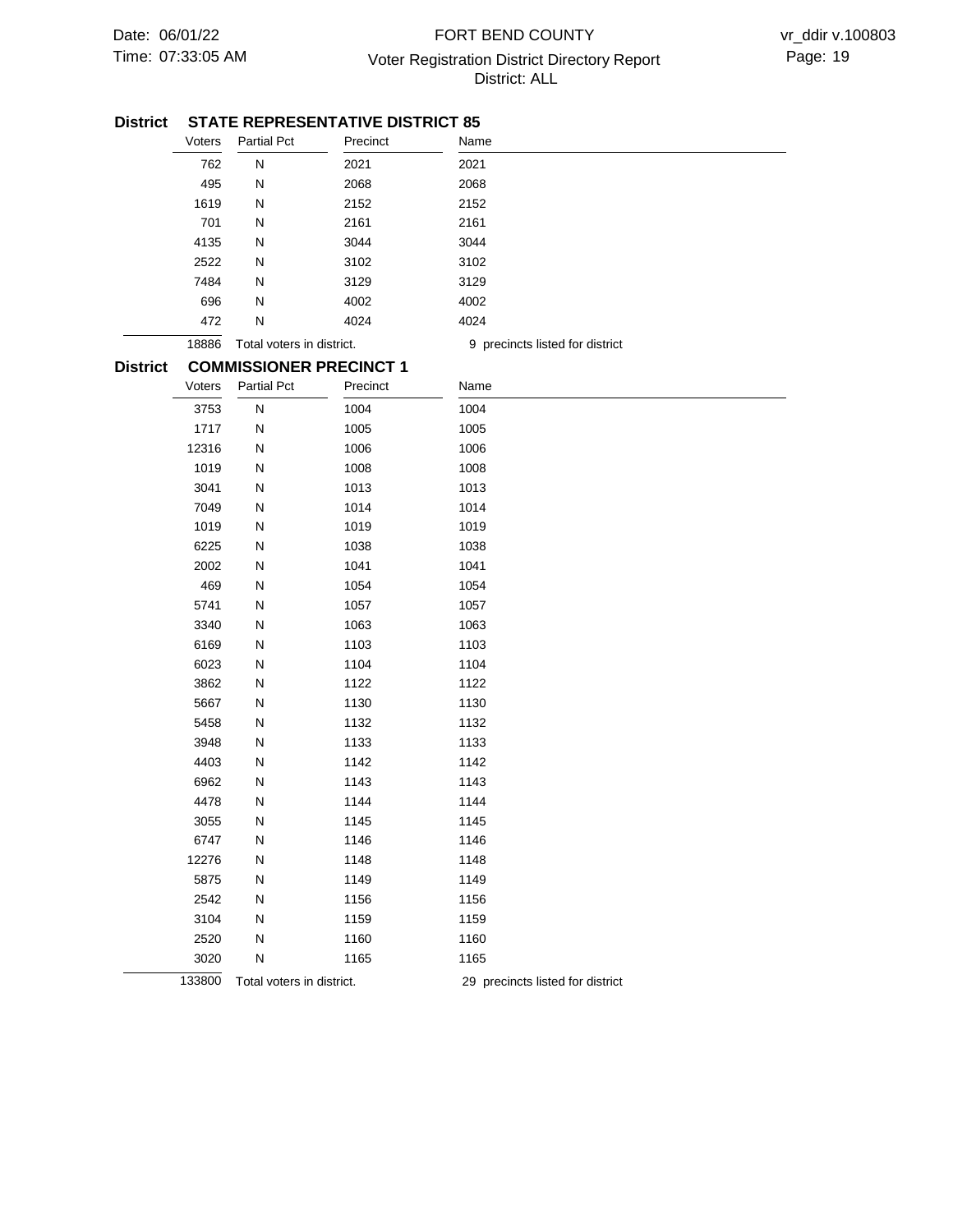## 07:33:05 AM Voter Registration District Directory Report Page: 20 FORT BEND COUNTY District: ALL

| Voters | <b>Partial Pct</b> | Precinct | Name |
|--------|--------------------|----------|------|
| 2945   | ${\sf N}$          | 2003     | 2003 |
| 10414  | N                  | 2007     | 2007 |
| 3447   | N                  | 2009     | 2009 |
| 4028   | N                  | 2010     | 2010 |
| 2646   | N                  | 2017     | 2017 |
| 2398   | ${\sf N}$          | 2018     | 2018 |
| 762    | ${\sf N}$          | 2021     | 2021 |
| 2539   | ${\sf N}$          | 2023     | 2023 |
| 2419   | ${\sf N}$          | 2028     | 2028 |
| 2768   | ${\sf N}$          | 2030     | 2030 |
| 2941   | ${\sf N}$          | 2031     | 2031 |
| 1153   | ${\sf N}$          | 2033     | 2033 |
| 4582   | N                  | 2034     | 2034 |
| 1188   | Ν                  | 2036     | 2036 |
| 2842   | Ν                  | 2050     | 2050 |
| 2563   | N                  | 2051     | 2051 |
| 2750   | N                  | 2052     | 2052 |
| 1132   | ${\sf N}$          | 2055     | 2055 |
| 958    | N                  | 2056     | 2056 |
| 2401   | N                  | 2058     | 2058 |
| 2338   | ${\sf N}$          | 2059     | 2059 |
| 5060   | ${\sf N}$          | 2061     | 2061 |
| 495    | N                  | 2068     | 2068 |
| 1867   | Ν                  | 2070     | 2070 |
| 2011   | N                  | 2075     | 2075 |
| 2138   | ${\sf N}$          | 2077     | 2077 |
| 1414   | ${\sf N}$          | 2081     | 2081 |
| 3494   | ${\sf N}$          | 2085     | 2085 |
| 2003   | ${\sf N}$          | 2087     | 2087 |
| 1573   | ${\sf N}$          | 2088     | 2088 |
| 1344   | ${\sf N}$          | 2089     | 2089 |
| 740    | ${\sf N}$          | 2090     | 2090 |
| 686    | N                  | 2091     | 2091 |
| 6      | N                  | 2094     | 2094 |
| 5231   | N                  | 2097     | 2097 |
| 7042   | ${\sf N}$          | 2108     | 2108 |
| 1045   | ${\sf N}$          | 2109     | 2109 |
| 4354   | ${\sf N}$          | 2114     | 2114 |
| 2049   | ${\sf N}$          | 2115     | 2115 |
| 2134   | ${\sf N}$          | 2116     | 2116 |
| 8282   | ${\sf N}$          | 2118     | 2118 |
| 3144   | ${\sf N}$          | 2120     | 2120 |
| 2543   | ${\sf N}$          | 2123     | 2123 |
| 3555   | ${\sf N}$          | 2128     | 2128 |
| 4320   | ${\sf N}$          | 2134     | 2134 |
| 602    | ${\sf N}$          | 2136     | 2136 |
| 2851   | N                  | 2151     | 2151 |
| 1619   | ${\sf N}$          | 2152     | 2152 |
| 2221   | ${\sf N}$          | 2153     | 2153 |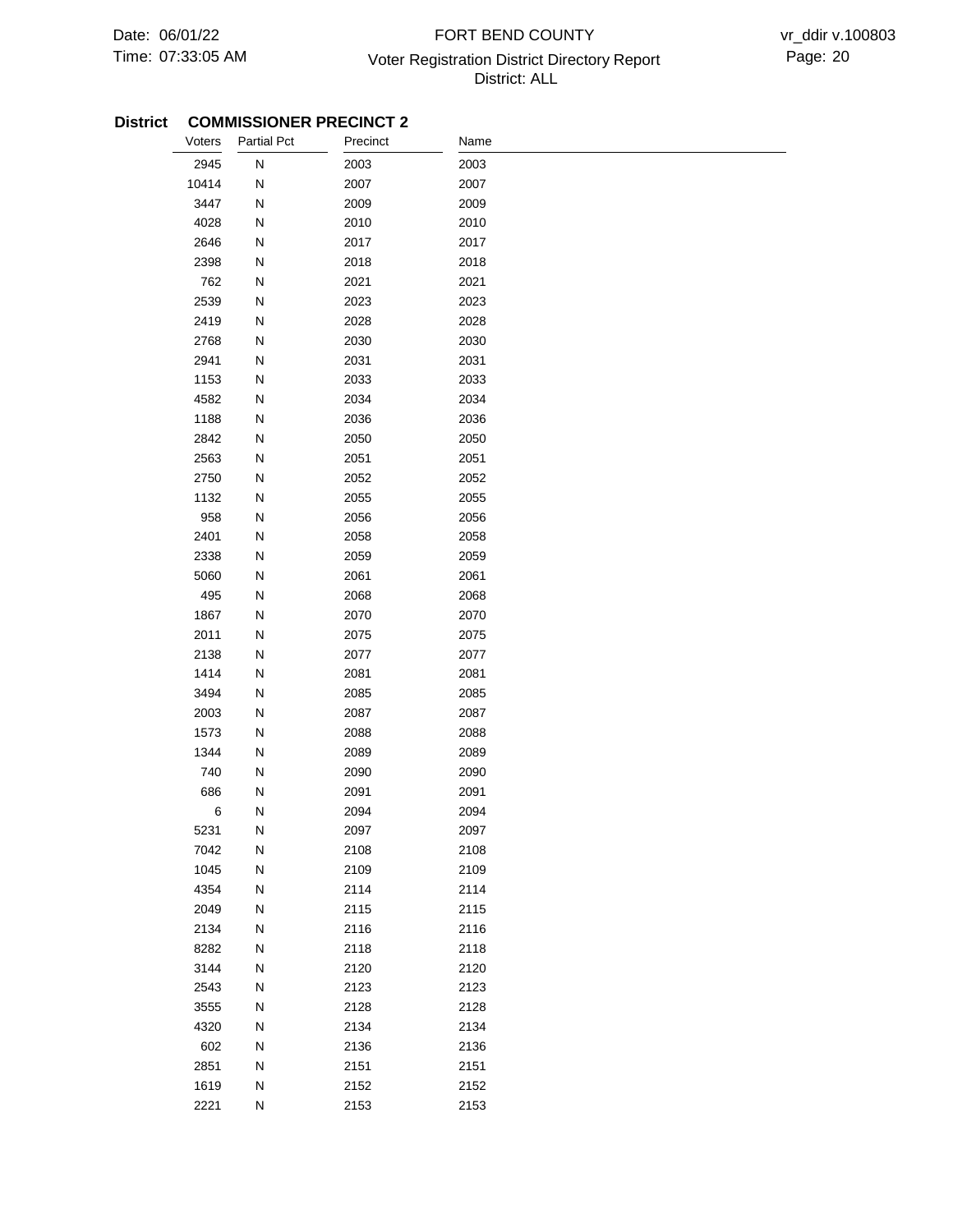### 07:33:05 AM Voter Registration District Directory Report Page: 21 FORT BEND COUNTY District: ALL

vr\_ddir v.100803

| Voters | <b>Partial Pct</b>        | Precinct | Name                             |
|--------|---------------------------|----------|----------------------------------|
| 701    | N                         | 2161     | 2161                             |
| 2679   | N                         | 2171     | 2171                             |
| 136417 | Total voters in district. |          | 51 precincts listed for district |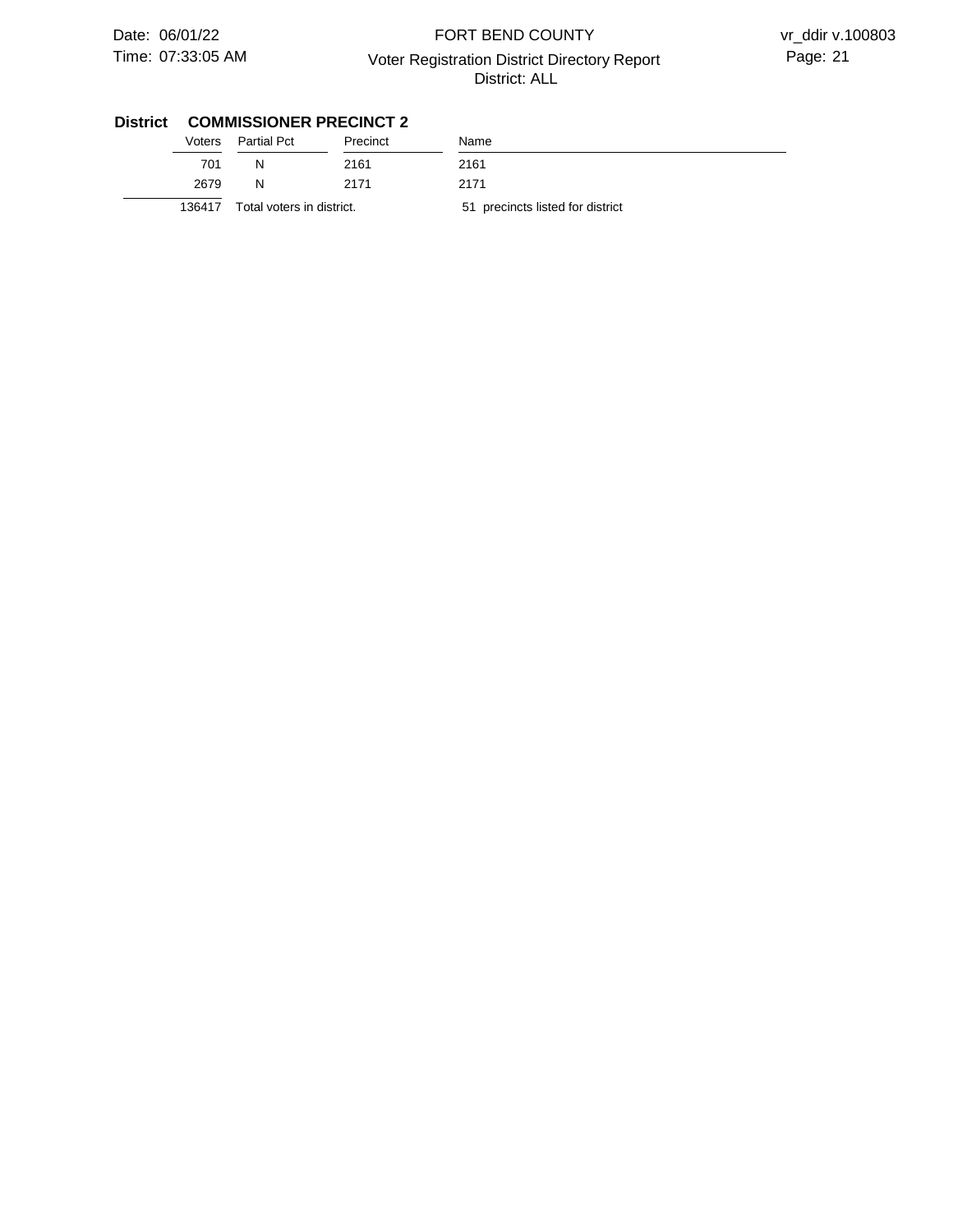## 07:33:05 AM Voter Registration District Directory Report Page: 22 FORT BEND COUNTY District: ALL

| Voters           | <b>Partial Pct</b> | Precinct | Name |
|------------------|--------------------|----------|------|
| 1569             | ${\sf N}$          | 3011     | 3011 |
| 4034             | N                  | 3016     | 3016 |
| 3113             | ${\sf N}$          | 3020     | 3020 |
| 3346             | N                  | 3022     | 3022 |
| $\mathbf{1}$     | N                  | 3027     | 3027 |
| 1861             | N                  | 3029     | 3029 |
| 1943             | ${\sf N}$          | 3035     | 3035 |
| 1082             | N                  | 3042     | 3042 |
| 897              | ${\sf N}$          | 3043     | 3043 |
| 4135             | ${\sf N}$          | 3044     | 3044 |
| 2006             | ${\sf N}$          | 3045     | 3045 |
| 3303             | ${\sf N}$          | 3046     | 3046 |
| 853              | ${\sf N}$          | 3047     | 3047 |
| 3692             | ${\sf N}$          | 3049     | 3049 |
| $\boldsymbol{9}$ | N                  | 3053     | 3053 |
| 3697             | N                  | 3060     | 3060 |
| 3706             | N                  | 3062     | 3062 |
| 3034             | N                  | 3064     | 3064 |
| 5659             | ${\sf N}$          | 3065     | 3065 |
| 631              | N                  | 3071     | 3071 |
| 640              | N                  | 3078     | 3078 |
| 472              | ${\sf N}$          | 3079     | 3079 |
| 1486             | N                  | 3080     | 3080 |
| 1582             | N                  | 3084     | 3084 |
| 2590             | N                  | 3086     | 3086 |
| 824              | N                  | 3092     | 3092 |
| 500              | ${\sf N}$          | 3093     | 3093 |
| 2719             | ${\sf N}$          | 3096     | 3096 |
| 2821             | ${\sf N}$          | 3098     | 3098 |
| 2522             | ${\sf N}$          | 3102     | 3102 |
| 629              | N                  | 3105     | 3105 |
| 1980             | ${\sf N}$          | 3107     | 3107 |
| 2712             | N                  | 3110     | 3110 |
| 1429             | ${\sf N}$          | 3111     | 3111 |
| 708              | N                  | 3112     | 3112 |
| 3323             | N                  | 3119     | 3119 |
| 811              | ${\sf N}$          | 3121     | 3121 |
| 4348             | ${\sf N}$          | 3125     | 3125 |
| 811              | ${\sf N}$          | 3126     | 3126 |
| 3051             | ${\sf N}$          | 3127     | 3127 |
| 7484             | ${\sf N}$          | 3129     | 3129 |
| 1912             | ${\sf N}$          | 3131     | 3131 |
| 6870             | ${\sf N}$          | 3135     | 3135 |
| 601              | ${\sf N}$          | 3137     | 3137 |
| 458              | N                  | 3138     | 3138 |
| 2185             | ${\sf N}$          | 3139     | 3139 |
| 3109             | N                  | 3140     | 3140 |
| 4936             | ${\sf N}$          | 3147     | 3147 |
| 3086             | ${\sf N}$          | 3155     | 3155 |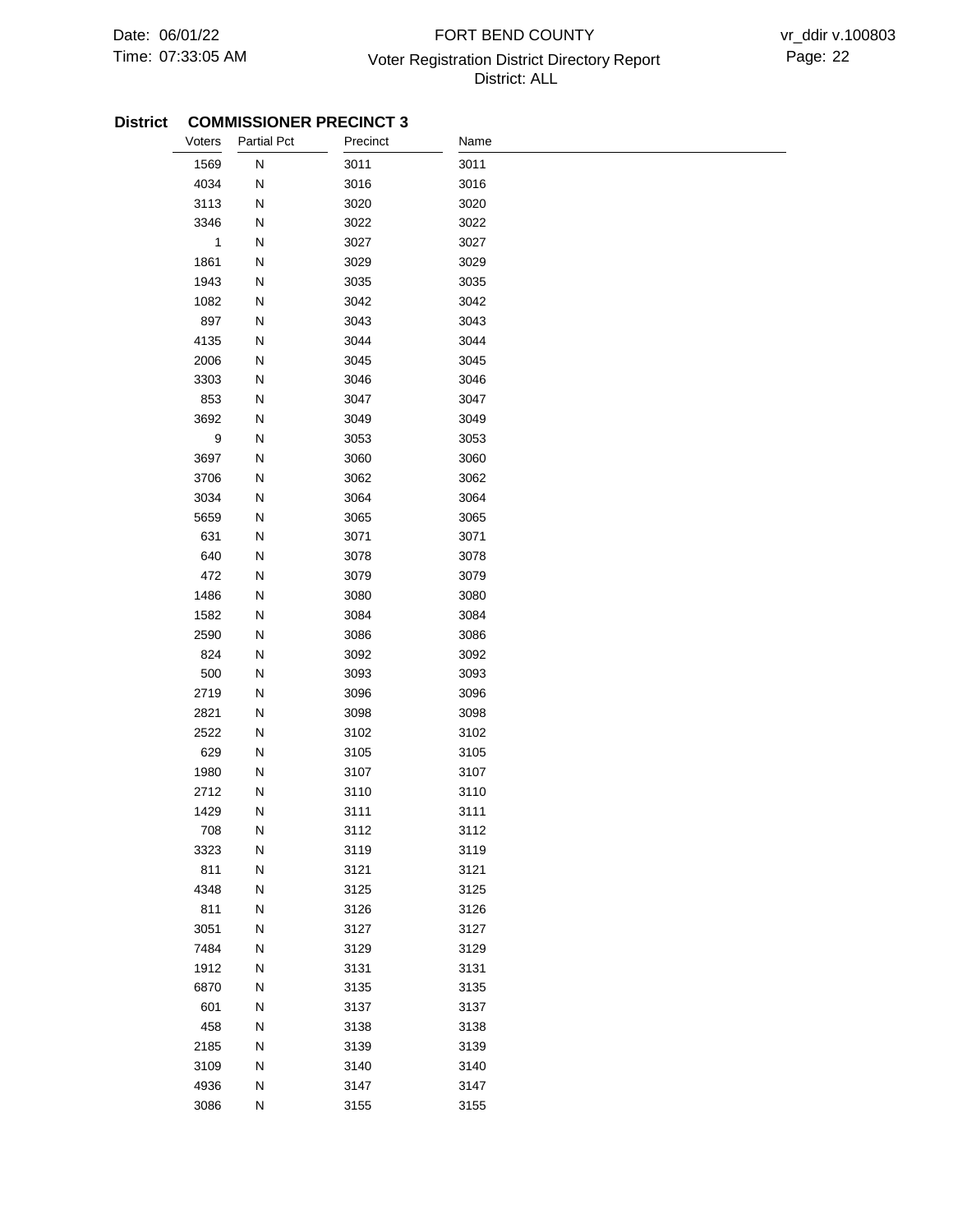## 07:33:05 AM Voter Registration District Directory Report Page: 23 FORT BEND COUNTY District: ALL

| Voters      | <b>Partial Pct</b>        | Precinct | Name                             |
|-------------|---------------------------|----------|----------------------------------|
| 1019        | N                         | 3157     | 3157                             |
| 2487        | N                         | 3158     | 3158                             |
| $\mathbf 0$ | N                         | 3166     | 3166                             |
| 407         | N                         | 3168     | 3168                             |
| 667         | N                         | 3169     | 3169                             |
| 1801        | N                         | 3172     | 3172                             |
| 1810        | N                         | 3174     | 3174                             |
| 1432        | N                         | 3175     | 3175                             |
| 124793      | Total voters in district. |          | 57 precincts listed for district |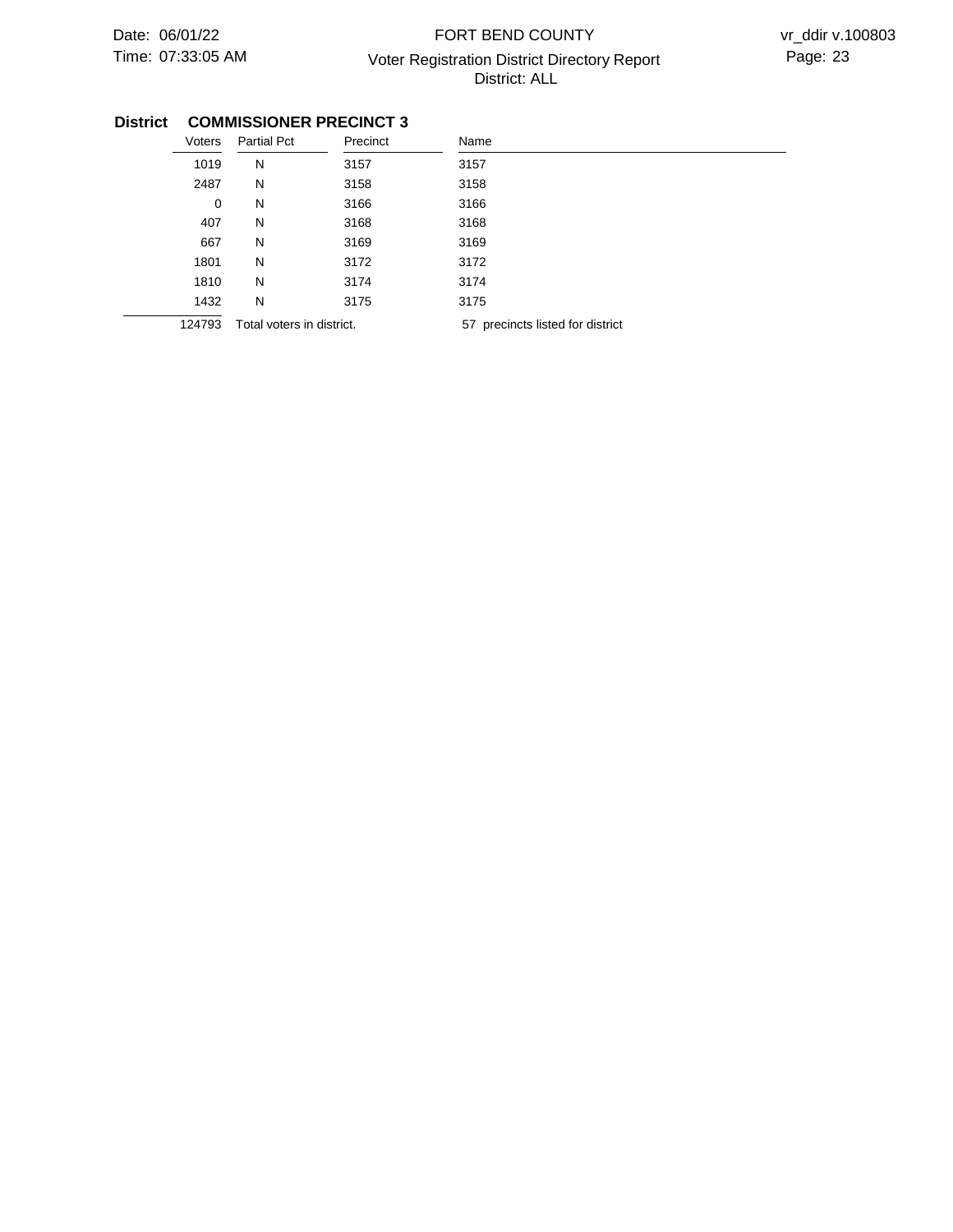## 07:33:05 AM Voter Registration District Directory Report Page: 24 FORT BEND COUNTY District: ALL

| Voters | <b>Partial Pct</b>        | Precinct | Name                             |
|--------|---------------------------|----------|----------------------------------|
| 2333   | ${\sf N}$                 | 4001     | 4001                             |
| 696    | N                         | 4002     | 4002                             |
| 2808   | ${\sf N}$                 | 4012     | 4012                             |
| 1509   | ${\sf N}$                 | 4015     | 4015                             |
| 472    | ${\sf N}$                 | 4024     | 4024                             |
| 5214   | ${\sf N}$                 | 4025     | 4025                             |
| 3110   | N                         | 4026     | 4026                             |
| 1300   | ${\sf N}$                 | 4032     | 4032                             |
| 2987   | N                         | 4037     | 4037                             |
| 1029   | N                         | 4039     | 4039                             |
| 2960   | N                         | 4040     | 4040                             |
| 2211   | N                         | 4048     | 4048                             |
| 4910   | N                         | 4066     | 4066                             |
| 3281   | N                         | 4067     | 4067                             |
| 5369   | Ν                         | 4069     | 4069                             |
| 114    | ${\sf N}$                 | 4072     | 4072                             |
| 1326   | ${\sf N}$                 | 4073     | 4073                             |
| 4503   | N                         | 4074     | 4074                             |
| 2901   | ${\sf N}$                 | 4076     | 4076                             |
| 7293   | ${\sf N}$                 | 4082     | 4082                             |
| 5081   | N                         | 4083     | 4083                             |
| 5026   | N                         | 4095     | 4095                             |
| 3857   | ${\sf N}$                 | 4099     | 4099                             |
| 3007   | Ν                         | 4100     | 4100                             |
| 3939   | N                         | 4101     | 4101                             |
| 6232   | ${\sf N}$                 | 4106     | 4106                             |
| 7353   | ${\sf N}$                 | 4113     | 4113                             |
| 1773   | ${\sf N}$                 | 4117     | 4117                             |
| 3631   | ${\sf N}$                 | 4124     | 4124                             |
| 4136   | ${\sf N}$                 | 4141     | 4141                             |
| 7501   | ${\sf N}$                 | 4150     | 4150                             |
| 3783   | ${\sf N}$                 | 4154     | 4154                             |
| 690    | ${\sf N}$                 | 4162     | 4162                             |
| 1386   | ${\sf N}$                 | 4163     | 4163                             |
| 1408   | N                         | 4164     | 4164                             |
| 3      | ${\sf N}$                 | 4167     | 4167                             |
| 95     | Ν                         | 4170     | 4170                             |
| 1206   | $\mathsf{N}$              | 4173     | 4173                             |
| 116433 | Total voters in district. |          | 38 precincts listed for district |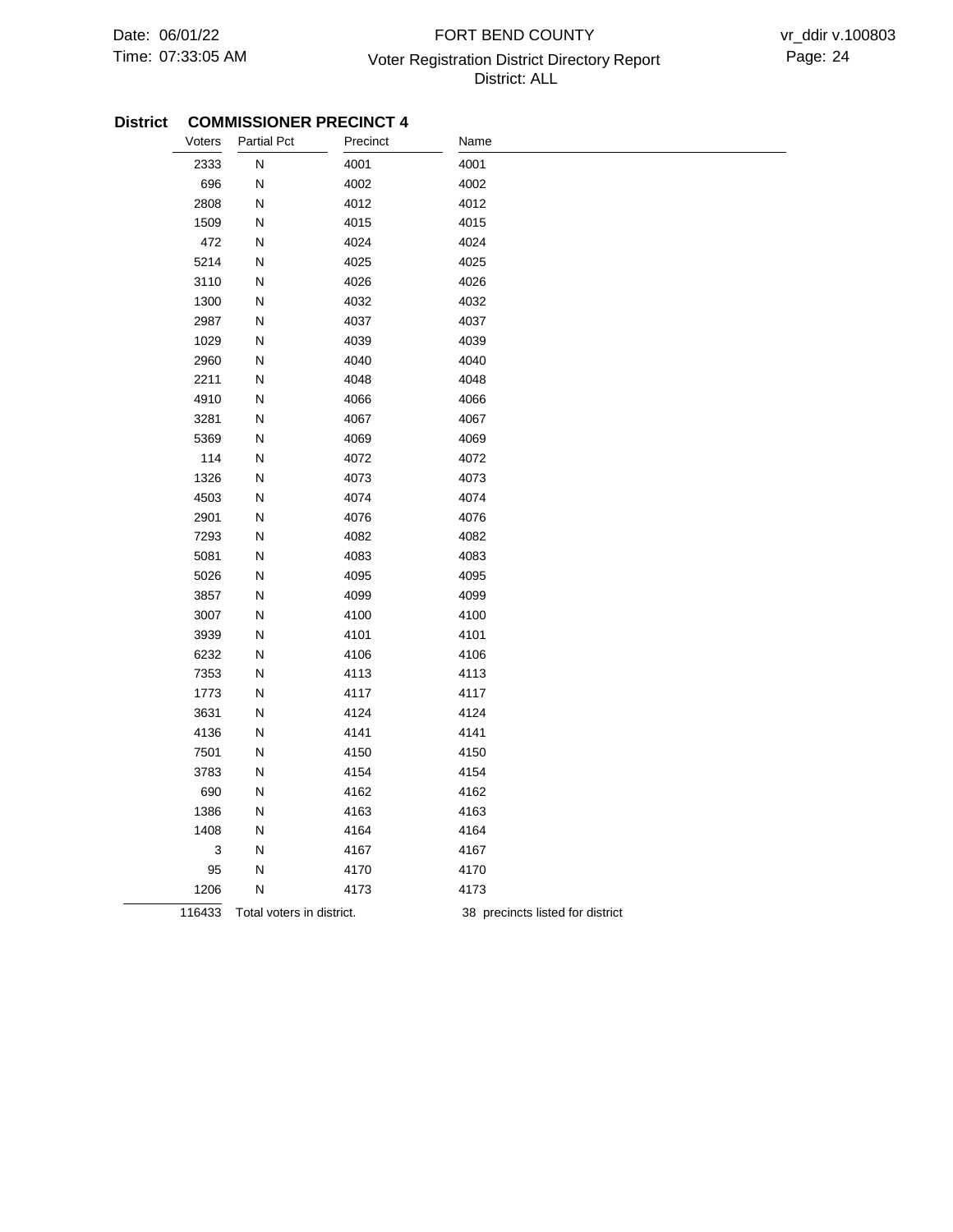## 07:33:05 AM Voter Registration District Directory Report Page: 25 FORT BEND COUNTY District: ALL

| Voters | <b>Partial Pct</b> | Precinct | Name |
|--------|--------------------|----------|------|
| 3753   | N                  | 1004     | 1004 |
| 1717   | Ν                  | 1005     | 1005 |
| 12316  | N                  | 1006     | 1006 |
| 1019   | N                  | 1008     | 1008 |
| 3041   | N                  | 1013     | 1013 |
| 7049   | N                  | 1014     | 1014 |
| 1019   | N                  | 1019     | 1019 |
| 6225   | N                  | 1038     | 1038 |
| 2002   | N                  | 1041     | 1041 |
| 469    | N                  | 1054     | 1054 |
| 5741   | N                  | 1057     | 1057 |
| 3340   | N                  | 1063     | 1063 |
| 6169   | N                  | 1103     | 1103 |
| 3862   | N                  | 1122     | 1122 |
| 5667   | Ν                  | 1130     | 1130 |
| 5458   | N                  | 1132     | 1132 |
| 3948   | N                  | 1133     | 1133 |
| 4403   | N                  | 1142     | 1142 |
| 6962   | N                  | 1143     | 1143 |
| 4478   | N                  | 1144     | 1144 |
| 3055   | N                  | 1145     | 1145 |
| 6747   | N                  | 1146     | 1146 |
| 12276  | N                  | 1148     | 1148 |
| 5875   | N                  | 1149     | 1149 |
| 2542   | N                  | 1156     | 1156 |
| 3104   | N                  | 1159     | 1159 |
| 2520   | N                  | 1160     | 1160 |
| 3020   | N                  | 1165     | 1165 |
| 2945   | N                  | 2003     | 2003 |
| 10414  | N                  | 2007     | 2007 |
| 3447   | N                  | 2009     | 2009 |
| 4028   | Ν                  | 2010     | 2010 |
| 2646   | N                  | 2017     | 2017 |
| 2398   | Ν                  | 2018     | 2018 |
| 762    | N                  | 2021     | 2021 |
| 2539   | N                  | 2023     | 2023 |
| 2419   | N                  | 2028     | 2028 |
| 2768   | N                  | 2030     | 2030 |
| 2941   | N                  | 2031     | 2031 |
| 1153   | N                  | 2033     | 2033 |
| 4582   | N                  | 2034     | 2034 |
| 1188   | ${\sf N}$          | 2036     | 2036 |
| 2842   | N                  | 2050     | 2050 |
| 2563   | Ν                  | 2051     | 2051 |
| 2750   | N                  | 2052     | 2052 |
| 1132   | N                  | 2055     | 2055 |
| 958    | N                  | 2056     | 2056 |
| 2401   | N                  | 2058     | 2058 |
| 2338   | N                  | 2059     | 2059 |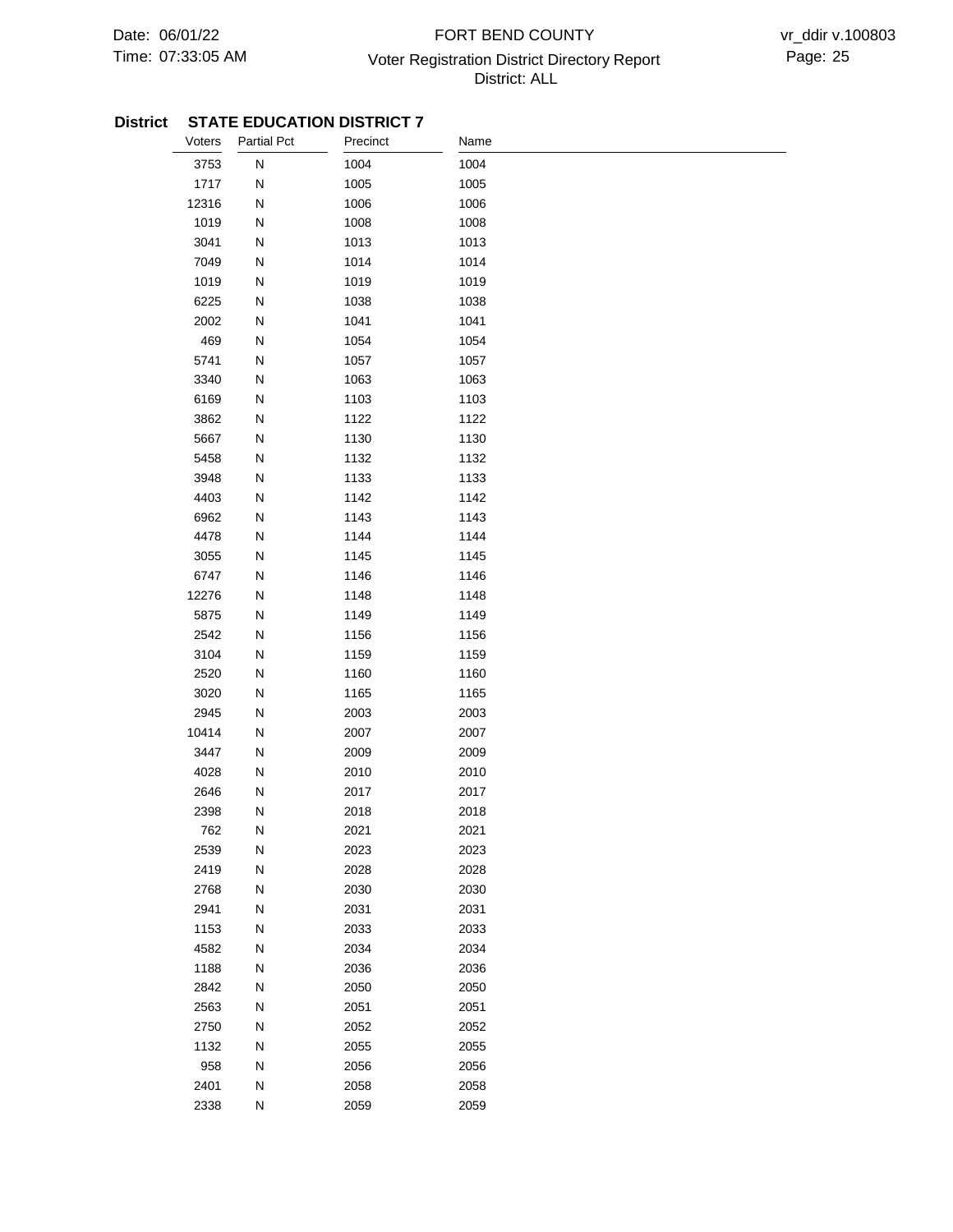## 07:33:05 AM Voter Registration District Directory Report Page: 26 FORT BEND COUNTY District: ALL

| Voters           | <b>Partial Pct</b> | Precinct | Name |  |
|------------------|--------------------|----------|------|--|
| 5060             | N                  | 2061     | 2061 |  |
| 495              | Ν                  | 2068     | 2068 |  |
| 1867             | N                  | 2070     | 2070 |  |
| 2011             | N                  | 2075     | 2075 |  |
| 2138             | N                  | 2077     | 2077 |  |
| 1414             | N                  | 2081     | 2081 |  |
| 3494             | N                  | 2085     | 2085 |  |
| 2003             | N                  | 2087     | 2087 |  |
| 1573             | N                  | 2088     | 2088 |  |
| 1344             | N                  | 2089     | 2089 |  |
| 740              | N                  | 2090     | 2090 |  |
| 686              | N                  | 2091     | 2091 |  |
| $\,6\,$          | N                  | 2094     | 2094 |  |
| 5231             | Ν                  | 2097     | 2097 |  |
| 7042             | N                  | 2108     | 2108 |  |
| 1045             | N                  | 2109     | 2109 |  |
| 4354             | N                  | 2114     | 2114 |  |
| 2049             | N                  | 2115     | 2115 |  |
| 2134             | Ν                  | 2116     | 2116 |  |
| 8282             | N                  | 2118     | 2118 |  |
| 3144             | N                  | 2120     | 2120 |  |
| 2543             | N                  | 2123     | 2123 |  |
| 3555             | N                  | 2128     | 2128 |  |
| 4320             | Ν                  | 2134     | 2134 |  |
| 602              | N                  | 2136     | 2136 |  |
| 2851             | N                  | 2151     | 2151 |  |
| 1619             | N                  | 2152     | 2152 |  |
| 2221             | N                  | 2153     | 2153 |  |
| 701              | N                  | 2161     | 2161 |  |
| 2679             | N                  | 2171     | 2171 |  |
| 1569             | N                  | 3011     | 3011 |  |
| 4034             | N                  | 3016     | 3016 |  |
| 3113             | N                  | 3020     | 3020 |  |
| 3346             | Ν                  | 3022     | 3022 |  |
| 1                | N                  | 3027     | 3027 |  |
| 1861             | N                  | 3029     | 3029 |  |
| 1082             | N                  | 3042     | 3042 |  |
| 4135             | N                  | 3044     | 3044 |  |
| 3303             | ${\sf N}$          | 3046     | 3046 |  |
| 853              | ${\sf N}$          | 3047     | 3047 |  |
| 3692             | ${\sf N}$          | 3049     | 3049 |  |
| $\boldsymbol{9}$ | ${\sf N}$          | 3053     | 3053 |  |
| 3697             | ${\sf N}$          | 3060     | 3060 |  |
| 3706             | Ν                  | 3062     | 3062 |  |
| 3034             | N                  | 3064     | 3064 |  |
| 5659             | N                  | 3065     | 3065 |  |
| 640              | N                  | 3078     | 3078 |  |
| 472              | N                  | 3079     | 3079 |  |
| 1582             | N                  | 3084     | 3084 |  |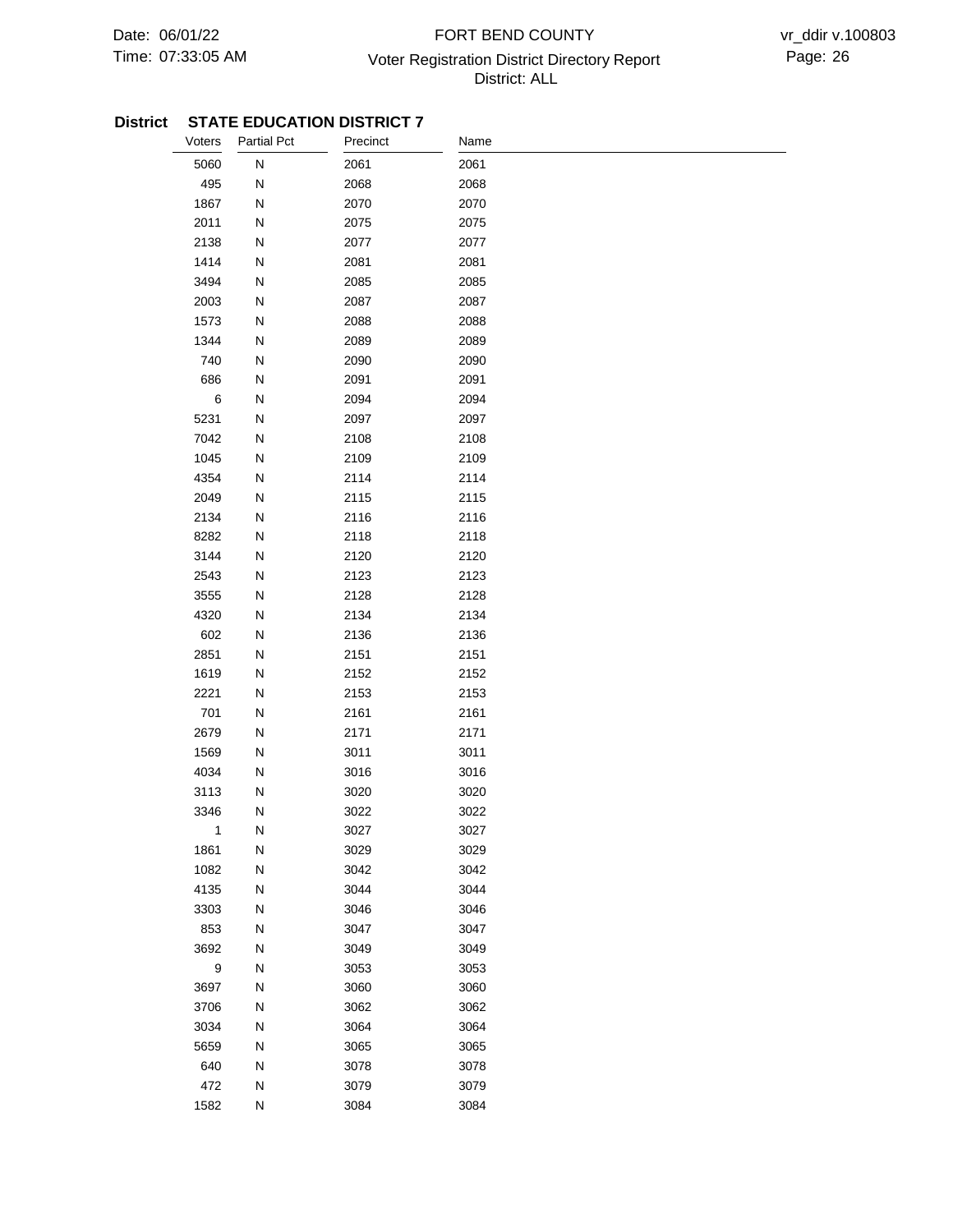## 07:33:05 AM Voter Registration District Directory Report Page: 27 FORT BEND COUNTY District: ALL

| Voters | <b>Partial Pct</b>        | Precinct | Name                              |
|--------|---------------------------|----------|-----------------------------------|
| 824    | N                         | 3092     | 3092                              |
| 500    | ${\sf N}$                 | 3093     | 3093                              |
| 2719   | N                         | 3096     | 3096                              |
| 2522   | ${\sf N}$                 | 3102     | 3102                              |
| 1980   | ${\sf N}$                 | 3107     | 3107                              |
| 2712   | ${\sf N}$                 | 3110     | 3110                              |
| 1429   | N                         | 3111     | 3111                              |
| 708    | Ν                         | 3112     | 3112                              |
| 3323   | ${\sf N}$                 | 3119     | 3119                              |
| 811    | ${\sf N}$                 | 3121     | 3121                              |
| 3051   | ${\sf N}$                 | 3127     | 3127                              |
| 7484   | ${\sf N}$                 | 3129     | 3129                              |
| 601    | Ν                         | 3137     | 3137                              |
| 458    | N                         | 3138     | 3138                              |
| 3109   | N                         | 3140     | 3140                              |
| 1019   | N                         | 3157     | 3157                              |
| 407    | ${\sf N}$                 | 3168     | 3168                              |
| 1432   | ${\sf N}$                 | 3175     | 3175                              |
| 2333   | ${\sf N}$                 | 4001     | 4001                              |
| 696    | N                         | 4002     | 4002                              |
| 2808   | Ν                         | 4012     | 4012                              |
| 1509   | ${\sf N}$                 | 4015     | 4015                              |
| 472    | ${\sf N}$                 | 4024     | 4024                              |
| 5214   | N                         | 4025     | 4025                              |
| 2987   | Ν                         | 4037     | 4037                              |
| 2960   | Ν                         | 4040     | 4040                              |
| 2211   | N                         | 4048     | 4048                              |
| 3281   | ${\sf N}$                 | 4067     | 4067                              |
| 114    | N                         | 4072     | 4072                              |
| 1326   | ${\sf N}$                 | 4073     | 4073                              |
| 4503   | ${\sf N}$                 | 4074     | 4074                              |
| 2901   | ${\sf N}$                 | 4076     | 4076                              |
| 5026   | Ν                         | 4095     | 4095                              |
| 4136   | Ν                         | 4141     | 4141                              |
| 3783   | ${\sf N}$                 | 4154     | 4154                              |
| 690    | ${\sf N}$                 | 4162     | 4162                              |
| 1386   | N                         | 4163     | 4163                              |
| 1408   | ${\sf N}$                 | 4164     | 4164                              |
| 394815 | Total voters in district. |          | 136 precincts listed for district |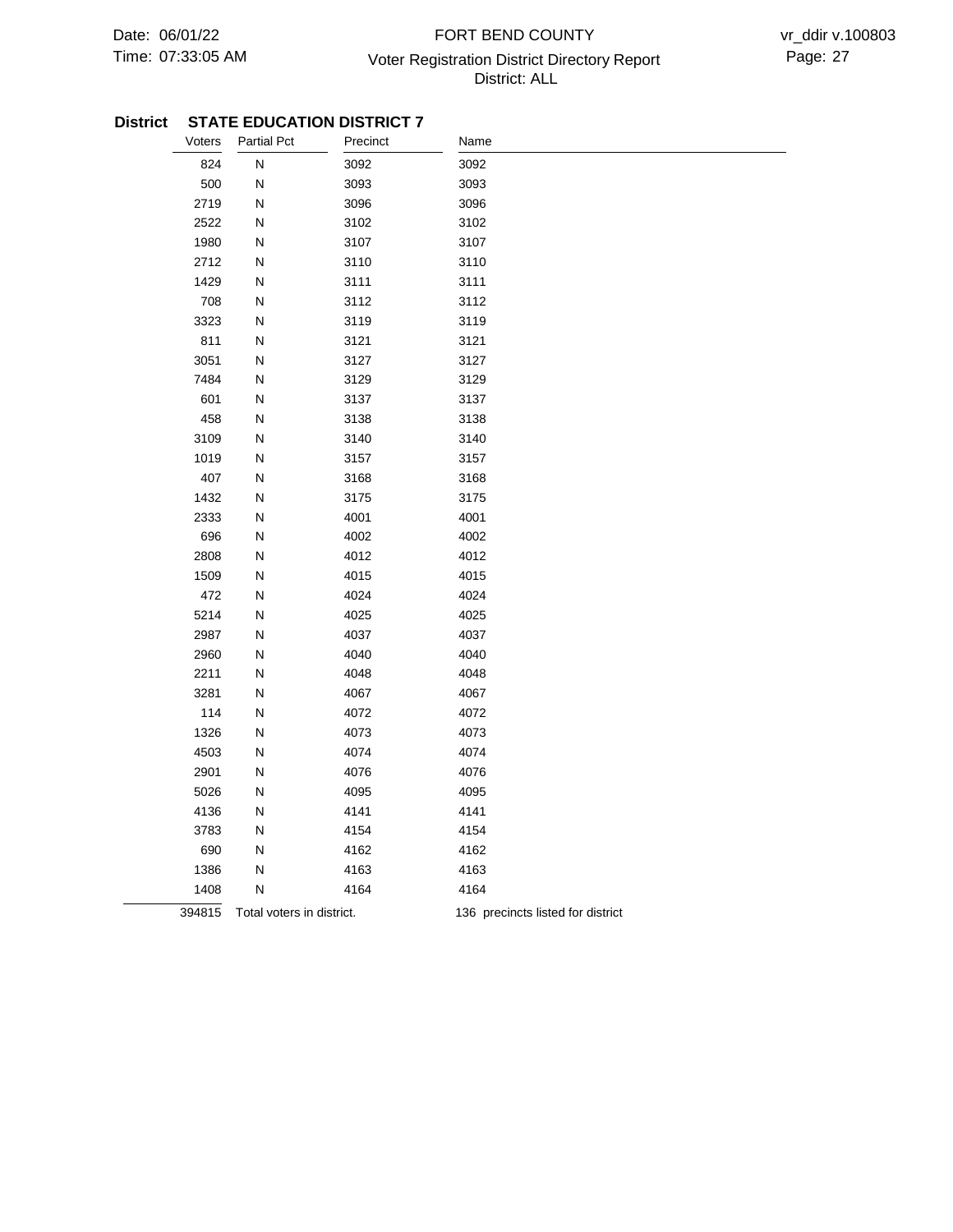## 07:33:05 AM Voter Registration District Directory Report Page: 28 FORT BEND COUNTY District: ALL

| Voters    | <b>Partial Pct</b>        | Precinct | Name                             |
|-----------|---------------------------|----------|----------------------------------|
| 6023      | Ν                         | 1104     | 1104                             |
| 1943      | N                         | 3035     | 3035                             |
| 897       | ${\sf N}$                 | 3043     | 3043                             |
| 2006      | N                         | 3045     | 3045                             |
| 631       | ${\sf N}$                 | 3071     | 3071                             |
| 1486      | N                         | 3080     | 3080                             |
| 2590      | N                         | 3086     | 3086                             |
| 2821      | Ν                         | 3098     | 3098                             |
| 629       | Ν                         | 3105     | 3105                             |
| 4348      | ${\sf N}$                 | 3125     | 3125                             |
| 811       | Ν                         | 3126     | 3126                             |
| 1912      | Ν                         | 3131     | 3131                             |
| 6870      | N                         | 3135     | 3135                             |
| 2185      | N                         | 3139     | 3139                             |
| 4936      | ${\sf N}$                 | 3147     | 3147                             |
| 3086      | Ν                         | 3155     | 3155                             |
| 2487      | N                         | 3158     | 3158                             |
| $\pmb{0}$ | Ν                         | 3166     | 3166                             |
| 667       | Ν                         | 3169     | 3169                             |
| 1801      | Ν                         | 3172     | 3172                             |
| 1810      | N                         | 3174     | 3174                             |
| 3110      | N                         | 4026     | 4026                             |
| 1300      | ${\sf N}$                 | 4032     | 4032                             |
| 1029      | N                         | 4039     | 4039                             |
| 4910      | ${\sf N}$                 | 4066     | 4066                             |
| 5369      | Ν                         | 4069     | 4069                             |
| 7293      | N                         | 4082     | 4082                             |
| 5081      | ${\sf N}$                 | 4083     | 4083                             |
| 3857      | ${\sf N}$                 | 4099     | 4099                             |
| 3007      | Ν                         | 4100     | 4100                             |
| 3939      | N                         | 4101     | 4101                             |
| 6232      | N                         | 4106     | 4106                             |
| 7353      | ${\sf N}$                 | 4113     | 4113                             |
| 1773      | Ν                         | 4117     | 4117                             |
| 3631      | N                         | 4124     | 4124                             |
| 7501      | Ν                         | 4150     | 4150                             |
| 3         | N                         | 4167     | 4167                             |
| 95        | Ν                         | 4170     | 4170                             |
| 1206      | N                         | 4173     | 4173                             |
| 116628    | Total voters in district. |          | 39 precincts listed for district |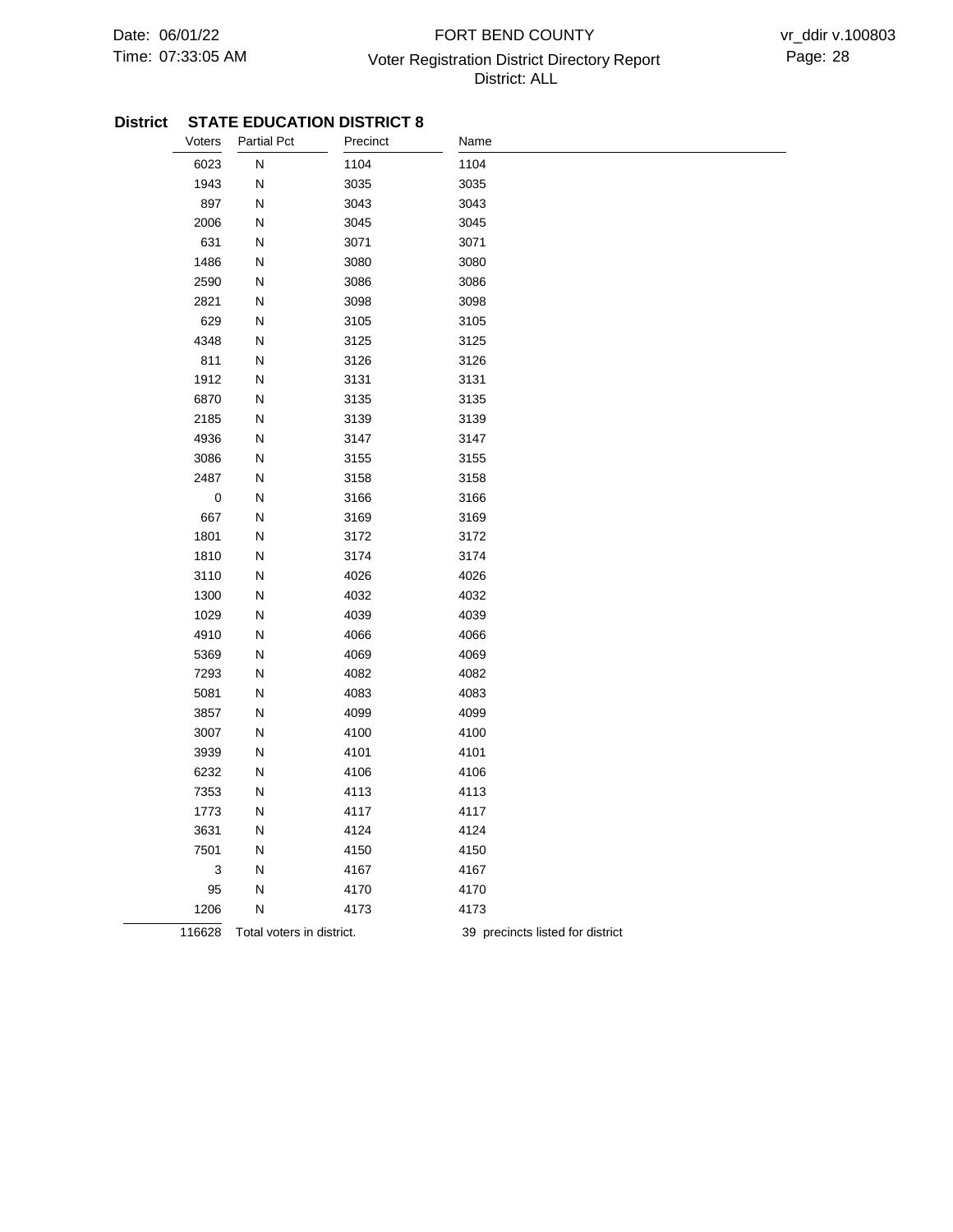## 07:33:05 AM Voter Registration District Directory Report Page: 29 FORT BEND COUNTY District: ALL

| Voters | <b>Partial Pct</b>        | Precinct | Name                             |
|--------|---------------------------|----------|----------------------------------|
| 3753   | $\overline{\mathsf{N}}$   | 1004     | 1004                             |
| 1717   | N                         | 1005     | 1005                             |
| 12316  | N                         | 1006     | 1006                             |
| 1019   | N                         | 1008     | 1008                             |
| 3041   | N                         | 1013     | 1013                             |
| 7049   | N                         | 1014     | 1014                             |
| 1019   | N                         | 1019     | 1019                             |
| 6225   | N                         | 1038     | 1038                             |
| 2002   | N                         | 1041     | 1041                             |
| 469    | N                         | 1054     | 1054                             |
| 5741   | N                         | 1057     | 1057                             |
| 3340   | N                         | 1063     | 1063                             |
| 6169   | N                         | 1103     | 1103                             |
| 6023   | N                         | 1104     | 1104                             |
| 3862   | N                         | 1122     | 1122                             |
| 5667   | N                         | 1130     | 1130                             |
| 5458   | N                         | 1132     | 1132                             |
| 3948   | N                         | 1133     | 1133                             |
| 4403   | N                         | 1142     | 1142                             |
| 6962   | N                         | 1143     | 1143                             |
| 4478   | N                         | 1144     | 1144                             |
| 3055   | N                         | 1145     | 1145                             |
| 6747   | N                         | 1146     | 1146                             |
| 12276  | N                         | 1148     | 1148                             |
| 5875   | N                         | 1149     | 1149                             |
| 2542   | N                         | 1156     | 1156                             |
| 3104   | N                         | 1159     | 1159                             |
| 2520   | N                         | 1160     | 1160                             |
| 3020   | N                         | 1165     | 1165                             |
| 133800 | Total voters in district. |          | 29 precincts listed for district |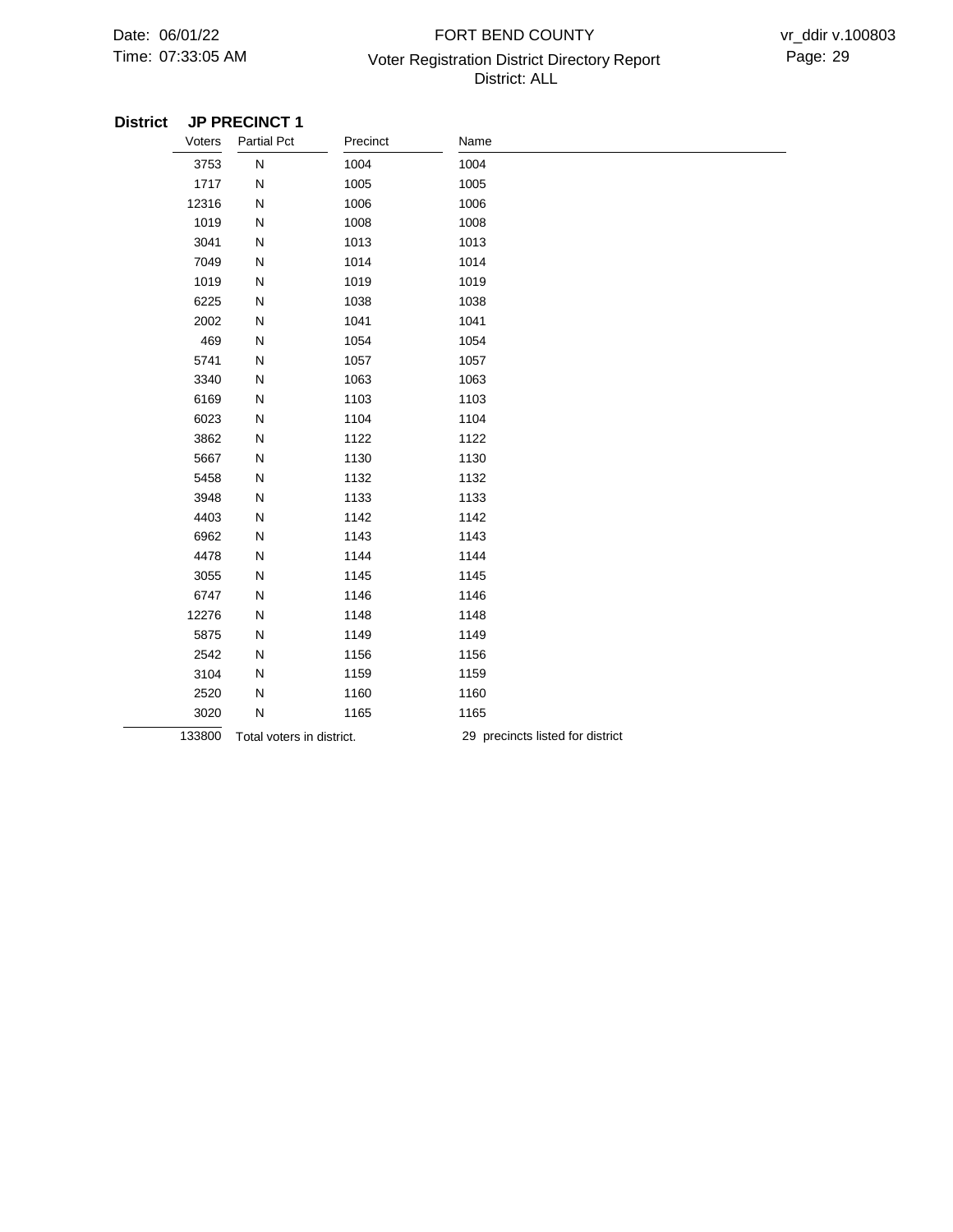## 07:33:05 AM Voter Registration District Directory Report Page: 30 FORT BEND COUNTY District: ALL

| Voters  | <b>Partial Pct</b> | Precinct | Name |  |
|---------|--------------------|----------|------|--|
| 2945    | ${\sf N}$          | 2003     | 2003 |  |
| 10414   | N                  | 2007     | 2007 |  |
| 3447    | N                  | 2009     | 2009 |  |
| 4028    | N                  | 2010     | 2010 |  |
| 2646    | N                  | 2017     | 2017 |  |
| 2398    | N                  | 2018     | 2018 |  |
| 762     | N                  | 2021     | 2021 |  |
| 2539    | N                  | 2023     | 2023 |  |
| 2419    | N                  | 2028     | 2028 |  |
| 2768    | N                  | 2030     | 2030 |  |
| 2941    | N                  | 2031     | 2031 |  |
| 1153    | N                  | 2033     | 2033 |  |
| 4582    | N                  | 2034     | 2034 |  |
| 1188    | N                  | 2036     | 2036 |  |
| 2842    | N                  | 2050     | 2050 |  |
| 2563    | N                  | 2051     | 2051 |  |
| 2750    | N                  | 2052     | 2052 |  |
| 1132    | N                  | 2055     | 2055 |  |
| 958     | N                  | 2056     | 2056 |  |
| 2401    | N                  | 2058     | 2058 |  |
| 2338    | N                  | 2059     | 2059 |  |
| 5060    | N                  | 2061     | 2061 |  |
| 495     | N                  | 2068     | 2068 |  |
| 1867    | N                  | 2070     | 2070 |  |
| 2011    | N                  | 2075     | 2075 |  |
| 2138    | N                  | 2077     | 2077 |  |
| 1414    | N                  | 2081     | 2081 |  |
| 3494    | N                  | 2085     | 2085 |  |
| 2003    | N                  | 2087     | 2087 |  |
| 1573    | N                  | 2088     | 2088 |  |
| 1344    | N                  | 2089     | 2089 |  |
| 740     | N                  | 2090     | 2090 |  |
| 686     | N                  | 2091     | 2091 |  |
| $\,6\,$ | N                  | 2094     | 2094 |  |
| 5231    | N                  | 2097     | 2097 |  |
| 7042    | N                  | 2108     | 2108 |  |
| 1045    | N                  | 2109     | 2109 |  |
| 4354    | N                  | 2114     | 2114 |  |
| 2049    | N                  | 2115     | 2115 |  |
| 2134    | N                  | 2116     | 2116 |  |
| 8282    | N                  | 2118     | 2118 |  |
| 3144    | N                  | 2120     | 2120 |  |
| 2543    | N                  | 2123     | 2123 |  |
| 3555    | N                  | 2128     | 2128 |  |
| 4320    | ${\sf N}$          | 2134     | 2134 |  |
| 602     | N                  | 2136     | 2136 |  |
| 2851    | N                  | 2151     | 2151 |  |
| 1619    | ${\sf N}$          | 2152     | 2152 |  |
| 2221    | ${\sf N}$          | 2153     | 2153 |  |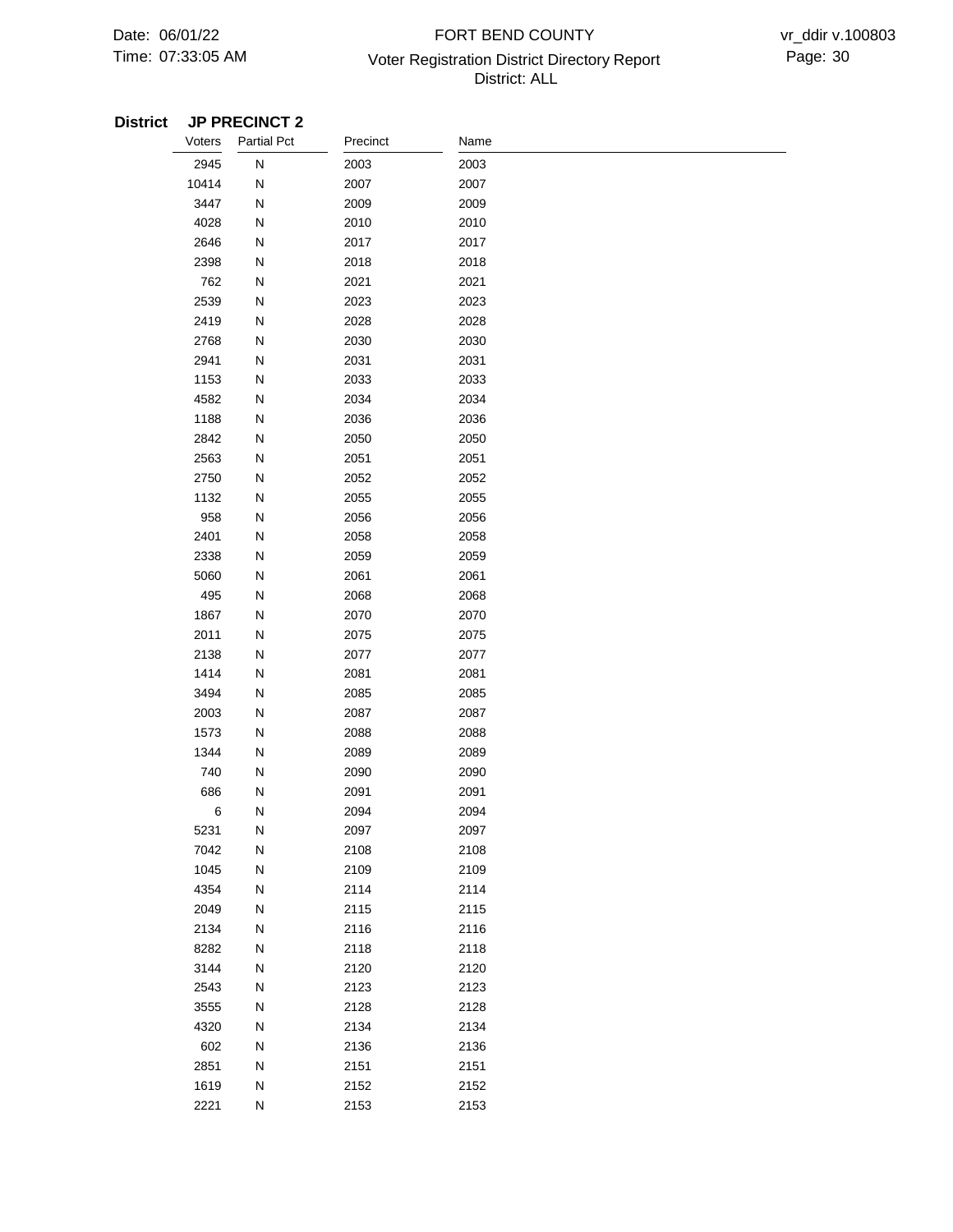## 07:33:05 AM Voter Registration District Directory Report Page: 31 FORT BEND COUNTY District: ALL

vr\_ddir v.100803

| Voters | Partial Pct               | Precinct | Name                             |
|--------|---------------------------|----------|----------------------------------|
| 701    | N                         | 2161     | 2161                             |
| 2679   | N                         | 2171     | 2171                             |
| 136417 | Total voters in district. |          | 51 precincts listed for district |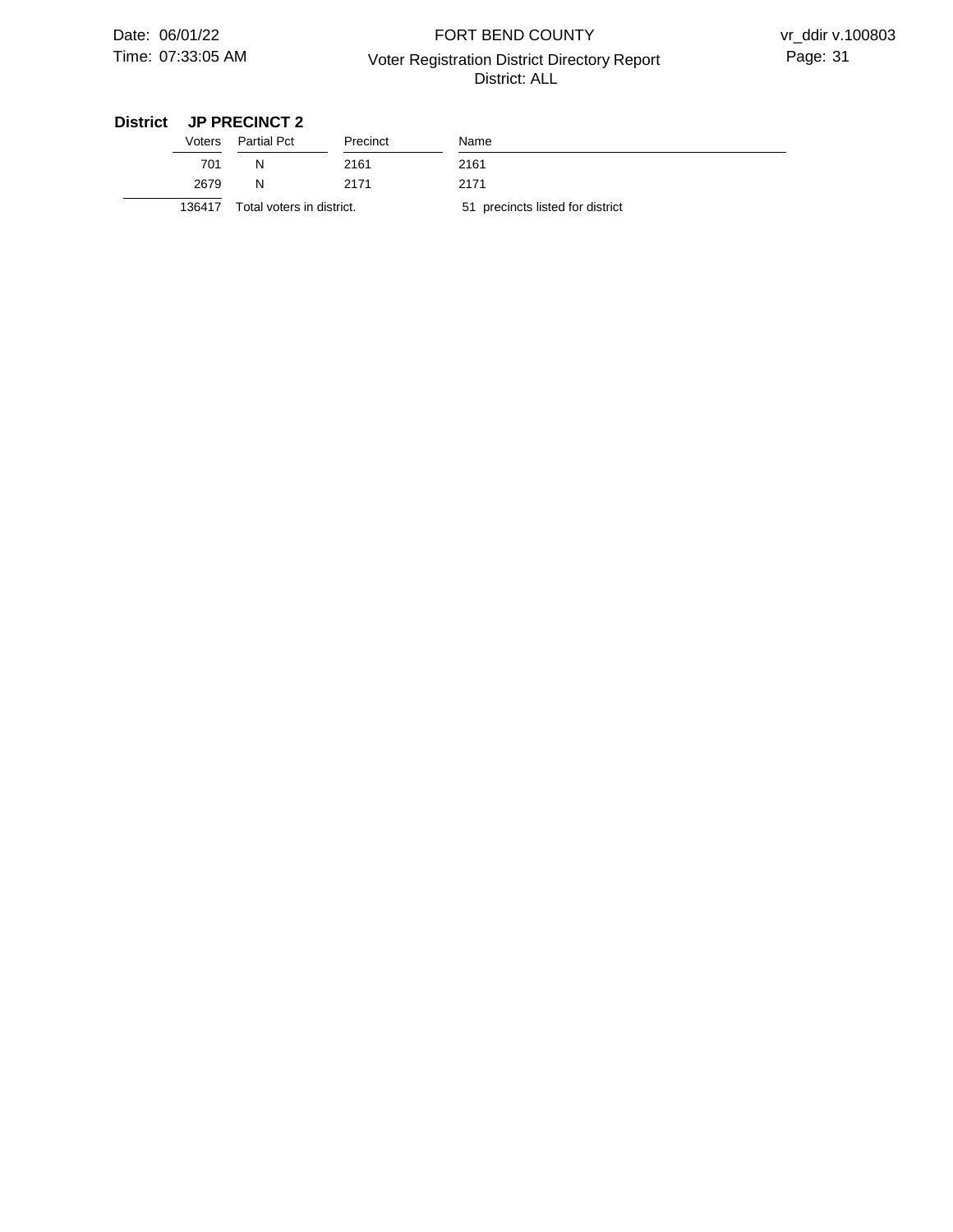## 07:33:05 AM Voter Registration District Directory Report Page: 32 FORT BEND COUNTY District: ALL

| Voters | <b>Partial Pct</b> | Precinct | Name |
|--------|--------------------|----------|------|
| 1569   | ${\sf N}$          | 3011     | 3011 |
| 4034   | N                  | 3016     | 3016 |
| 3113   | N                  | 3020     | 3020 |
| 3346   | N                  | 3022     | 3022 |
| 1      | N                  | 3027     | 3027 |
| 1861   | N                  | 3029     | 3029 |
| 1943   | N                  | 3035     | 3035 |
| 1082   | N                  | 3042     | 3042 |
| 897    | N                  | 3043     | 3043 |
| 4135   | N                  | 3044     | 3044 |
| 2006   | N                  | 3045     | 3045 |
| 3303   | ${\sf N}$          | 3046     | 3046 |
| 853    | N                  | 3047     | 3047 |
| 3692   | N                  | 3049     | 3049 |
| 9      | N                  | 3053     | 3053 |
| 3697   | N                  | 3060     | 3060 |
| 3706   | N                  | 3062     | 3062 |
| 3034   | N                  | 3064     | 3064 |
| 5659   | N                  | 3065     | 3065 |
| 631    | N                  | 3071     | 3071 |
| 640    | N                  | 3078     | 3078 |
| 472    | N                  | 3079     | 3079 |
| 1486   | N                  | 3080     | 3080 |
| 1582   | N                  | 3084     | 3084 |
| 2590   | N                  | 3086     | 3086 |
| 824    | N                  | 3092     | 3092 |
| 500    | N                  | 3093     | 3093 |
| 2719   | N                  | 3096     | 3096 |
| 2821   | N                  | 3098     | 3098 |
| 2522   | N                  | 3102     | 3102 |
| 629    | N                  | 3105     | 3105 |
| 1980   | N                  | 3107     | 3107 |
| 2712   | N                  | 3110     | 3110 |
| 1429   | N                  | 3111     | 3111 |
| 708    | N                  | 3112     | 3112 |
| 3323   | N                  | 3119     | 3119 |
| 811    | ${\sf N}$          | 3121     | 3121 |
| 4348   | N                  | 3125     | 3125 |
| 811    | ${\sf N}$          | 3126     | 3126 |
| 3051   | N                  | 3127     | 3127 |
| 7484   | ${\sf N}$          | 3129     | 3129 |
| 1912   | N                  | 3131     | 3131 |
| 6870   | ${\sf N}$          | 3135     | 3135 |
| 601    | ${\sf N}$          | 3137     | 3137 |
| 458    | ${\sf N}$          | 3138     | 3138 |
| 2185   | ${\sf N}$          | 3139     | 3139 |
| 3109   | N                  | 3140     | 3140 |
| 4936   | ${\sf N}$          | 3147     | 3147 |
| 3086   | N                  | 3155     | 3155 |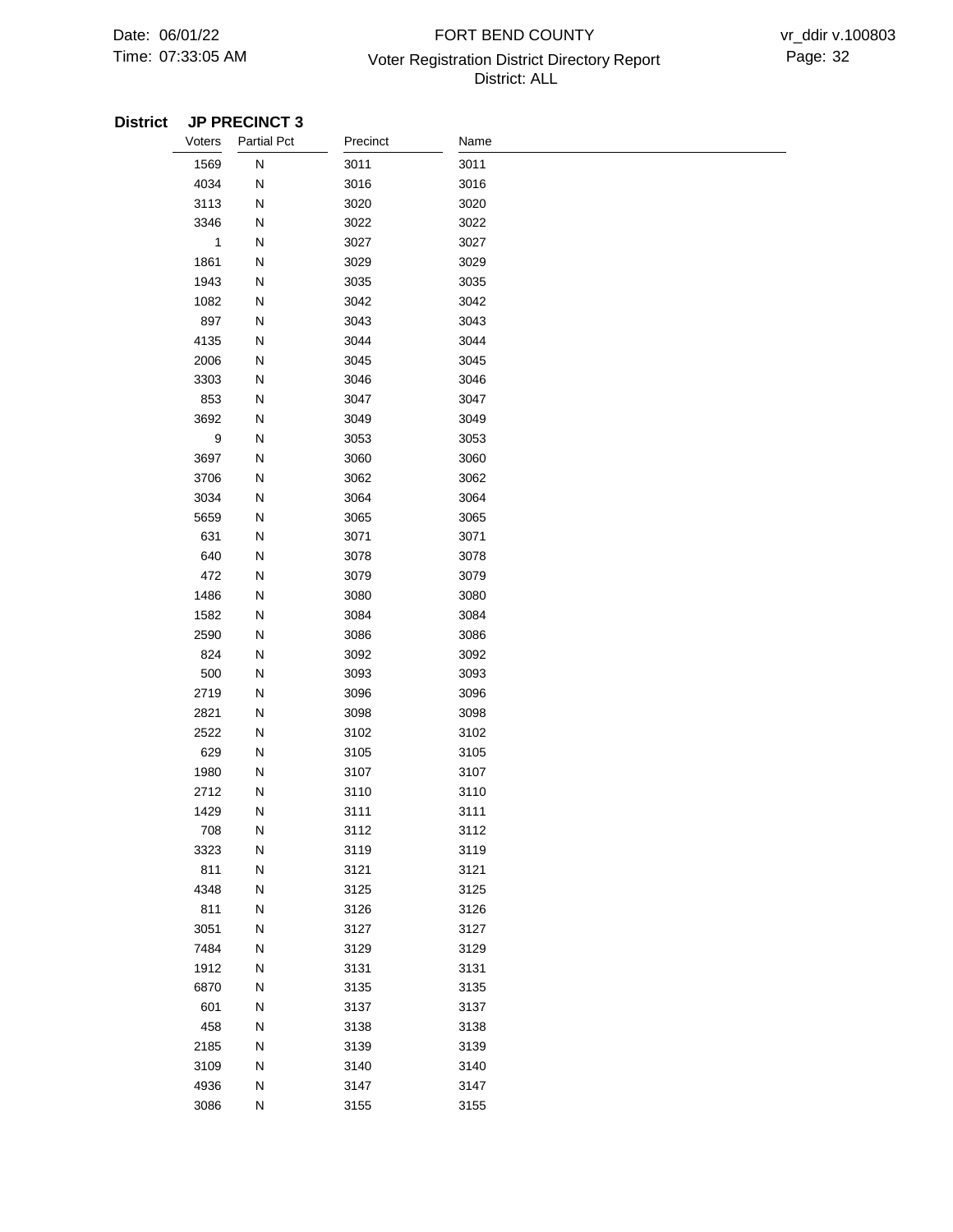## 07:33:05 AM Voter Registration District Directory Report Page: 33 FORT BEND COUNTY District: ALL

| Voters | <b>Partial Pct</b>        | Precinct | Name                                |
|--------|---------------------------|----------|-------------------------------------|
| 1019   | N                         | 3157     | 3157                                |
| 2487   | N                         | 3158     | 3158                                |
| 0      | N                         | 3166     | 3166                                |
| 407    | N                         | 3168     | 3168                                |
| 667    | N                         | 3169     | 3169                                |
| 1801   | N                         | 3172     | 3172                                |
| 1810   | N                         | 3174     | 3174                                |
| 1432   | N                         | 3175     | 3175                                |
| 124793 | Total voters in district. |          | precincts listed for district<br>57 |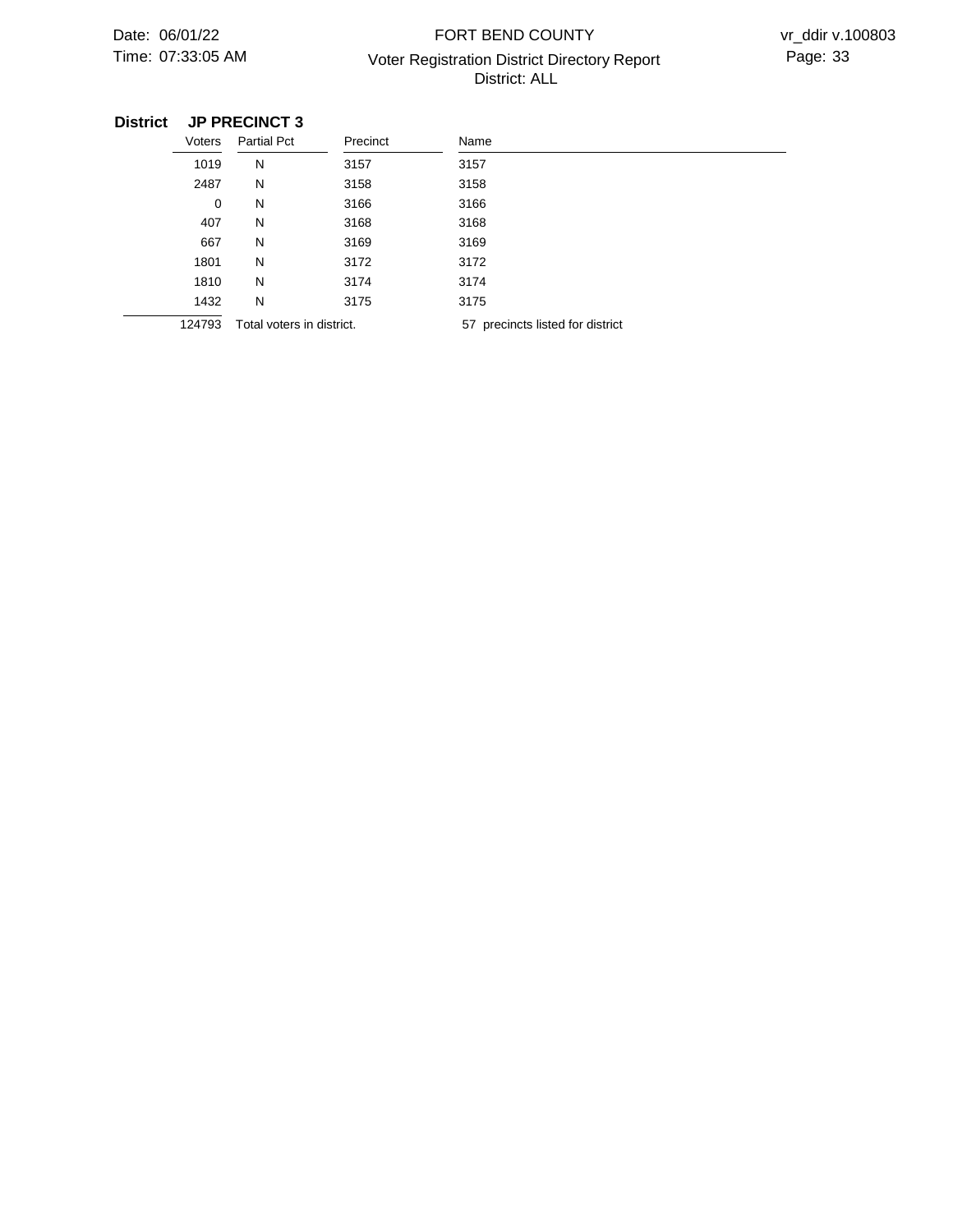## 07:33:05 AM Voter Registration District Directory Report Page: 34 FORT BEND COUNTY District: ALL

| Voters | <b>Partial Pct</b>        | Precinct | Name                             |
|--------|---------------------------|----------|----------------------------------|
| 2333   | ${\sf N}$                 | 4001     | 4001                             |
| 696    | ${\sf N}$                 | 4002     | 4002                             |
| 2808   | ${\sf N}$                 | 4012     | 4012                             |
| 1509   | ${\sf N}$                 | 4015     | 4015                             |
| 472    | ${\sf N}$                 | 4024     | 4024                             |
| 5214   | ${\sf N}$                 | 4025     | 4025                             |
| 3110   | ${\sf N}$                 | 4026     | 4026                             |
| 1300   | N                         | 4032     | 4032                             |
| 2987   | ${\sf N}$                 | 4037     | 4037                             |
| 1029   | ${\sf N}$                 | 4039     | 4039                             |
| 2960   | ${\sf N}$                 | 4040     | 4040                             |
| 2211   | N                         | 4048     | 4048                             |
| 4910   | ${\sf N}$                 | 4066     | 4066                             |
| 3281   | ${\sf N}$                 | 4067     | 4067                             |
| 5369   | N                         | 4069     | 4069                             |
| 114    | ${\sf N}$                 | 4072     | 4072                             |
| 1326   | ${\sf N}$                 | 4073     | 4073                             |
| 4503   | ${\sf N}$                 | 4074     | 4074                             |
| 2901   | ${\sf N}$                 | 4076     | 4076                             |
| 7293   | ${\sf N}$                 | 4082     | 4082                             |
| 5081   | ${\sf N}$                 | 4083     | 4083                             |
| 5026   | ${\sf N}$                 | 4095     | 4095                             |
| 3857   | ${\sf N}$                 | 4099     | 4099                             |
| 3007   | ${\sf N}$                 | 4100     | 4100                             |
| 3939   | ${\sf N}$                 | 4101     | 4101                             |
| 6232   | N                         | 4106     | 4106                             |
| 7353   | N                         | 4113     | 4113                             |
| 1773   | ${\sf N}$                 | 4117     | 4117                             |
| 3631   | ${\sf N}$                 | 4124     | 4124                             |
| 4136   | ${\sf N}$                 | 4141     | 4141                             |
| 7501   | ${\sf N}$                 | 4150     | 4150                             |
| 3783   | ${\sf N}$                 | 4154     | 4154                             |
| 690    | ${\sf N}$                 | 4162     | 4162                             |
| 1386   | ${\sf N}$                 | 4163     | 4163                             |
| 1408   | ${\sf N}$                 | 4164     | 4164                             |
| 3      | N                         | 4167     | 4167                             |
| 95     | Ν                         | 4170     | 4170                             |
| 1206   | ${\sf N}$                 | 4173     | 4173                             |
| 116433 | Total voters in district. |          | 38 precincts listed for district |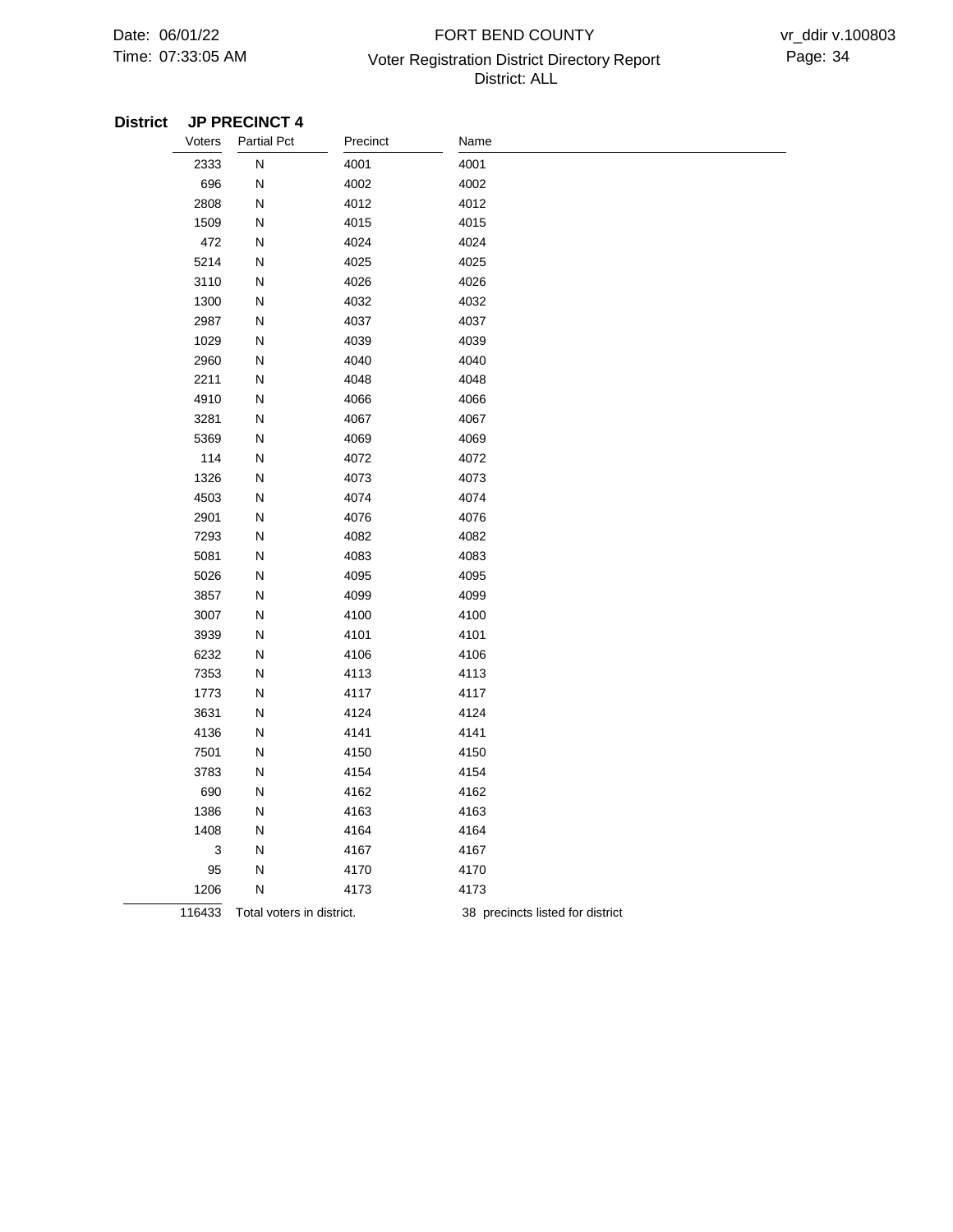÷

## 07:33:05 AM Voter Registration District Directory Report Page: 35 FORT BEND COUNTY District: ALL

#### **District CONSTABLE PRECINCT 1**

| Voters | <b>Partial Pct</b>        | Precinct | Name                             |
|--------|---------------------------|----------|----------------------------------|
| 3753   | N                         | 1004     | 1004                             |
| 1717   | N                         | 1005     | 1005                             |
| 12316  | N                         | 1006     | 1006                             |
| 1019   | N                         | 1008     | 1008                             |
| 3041   | N                         | 1013     | 1013                             |
| 7049   | N                         | 1014     | 1014                             |
| 1019   | N                         | 1019     | 1019                             |
| 6225   | N                         | 1038     | 1038                             |
| 2002   | N                         | 1041     | 1041                             |
| 469    | N                         | 1054     | 1054                             |
| 5741   | N                         | 1057     | 1057                             |
| 3340   | N                         | 1063     | 1063                             |
| 6169   | N                         | 1103     | 1103                             |
| 6023   | N                         | 1104     | 1104                             |
| 3862   | N                         | 1122     | 1122                             |
| 5667   | N                         | 1130     | 1130                             |
| 5458   | N                         | 1132     | 1132                             |
| 3948   | N                         | 1133     | 1133                             |
| 4403   | N                         | 1142     | 1142                             |
| 6962   | N                         | 1143     | 1143                             |
| 4478   | N                         | 1144     | 1144                             |
| 3055   | N                         | 1145     | 1145                             |
| 6747   | N                         | 1146     | 1146                             |
| 12276  | N                         | 1148     | 1148                             |
| 5875   | N                         | 1149     | 1149                             |
| 2542   | N                         | 1156     | 1156                             |
| 3104   | N                         | 1159     | 1159                             |
| 2520   | N                         | 1160     | 1160                             |
| 3020   | N                         | 1165     | 1165                             |
| 133800 | Total voters in district. |          | 29 precincts listed for district |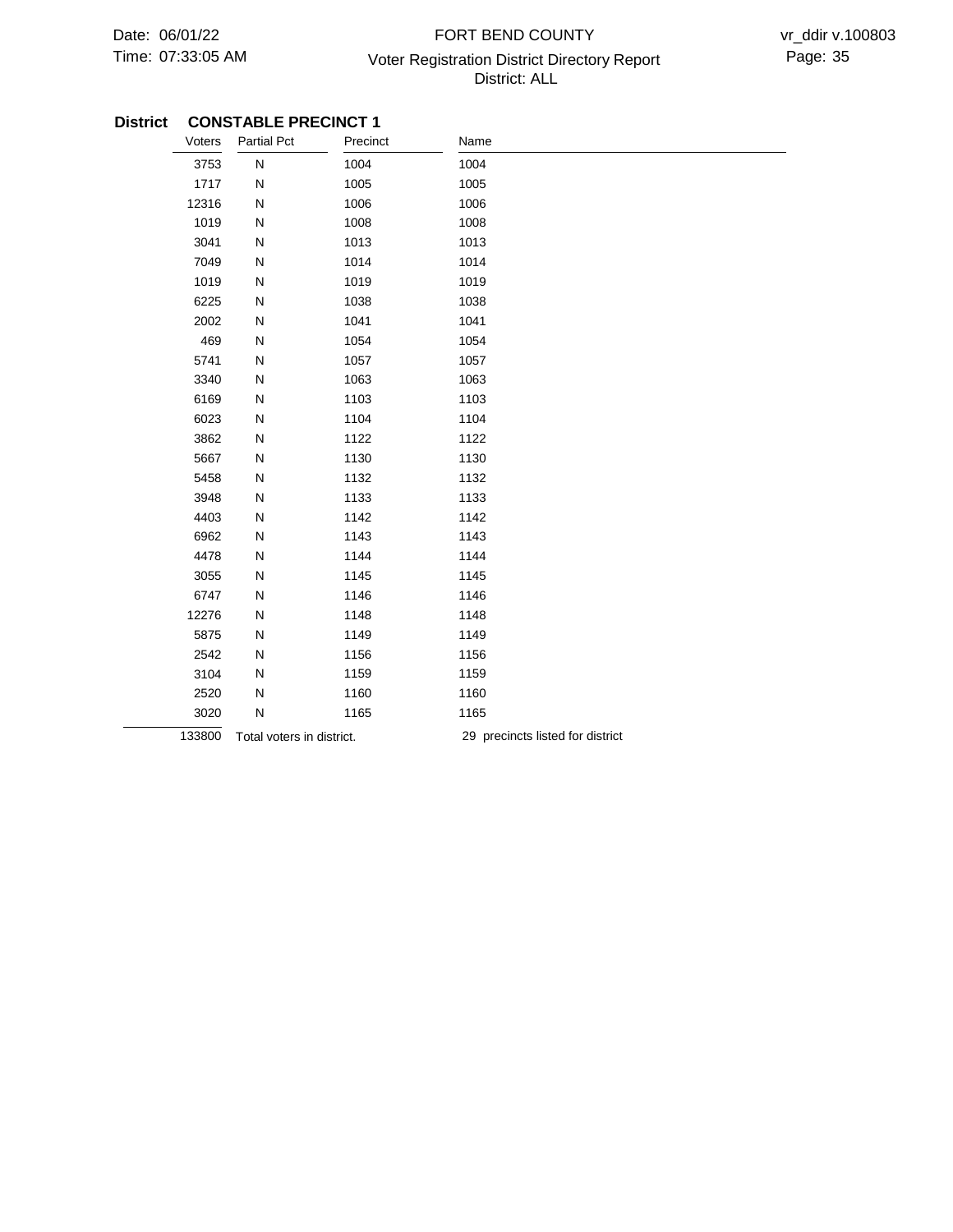# 07:33:05 AM Voter Registration District Directory Report Page: 36 FORT BEND COUNTY District: ALL

| Voters       | <b>Partial Pct</b>     | Precinct     | Name         |  |
|--------------|------------------------|--------------|--------------|--|
| 2945         | N                      | 2003         | 2003         |  |
| 10414        | Ν                      | 2007         | 2007         |  |
| 3447         | N                      | 2009         | 2009         |  |
| 4028         | N                      | 2010         | 2010         |  |
| 2646         | Ν                      | 2017         | 2017         |  |
| 2398         | N                      | 2018         | 2018         |  |
| 762          | N                      | 2021         | 2021         |  |
| 2539         | N                      | 2023         | 2023         |  |
| 2419         | N                      | 2028         | 2028         |  |
| 2768         | N                      | 2030         | 2030         |  |
| 2941         | N                      | 2031         | 2031         |  |
| 1153         | N                      | 2033         | 2033         |  |
| 4582         | N                      | 2034         | 2034         |  |
| 1188         | N                      | 2036         | 2036         |  |
| 2842         | Ν                      | 2050         | 2050         |  |
| 2563         | N                      | 2051         | 2051         |  |
| 2750         | N                      | 2052         | 2052         |  |
| 1132         | N                      | 2055         | 2055         |  |
| 958          | N                      | 2056         | 2056         |  |
| 2401         | N                      | 2058         | 2058         |  |
| 2338         | N                      | 2059         | 2059         |  |
| 5060         | N                      | 2061         | 2061         |  |
| 495          | N                      | 2068         | 2068         |  |
| 1867         | N                      | 2070         | 2070         |  |
| 2011         | Ν                      | 2075         | 2075         |  |
| 2138         | N                      | 2077         | 2077         |  |
| 1414         | N                      | 2081         | 2081         |  |
| 3494         | N                      | 2085         | 2085         |  |
| 2003         | N                      | 2087         | 2087         |  |
| 1573         | N                      | 2088         | 2088         |  |
| 1344         | N                      | 2089         | 2089         |  |
| 740          | N                      | 2090         | 2090         |  |
| 686          | N                      | 2091         | 2091         |  |
| 6            | N                      | 2094         | 2094         |  |
| 5231         | N                      | 2097         | 2097         |  |
| 7042         | ${\sf N}$              | 2108         | 2108         |  |
| 1045         | ${\sf N}$              | 2109         | 2109         |  |
| 4354         | ${\sf N}$              | 2114<br>2115 | 2114         |  |
| 2049         | ${\sf N}$              |              | 2115         |  |
| 2134<br>8282 | ${\sf N}$<br>${\sf N}$ | 2116<br>2118 | 2116         |  |
| 3144         | ${\sf N}$              | 2120         | 2118<br>2120 |  |
| 2543         | ${\sf N}$              | 2123         | 2123         |  |
| 3555         | ${\sf N}$              | 2128         | 2128         |  |
| 4320         | ${\sf N}$              | 2134         | 2134         |  |
| 602          | ${\sf N}$              | 2136         | 2136         |  |
| 2851         | ${\sf N}$              | 2151         | 2151         |  |
| 1619         | N                      | 2152         | 2152         |  |
| 2221         | ${\sf N}$              | 2153         | 2153         |  |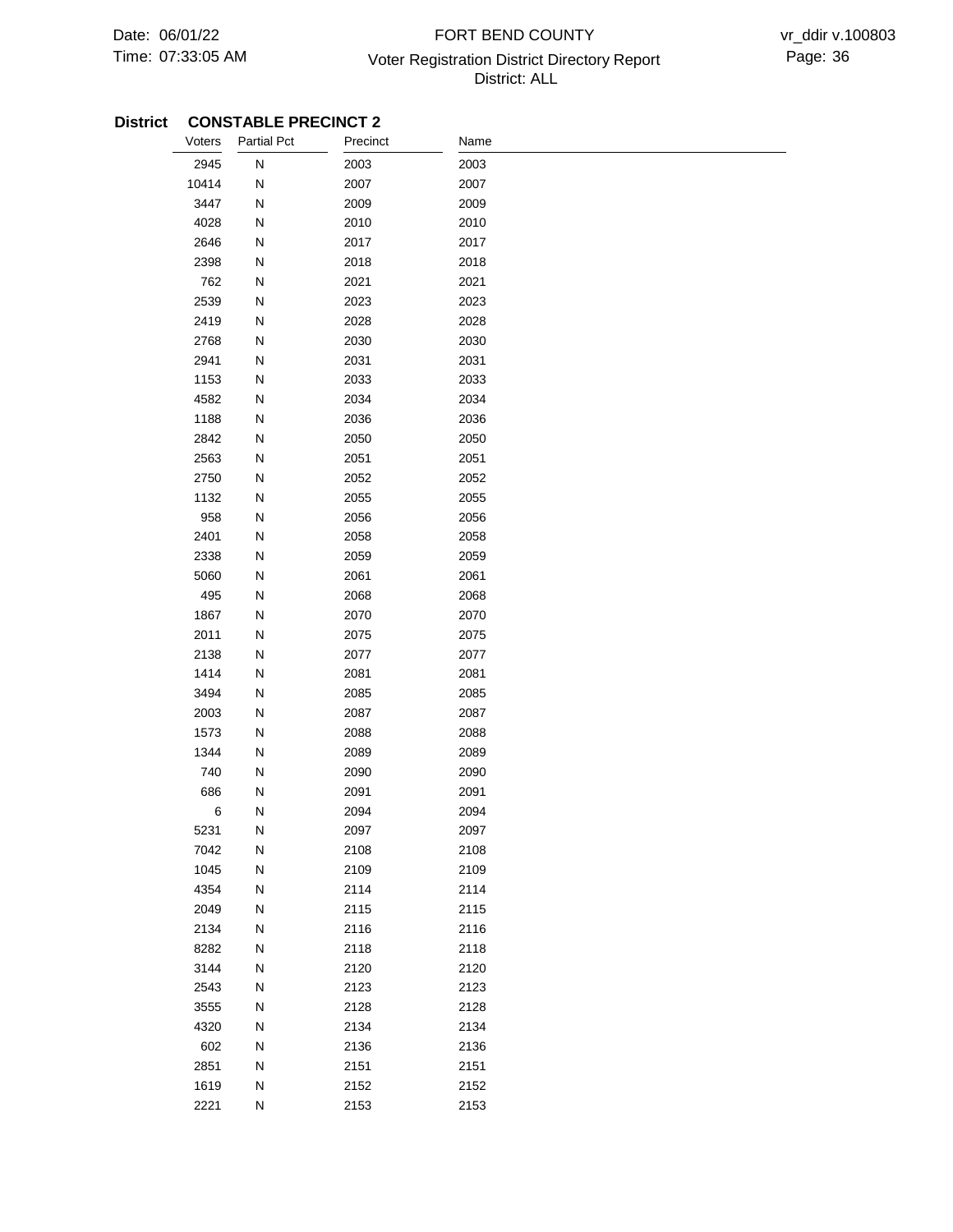# 07:33:05 AM Voter Registration District Directory Report Page: 37 FORT BEND COUNTY District: ALL

vr\_ddir v.100803

| Voters | Partial Pct               | Precinct | Name                             |
|--------|---------------------------|----------|----------------------------------|
| 701    | N                         | 2161     | 2161                             |
| 2679   | N                         | 2171     | 2171                             |
| 136417 | Total voters in district. |          | 51 precincts listed for district |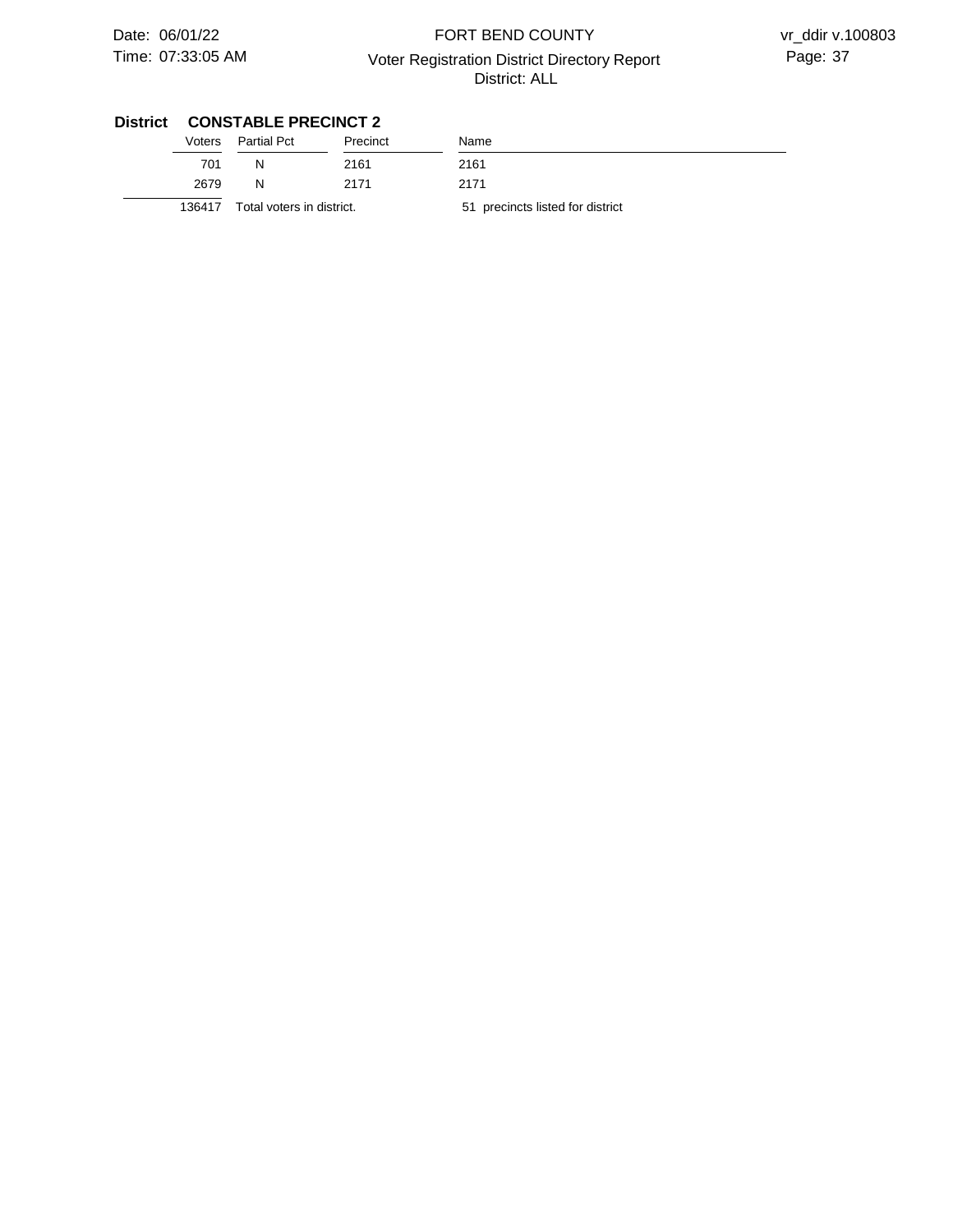# 07:33:05 AM Voter Registration District Directory Report Page: 38 FORT BEND COUNTY District: ALL

| Voters      | <b>Partial Pct</b> | Precinct | Name |
|-------------|--------------------|----------|------|
| 1569        | ${\sf N}$          | 3011     | 3011 |
| 4034        | N                  | 3016     | 3016 |
| 3113        | N                  | 3020     | 3020 |
| 3346        | N                  | 3022     | 3022 |
| $\mathbf 1$ | N                  | 3027     | 3027 |
| 1861        | N                  | 3029     | 3029 |
| 1943        | N                  | 3035     | 3035 |
| 1082        | N                  | 3042     | 3042 |
| 897         | N                  | 3043     | 3043 |
| 4135        | N                  | 3044     | 3044 |
| 2006        | N                  | 3045     | 3045 |
| 3303        | N                  | 3046     | 3046 |
| 853         | N                  | 3047     | 3047 |
| 3692        | N                  | 3049     | 3049 |
| 9           | N                  | 3053     | 3053 |
| 3697        | N                  | 3060     | 3060 |
| 3706        | N                  | 3062     | 3062 |
| 3034        | N                  | 3064     | 3064 |
| 5659        | N                  | 3065     | 3065 |
| 631         | N                  | 3071     | 3071 |
| 640         | N                  | 3078     | 3078 |
| 472         | N                  | 3079     | 3079 |
| 1486        | N                  | 3080     | 3080 |
| 1582        | N                  | 3084     | 3084 |
| 2590        | N                  | 3086     | 3086 |
| 824         | N                  | 3092     | 3092 |
| 500         | N                  | 3093     | 3093 |
| 2719        | N                  | 3096     | 3096 |
| 2821        | N                  | 3098     | 3098 |
| 2522        | N                  | 3102     | 3102 |
| 629         | N                  | 3105     | 3105 |
| 1980        | N                  | 3107     | 3107 |
| 2712        | N                  | 3110     | 3110 |
| 1429        | N                  | 3111     | 3111 |
| 708         | N                  | 3112     | 3112 |
| 3323        | N                  | 3119     | 3119 |
| 811         | ${\sf N}$          | 3121     | 3121 |
| 4348        | ${\sf N}$          | 3125     | 3125 |
| 811         | ${\sf N}$          | 3126     | 3126 |
| 3051        | ${\sf N}$          | 3127     | 3127 |
| 7484        | ${\sf N}$          | 3129     | 3129 |
| 1912        | ${\sf N}$          | 3131     | 3131 |
| 6870        | ${\sf N}$          | 3135     | 3135 |
| 601         | ${\sf N}$          | 3137     | 3137 |
| 458         | N                  | 3138     | 3138 |
| 2185        | N                  | 3139     | 3139 |
| 3109        | N                  | 3140     | 3140 |
| 4936        | N                  | 3147     | 3147 |
| 3086        | ${\sf N}$          | 3155     | 3155 |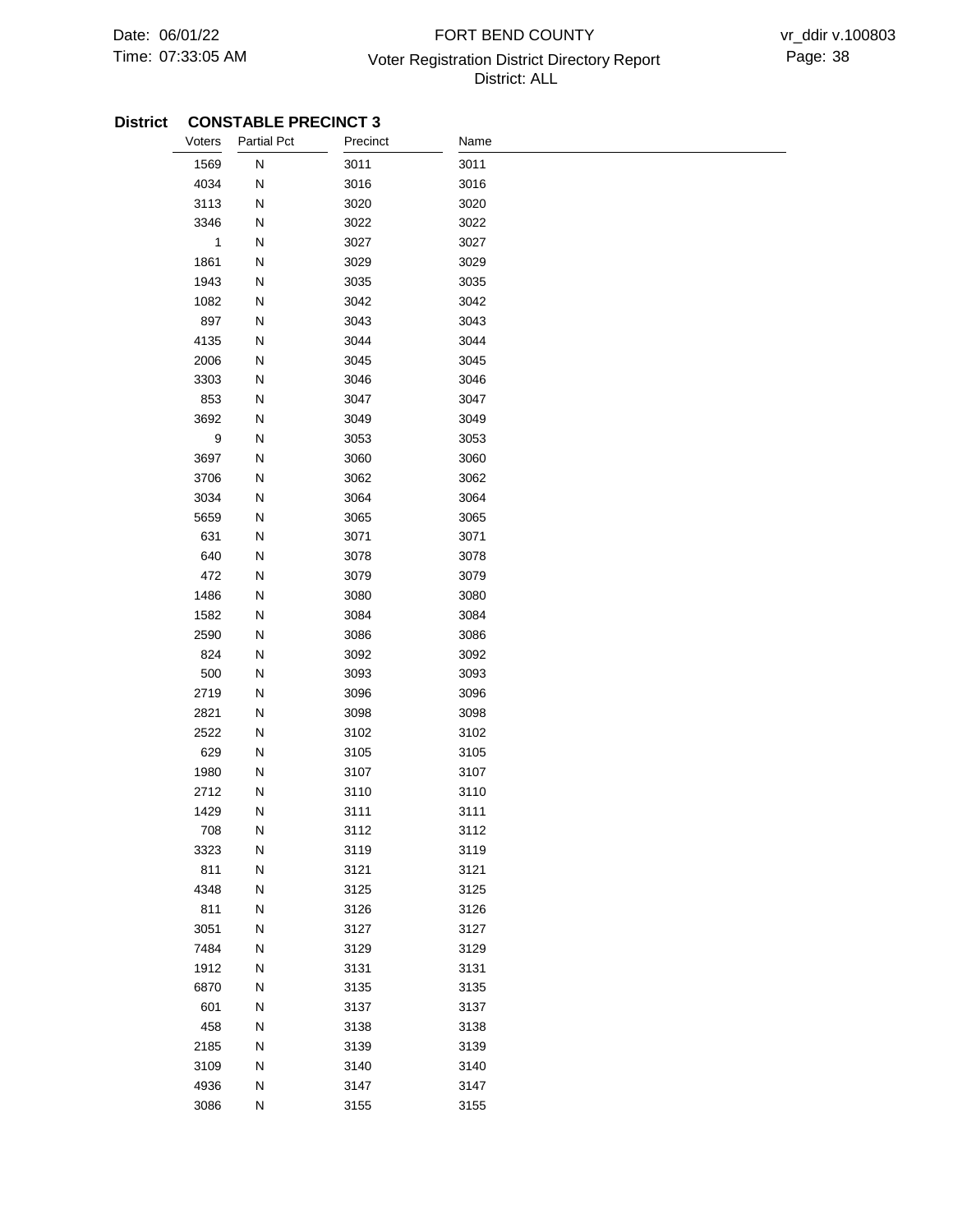# 07:33:05 AM Voter Registration District Directory Report Page: 39 FORT BEND COUNTY District: ALL

| Voters      | <b>Partial Pct</b>        | Precinct | Name                             |
|-------------|---------------------------|----------|----------------------------------|
| 1019        | N                         | 3157     | 3157                             |
| 2487        | N                         | 3158     | 3158                             |
| $\mathbf 0$ | N                         | 3166     | 3166                             |
| 407         | N                         | 3168     | 3168                             |
| 667         | N                         | 3169     | 3169                             |
| 1801        | N                         | 3172     | 3172                             |
| 1810        | N                         | 3174     | 3174                             |
| 1432        | N                         | 3175     | 3175                             |
| 124793      | Total voters in district. |          | 57 precincts listed for district |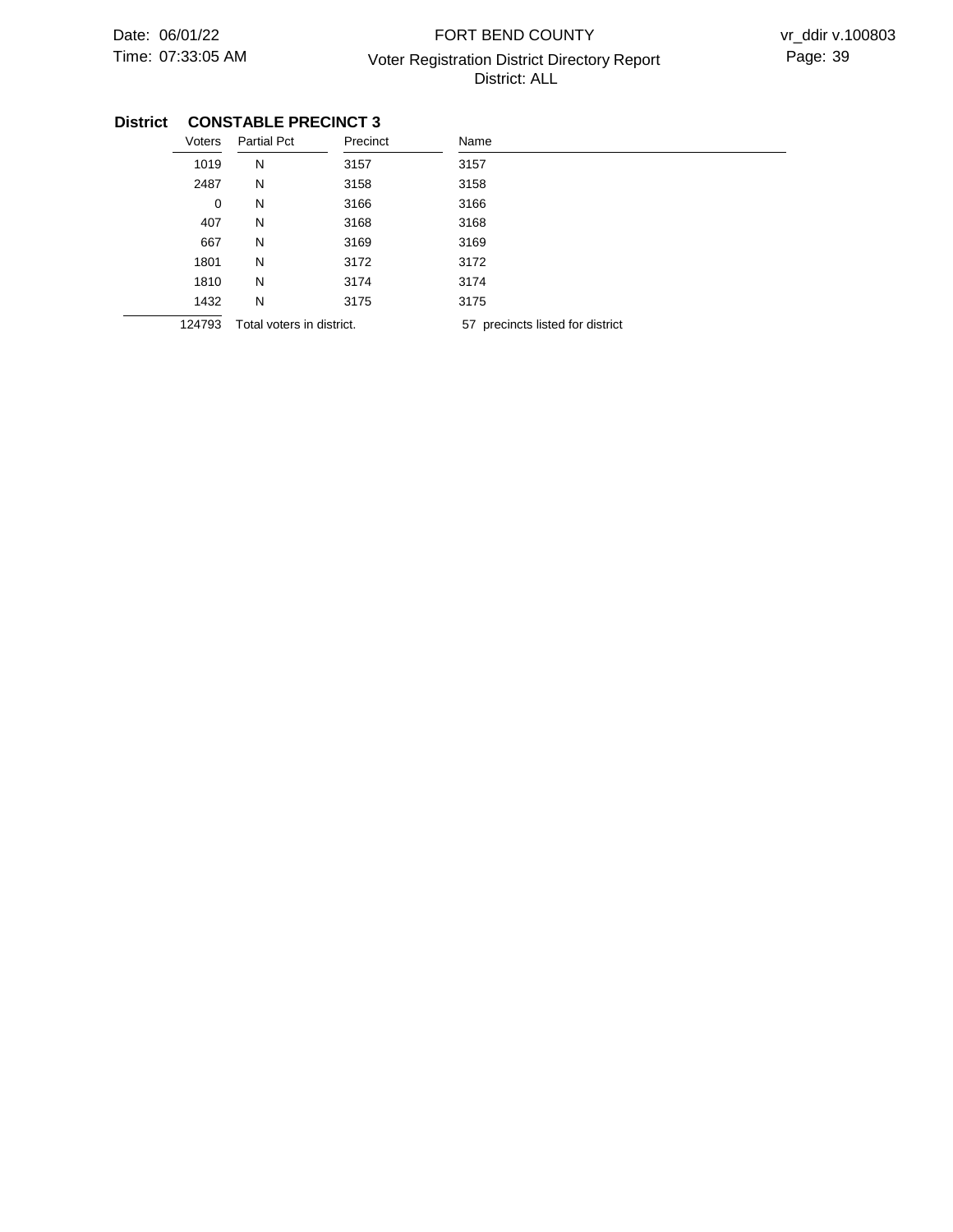# 07:33:05 AM Voter Registration District Directory Report Page: 40 FORT BEND COUNTY District: ALL

### **CONSTABLE PRECINCT 4 District**

|                 | Voters | <b>Partial Pct</b>        | Precinct | Name                             |
|-----------------|--------|---------------------------|----------|----------------------------------|
|                 | 2333   | N                         | 4001     | 4001                             |
|                 | 696    | N                         | 4002     | 4002                             |
|                 | 2808   | N                         | 4012     | 4012                             |
|                 | 1509   | N                         | 4015     | 4015                             |
|                 | 472    | N                         | 4024     | 4024                             |
|                 | 5214   | N                         | 4025     | 4025                             |
|                 | 3110   | N                         | 4026     | 4026                             |
|                 | 1300   | N                         | 4032     | 4032                             |
|                 | 2987   | N                         | 4037     | 4037                             |
|                 | 1029   | N                         | 4039     | 4039                             |
|                 | 2960   | N                         | 4040     | 4040                             |
|                 | 2211   | N                         | 4048     | 4048                             |
|                 | 4910   | N                         | 4066     | 4066                             |
|                 | 3281   | N                         | 4067     | 4067                             |
|                 | 5369   | N                         | 4069     | 4069                             |
|                 | 114    | N                         | 4072     | 4072                             |
|                 | 1326   | N                         | 4073     | 4073                             |
|                 | 4503   | N                         | 4074     | 4074                             |
|                 | 2901   | N                         | 4076     | 4076                             |
|                 | 7293   | Ν                         | 4082     | 4082                             |
|                 | 5081   | N                         | 4083     | 4083                             |
|                 | 5026   | Ν                         | 4095     | 4095                             |
|                 | 3857   | N                         | 4099     | 4099                             |
|                 | 3007   | N                         | 4100     | 4100                             |
|                 | 3939   | N                         | 4101     | 4101                             |
|                 | 6232   | N                         | 4106     | 4106                             |
|                 | 7353   | N                         | 4113     | 4113                             |
|                 | 1773   | N                         | 4117     | 4117                             |
|                 | 3631   | N                         | 4124     | 4124                             |
|                 | 4136   | N                         | 4141     | 4141                             |
|                 | 7501   | N                         | 4150     | 4150                             |
|                 | 3783   | N                         | 4154     | 4154                             |
|                 | 690    | N                         | 4162     | 4162                             |
|                 | 1386   | N                         | 4163     | 4163                             |
|                 | 1408   | N                         | 4164     | 4164                             |
|                 | 3      | N                         | 4167     | 4167                             |
|                 | 95     | N                         | 4170     | 4170                             |
|                 | 1206   | N                         | 4173     | 4173                             |
|                 | 116433 | Total voters in district. |          | 38 precincts listed for district |
| <b>District</b> |        | <b>BRAZOS ISD</b>         |          |                                  |
|                 | Voters | <b>Partial Pct</b>        | Precinct | Name                             |
|                 | 1019   | N                         | 1008     | 1008                             |
|                 | 40     | Y                         | 1054     | 1054                             |
|                 | 9      | Y                         | 4002     | 4002                             |
|                 | 29     | Y                         | 4015     | 4015                             |
|                 | 308    | Υ                         | 4162     | 4162                             |
|                 | 1405   |                           |          |                                  |
|                 |        | Total voters in district. |          | 5 precincts listed for district  |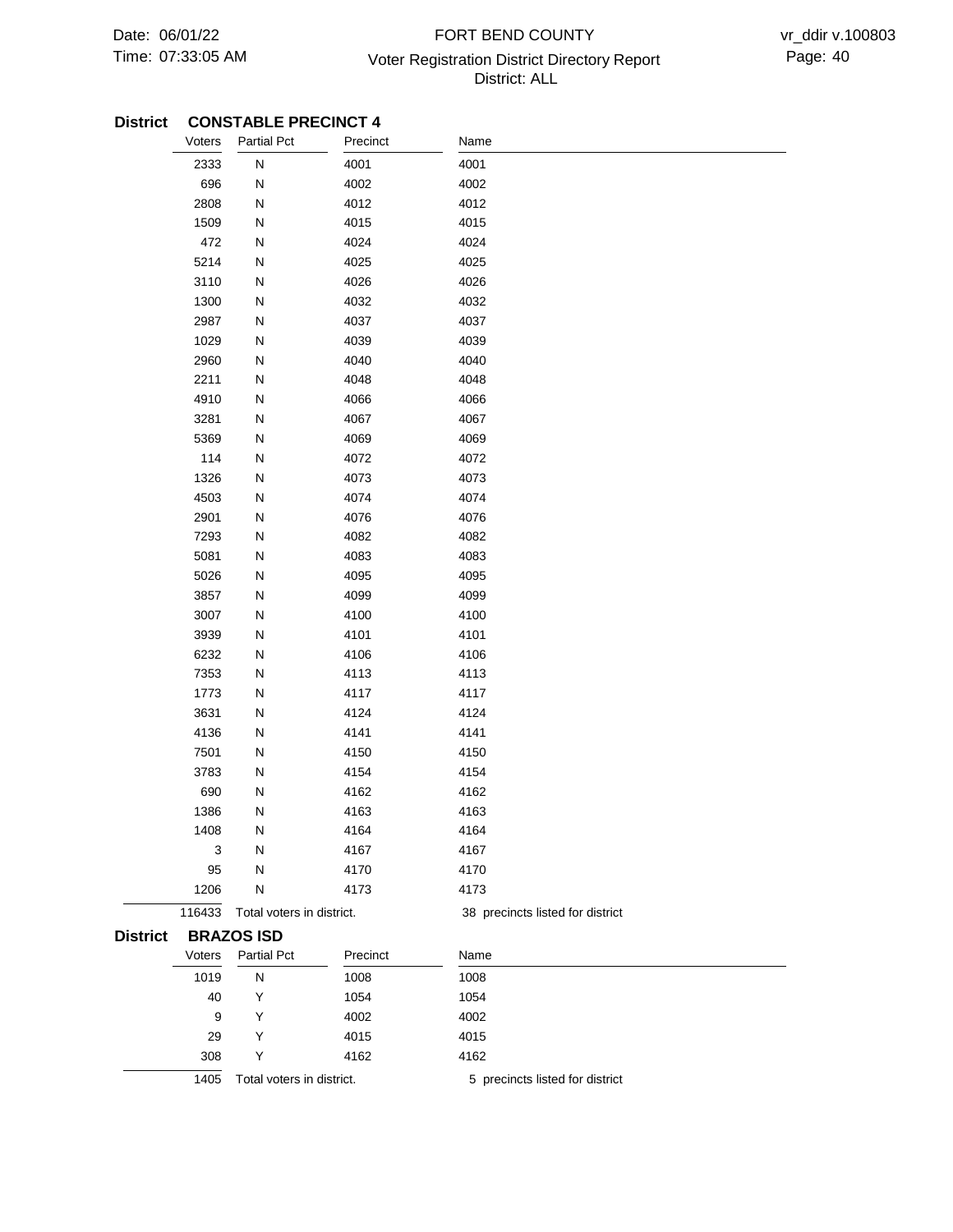# 07:33:05 AM **Page: 41** Voter Registration District Directory Report **Page: 41** FORT BEND COUNTY District: ALL

### **District FORT BEND ISD**

| Voters         | <b>Partial Pct</b> | Precinct | Name |  |  |
|----------------|--------------------|----------|------|--|--|
| 869            | Υ                  | 1041     | 1041 |  |  |
| 1079           | Υ                  | 1063     | 1063 |  |  |
| 6023           | N                  | 1104     | 1104 |  |  |
| $\overline{4}$ | Υ                  | 1165     | 1165 |  |  |
| 2945           | N                  | 2003     | 2003 |  |  |
| 2990           | Υ                  | 2009     | 2009 |  |  |
| 2646           | N                  | 2017     | 2017 |  |  |
| 2539           | N                  | 2023     | 2023 |  |  |
| 2419           | N                  | 2028     | 2028 |  |  |
| 2768           | N                  | 2030     | 2030 |  |  |
| 2941           | N                  | 2031     | 2031 |  |  |
| 1153           | N                  | 2033     | 2033 |  |  |
| 4582           | N                  | 2034     | 2034 |  |  |
| 1188           | N                  | 2036     | 2036 |  |  |
| 2842           | ${\sf N}$          | 2050     | 2050 |  |  |
| 2563           | N                  | 2051     | 2051 |  |  |
| 2750           | N                  | 2052     | 2052 |  |  |
| 1132           | N                  | 2055     | 2055 |  |  |
| 958            | N                  | 2056     | 2056 |  |  |
| 2401           | N                  | 2058     | 2058 |  |  |
| 2338           | N                  | 2059     | 2059 |  |  |
| 5060           | N                  | 2061     | 2061 |  |  |
| 2011           | N                  | 2075     | 2075 |  |  |
| 2138           | N                  | 2077     | 2077 |  |  |
| 1414           | N                  | 2081     | 2081 |  |  |
| 1344           | N                  | 2089     | 2089 |  |  |
| 740            | N                  | 2090     | 2090 |  |  |
| 686            | N                  | 2091     | 2091 |  |  |
| 6              | N                  | 2094     | 2094 |  |  |
| 5231           | N                  | 2097     | 2097 |  |  |
| 7042           | N                  | 2108     | 2108 |  |  |
| 1045           | N                  | 2109     | 2109 |  |  |
| 4354           | N                  | 2114     | 2114 |  |  |
| 2049           | N                  | 2115     | 2115 |  |  |
| 2134           | N                  | 2116     | 2116 |  |  |
| 8282           | N                  | 2118     | 2118 |  |  |
| 2543           | ${\sf N}$          | 2123     | 2123 |  |  |
| 4320           | N                  | 2134     | 2134 |  |  |
| 602            | ${\sf N}$          | 2136     | 2136 |  |  |
| 2851           | ${\sf N}$          | 2151     | 2151 |  |  |
| 2221           | ${\sf N}$          | 2153     | 2153 |  |  |
| 2679           | ${\sf N}$          | 2171     | 2171 |  |  |
| 1569           | ${\sf N}$          | 3011     | 3011 |  |  |
| 4034           | ${\sf N}$          | 3016     | 3016 |  |  |
| 3113           | ${\sf N}$          | 3020     | 3020 |  |  |
| 3346           | ${\sf N}$          | 3022     | 3022 |  |  |
| $\mathbf{1}$   | ${\sf N}$          | 3027     | 3027 |  |  |
| 1861           | ${\sf N}$          | 3029     | 3029 |  |  |
| 1943           | ${\sf N}$          | 3035     | 3035 |  |  |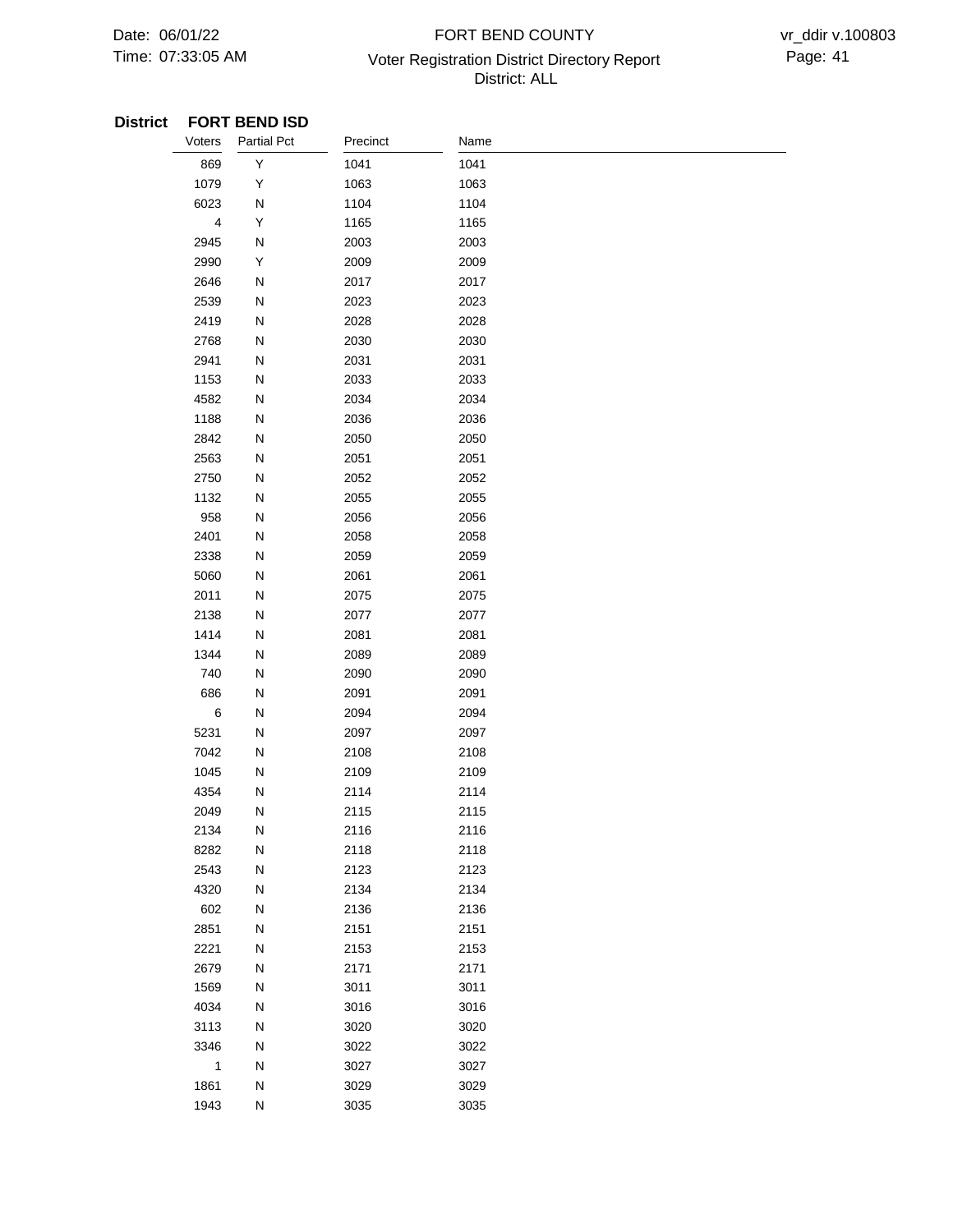# 07:33:05 AM Voter Registration District Directory Report Page: 42 FORT BEND COUNTY District: ALL

### **District FORT BEND ISD**

| Voters      | <b>Partial Pct</b> | Precinct | Name |  |
|-------------|--------------------|----------|------|--|
| 1082        | ${\sf N}$          | 3042     | 3042 |  |
| 897         | N                  | 3043     | 3043 |  |
| 4135        | N                  | 3044     | 3044 |  |
| 2006        | N                  | 3045     | 3045 |  |
| 3303        | N                  | 3046     | 3046 |  |
| 853         | N                  | 3047     | 3047 |  |
| 3692        | N                  | 3049     | 3049 |  |
| 9           | N                  | 3053     | 3053 |  |
| 2892        | Y                  | 3060     | 3060 |  |
| 3706        | N                  | 3062     | 3062 |  |
| 3034        | ${\sf N}$          | 3064     | 3064 |  |
| 5659        | N                  | 3065     | 3065 |  |
| 631         | N                  | 3071     | 3071 |  |
| 640         | ${\sf N}$          | 3078     | 3078 |  |
| 472         | ${\sf N}$          | 3079     | 3079 |  |
| 1486        | N                  | 3080     | 3080 |  |
| 1582        | N                  | 3084     | 3084 |  |
| 2590        | N                  | 3086     | 3086 |  |
| 824         | N                  | 3092     | 3092 |  |
| 500         | N                  | 3093     | 3093 |  |
| 2821        | N                  | 3098     | 3098 |  |
| 2522        | N                  | 3102     | 3102 |  |
| 629         | ${\sf N}$          | 3105     | 3105 |  |
| 1980        | N                  | 3107     | 3107 |  |
| 2712        | N                  | 3110     | 3110 |  |
| 1429        | N                  | 3111     | 3111 |  |
| 708         | Υ                  | 3112     | 3112 |  |
| 3323        | ${\sf N}$          | 3119     | 3119 |  |
| 811         | N                  | 3121     | 3121 |  |
| 4348        | N                  | 3125     | 3125 |  |
| 811         | ${\sf N}$          | 3126     | 3126 |  |
| 3051        | N                  | 3127     | 3127 |  |
| 7484        | Ν                  | 3129     | 3129 |  |
| 1912        | N                  | 3131     | 3131 |  |
| 6870        | N                  | 3135     | 3135 |  |
| 37          | Υ                  | 3137     | 3137 |  |
| 2185        | ${\sf N}$          | 3139     | 3139 |  |
| 3109        | ${\sf N}$          | 3140     | 3140 |  |
| 4936        | ${\sf N}$          | 3147     | 3147 |  |
| 3086        | ${\sf N}$          | 3155     | 3155 |  |
| 1019        | ${\sf N}$          | 3157     | 3157 |  |
| 2487        | ${\sf N}$          | 3158     | 3158 |  |
| $\mathbf 0$ | ${\sf N}$          | 3166     | 3166 |  |
| 407         | ${\sf N}$          | 3168     | 3168 |  |
| 667         | ${\sf N}$          | 3169     | 3169 |  |
| 1801        | N                  | 3172     | 3172 |  |
| 1810        | ${\sf N}$          | 3174     | 3174 |  |
| 219         | Υ                  | 3175     | 3175 |  |
| 3110        | ${\sf N}$          | 4026     | 4026 |  |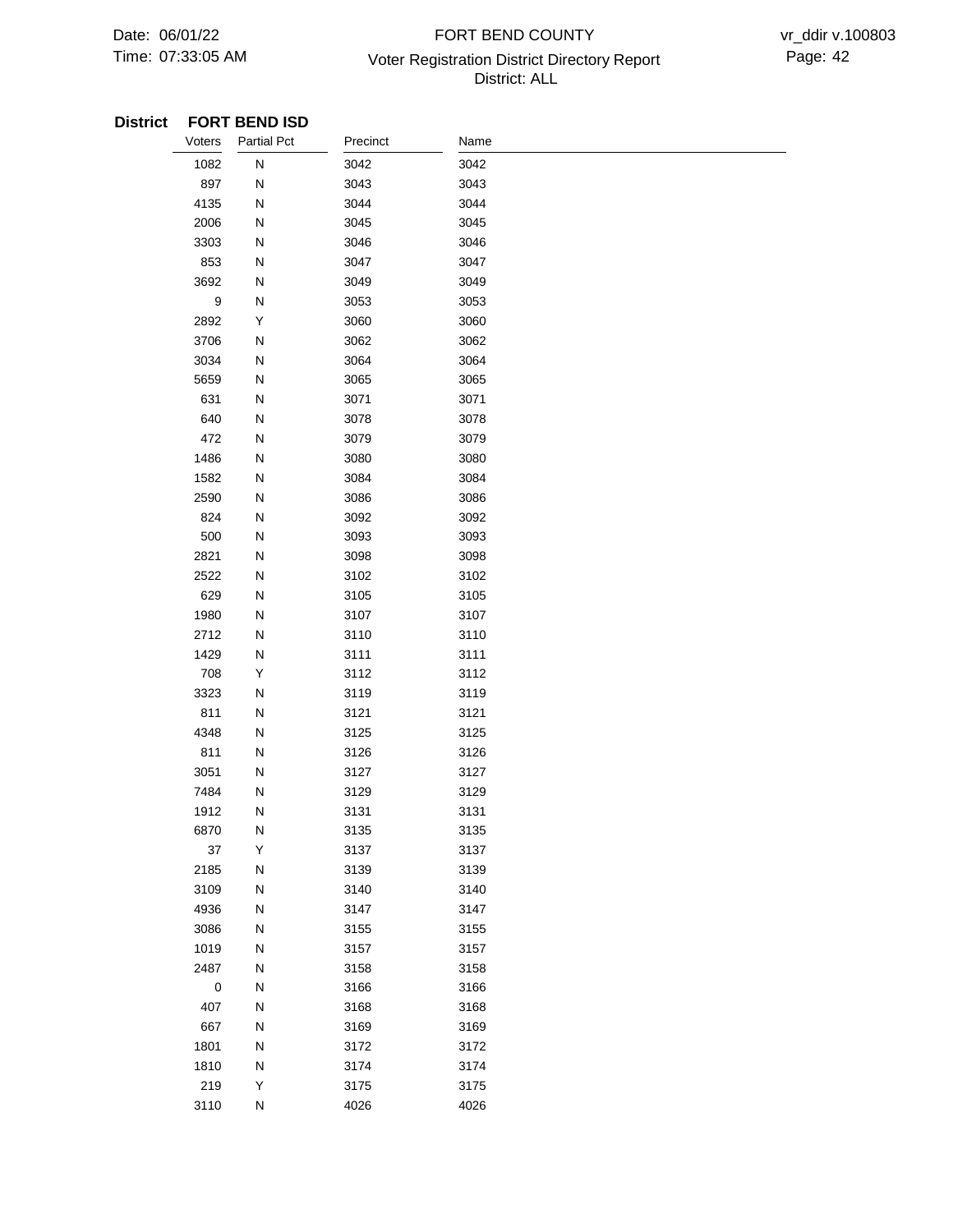# 07:33:05 AM Voter Registration District Directory Report Page: 43 FORT BEND COUNTY District: ALL

#### **FORT BEND ISD District**

|                 | Voters          | <b>Partial Pct</b>        | Precinct | Name                              |
|-----------------|-----------------|---------------------------|----------|-----------------------------------|
|                 | 1300            | ${\sf N}$                 | 4032     | 4032                              |
|                 | 1029            | N                         | 4039     | 4039                              |
|                 | 4910            | N                         | 4066     | 4066                              |
|                 | 5369            | N                         | 4069     | 4069                              |
|                 | 5241            | Υ                         | 4082     | 4082                              |
|                 | 284             | Υ                         | 4083     | 4083                              |
|                 | 3857            | N                         | 4099     | 4099                              |
|                 | 3007            | N                         | 4100     | 4100                              |
|                 | 3939            | N                         | 4101     | 4101                              |
|                 | 6232            | N                         | 4106     | 4106                              |
|                 | 7353            | N                         | 4113     | 4113                              |
|                 | 3631            | ${\sf N}$                 | 4124     | 4124                              |
|                 | 5168            | Υ                         | 4150     | 4150                              |
|                 | 3               | N                         | 4167     | 4167                              |
|                 | 95              | N                         | 4170     | 4170                              |
|                 | 1206            | N                         | 4173     | 4173                              |
|                 | 282650          | Total voters in district. |          | 114 precincts listed for district |
| <b>District</b> | <b>KATY ISD</b> |                           |          |                                   |
|                 |                 |                           |          |                                   |
|                 | Voters          | <b>Partial Pct</b>        | Precinct | Name                              |
|                 | 3753            | N                         | 1004     | 1004                              |
|                 | 7714            | Υ                         | 1006     | 1006                              |
|                 | 7049            | N                         | 1014     | 1014                              |
|                 | 6225            | N                         | 1038     | 1038                              |
|                 | 3862            | N                         | 1122     | 1122                              |
|                 | 5667            | ${\sf N}$                 | 1130     | 1130                              |
|                 | 5458            | ${\sf N}$                 | 1132     | 1132                              |
|                 | 3948            | N                         | 1133     | 1133                              |
|                 | 4403            | N                         | 1142     | 1142                              |
|                 | 6962            | N                         | 1143     | 1143                              |
|                 | 4478            | N                         | 1144     | 1144                              |
|                 | 3055            | N                         | 1145     | 1145                              |
|                 | 6747            | N                         | 1146     | 1146                              |
|                 | 6557            | Υ                         | 1148     | 1148                              |
|                 | 2542            | N                         | 1156     | 1156                              |
|                 | 3104            | N                         | 1159     | 1159                              |
|                 | 2520            | N                         | 1160     | 1160                              |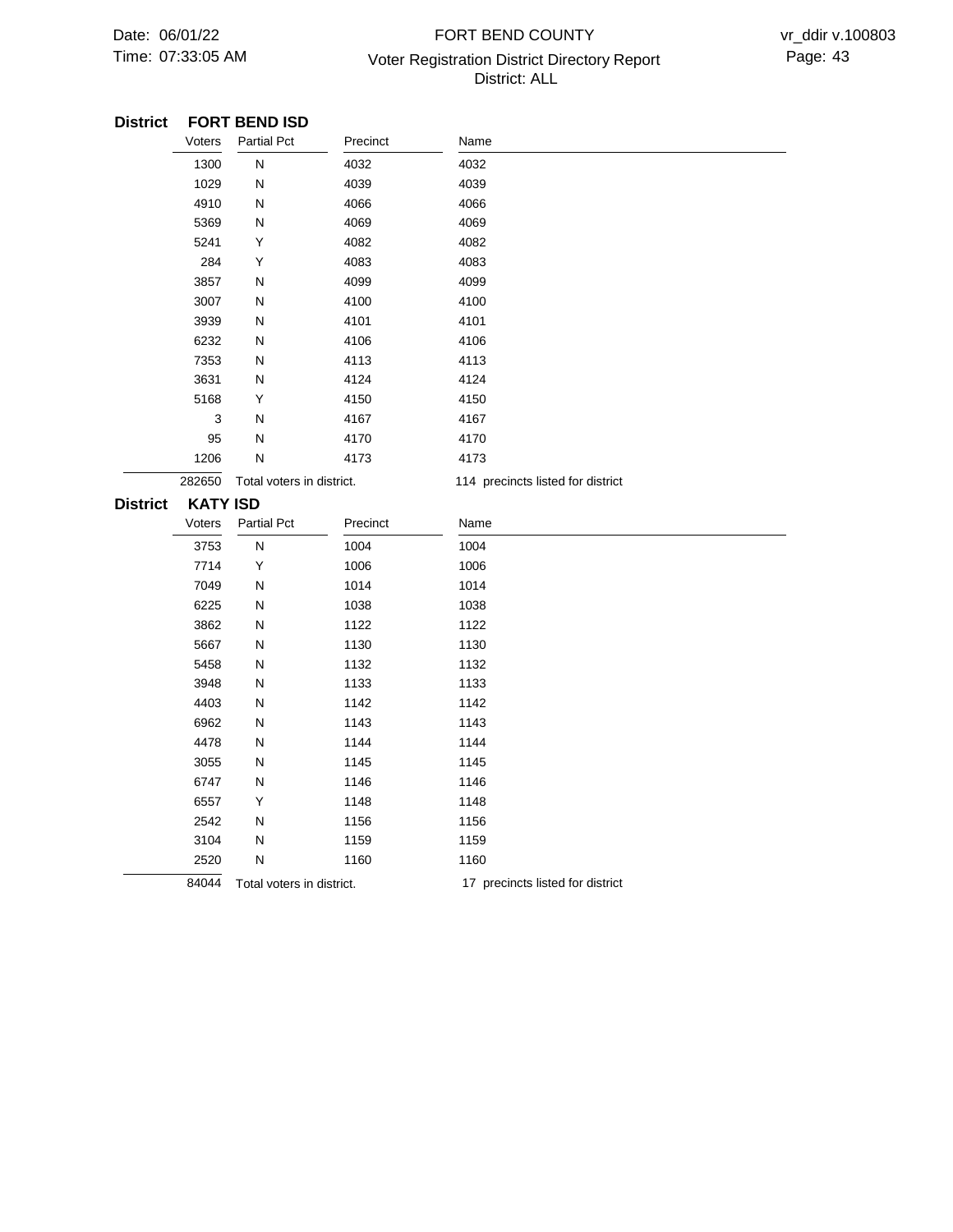# 07:33:05 AM Voter Registration District Directory Report Page: 44 FORT BEND COUNTY District: ALL

## **District LAMAR CISD**

| Voters | <b>Partial Pct</b>        | Precinct | Name                             |
|--------|---------------------------|----------|----------------------------------|
| 1717   | N                         | 1005     | 1005                             |
| 4602   | Υ                         | 1006     | 1006                             |
| 3041   | N                         | 1013     | 1013                             |
| 1019   | N                         | 1019     | 1019                             |
| 1133   | Υ                         | 1041     | 1041                             |
| 429    | Υ                         | 1054     | 1054                             |
| 5741   | N                         | 1057     | 1057                             |
| 2261   | Υ                         | 1063     | 1063                             |
| 6169   | N                         | 1103     | 1103                             |
| 5719   | Υ                         | 1148     | 1148                             |
| 5875   | N                         | 1149     | 1149                             |
| 3016   | Υ                         | 1165     | 1165                             |
| 10414  | N                         | 2007     | 2007                             |
| 4      | Υ                         | 2018     | 2018                             |
| 3494   | N                         | 2085     | 2085                             |
| 2003   | N                         | 2087     | 2087                             |
| 3144   | Ν                         | 2120     | 2120                             |
| 3555   | Ν                         | 2128     | 2128                             |
| 1619   | Ν                         | 2152     | 2152                             |
| 39     | Υ                         | 2161     | 2161                             |
| 2333   | N                         | 4001     | 4001                             |
| 687    | Υ                         | 4002     | 4002                             |
| 2808   | N                         | 4012     | 4012                             |
| 698    | Υ                         | 4015     | 4015                             |
| 226    | Υ                         | 4024     | 4024                             |
| 4829   | Υ                         | 4025     | 4025                             |
| 2987   | N                         | 4037     | 4037                             |
| 2960   | N                         | 4040     | 4040                             |
| 2211   | N                         | 4048     | 4048                             |
| 3281   | N                         | 4067     | 4067                             |
| 114    | N                         | 4072     | 4072                             |
| 1326   | Ν                         | 4073     | 4073                             |
| 4503   | N                         | 4074     | 4074                             |
| 2901   | N                         | 4076     | 4076                             |
| 2052   | Υ                         | 4082     | 4082                             |
| 4797   | Υ                         | 4083     | 4083                             |
| 5026   | N                         | 4095     | 4095                             |
| 1773   | N                         | 4117     | 4117                             |
| 4136   | N                         | 4141     | 4141                             |
| 2333   | Y                         | 4150     | 4150                             |
| 3783   | N                         | 4154     | 4154                             |
| 364    | Y                         | 4162     | 4162                             |
| 1386   | N                         | 4163     | 4163                             |
| 1408   | N                         | 4164     | 4164                             |
| 123916 | Total voters in district. |          | 44 precincts listed for district |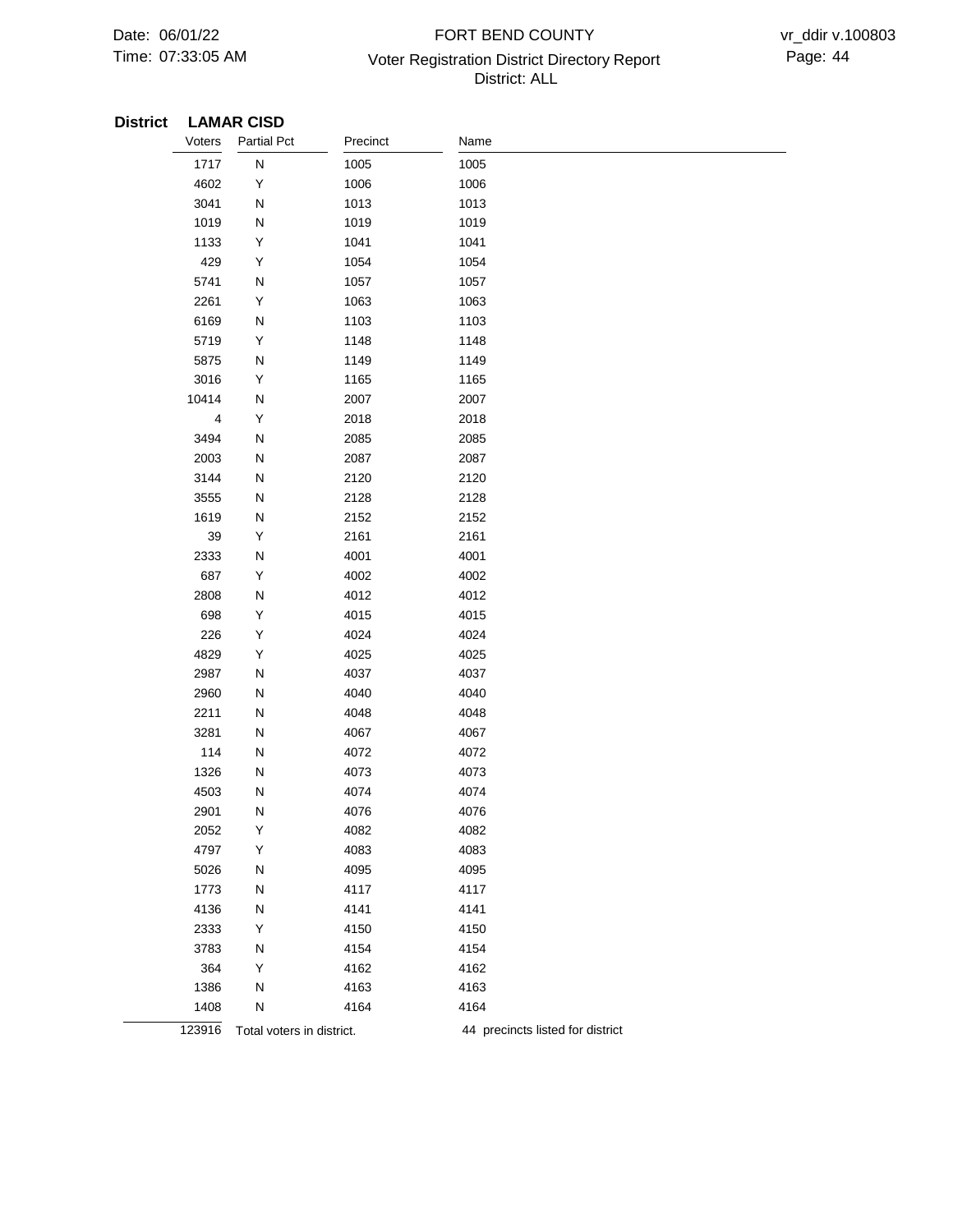# 07:33:05 AM Voter Registration District Directory Report Page: 45 FORT BEND COUNTY District: ALL

| <b>District</b> |        | <b>NEEDVILLE ISD</b>           |                           |                                 |
|-----------------|--------|--------------------------------|---------------------------|---------------------------------|
|                 | Voters | <b>Partial Pct</b>             | Precinct                  | Name                            |
|                 | 4028   | N                              | 2010                      | 2010                            |
|                 | 2394   | Y                              | 2018                      | 2018                            |
|                 | 762    | N                              | 2021                      | 2021                            |
|                 | 495    | N                              | 2068                      | 2068                            |
|                 | 662    | Y                              | 2161                      | 2161                            |
|                 | 782    | Y                              | 4015                      | 4015                            |
|                 | 246    | Y                              | 4024                      | 4024                            |
|                 | 385    | Y                              | 4025                      | 4025                            |
|                 | 18     | Y                              | 4162                      | 4162                            |
|                 | 9772   | Total voters in district.      |                           | 9 precincts listed for district |
| <b>District</b> |        | <b>STAFFORD MSD</b>            |                           |                                 |
|                 | Voters | <b>Partial Pct</b>             | Precinct                  | Name                            |
|                 | 457    | Υ                              | 2009                      | 2009                            |
|                 | 1867   | N                              | 2070                      | 2070                            |
|                 | 1573   | N                              | 2088                      | 2088                            |
|                 | 805    | Y                              | 3060                      | 3060                            |
|                 | 2719   | N                              | 3096                      | 3096                            |
|                 | 0      | Y                              | 3112                      | 3112                            |
|                 | 564    | Y                              | 3137                      | 3137                            |
|                 | 458    | N                              | 3138                      | 3138                            |
|                 | 1213   | Υ                              | 3175                      | 3175                            |
|                 | 9656   | Total voters in district.      |                           | 9 precincts listed for district |
| <b>District</b> |        | <b>LAMAR CISD - DISTRICT 1</b> |                           |                                 |
|                 | Voters | <b>Partial Pct</b>             | Precinct                  | Name                            |
|                 | 2320   | Υ                              | 1013                      | 1013                            |
|                 | 306    | Υ                              | 1054                      | 1054                            |
|                 | 2808   | N                              | 4012                      | 4012                            |
|                 | 109    | Y                              | 4025                      | 4025                            |
|                 | 2750   | Y                              | 4037                      | 4037                            |
|                 | 265    | Y                              | 4048                      | 4048                            |
|                 | 8558   | Total voters in district.      |                           | 6 precincts listed for district |
| <b>District</b> |        | <b>LAMAR CISD - DISTRICT 2</b> |                           |                                 |
|                 | Voters | <b>Partial Pct</b>             | Precinct                  | Name                            |
|                 | 1409   | Υ                              | 1005                      | 1005                            |
|                 | 1133   | Υ                              | 1041                      | 1041                            |
|                 | 2261   | Υ                              | 1063                      | 1063                            |
|                 | 3828   | Υ                              | 1103                      | 1103                            |
|                 | 3016   | Υ                              | 1165                      | 1165                            |
|                 | 400    | Υ                              | 4001                      | 4001                            |
|                 | 114    | N                              | 4072                      | 4072                            |
|                 | 13     | Υ                              | 4076                      | 4076                            |
|                 | 2052   | Υ                              | 4082                      | 4082                            |
|                 | 3018   | Υ                              | 4083                      | 4083                            |
|                 | 1773   | N                              | 4117                      | 4117                            |
|                 | 127    | Υ                              | 4141                      | 4141                            |
|                 | 19144  |                                | Total voters in district. |                                 |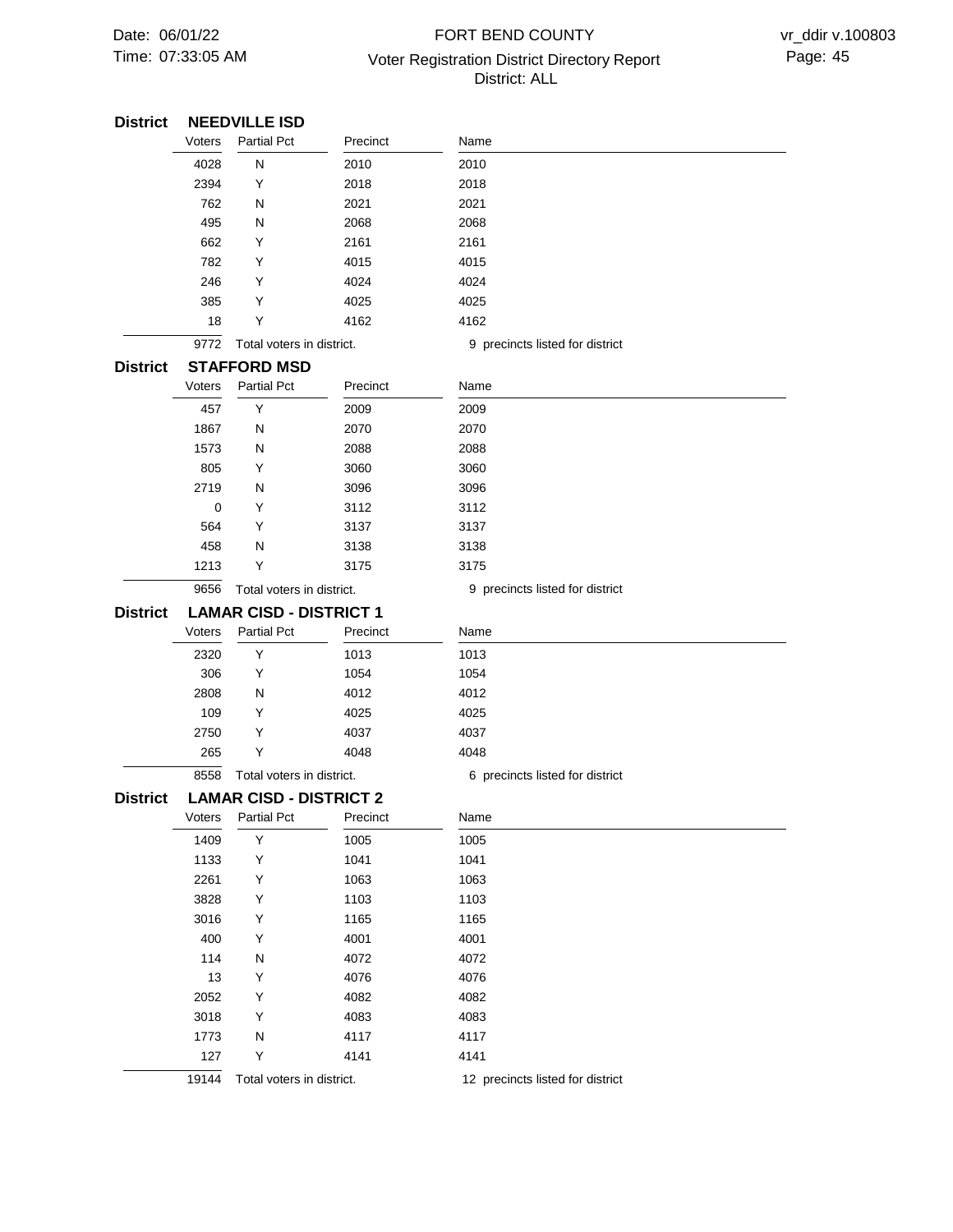# 07:33:05 AM Voter Registration District Directory Report Page: 46 FORT BEND COUNTY District: ALL

| District        |                                | <b>LAMAR CISD - DISTRICT 3</b> |          |                                  |
|-----------------|--------------------------------|--------------------------------|----------|----------------------------------|
|                 | Voters                         | <b>Partial Pct</b>             | Precinct | Name                             |
|                 | 2341                           | Y                              | 1103     | 1103                             |
|                 | 735                            | Y                              | 4001     | 4001                             |
|                 | 2960                           | N                              | 4040     | 4040                             |
|                 | 1835                           | Y                              | 4048     | 4048                             |
|                 | 401                            | Υ                              | 4073     | 4073                             |
|                 | 943                            | Υ                              | 4074     | 4074                             |
|                 | 9215                           | Total voters in district.      |          | 6 precincts listed for district  |
| District        |                                | <b>LAMAR CISD - DISTRICT 4</b> |          |                                  |
|                 | Voters                         | <b>Partial Pct</b>             | Precinct | Name                             |
|                 | 3494                           | N                              | 2085     | 2085                             |
|                 | 2003                           | N                              | 2087     | 2087                             |
|                 | 3144                           | N                              | 2120     | 2120                             |
|                 | 3555                           | N                              | 2128     | 2128                             |
|                 | 1166                           | Y                              | 2152     | 2152                             |
|                 | 13362                          | Total voters in district.      |          | 5 precincts listed for district  |
| <b>District</b> | <b>LAMAR CISD - DISTRICT 5</b> |                                |          |                                  |
|                 | Voters                         | <b>Partial Pct</b>             | Precinct | Name                             |
|                 | 16                             | Υ                              | 1013     | 1013                             |
|                 | 10414                          | N                              | 2007     | 2007                             |
|                 | 4                              | Y                              | 2018     | 2018                             |
|                 | 453                            | Y                              | 2152     | 2152                             |
|                 | 392                            | Y                              | 4001     | 4001                             |
|                 | 3281                           | N                              | 4067     | 4067                             |
|                 | 245                            | Υ                              | 4074     | 4074                             |
|                 | 2888                           | Υ                              | 4076     | 4076                             |
|                 | 4009                           | Υ                              | 4141     | 4141                             |
|                 | 1423                           | Y                              | 4154     | 4154                             |
|                 | 1386                           | N                              | 4163     | 4163                             |
|                 | 1408                           | N                              | 4164     | 4164                             |
|                 | 25919                          | Total voters in district.      |          | 12 precincts listed for district |
| <b>District</b> |                                | <b>LAMAR CISD - DISTRICT 6</b> |          |                                  |
|                 | Voters                         | <b>Partial Pct</b>             | Precinct | Name                             |
|                 | 705                            | Υ                              | 1013     | 1013                             |
|                 | 28                             | Υ                              | 1054     | 1054                             |
|                 | 39                             | Υ                              | 2161     | 2161                             |
|                 | 806                            | Υ                              | 4001     | 4001                             |
|                 | 687                            | Υ                              | 4002     | 4002                             |
|                 | 698                            | Υ                              | 4015     | 4015                             |
|                 | 226                            | Υ                              | 4024     | 4024                             |
|                 | 4720                           | Υ                              | 4025     | 4025                             |
|                 | 237                            | Υ                              | 4037     | 4037                             |
|                 | 111                            | Υ                              | 4048     | 4048                             |
|                 | 925                            | Υ                              | 4073     | 4073                             |
|                 | 3315                           | Υ                              | 4074     | 4074                             |
|                 | 2360                           | Υ                              | 4154     | 4154                             |
|                 | 364                            | Υ                              | 4162     | 4162                             |
|                 | 15221                          | Total voters in district.      |          | 14 precincts listed for district |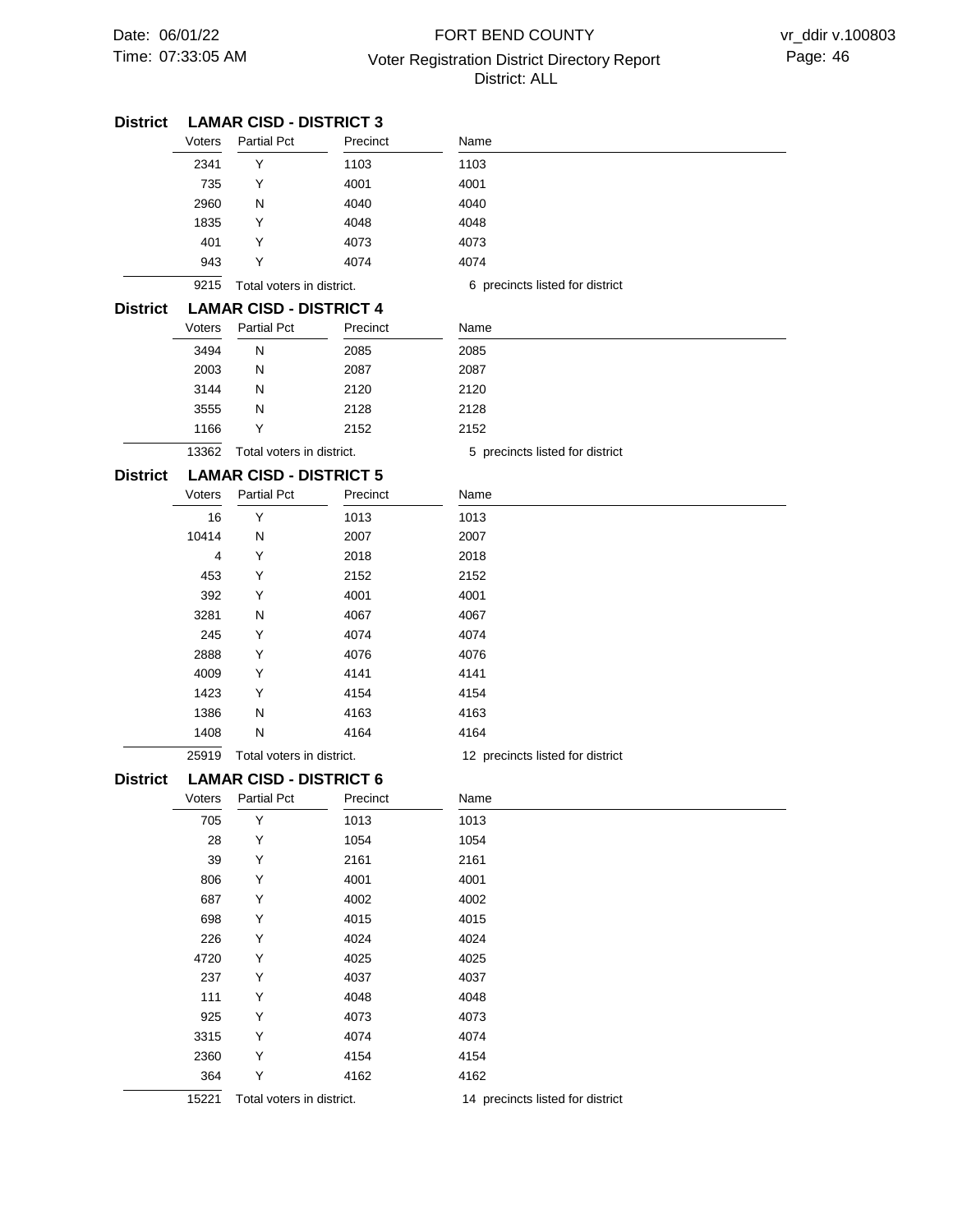# 07:33:05 AM Voter Registration District Directory Report Page: 47 FORT BEND COUNTY District: ALL

| <b>District</b> | <b>LAMAR CISD - DISTRICT 7</b> |                              |              |                                  |  |
|-----------------|--------------------------------|------------------------------|--------------|----------------------------------|--|
|                 | Voters                         | <b>Partial Pct</b>           | Precinct     | Name                             |  |
|                 | 308                            | Υ<br>Υ<br>N                  | 1005<br>1006 | 1005<br>1006                     |  |
|                 | 4602                           |                              |              |                                  |  |
|                 | 1019                           |                              | 1019         | 1019                             |  |
|                 | 95                             | Υ                            | 1054         | 1054                             |  |
|                 | 5741                           | N                            | 1057         | 1057                             |  |
|                 | 5719                           | Υ                            | 1148         | 1148                             |  |
|                 | 5875                           | N                            | 1149         | 1149                             |  |
|                 | 1779                           | Υ                            | 4083         | 4083                             |  |
|                 | 5026                           | N                            | 4095         | 4095                             |  |
|                 | 2333                           | Υ                            | 4150         | 4150                             |  |
|                 | 32497                          | Total voters in district.    |              | 10 precincts listed for district |  |
| <b>District</b> | <b>CITY OF ARCOLA</b>          |                              |              |                                  |  |
|                 | Voters                         | <b>Partial Pct</b>           | Precinct     | Name                             |  |
|                 | 595                            | Y                            | 2003         | 2003                             |  |
|                 | 118                            | Y                            | 2058         | 2058                             |  |
|                 | 6                              | N                            | 2094         | 2094                             |  |
|                 | 113                            | Υ                            | 2109         | 2109                             |  |
|                 | 832                            | Total voters in district.    |              | 4 precincts listed for district  |  |
| <b>District</b> |                                | <b>CITY OF BEASLEY</b>       |              |                                  |  |
|                 | Voters                         | <b>Partial Pct</b>           | Precinct     | Name                             |  |
|                 | 365                            | Υ                            | 4015         | 4015                             |  |
|                 | 365                            | Total voters in district.    |              | 1 precincts listed for district  |  |
| <b>District</b> |                                | <b>VILLAGE OF FAIRCHILDS</b> |              |                                  |  |
|                 | Voters                         | <b>Partial Pct</b>           | Precinct     | Name                             |  |
|                 | 491                            | Υ                            | 2018         | 2018                             |  |
|                 | 54                             | Υ                            | 4025         | 4025                             |  |
|                 | 545                            | Total voters in district.    |              | 2 precincts listed for district  |  |
| <b>District</b> |                                | <b>CITY OF FULSHEAR</b>      |              |                                  |  |
|                 | Voters                         | <b>Partial Pct</b>           | Precinct     | Name                             |  |
|                 | 8646                           | Υ                            | 1006         | 1006                             |  |
|                 | 768                            | Y                            | 1148         | 1148                             |  |
|                 | 1860                           | Y                            | 1149         | 1149                             |  |
|                 | 11274                          | Total voters in district.    |              | 3 precincts listed for district  |  |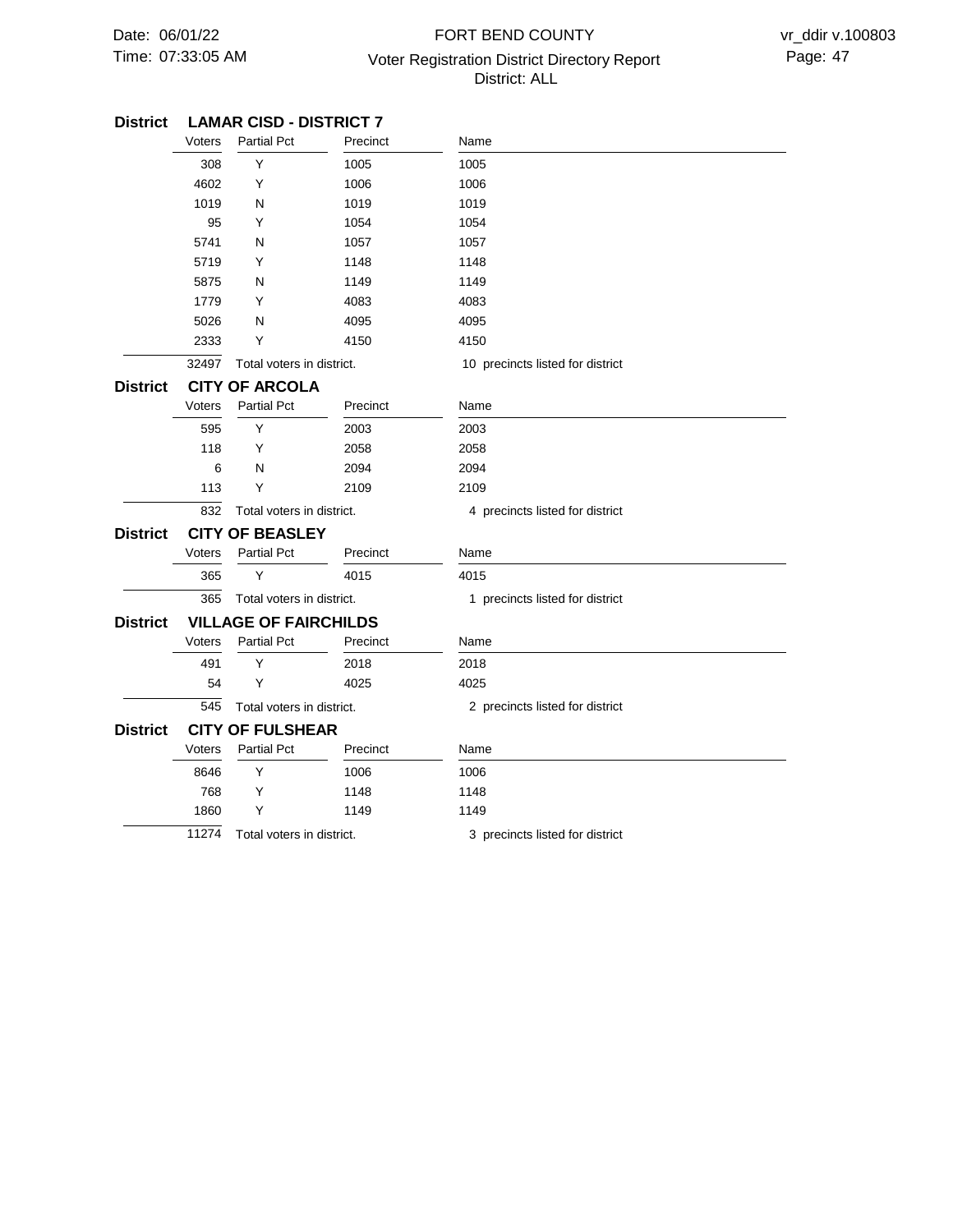# 07:33:05 AM Voter Registration District Directory Report Page: 48 FORT BEND COUNTY District: ALL

| <b>District</b> |             | <b>CITY OF HOUSTON</b>    |                                           |                                  |
|-----------------|-------------|---------------------------|-------------------------------------------|----------------------------------|
|                 | Voters      | <b>Partial Pct</b>        | Precinct                                  | Name                             |
|                 | 2646        | N                         | 2017                                      | 2017                             |
|                 | 2539        | N                         | 2023                                      | 2023                             |
|                 | 2941        | N                         | 2031                                      | 2031                             |
|                 | 1188        | N                         | 2036                                      | 2036                             |
|                 | 9           | Y                         | 2050                                      | 2050                             |
|                 | 2563        | N                         | 2051                                      | 2051                             |
|                 | 2750        | N                         | 2052                                      | 2052                             |
|                 | 1132        | N                         | 2055                                      | 2055                             |
|                 | 958         | N                         | 2056                                      | 2056                             |
|                 | 2134        | N                         | 2116                                      | 2116                             |
|                 | 2543        | N                         | 2123                                      | 2123                             |
|                 | 897         | N                         | 3043                                      | 3043                             |
|                 | 56          | Y                         | 3098                                      | 3098                             |
|                 | 22356       | Total voters in district. |                                           | 13 precincts listed for district |
| <b>District</b> |             |                           | <b>CITY OF HOUSTON LIMITED ANNEXATION</b> |                                  |
|                 | Voters      | <b>Partial Pct</b>        | Precinct                                  | Name                             |
|                 | 324         | Υ                         | 1038                                      | 1038                             |
|                 | 19          | Υ                         | 1122                                      | 1122                             |
|                 | 488         | Υ                         | 1130                                      | 1130                             |
|                 | 231         | Y                         | 1132                                      | 1132                             |
|                 | 0           | Y                         | 1133                                      | 1133                             |
|                 | 0           | Y                         | 3155                                      | 3155                             |
|                 | $\mathbf 0$ | Y                         | 4082                                      | 4082                             |
|                 | 111         | Y                         | 4083                                      | 4083                             |
|                 | 26          | Y                         | 4095                                      | 4095                             |
|                 | 5           | Υ                         | 4099                                      | 4099                             |
|                 | 4           | Y                         | 4101                                      | 4101                             |
|                 | 108         | Y                         | 4113                                      | 4113                             |
|                 | 277         | Υ                         | 4117                                      | 4117                             |
|                 | 1593        | Total voters in district. |                                           | 13 precincts listed for district |
| <b>District</b> |             | <b>CITY OF KATY</b>       |                                           |                                  |
|                 | Voters      | <b>Partial Pct</b>        | Precinct                                  | Name                             |
|                 | 2287        | Y                         | 1014                                      | 1014                             |
|                 | 1119        | Υ                         | 1148                                      | 1148                             |
|                 | 10          | Υ                         | 1156                                      | 1156                             |
|                 | 3416        | Total voters in district. |                                           | 3 precincts listed for district  |
| <b>District</b> |             | <b>CITY OF KENDLETON</b>  |                                           |                                  |
|                 | Voters      | <b>Partial Pct</b>        | Precinct                                  | Name                             |
|                 | 329         | Υ                         | 4002                                      | 4002                             |
|                 | 329         | Total voters in district. |                                           | 1 precincts listed for district  |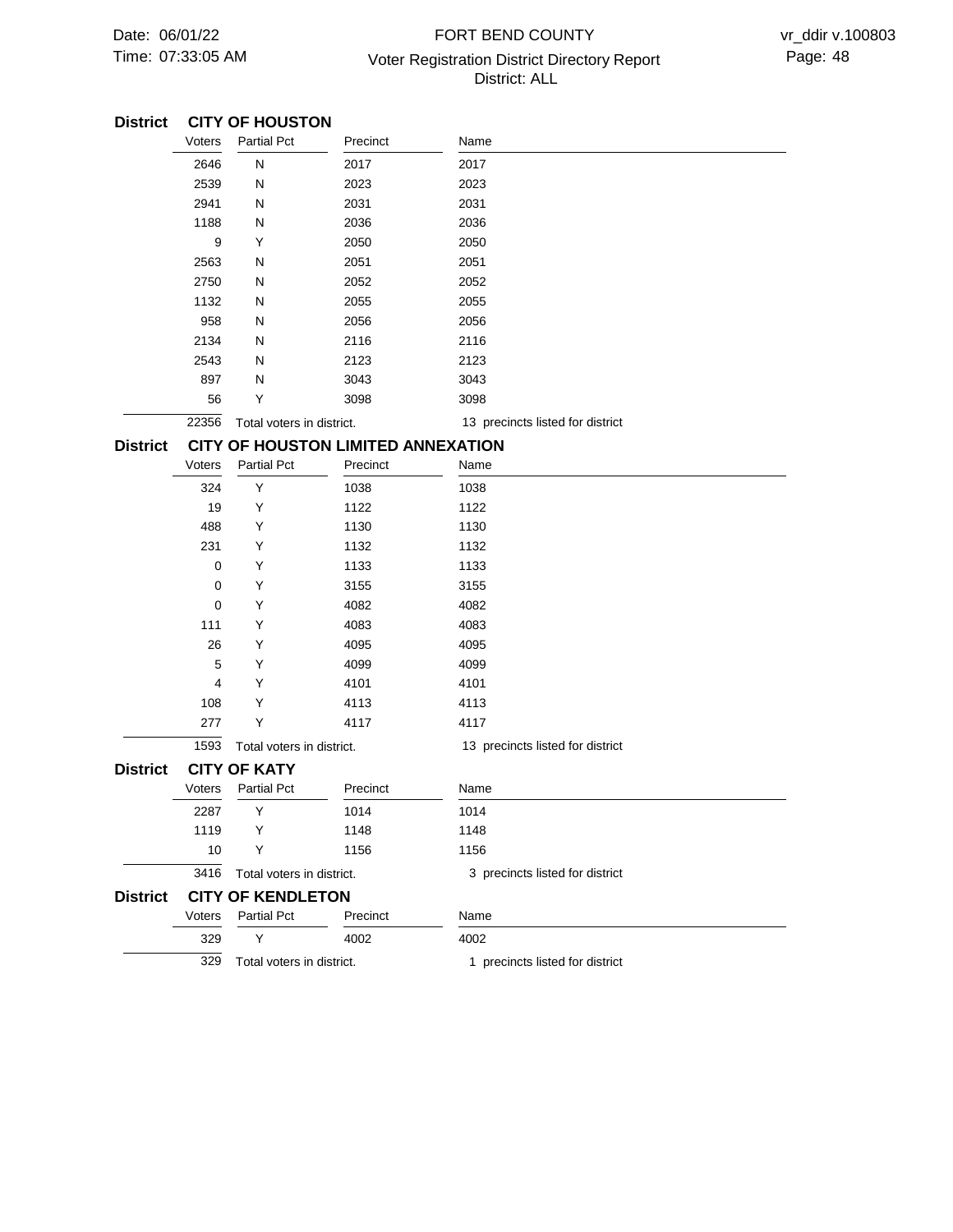# 07:33:05 AM **Page: 49 Voter Registration District Directory Report** Page: 49 FORT BEND COUNTY District: ALL

### **CITY OF MISSOURI CITY District**

|                 | Voters         | <b>Partial Pct</b>           | Precinct | Name                             |
|-----------------|----------------|------------------------------|----------|----------------------------------|
|                 | 2419           | N                            | 2028     | 2028                             |
|                 | 2768           | N                            | 2030     | 2030                             |
|                 | 1153           | Ν                            | 2033     | 2033                             |
|                 | 2833           | Υ                            | 2050     | 2050                             |
|                 | 2338           | Ν                            | 2059     | 2059                             |
|                 | 220            | Υ                            | 2061     | 2061                             |
|                 | 2011           | Ν                            | 2075     | 2075                             |
|                 | 2138           | Ν                            | 2077     | 2077                             |
|                 | 1414           | N                            | 2081     | 2081                             |
|                 | 1344           | Ν                            | 2089     | 2089                             |
|                 | 740            | N                            | 2090     | 2090                             |
|                 | 686            | Ν                            | 2091     | 2091                             |
|                 | 7042           | N                            | 2108     | 2108                             |
|                 | 88             | Υ                            | 2109     | 2109                             |
|                 | 2049           | N                            | 2115     | 2115                             |
|                 | 602            | Ν                            | 2136     | 2136                             |
|                 | 2605           | Υ                            | 2151     | 2151                             |
|                 | 248            | Υ                            | 2171     | 2171                             |
|                 | 3640           | Υ                            | 3049     | 3049                             |
|                 | 3706           | N                            | 3062     | 3062                             |
|                 | 46             | Υ                            | 3064     | 3064                             |
|                 | 4159           | Υ                            | 3065     | 3065                             |
|                 | 631            | Υ                            | 3078     | 3078                             |
|                 | 824            | N                            | 3092     | 3092                             |
|                 | 500            | Ν                            | 3093     | 3093                             |
|                 | $\overline{2}$ | Υ                            | 3112     | 3112                             |
|                 | 3051           | N                            | 3127     | 3127                             |
|                 | 260            | Υ                            | 3157     | 3157                             |
|                 | 49517          | Total voters in district.    |          | 28 precincts listed for district |
| <b>District</b> |                | <b>CITY OF MEADOWS PLACE</b> |          |                                  |
|                 | Voters         | <b>Partial Pct</b>           | Precinct | Name                             |
|                 | 3346           | N                            | 3022     | 3022                             |
|                 | 3346           | Total voters in district.    |          | 1 precincts listed for district  |
| <b>DISTRICT</b> |                | <b>CITY OF NEEDVILLE</b>     |          |                                  |
|                 | Voters         | <b>Partial Pct</b>           | Precinct | Name                             |
|                 | 2030           | Υ                            | 2010     | 2010                             |
|                 | 0              | Y                            | 2161     | 2161                             |
|                 | 2030           | Total voters in district.    |          | 2 precincts listed for district  |
|                 |                |                              |          |                                  |
| <b>District</b> |                | <b>CITY OF ORCHARD</b>       |          |                                  |
|                 | Voters         | Partial Pct                  | Precinct | Name                             |
|                 | 212            | Y                            | 1008     | 1008                             |
|                 | 212            | Total voters in district.    |          | 1 precincts listed for district  |
| <b>District</b> |                | <b>CITY OF PEARLAND</b>      |          |                                  |
|                 | Voters         | <b>Partial Pct</b>           | Precinct | Name                             |
|                 | 3878           | Y                            | 2134     | 2134                             |
|                 | 3878           | Total voters in district.    |          | 1 precincts listed for district  |
|                 |                |                              |          |                                  |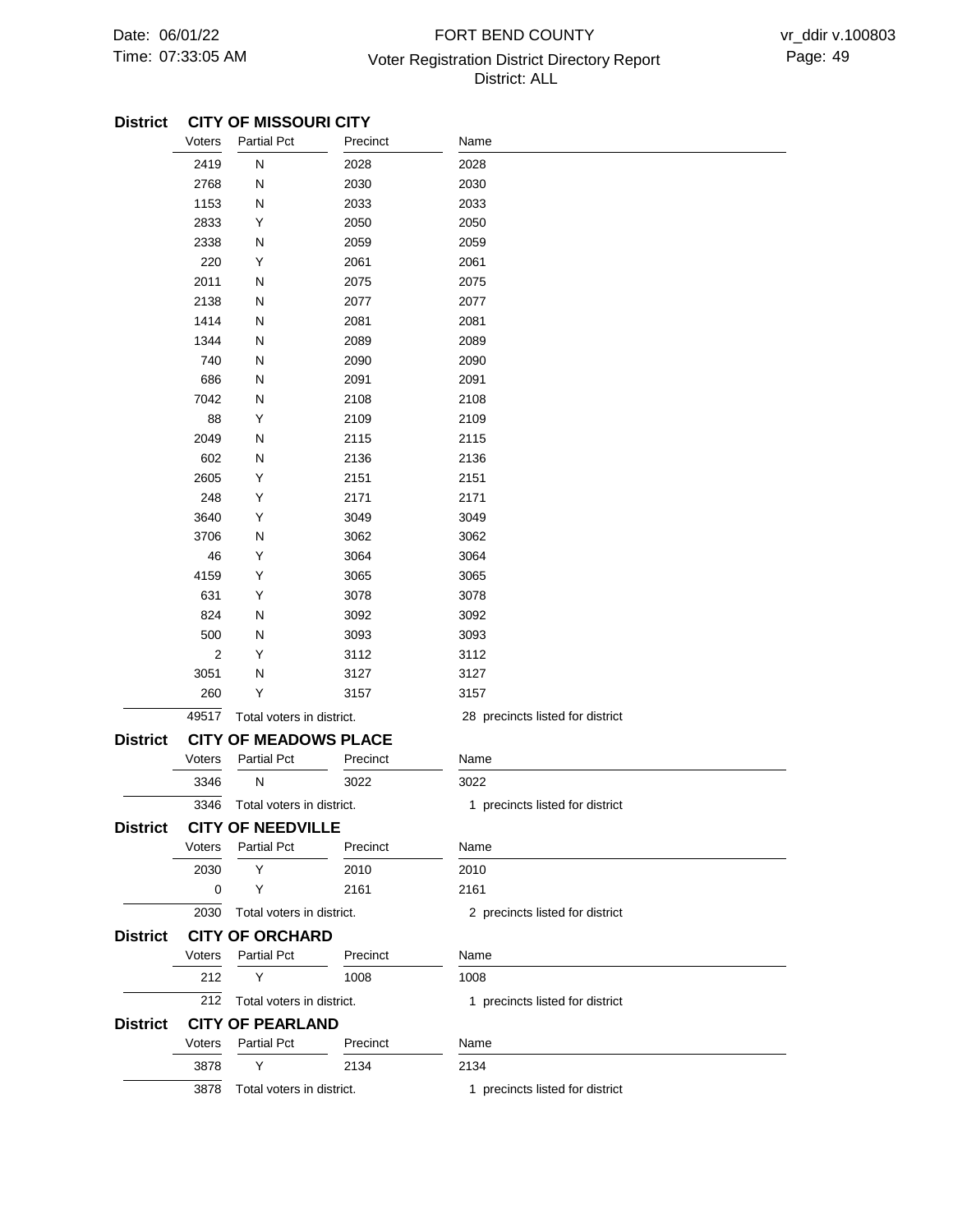# 07:33:05 AM Voter Registration District Directory Report Page: 50 FORT BEND COUNTY District: ALL

| <b>District</b> | <b>VILLAGE OF PLEAK</b>  |                           |          |                                  |  |  |
|-----------------|--------------------------|---------------------------|----------|----------------------------------|--|--|
|                 | Voters                   | <b>Partial Pct</b>        | Precinct | Name                             |  |  |
|                 | 659                      | Y                         | 4025     | 4025                             |  |  |
|                 | 659                      | Total voters in district. |          | 1 precincts listed for district  |  |  |
| <b>District</b> |                          | <b>CITY OF RICHMOND</b>   |          |                                  |  |  |
|                 | Voters                   | <b>Partial Pct</b>        | Precinct | Name                             |  |  |
|                 | 76                       | Y                         | 1103     | 1103                             |  |  |
|                 | 1770                     | Υ                         | 4001     | 4001                             |  |  |
|                 | 2130                     | Y                         | 4040     | 4040                             |  |  |
|                 | 1326                     | N                         | 4073     | 4073                             |  |  |
|                 | 213                      | Υ                         | 4076     | 4076                             |  |  |
|                 | 68                       | Υ                         | 4141     | 4141                             |  |  |
|                 | 5583                     | Total voters in district. |          | 6 precincts listed for district  |  |  |
| <b>District</b> | <b>CITY OF ROSENBERG</b> |                           |          |                                  |  |  |
|                 | Voters                   | <b>Partial Pct</b>        | Precinct | Name                             |  |  |
|                 | 3041                     | N                         | 1013     | 1013                             |  |  |
|                 | 361                      | Υ                         | 1054     | 1054                             |  |  |
|                 | 1938                     | Y                         | 2007     | 2007                             |  |  |
|                 | 2808                     | N                         | 4012     | 4012                             |  |  |
|                 | 12                       | Υ                         | 4015     | 4015                             |  |  |
|                 | 889                      | Y                         | 4025     | 4025                             |  |  |
|                 | 2987                     | N                         | 4037     | 4037                             |  |  |
|                 | 41                       | Y                         | 4040     | 4040                             |  |  |
|                 | 2211                     | N                         | 4048     | 4048                             |  |  |
|                 | 4503                     | N                         | 4074     | 4074                             |  |  |
|                 | 1387                     | Υ                         | 4154     | 4154                             |  |  |
|                 | 3                        | Υ                         | 4162     | 4162                             |  |  |
|                 | 20181                    | Total voters in district. |          | 12 precincts listed for district |  |  |
| <b>District</b> |                          | <b>CITY OF SIMONTON</b>   |          |                                  |  |  |
|                 | Voters                   | <b>Partial Pct</b>        | Precinct | Name                             |  |  |
|                 | 501                      | Y                         | 1019     | 1019                             |  |  |
|                 | 501                      | Total voters in district. |          | 1 precincts listed for district  |  |  |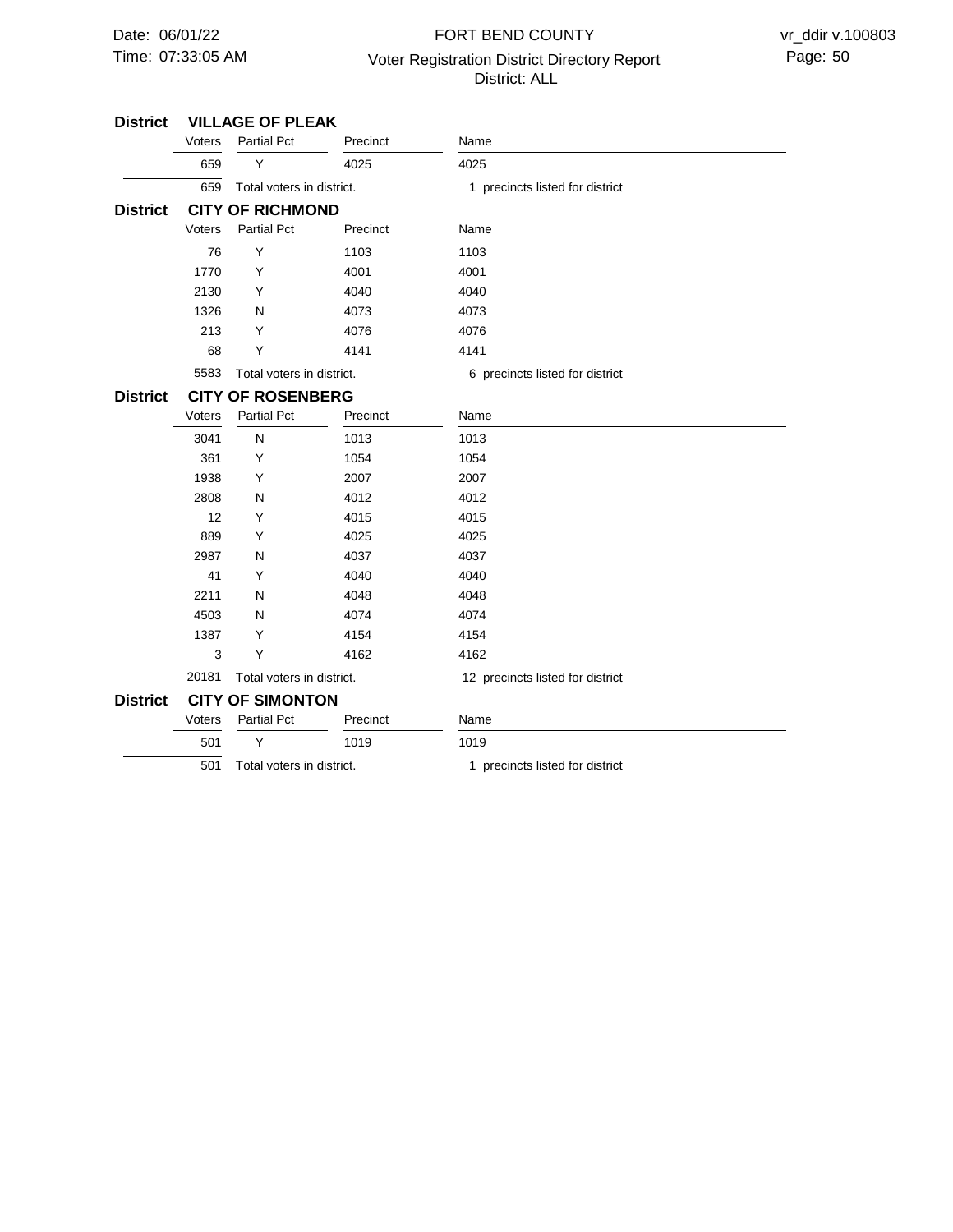# 07:33:05 AM **Page: 51** Voter Registration District Directory Report Page: 51 FORT BEND COUNTY District: ALL

## **District CITY OF SUGAR LAND**

| Voters       | <b>Partial Pct</b>        | Precinct | Name                             |
|--------------|---------------------------|----------|----------------------------------|
| 2990         | Υ                         | 2009     | 2009                             |
| 641          | Υ                         | 2085     | 2085                             |
| 2003         | N                         | 2087     | 2087                             |
| 3105         | Υ                         | 2120     | 2120                             |
| 3555         | N                         | 2128     | 2128                             |
| 1569         | Ν                         | 3011     | 3011                             |
| 3958         | Υ                         | 3016     | 3016                             |
| 3113         | N                         | 3020     | 3020                             |
| $\mathbf{1}$ | N                         | 3027     | 3027                             |
| 1861         | N                         | 3029     | 3029                             |
| 1943         | N                         | 3035     | 3035                             |
| 1082         | N                         | 3042     | 3042                             |
| 3303         | N                         | 3046     | 3046                             |
| 853          | N                         | 3047     | 3047                             |
| 9            | N                         | 3053     | 3053                             |
| 2972         | Υ                         | 3064     | 3064                             |
| 472          | N                         | 3079     | 3079                             |
| 1486         | N                         | 3080     | 3080                             |
| 1582         | Υ                         | 3084     | 3084                             |
| 189          | Υ                         | 3098     | 3098                             |
| 2493         | Υ                         | 3102     | 3102                             |
| 629          | Ν                         | 3105     | 3105                             |
| 1980         | Ν                         | 3107     | 3107                             |
| 2712         | Ν                         | 3110     | 3110                             |
| 1429         | Ν                         | 3111     | 3111                             |
| 3323         | Ν                         | 3119     | 3119                             |
| 811          | Ν                         | 3121     | 3121                             |
| 2842         | Υ                         | 3129     | 3129                             |
| 1912         | N                         | 3131     | 3131                             |
| 6870         | Ν                         | 3135     | 3135                             |
| 3109         | Ν                         | 3140     | 3140                             |
| 2487         | Ν                         | 3158     | 3158                             |
| $\mathbf 0$  | Ν                         | 3166     | 3166                             |
| 3110         | N                         | 4026     | 4026                             |
| 1029         | Ν                         | 4039     | 4039                             |
| 3491         | Υ                         | 4124     | 4124                             |
| 1386         | N                         | 4163     | 4163                             |
| 1408         | Ν                         | 4164     | 4164                             |
| 77708        | Total voters in district. |          | 38 precincts listed for district |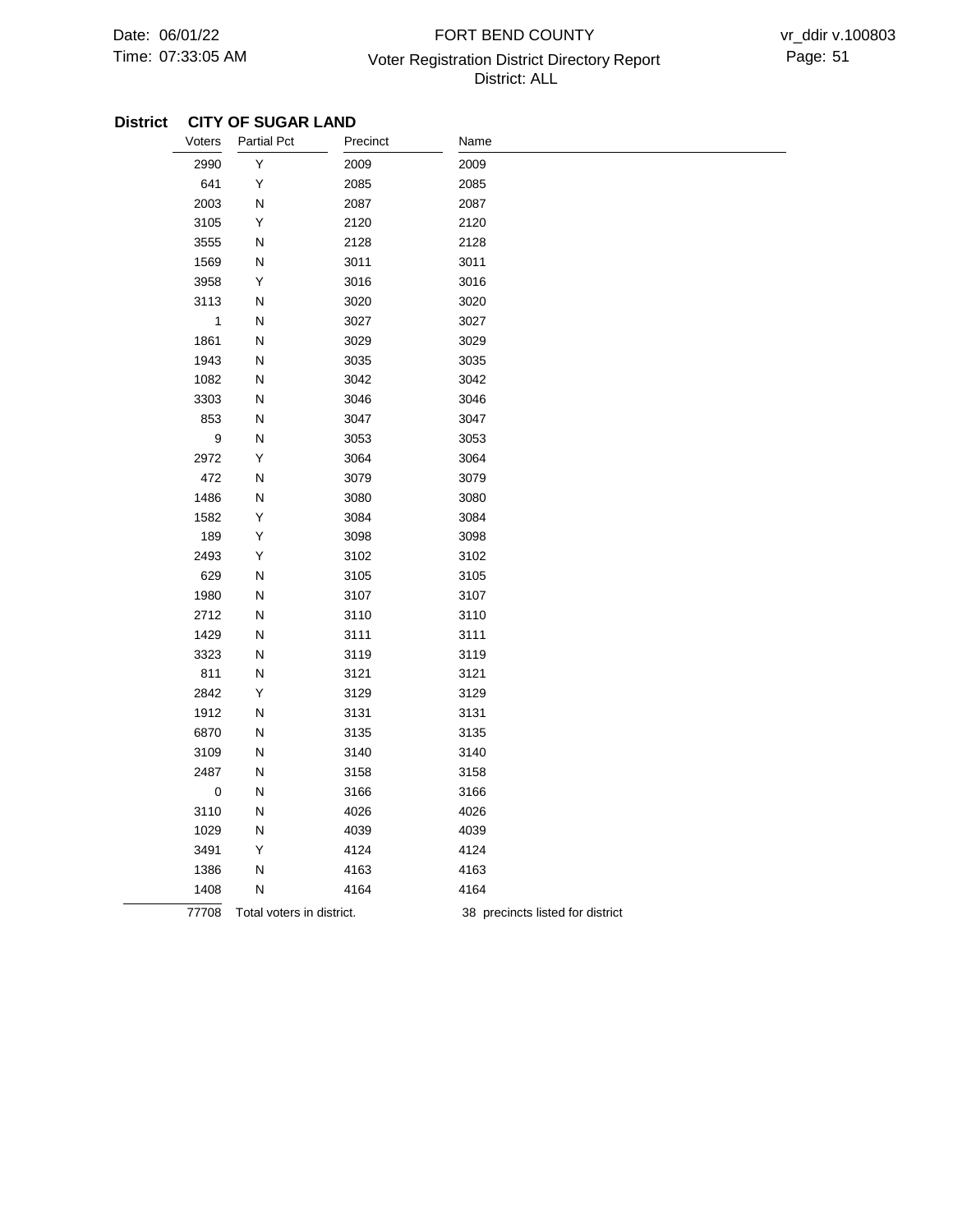# 07:33:05 AM Voter Registration District Directory Report Page: 52 FORT BEND COUNTY District: ALL

#### **CITY OF STAFFORD TOWN OF THOMPSONS CITY OF WESTON LAKES CITY OF FULSHEAR - COUNCIL DIST 1 CITY OF FULSHEAR - COUNCIL DIST 2 CITY OF FULSHEAR - COUNCIL DIST 3 CITY OF FULSHEAR - COUNCIL DIST 4 CITY OF FULSHEAR - COUNCIL DIST 5 District District District District District District District District** 9656 155 3288 2858 1803 2020 2635 1958 457 1867 1573 805 2719 0 564 458 1213 155 3288 980 18 1860 1803 1937 83 1968 667 1958 Voters Voters Voters Voters Voters Voters Voters Voters Y N N Y N Y Y N Y Y Y Y Y Y Y Y Y Y Y Y Partial Pct Partial Pct Partial Pct Partial Pct Partial Pct Partial Pct Partial Pct Partial Pct 2009 2070 2088 3060 3096 3112 3137 3138 3175 2152 1149 1006 1148 1149 1006 1006 1148 1006 1148 1006 Precinct Precinct Precinct Precinct Precinct Precinct Precinct Precinct 2009 2070 2088 3060 3096 3112 3137 3138 3175 2152 1149 1006 1148 1149 1006 1006 1148 1006 1148 1006 Name Name Name Name Name Name Name Name Total voters in district. Total voters in district. Total voters in district. Total voters in district. Total voters in district. Total voters in district. Total voters in district. Total voters in district. 9 precincts listed for district 1 precincts listed for district 1 precincts listed for district 3 precincts listed for district 1 precincts listed for district 2 precincts listed for district 2 precincts listed for district 1 precincts listed for district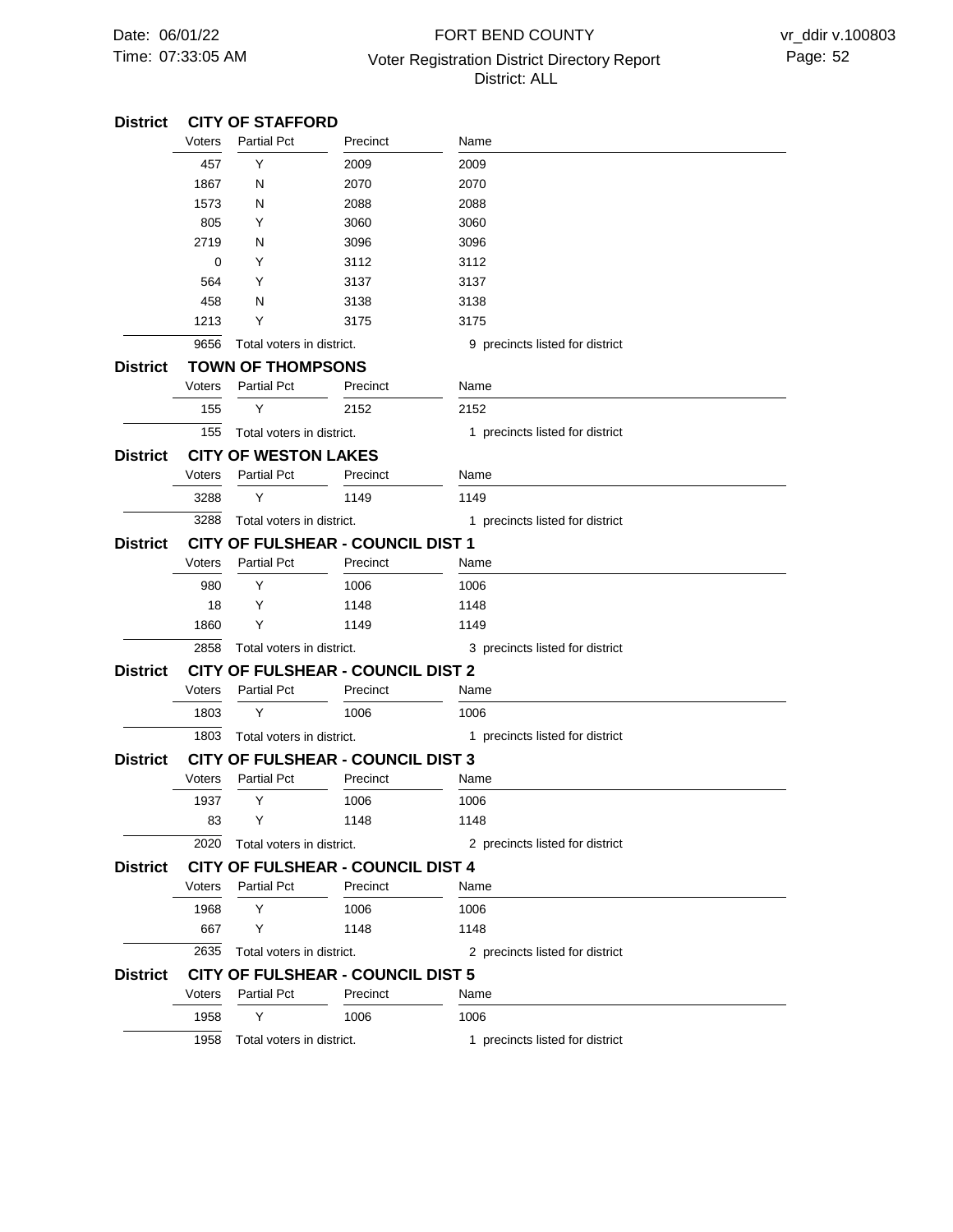## 07:33:05 AM Voter Registration District Directory Report Page: 53 FORT BEND COUNTY District: ALL

| <b>District</b> |        |                           | CITY OF HOUSTON - COUNCIL DIST F       |                                  |
|-----------------|--------|---------------------------|----------------------------------------|----------------------------------|
|                 | Voters | <b>Partial Pct</b>        | Precinct                               | Name                             |
|                 | 897    | N                         | 3043                                   | 3043                             |
|                 | 56     | Y                         | 3098                                   | 3098                             |
|                 | 953    | Total voters in district. |                                        | 2 precincts listed for district  |
| <b>District</b> |        |                           | CITY OF HOUSTON - COUNCIL DIST K       |                                  |
|                 | Voters | <b>Partial Pct</b>        | Precinct                               | Name                             |
|                 | 2646   | ${\sf N}$                 | 2017                                   | 2017                             |
|                 | 2539   | N                         | 2023                                   | 2023                             |
|                 | 2941   | N                         | 2031                                   | 2031                             |
|                 | 1188   | N                         | 2036                                   | 2036                             |
|                 | 9      | Y                         | 2050                                   | 2050                             |
|                 | 2563   | N                         | 2051                                   | 2051                             |
|                 | 2750   | N                         | 2052                                   | 2052                             |
|                 | 1132   | N                         | 2055                                   | 2055                             |
|                 | 958    | N                         | 2056                                   | 2056                             |
|                 | 2134   | N                         | 2116                                   | 2116                             |
|                 | 2543   | N                         | 2123                                   | 2123                             |
|                 | 21403  | Total voters in district. |                                        | 11 precincts listed for district |
| <b>District</b> |        |                           | CITY OF MISSOURI CITY - COUNCIL DIST A |                                  |
|                 | Voters | <b>Partial Pct</b>        | Precinct                               | Name                             |
|                 | 290    | Y                         | 2028                                   | 2028                             |
|                 | 2338   | N                         | 2059                                   | 2059                             |
|                 | 2011   | N                         | 2075                                   | 2075                             |
|                 | 767    | Y                         | 2077                                   | 2077                             |
|                 | 1414   | N                         | 2081                                   | 2081                             |
|                 | 198    | Y                         | 3092                                   | 3092                             |
|                 | 500    | N                         | 3093                                   | 3093                             |
|                 | 2      | Y                         | 3112                                   | 3112                             |
|                 | 7520   | Total voters in district. |                                        | 8 precincts listed for district  |
| <b>District</b> |        |                           | CITY OF MISSOURI CITY - COUNCIL DIST B |                                  |
|                 | Voters | <b>Partial Pct</b>        | Precinct                               | Name                             |
|                 | 141    | Y                         | 2028                                   | 2028                             |
|                 | 631    | Y                         | 2033                                   | 2033                             |
|                 | 2833   | Y                         | 2050                                   | 2050                             |
|                 | 1371   | Y                         | 2077                                   | 2077                             |
|                 | 1344   | N                         | 2089                                   | 2089                             |
|                 | 278    | Υ                         | 2091                                   | 2091                             |
|                 | 4422   | Υ                         | 2108                                   | 2108                             |
|                 | 1985   | Υ                         | 2115                                   | 2115                             |
|                 | 602    | N                         | 2136                                   | 2136                             |
|                 | 626    | Υ                         | 3092                                   | 3092                             |
|                 | 14233  | Total voters in district. |                                        | 10 precincts listed for district |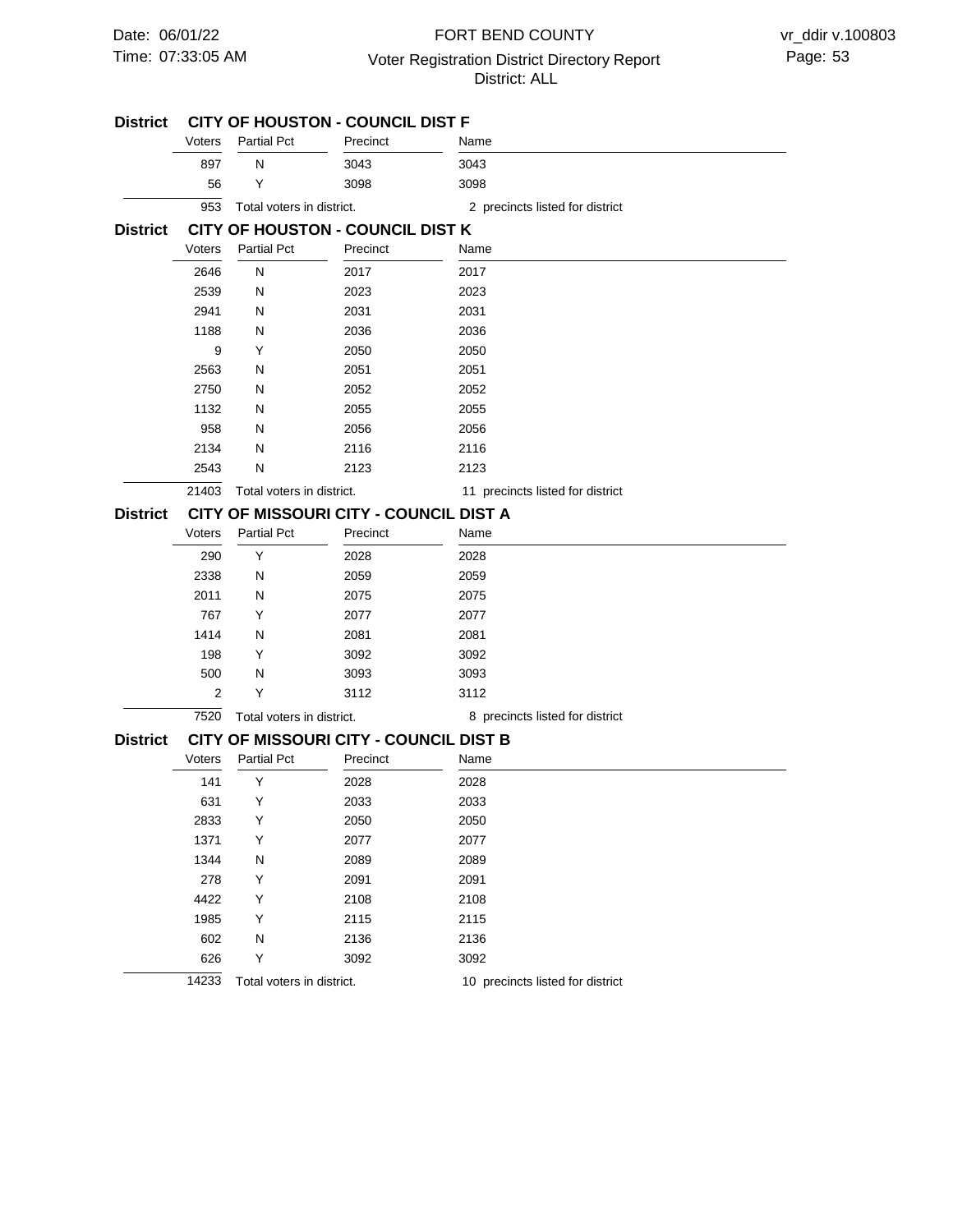## 07:33:05 AM Voter Registration District Directory Report Page: 54 FORT BEND COUNTY District: ALL

### **CITY OF MISSOURI CITY - COUNCIL DIST C District**

|                 | Voters | <b>Partial Pct</b>        | Precinct                                  | Name                             |
|-----------------|--------|---------------------------|-------------------------------------------|----------------------------------|
|                 | 0      | Υ                         | 2061                                      | 2061                             |
|                 | 242    | Y                         | 2171                                      | 2171                             |
|                 | 3640   | Υ                         | 3049                                      | 3049                             |
|                 | 46     | Y                         | 3064                                      | 3064                             |
|                 | 4159   | Υ                         | 3065                                      | 3065                             |
|                 | 631    | Y                         | 3078                                      | 3078                             |
|                 | 3051   | N                         | 3127                                      | 3127                             |
|                 | 231    | Υ                         | 3157                                      | 3157                             |
|                 | 12000  | Total voters in district. |                                           | 8 precincts listed for district  |
| <b>District</b> |        |                           | CITY OF MISSOURI CITY - COUNCIL DIST D    |                                  |
|                 | Voters | <b>Partial Pct</b>        | Precinct                                  | Name                             |
|                 | 1988   | Υ                         | 2028                                      | 2028                             |
|                 | 2768   | N                         | 2030                                      | 2030                             |
|                 | 522    | Υ                         | 2033                                      | 2033                             |
|                 | 220    | Υ                         | 2061                                      | 2061                             |
|                 | 740    | N                         | 2090                                      | 2090                             |
|                 | 408    | Υ                         | 2091                                      | 2091                             |
|                 | 2620   | Y                         | 2108                                      | 2108                             |
|                 | 89     | Υ                         | 2109                                      | 2109                             |
|                 | 64     | Υ                         | 2115                                      | 2115                             |
|                 | 326    | Υ                         | 2118                                      | 2118                             |
|                 | 2766   | Υ                         | 2151                                      | 2151                             |
|                 | 6      | Y                         | 2171                                      | 2171                             |
|                 | 3706   | N                         | 3062                                      | 3062                             |
|                 | 29     | Υ                         | 3157                                      | 3157                             |
|                 | 16252  | Total voters in district. |                                           | 14 precincts listed for district |
| <b>District</b> |        |                           | CITY OF ROSENBERG - COUNCIL DIST 1        |                                  |
|                 | Voters | <b>Partial Pct</b>        | Precinct                                  | Name                             |
|                 | 80     | Υ                         | 1054                                      | 1054                             |
|                 | 367    | Υ                         | 4012                                      | 4012                             |
|                 | 41     | Υ                         | 4040                                      | 4040                             |
|                 | 2211   | Y                         | 4048                                      | 4048                             |
|                 | 1956   | Y                         | 4074                                      | 4074                             |
|                 | 4655   | Total voters in district. |                                           | 5 precincts listed for district  |
| <b>District</b> |        |                           | <b>CITY OF ROSENBERG - COUNCIL DIST 2</b> |                                  |
|                 | Voters | Partial Pct               | Precinct                                  | Name                             |
|                 | 1043   | Υ                         | 1013                                      | 1013                             |
|                 | 281    | Y                         | 1054                                      | 1054                             |
|                 | 2441   | Y                         | 4012                                      | 4012                             |
|                 | 12     | Υ                         | 4015                                      | 4015                             |
|                 | 729    | Υ                         | 4025                                      | 4025                             |
|                 | 0      | Y                         | 4048                                      | 4048                             |
|                 | 3      | Υ                         | 4162                                      | 4162                             |
|                 | 4509   | Total voters in district. |                                           | 7 precincts listed for district  |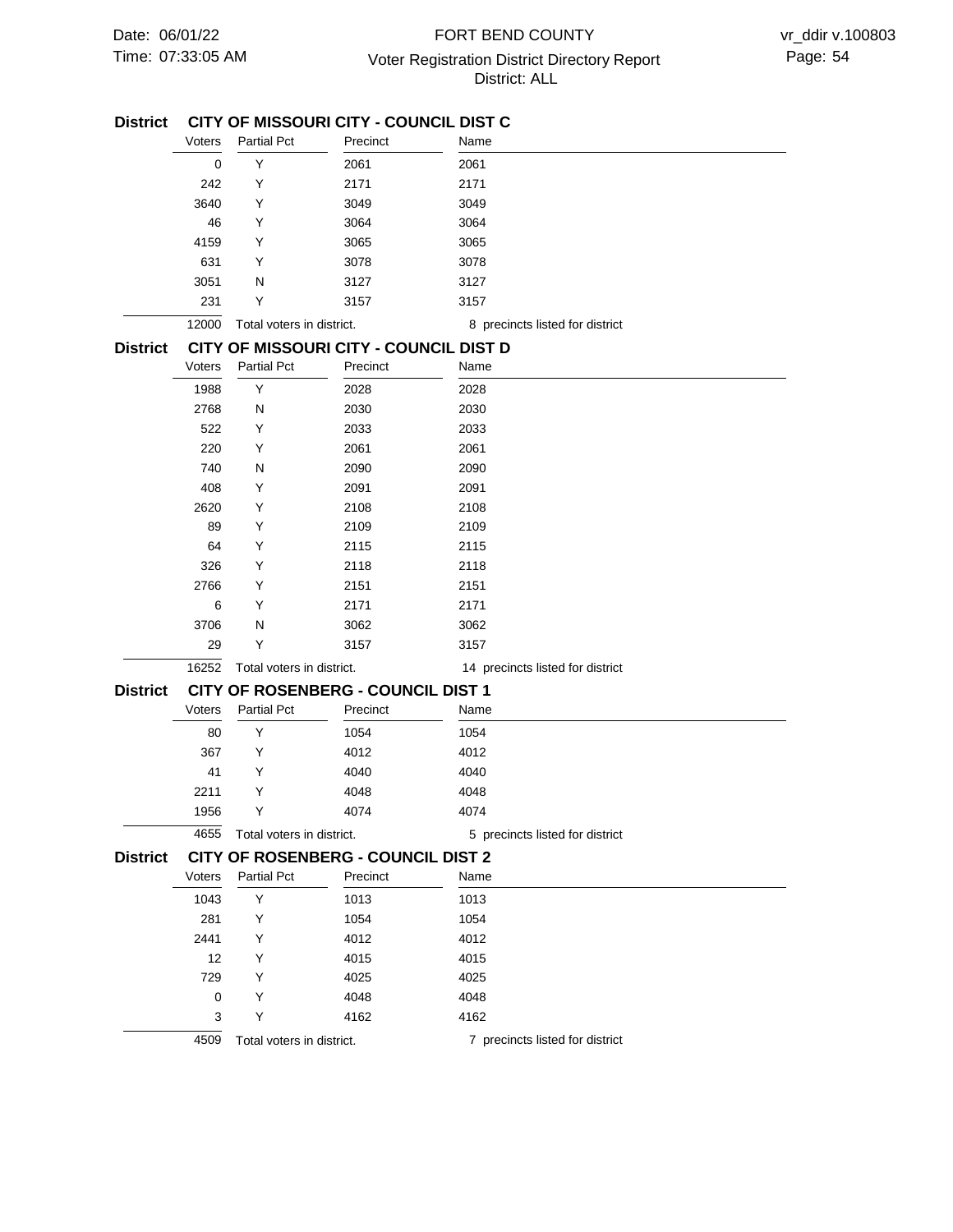| <b>District</b> | <b>CITY OF ROSENBERG - COUNCIL DIST 3</b> |                           |                                            |                                  |  |  |  |
|-----------------|-------------------------------------------|---------------------------|--------------------------------------------|----------------------------------|--|--|--|
|                 | Voters                                    | <b>Partial Pct</b>        | Precinct                                   | Name                             |  |  |  |
|                 | 1152                                      | Υ<br>Y                    | 1013                                       | 1013                             |  |  |  |
|                 | 160                                       |                           | 4025                                       | 4025                             |  |  |  |
|                 | 2987                                      | N                         | 4037                                       | 4037                             |  |  |  |
|                 | 295                                       | Y                         | 4074                                       | 4074                             |  |  |  |
|                 | 99                                        | Y                         | 4154                                       | 4154                             |  |  |  |
|                 | 4693                                      | Total voters in district. |                                            | 5 precincts listed for district  |  |  |  |
| <b>District</b> |                                           |                           | <b>CITY OF ROSENBERG - COUNCIL DIST 4</b>  |                                  |  |  |  |
|                 | Voters                                    | <b>Partial Pct</b>        | Precinct                                   | Name                             |  |  |  |
|                 | 846                                       | Υ                         | 1013                                       | 1013                             |  |  |  |
|                 | 1938                                      | Y                         | 2007                                       | 2007                             |  |  |  |
|                 | 2252                                      | Y                         | 4074                                       | 4074                             |  |  |  |
|                 | 1288                                      | Y                         | 4154                                       | 4154                             |  |  |  |
|                 | 6324                                      | Total voters in district. |                                            | 4 precincts listed for district  |  |  |  |
| <b>District</b> |                                           |                           | CITY OF SUGAR LAND - COUNCIL DIST 1        |                                  |  |  |  |
|                 | Voters                                    | <b>Partial Pct</b>        | Precinct                                   | Name                             |  |  |  |
|                 |                                           |                           |                                            |                                  |  |  |  |
|                 | 3958<br>3113                              | Y                         | 3016                                       | 3016                             |  |  |  |
|                 |                                           | Ν                         | 3020                                       | 3020                             |  |  |  |
|                 | 1                                         | Ν                         | 3027                                       | 3027                             |  |  |  |
|                 | 1861                                      | N                         | 3029                                       | 3029                             |  |  |  |
|                 | 1943                                      | Ν                         | 3035                                       | 3035                             |  |  |  |
|                 | 1082<br>9                                 | N                         | 3042                                       | 3042                             |  |  |  |
|                 | 558                                       | N                         | 3053                                       | 3053                             |  |  |  |
|                 | 189                                       | Y<br>Y                    | 3080                                       | 3080                             |  |  |  |
|                 | 629                                       | Ν                         | 3098                                       | 3098                             |  |  |  |
|                 | 1980                                      | N                         | 3105                                       | 3105                             |  |  |  |
|                 | 811                                       | Ν                         | 3107<br>3121                               | 3107<br>3121                     |  |  |  |
|                 | 1912                                      | N                         | 3131                                       | 3131                             |  |  |  |
|                 | 0                                         | Y                         | 3135                                       | 3135                             |  |  |  |
|                 | 0                                         | Ν                         | 3166                                       | 3166                             |  |  |  |
|                 |                                           |                           |                                            |                                  |  |  |  |
|                 | 18046                                     | Total voters in district. |                                            | 15 precincts listed for district |  |  |  |
| <b>District</b> |                                           |                           | <b>CITY OF SUGAR LAND - COUNCIL DIST 2</b> |                                  |  |  |  |
|                 | Voters                                    | <b>Partial Pct</b>        | Precinct                                   | Name                             |  |  |  |
|                 | 928                                       | Υ                         | 3080                                       | 3080                             |  |  |  |
|                 | 6870                                      | Υ                         | 3135                                       | 3135                             |  |  |  |
|                 | 1826                                      | Y                         | 3158                                       | 3158                             |  |  |  |
|                 | 3110                                      | Ν                         | 4026                                       | 4026                             |  |  |  |
|                 | 1029                                      | N                         | 4039                                       | 4039                             |  |  |  |
|                 | 3491                                      | Y                         | 4124                                       | 4124                             |  |  |  |
|                 | 1386                                      | Ν                         | 4163                                       | 4163                             |  |  |  |
|                 | 1408                                      | N                         | 4164                                       | 4164                             |  |  |  |
|                 | 20048                                     | Total voters in district. |                                            | 8 precincts listed for district  |  |  |  |
|                 |                                           |                           |                                            |                                  |  |  |  |
|                 |                                           |                           |                                            |                                  |  |  |  |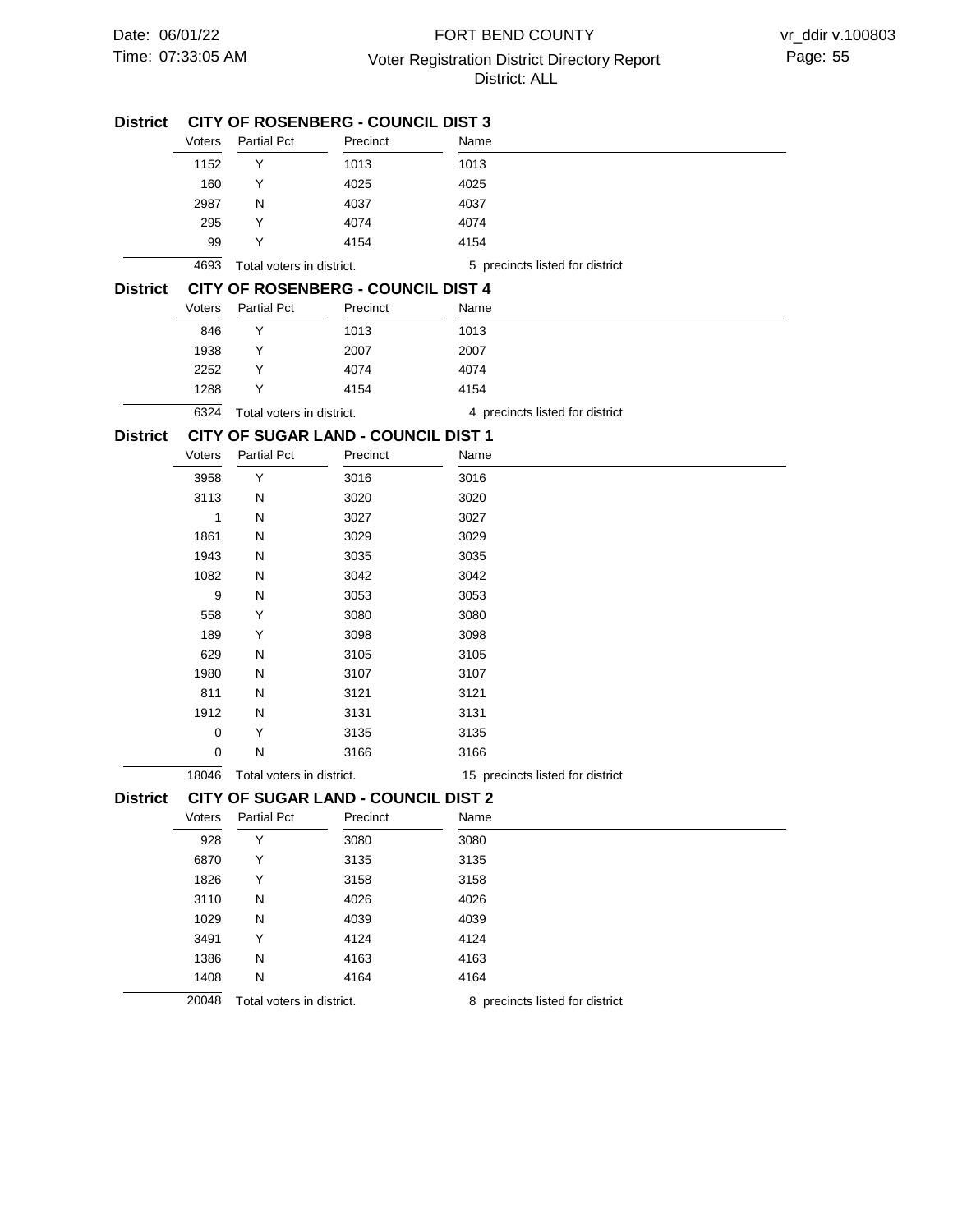# 07:33:05 AM Voter Registration District Directory Report Page: 56 FORT BEND COUNTY District: ALL

| <b>District</b> |                            | <b>CITY OF SUGAR LAND - COUNCIL DIST 3</b> |                                            |                                  |  |  |  |
|-----------------|----------------------------|--------------------------------------------|--------------------------------------------|----------------------------------|--|--|--|
|                 | Voters                     | <b>Partial Pct</b>                         | Precinct                                   | Name                             |  |  |  |
|                 | 2990                       | Y                                          | 2009                                       | 2009                             |  |  |  |
|                 | 1569                       | N                                          | 3011                                       | 3011                             |  |  |  |
|                 | 3303                       | N                                          | 3046                                       | 3046                             |  |  |  |
|                 | 2972                       | Y                                          | 3064                                       | 3064                             |  |  |  |
|                 | 2712                       | N                                          | 3110                                       | 3110                             |  |  |  |
|                 | 1429                       | N                                          | 3111                                       | 3111                             |  |  |  |
|                 | 3109                       | N                                          | 3140                                       | 3140                             |  |  |  |
|                 | 18084                      | Total voters in district.                  |                                            | 7 precincts listed for district  |  |  |  |
| <b>District</b> |                            |                                            | <b>CITY OF SUGAR LAND - COUNCIL DIST 4</b> |                                  |  |  |  |
|                 | Voters                     | <b>Partial Pct</b>                         | Precinct                                   | Name                             |  |  |  |
|                 | 641                        | Y                                          | 2085                                       | 2085                             |  |  |  |
|                 | 2003                       | N                                          | 2087                                       | 2087                             |  |  |  |
|                 | 3105                       | Y                                          | 2120                                       | 2120                             |  |  |  |
|                 | 3555                       | N                                          | 2128                                       | 2128                             |  |  |  |
|                 | 853                        | N                                          | 3047                                       | 3047                             |  |  |  |
|                 | 472                        | N                                          | 3079                                       | 3079                             |  |  |  |
|                 | 1582                       | Y                                          | 3084                                       | 3084                             |  |  |  |
|                 | 2493                       | Y                                          | 3102                                       | 3102                             |  |  |  |
|                 | 3323                       | N                                          | 3119                                       | 3119                             |  |  |  |
|                 | 2842                       | Y                                          | 3129                                       | 3129                             |  |  |  |
|                 | 661                        | Y                                          | 3158                                       | 3158                             |  |  |  |
|                 | 21530                      | Total voters in district.                  |                                            | 11 precincts listed for district |  |  |  |
| <b>District</b> | <b>FORT BEND CO. MUD 2</b> |                                            |                                            |                                  |  |  |  |
|                 | Voters                     | <b>Partial Pct</b>                         | Precinct                                   | Name                             |  |  |  |
|                 | 2501                       | Y                                          | 3098                                       | 3098                             |  |  |  |
|                 | 1395                       | Y                                          | 3172                                       | 3172                             |  |  |  |
|                 | 0                          | Υ                                          | 4032                                       | 4032                             |  |  |  |
|                 | 3896                       | Total voters in district.                  |                                            | 3 precincts listed for district  |  |  |  |
| <b>District</b> |                            | <b>FORT BEND CO. MUD 5</b>                 |                                            |                                  |  |  |  |
|                 | Voters                     | <b>Partial Pct</b>                         | Precinct                                   | Name                             |  |  |  |
|                 | 1929                       | Y                                          | 4025                                       | 4025                             |  |  |  |
|                 | 1929                       | Total voters in district.                  |                                            | 1 precincts listed for district  |  |  |  |
| <b>District</b> |                            | FORT BEND CO. MUD 19                       |                                            |                                  |  |  |  |
|                 | Voters                     | Partial Pct                                | Precinct                                   | Name                             |  |  |  |
|                 | 580                        | Y                                          | 4040                                       | 4040                             |  |  |  |
|                 | 580                        | Total voters in district.                  |                                            | 1 precincts listed for district  |  |  |  |
|                 |                            |                                            |                                            |                                  |  |  |  |
| <b>District</b> |                            | FORT BEND CO. MUD 21<br><b>Partial Pct</b> |                                            |                                  |  |  |  |
|                 | Voters                     |                                            | Precinct                                   | Name                             |  |  |  |
|                 | 1                          | N                                          | 3027                                       | 3027                             |  |  |  |
|                 | 2                          | Υ                                          | 3053                                       | 3053                             |  |  |  |
|                 | 3                          | Total voters in district.                  |                                            | 2 precincts listed for district  |  |  |  |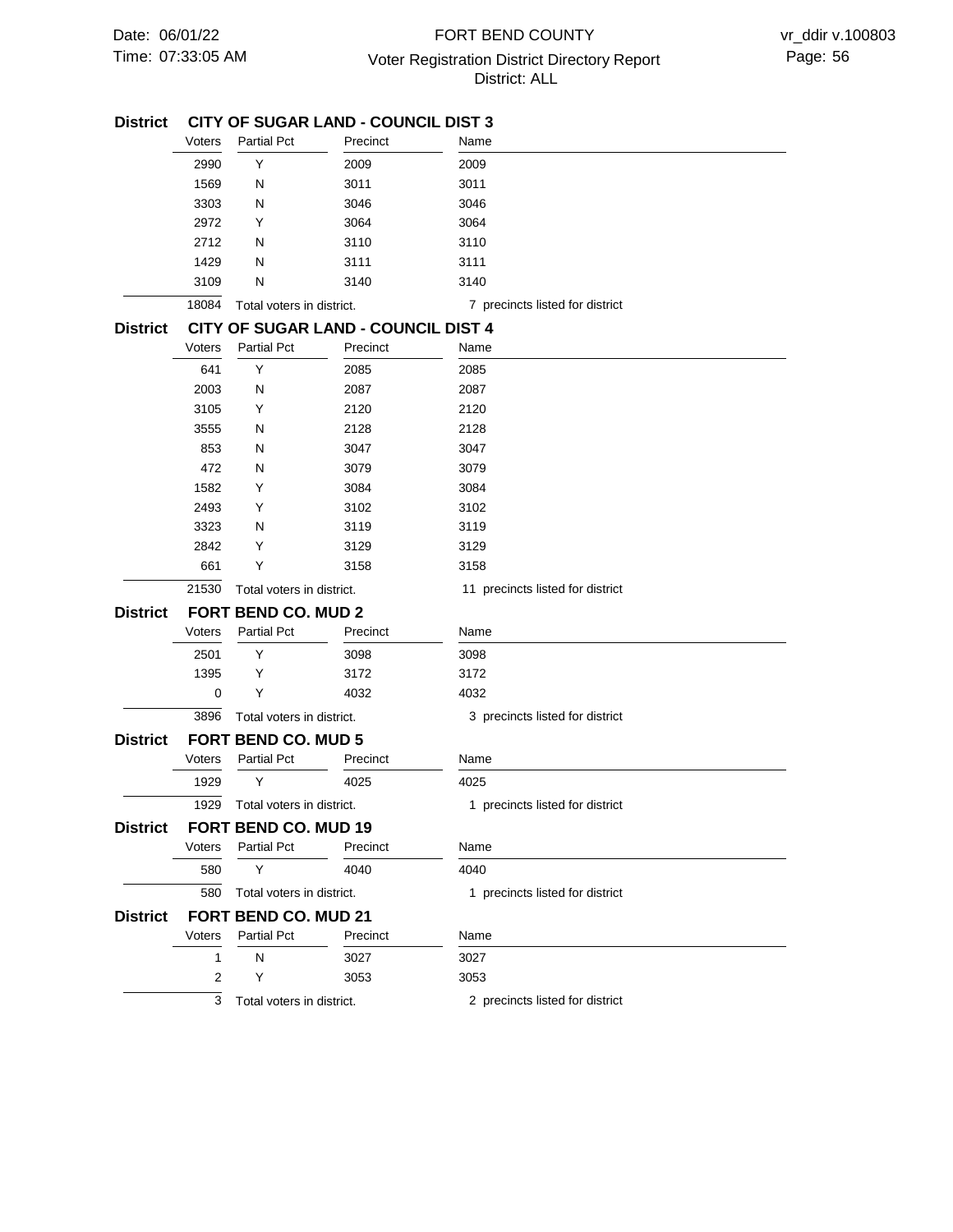# 07:33:05 AM Voter Registration District Directory Report Page: 57 FORT BEND COUNTY District: ALL

| <b>District</b> |                             | <b>FORT BEND CO. MUD 23</b> |          |                                 |
|-----------------|-----------------------------|-----------------------------|----------|---------------------------------|
|                 | Voters                      | <b>Partial Pct</b>          | Precinct | Name                            |
|                 | 640                         | Y                           | 2003     | 2003                            |
|                 | 2794                        | Y                           | 2034     | 2034                            |
|                 | 0                           | Y                           | 2108     | 2108                            |
|                 | 3637                        | Y                           | 2114     | 2114                            |
|                 | 2218                        | Y                           | 2153     | 2153                            |
|                 | 9289                        | Total voters in district.   |          | 5 precincts listed for district |
| District        |                             | FORT BEND CO. MUD 24        |          |                                 |
|                 | Voters                      | <b>Partial Pct</b>          | Precinct | Name                            |
|                 | 1704                        | Y                           | 2034     | 2034                            |
|                 | 1704                        | Total voters in district.   |          | 1 precincts listed for district |
| <b>District</b> |                             | <b>FORT BEND CO. MUD 25</b> |          |                                 |
|                 | Voters                      | <b>Partial Pct</b>          | Precinct | Name                            |
|                 | 2006                        | N                           | 3045     | 3045                            |
|                 | 4343                        | Y                           | 3125     | 3125                            |
|                 | $\mathbf 0$                 | Y                           | 3126     | 3126                            |
|                 | 1559                        | Y                           | 3139     | 3139                            |
|                 | 667                         | N                           | 3169     | 3169                            |
|                 | 474                         | Y                           | 3174     | 3174                            |
|                 | 650                         | Y                           | 4173     | 4173                            |
|                 | 9699                        | Total voters in district.   |          | 7 precincts listed for district |
| <b>District</b> | <b>FORT BEND CO. MUD 26</b> |                             |          |                                 |
|                 | Voters                      | <b>Partial Pct</b>          | Precinct | Name                            |
|                 | 929                         | Y                           | 2075     | 2075                            |
|                 | 804                         | Y                           | 2077     | 2077                            |
|                 | 1344                        | N                           | 2089     | 2089                            |
|                 | 262                         | Y                           | 2115     | 2115                            |
|                 | 3339                        | Total voters in district.   |          | 4 precincts listed for district |
| <b>District</b> |                             | FORT BEND CO. MUD 30        |          |                                 |
|                 | Voters                      | <b>Partial Pct</b>          | Precinct | Name                            |
|                 | 1373                        | Y                           | 4066     | 4066                            |
|                 | 2408                        | Y                           | 4101     | 4101                            |
|                 | 1418                        | Y                           | 4106     | 4106                            |
|                 | 3656                        | Υ                           | 4113     | 4113                            |
|                 | 8855                        | Total voters in district.   |          | 4 precincts listed for district |
| District        |                             | FORT BEND CO. MUD 34        |          |                                 |
|                 | Voters                      | <b>Partial Pct</b>          | Precinct | Name                            |
|                 | 2490                        | Y                           | 1038     | 1038                            |
|                 | 2490                        | Total voters in district.   |          | 1 precincts listed for district |
| <b>District</b> |                             | <b>FORT BEND CO. MUD 35</b> |          |                                 |
|                 | Voters                      | <b>Partial Pct</b>          | Precinct | Name                            |
|                 | 1582                        | Υ                           | 1038     | 1038                            |
|                 | 2258                        | Y                           | 1142     | 1142                            |
|                 | 3840                        |                             |          |                                 |
|                 |                             | Total voters in district.   |          | 2 precincts listed for district |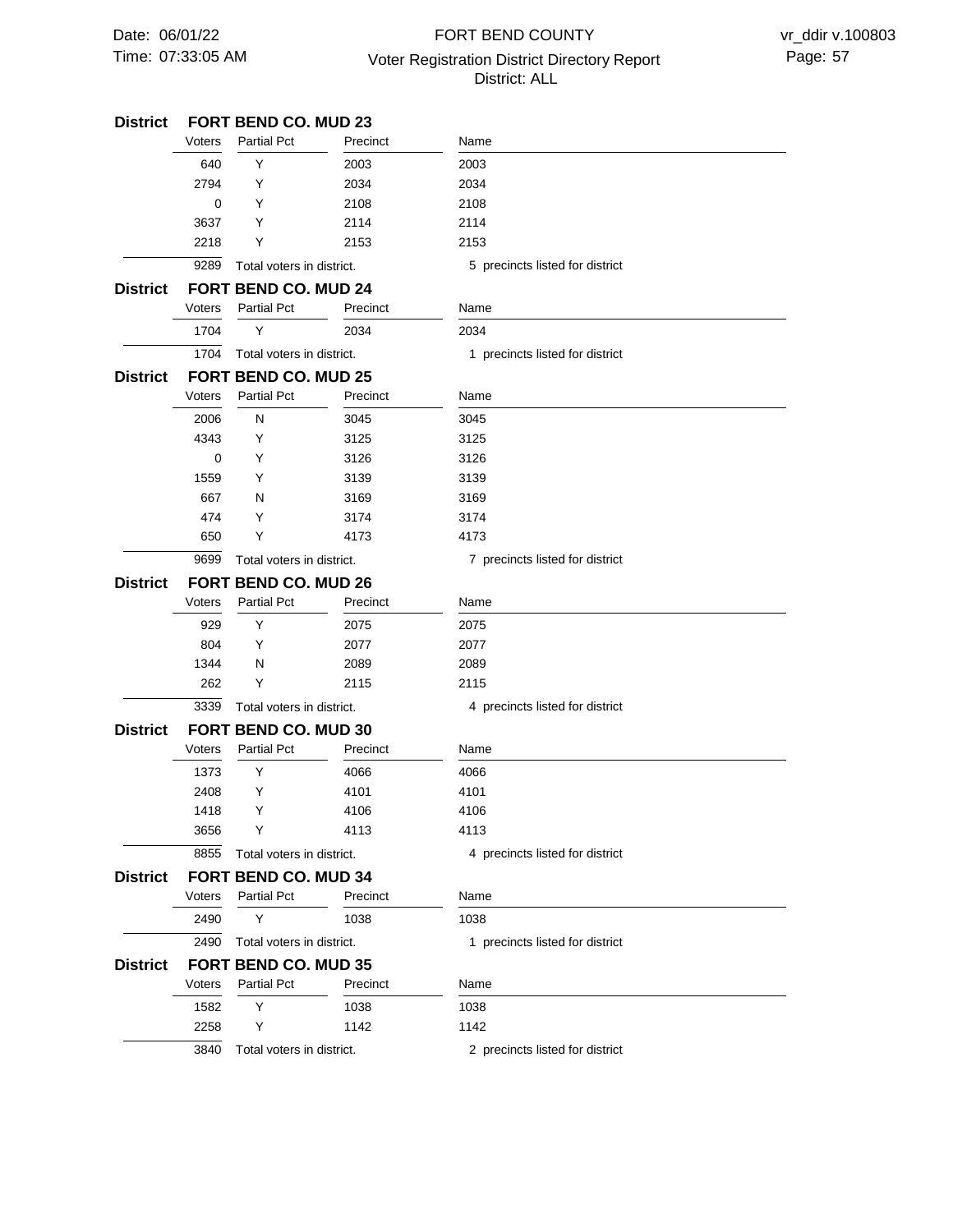# 07:33:05 AM Voter Registration District Directory Report Page: 58 FORT BEND COUNTY District: ALL

| District        | <b>FORT BEND CO. MUD 37</b> |                             |          |                                 |  |  |  |
|-----------------|-----------------------------|-----------------------------|----------|---------------------------------|--|--|--|
|                 | Voters                      | <b>Partial Pct</b>          | Precinct | Name                            |  |  |  |
|                 | 229                         | Y                           | 1014     | 1014                            |  |  |  |
|                 | 1024                        | Υ                           | 1156     | 1156                            |  |  |  |
|                 | 1253                        | Total voters in district.   |          | 2 precincts listed for district |  |  |  |
| <b>District</b> |                             | <b>FORT BEND CO. MUD 41</b> |          |                                 |  |  |  |
|                 | Voters                      | <b>Partial Pct</b>          | Precinct | Name                            |  |  |  |
|                 | 819                         | Y                           | 3155     | 3155                            |  |  |  |
|                 | 1325                        | Y                           | 3174     | 3174                            |  |  |  |
|                 | 270                         | Y                           | 4173     | 4173                            |  |  |  |
|                 | 2414                        | Total voters in district.   |          | 3 precincts listed for district |  |  |  |
| <b>District</b> |                             | <b>FORT BEND CO. MUD 42</b> |          |                                 |  |  |  |
|                 | Voters                      | <b>Partial Pct</b>          | Precinct | Name                            |  |  |  |
|                 | 1855                        | Υ                           | 3049     | 3049                            |  |  |  |
|                 | 1019                        | Υ                           | 3127     | 3127                            |  |  |  |
|                 | 2874                        | Total voters in district.   |          | 2 precincts listed for district |  |  |  |
| <b>District</b> |                             | <b>FORT BEND CO. MUD 46</b> |          |                                 |  |  |  |
|                 | Voters                      | <b>Partial Pct</b>          | Precinct | Name                            |  |  |  |
|                 | 0                           | Y                           | 2061     | 2061                            |  |  |  |
|                 | 0                           | Y                           | 2171     | 2171                            |  |  |  |
|                 | $\Omega$                    | Y                           | 3064     | 3064                            |  |  |  |
|                 | 1237                        | Υ                           | 3065     | 3065                            |  |  |  |
|                 | 226                         | Y                           | 3157     | 3157                            |  |  |  |
|                 | 1463                        | Total voters in district.   |          | 5 precincts listed for district |  |  |  |
| <b>District</b> |                             | <b>FORT BEND CO. MUD 47</b> |          |                                 |  |  |  |
|                 | Voters                      | <b>Partial Pct</b>          | Precinct | Name                            |  |  |  |
|                 | 1657                        | Y                           | 2108     | 2108                            |  |  |  |
|                 | 1657                        | Total voters in district.   |          | 1 precincts listed for district |  |  |  |
| <b>District</b> |                             | <b>FORT BEND CO. MUD 48</b> |          |                                 |  |  |  |
|                 | Voters                      | <b>Partial Pct</b>          | Precinct | Name                            |  |  |  |
|                 | 3109                        | Y                           | 2108     | 2108                            |  |  |  |
|                 | 3109                        | Total voters in district.   |          | 1 precincts listed for district |  |  |  |
| District        |                             | FORT BEND CO. MUD 49        |          |                                 |  |  |  |
|                 | Voters                      | <b>Partial Pct</b>          | Precinct | Name                            |  |  |  |
|                 | 665                         | Υ                           | 2108     | 2108                            |  |  |  |
|                 | 665                         | Total voters in district.   |          | 1 precincts listed for district |  |  |  |
| <b>District</b> |                             | <b>FORT BEND CO. MUD 50</b> |          |                                 |  |  |  |
|                 | Voters                      | <b>Partial Pct</b>          | Precinct | Name                            |  |  |  |
|                 | 208                         | Υ                           | 1132     | 1132                            |  |  |  |
|                 | 2387                        | Y                           | 4083     | 4083                            |  |  |  |
|                 | 420                         | Y                           | 4095     | 4095                            |  |  |  |
|                 | 3015                        | Total voters in district.   |          | 3 precincts listed for district |  |  |  |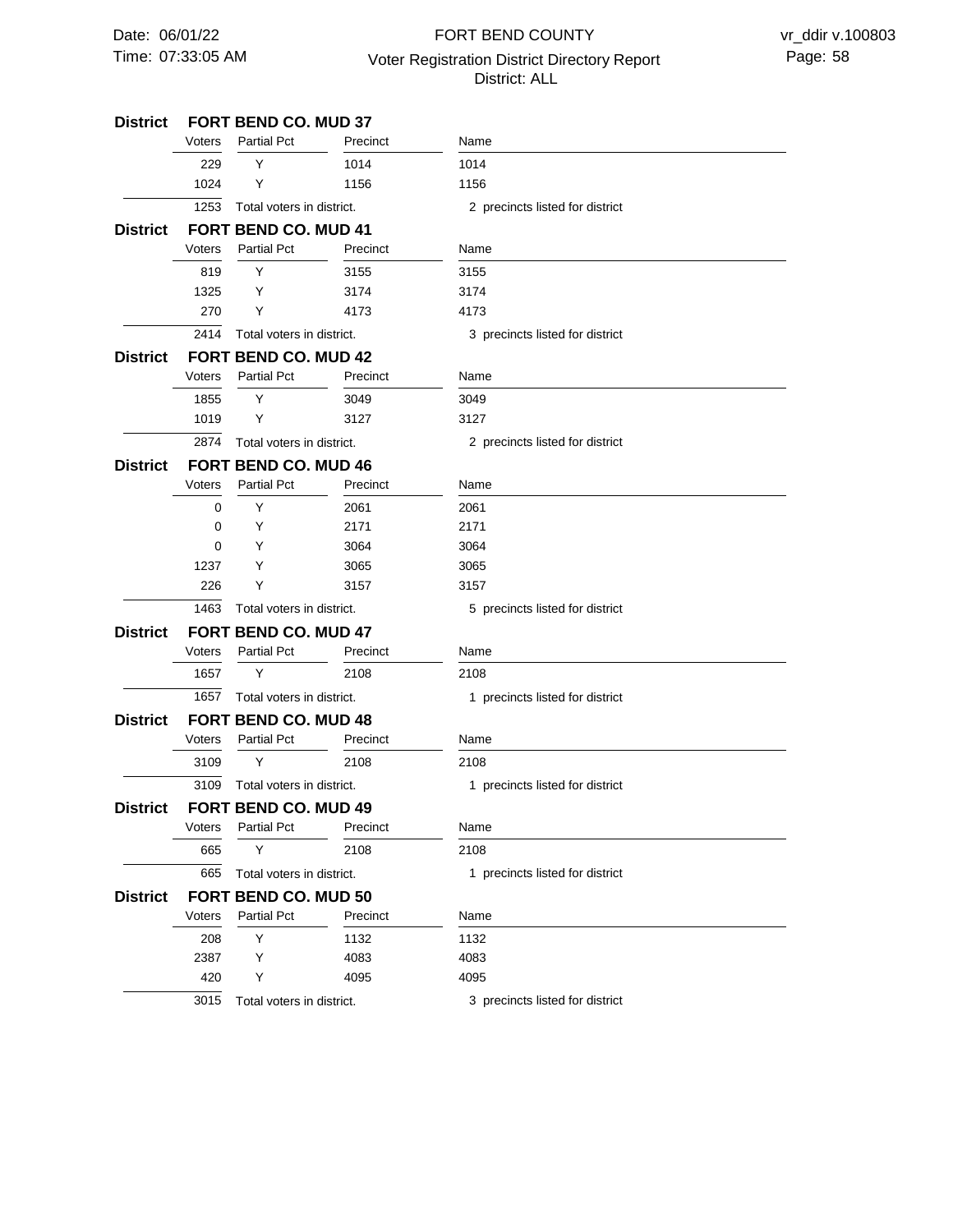# 07:33:05 AM Voter Registration District Directory Report Page: 59 FORT BEND COUNTY District: ALL

| District        | <b>FORT BEND CO. MUD 57</b> |                             |          |                                 |  |  |
|-----------------|-----------------------------|-----------------------------|----------|---------------------------------|--|--|
|                 | Voters                      | <b>Partial Pct</b>          | Precinct | Name                            |  |  |
|                 | 3143                        | Y                           | 1143     | 1143                            |  |  |
|                 | 204                         | Y                           | 1159     | 1159                            |  |  |
|                 | 3347                        | Total voters in district.   |          | 2 precincts listed for district |  |  |
| <b>District</b> |                             | FORT BEND CO. MUD 58        |          |                                 |  |  |
|                 | Voters                      | <b>Partial Pct</b>          | Precinct | Name                            |  |  |
|                 | 284                         | Y                           | 1014     | 1014                            |  |  |
|                 | 574                         | Y                           | 1143     | 1143                            |  |  |
|                 | 2100                        | Y                           | 1148     | 1148                            |  |  |
|                 | 2849                        | Y                           | 1159     | 1159                            |  |  |
|                 | 5807                        | Total voters in district.   |          | 4 precincts listed for district |  |  |
| District        |                             | <b>FORT BEND CO. MUD 65</b> |          |                                 |  |  |
|                 | Voters                      | <b>Partial Pct</b>          | Precinct | Name                            |  |  |
|                 | 0                           | Y                           | 4154     | 4154                            |  |  |
|                 | 0                           | Total voters in district.   |          | 1 precincts listed for district |  |  |
| District        |                             | <b>FORT BEND CO. MUD 66</b> |          |                                 |  |  |
|                 | Voters                      | <b>Partial Pct</b>          | Precinct | Name                            |  |  |
|                 | 304                         | Y                           | 4154     | 4154                            |  |  |
|                 | 304                         | Total voters in district.   |          | 1 precincts listed for district |  |  |
| <b>District</b> | <b>FORT BEND CO. MUD 67</b> |                             |          |                                 |  |  |
|                 | Voters                      | <b>Partial Pct</b>          | Precinct | Name                            |  |  |
|                 | 1017                        | Y                           | 3135     | 3135                            |  |  |
|                 | 1334                        | Y                           | 4026     | 4026                            |  |  |
|                 | 2351                        | Total voters in district.   |          | 2 precincts listed for district |  |  |
| <b>District</b> |                             | <b>FORT BEND CO. MUD 68</b> |          |                                 |  |  |
|                 | Voters                      | <b>Partial Pct</b>          | Precinct | Name                            |  |  |
|                 | 1029                        | N                           | 4039     | 4039                            |  |  |
|                 | 1489                        | Y                           | 4124     | 4124                            |  |  |
|                 | 2518                        | Total voters in district.   |          | 2 precincts listed for district |  |  |
| District        |                             | <b>FORT BEND CO. MUD 69</b> |          |                                 |  |  |
|                 | Voters                      | <b>Partial Pct</b>          | Precinct | Name                            |  |  |
|                 | 1212                        | Y                           | 4026     | 4026                            |  |  |
|                 | 1212                        | Total voters in district.   |          | 1 precincts listed for district |  |  |
| <b>District</b> |                             | FORT BEND CO. MUD 81        |          |                                 |  |  |
|                 | Voters                      | <b>Partial Pct</b>          | Precinct | Name                            |  |  |
|                 | 2668                        | Y                           | 1149     | 1149                            |  |  |
|                 | 2668                        | Total voters in district.   |          | 1 precincts listed for district |  |  |
| District        |                             | FORT BEND CO. MUD 94        |          |                                 |  |  |
|                 | Voters                      | <b>Partial Pct</b>          | Precinct | Name                            |  |  |
|                 | 1271                        | Y                           | 4074     | 4074                            |  |  |
|                 | 1271                        | Total voters in district.   |          | 1 precincts listed for district |  |  |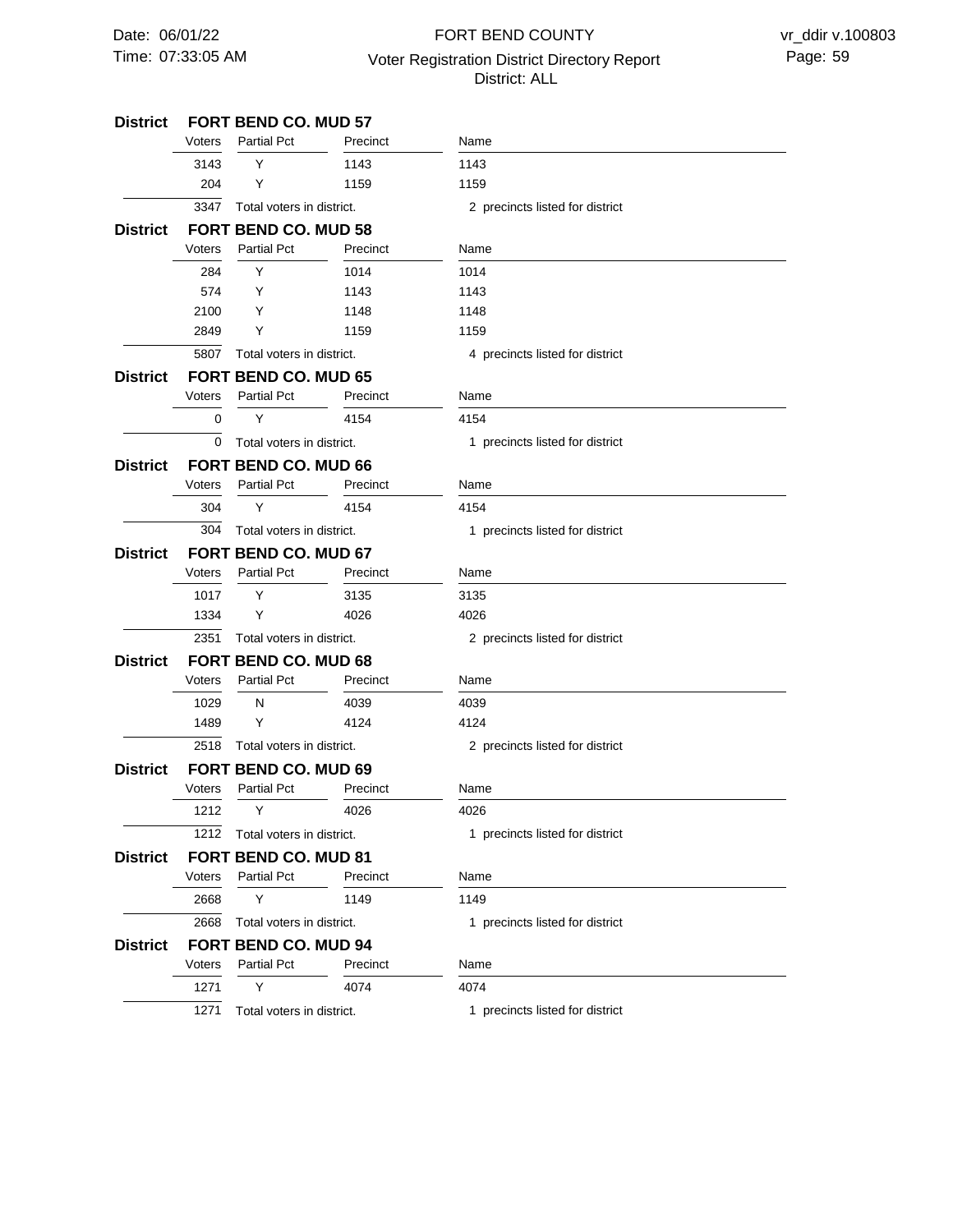# 07:33:05 AM Voter Registration District Directory Report Page: 60 FORT BEND COUNTY District: ALL

| District        |                              | <b>FORT BEND CO. MUD 106</b> |          |                                 |  |
|-----------------|------------------------------|------------------------------|----------|---------------------------------|--|
|                 | Voters                       | <b>Partial Pct</b>           | Precinct | Name                            |  |
|                 | 112                          | Y                            | 2087     | 2087                            |  |
|                 | 1892                         | Y                            | 2128     | 2128                            |  |
|                 | 2004                         | Total voters in district.    |          | 2 precincts listed for district |  |
| District        |                              | <b>FORT BEND CO. MUD 108</b> |          |                                 |  |
|                 | Voters                       | <b>Partial Pct</b>           | Precinct | Name                            |  |
|                 | 37                           | Y                            | 2120     | 2120                            |  |
|                 | 538                          | Y                            | 2128     | 2128                            |  |
|                 | 575                          | Total voters in district.    |          | 2 precincts listed for district |  |
| District        |                              | FORT BEND CO. MUD 109        |          |                                 |  |
|                 | Voters                       | <b>Partial Pct</b>           | Precinct | Name                            |  |
|                 | 641                          | Y                            | 2085     | 2085                            |  |
|                 | 109                          | Y                            | 2087     | 2087                            |  |
|                 | 1512                         | Y                            | 2120     | 2120                            |  |
|                 | 2262                         | Total voters in district.    |          | 3 precincts listed for district |  |
| District        |                              | <b>FORT BEND CO. MUD 111</b> |          |                                 |  |
|                 | Voters                       | <b>Partial Pct</b>           | Precinct | Name                            |  |
|                 | 2055                         | Y                            | 3135     | 3135                            |  |
|                 | 564                          | Y                            | 4026     | 4026                            |  |
|                 | 2619                         | Total voters in district.    |          | 2 precincts listed for district |  |
| District        | <b>FORT BEND CO. MUD 115</b> |                              |          |                                 |  |
|                 | Voters                       | <b>Partial Pct</b>           | Precinct | Name                            |  |
|                 | 30                           | Υ                            | 3064     | 3064                            |  |
|                 | 1013                         | Y                            | 3065     | 3065                            |  |
|                 | 1043                         | Total voters in district.    |          | 2 precincts listed for district |  |
| District        |                              | <b>FORT BEND CO. MUD 116</b> |          |                                 |  |
|                 | Voters                       | <b>Partial Pct</b>           | Precinct | Name                            |  |
|                 | 2998                         | Y                            | 4067     | 4067                            |  |
|                 | 2998                         | Total voters in district.    |          | 1 precincts listed for district |  |
| District        |                              | <b>FORT BEND CO. MUD 117</b> |          |                                 |  |
|                 | Voters                       | <b>Partial Pct</b>           | Precinct | Name                            |  |
|                 | 1782                         | Υ                            | 2087     | 2087                            |  |
|                 | 1102                         | Y                            | 2128     | 2128                            |  |
|                 | 2884                         | Total voters in district.    |          | 2 precincts listed for district |  |
| <b>District</b> |                              | <b>FORT BEND CO. MUD 118</b> |          |                                 |  |
|                 | Voters                       | <b>Partial Pct</b>           | Precinct | Name                            |  |
|                 | 3411                         | Υ                            | 4082     | 4082                            |  |
|                 | 3411                         | Total voters in district.    |          | 1 precincts listed for district |  |
| <b>District</b> |                              | FORT BEND CO. MUD 119        |          |                                 |  |
|                 | Voters                       | <b>Partial Pct</b>           | Precinct | Name                            |  |
|                 | 0                            | Υ                            | 3084     | 3084                            |  |
|                 | 2211                         | Υ                            | 3086     | 3086                            |  |
|                 | 583                          | Y                            | 3155     | 3155                            |  |
|                 | 2794                         | Total voters in district.    |          | 3 precincts listed for district |  |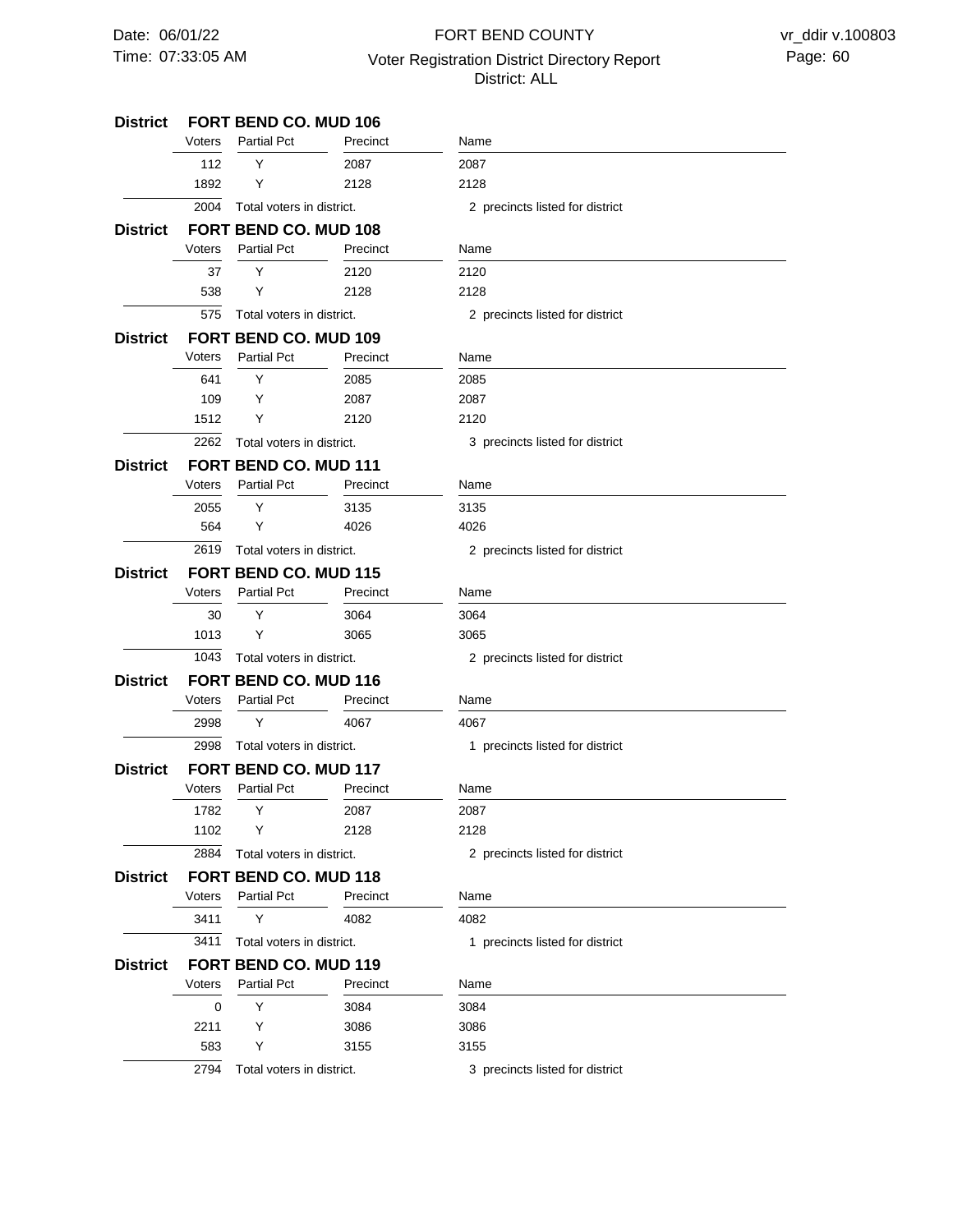# 07:33:05 AM Voter Registration District Directory Report Page: 61 FORT BEND COUNTY District: ALL

| <b>District</b> |                              | FORT BEND CO. MUD 121        |          |                                 |  |
|-----------------|------------------------------|------------------------------|----------|---------------------------------|--|
|                 | Voters                       | <b>Partial Pct</b>           | Precinct | Name                            |  |
|                 | 2675                         | Y                            | 4076     | 4076                            |  |
|                 | 2675                         | Total voters in district.    |          | 1 precincts listed for district |  |
| <b>District</b> | <b>FORT BEND CO. MUD 122</b> |                              |          |                                 |  |
|                 | Voters                       | <b>Partial Pct</b>           | Precinct | Name                            |  |
|                 | 1344                         | Y                            | 4083     | 4083                            |  |
|                 | 727                          | Y                            | 4150     | 4150                            |  |
|                 | 2071                         | Total voters in district.    |          | 2 precincts listed for district |  |
| <b>District</b> | <b>FORT BEND CO. MUD 123</b> |                              |          |                                 |  |
|                 | Voters                       | <b>Partial Pct</b>           | Precinct | Name                            |  |
|                 | 1066                         | Y                            | 4083     | 4083                            |  |
|                 | 1606                         | Y                            | 4150     | 4150                            |  |
|                 | 2672                         | Total voters in district.    |          | 2 precincts listed for district |  |
| <b>District</b> | <b>FORT BEND CO. MUD 124</b> |                              |          |                                 |  |
|                 | Voters                       | <b>Partial Pct</b>           | Precinct | Name                            |  |
|                 | 1950                         | Υ                            | 1130     | 1130                            |  |
|                 | 1950                         | Total voters in district.    |          | 1 precincts listed for district |  |
| <b>District</b> |                              | FORT BEND CO. MUD 128        |          |                                 |  |
|                 | Voters                       | <b>Partial Pct</b>           | Precinct | Name                            |  |
|                 | 671                          | Y                            | 3044     | 3044                            |  |
|                 | 0                            | Y                            | 3064     | 3064                            |  |
|                 | 655                          | Y                            | 3065     | 3065                            |  |
|                 | 29                           | Y                            | 3102     | 3102                            |  |
|                 | 4473                         | Y                            | 3129     | 3129                            |  |
|                 | 5828                         | Total voters in district.    |          | 5 precincts listed for district |  |
| <b>District</b> | <b>FORT BEND CO. MUD 129</b> |                              |          |                                 |  |
|                 | Voters                       | <b>Partial Pct</b>           | Precinct | Name                            |  |
|                 | 2292                         | Y                            | 3044     | 3044                            |  |
|                 | 16                           | Y                            | 3064     | 3064                            |  |
|                 | 839                          | Y                            | 3065     | 3065                            |  |
|                 | 3147                         | Total voters in district.    |          | 3 precincts listed for district |  |
| <b>District</b> | <b>FORT BEND CO. MUD 130</b> |                              |          |                                 |  |
|                 | Voters                       | <b>Partial Pct</b>           | Precinct | Name                            |  |
|                 | 1486                         | Y                            | 1014     | 1014                            |  |
|                 | 1486                         | Total voters in district.    |          | 1 precincts listed for district |  |
| <b>District</b> |                              | <b>FORT BEND CO. MUD 131</b> |          |                                 |  |
|                 | Voters                       | <b>Partial Pct</b>           | Precinct | Name                            |  |
|                 | 1432                         | Y                            | 2058     | 2058                            |  |
|                 | 1432                         | Total voters in district.    |          | 1 precincts listed for district |  |
| <b>District</b> |                              | <b>FORT BEND CO. MUD 132</b> |          |                                 |  |
|                 | Voters                       | <b>Partial Pct</b>           | Precinct | Name                            |  |
|                 | 940                          | Y                            | 4095     | 4095                            |  |
|                 | 940                          | Total voters in district.    |          | 1 precincts listed for district |  |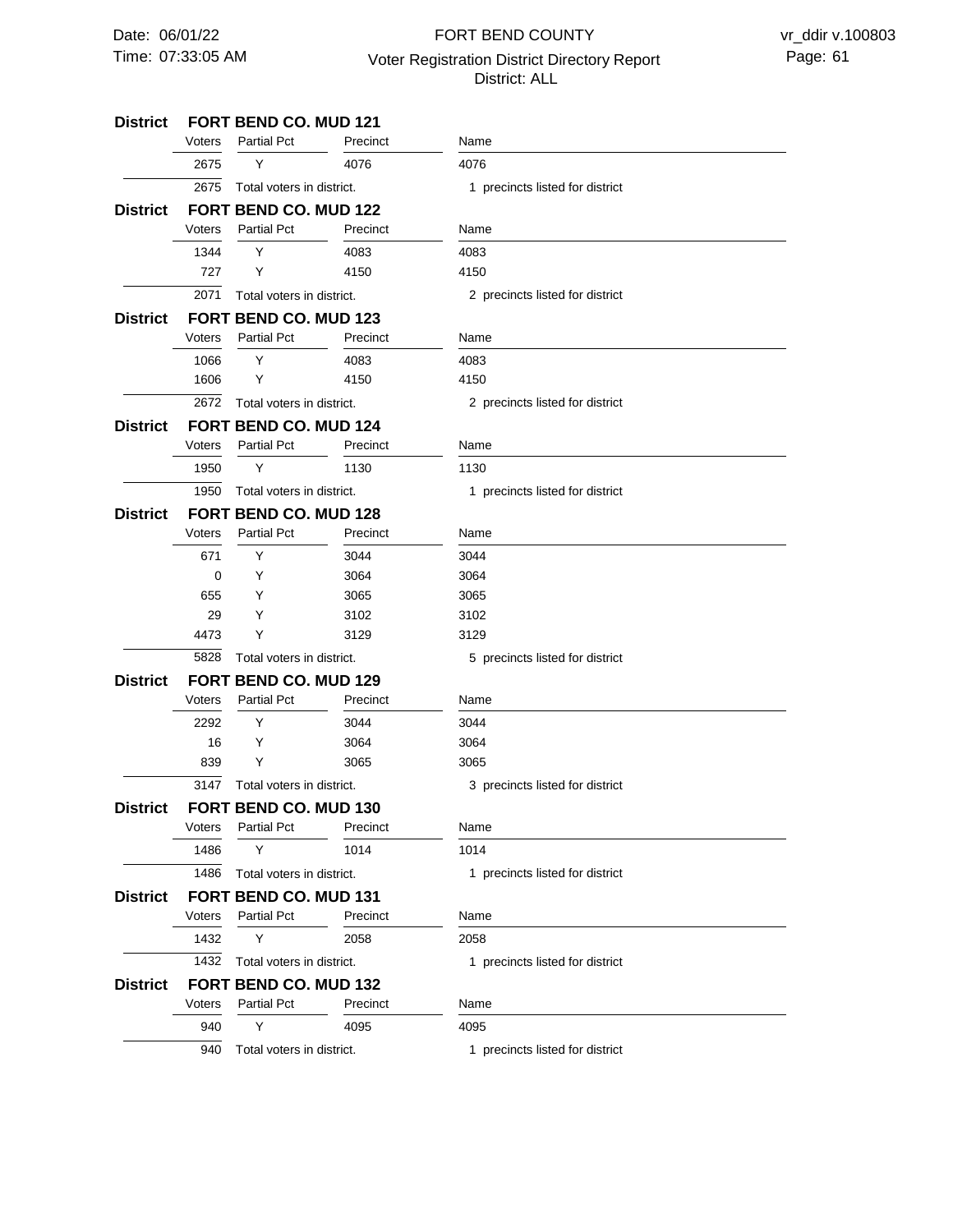# 07:33:05 AM Voter Registration District Directory Report Page: 62 FORT BEND COUNTY District: ALL

#### **FORT BEND CO. MUD 133 FORT BEND CO. MUD 137 FORT BEND CO. MUD 138 FORT BEND CO. MUD 139 FORT BEND CO. MUD 140 FORT BEND CO. MUD 141 FORT BEND CO. MUD 142 FORT BEND CO. MUD 143 FORT BEND CO. MUD 144 FORT BEND CO. MUD 145 District District District District District District District District District District** 3617 2808 2735 Total voters in district. 661 1676 436 6560 Total voters in district. 3384 Total voters in district. 2465 Total voters in district. 706 3617 2808 909 1826 661 1676 436 4681 0 1879 1141 2243 1810 655 706 Voters Voters Voters Voters Voters Voters Voters Voters Voters Voters Y Y Y Y Y Y Y Y Y Y Y Y Y Y Y Partial Pct Partial Pct Partial Pct Partial Pct Partial Pct Partial Pct Partial Pct Partial Pct Partial Pct Partial Pct 4095 3135 3135 3158 3158 1103 2058 1057 1143 1146 1165 4069 2007 4154 1103 Precinct Precinct Precinct Precinct Precinct Precinct Precinct Precinct Precinct Precinct 4095 3135 3135 3158 3158 1103 2058 1057 1143 1146 1165 4069 2007 4154 1103 Name Name Name Name Name Name Name Name Name Name Total voters in district. Total voters in district. Total voters in district. Total voters in district. Total voters in district. Total voters in district. 1 precincts listed for district 1 precincts listed for district 2 precincts listed for district 1 precincts listed for district 1 precincts listed for district 1 precincts listed for district 3 precincts listed for district 2 precincts listed for district 2 precincts listed for district 1 precincts listed for district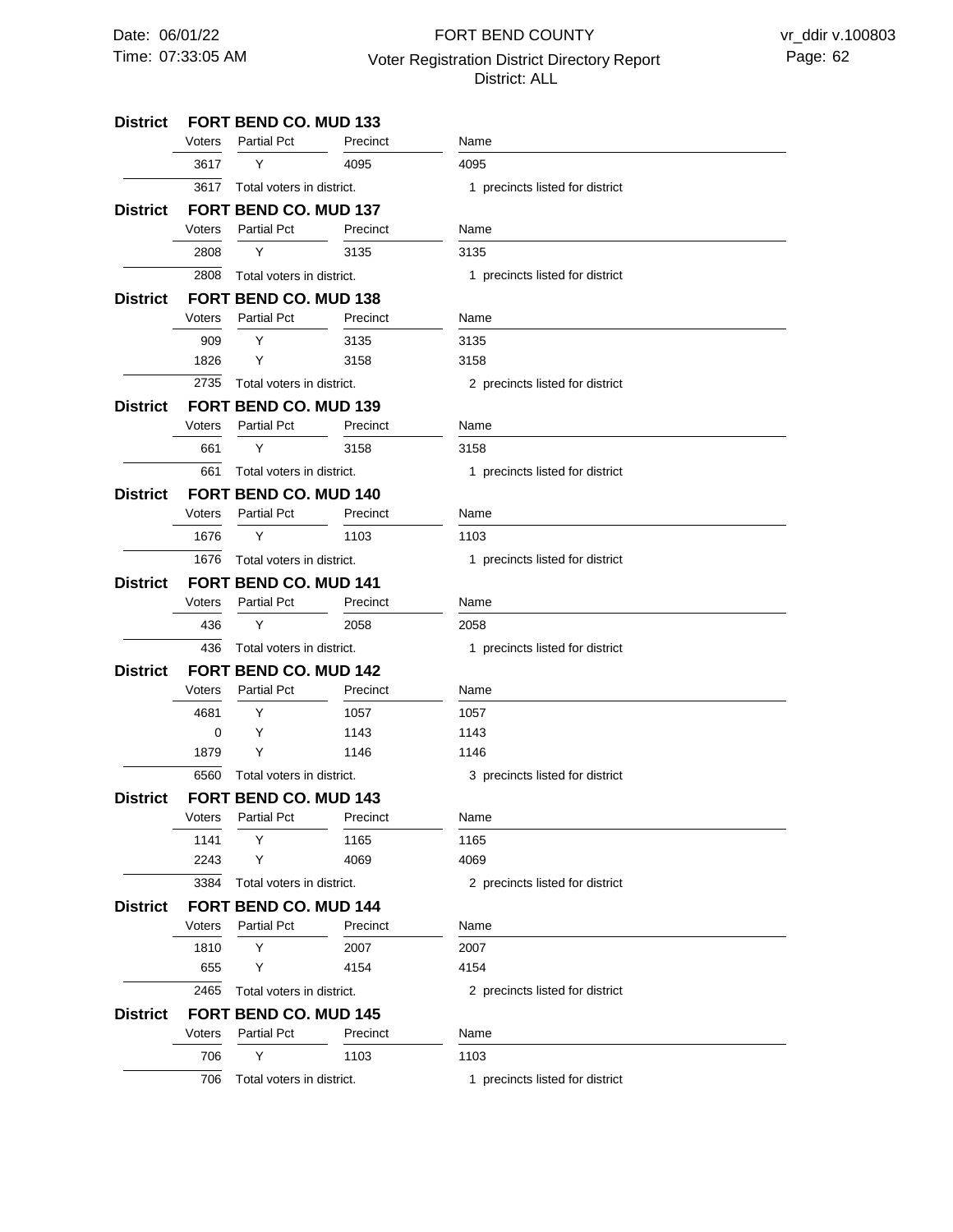# 07:33:05 AM Voter Registration District Directory Report Page: 63 FORT BEND COUNTY District: ALL

 $\overline{\phantom{0}}$ 

| District        |        |                              | <b>FORT BEND CO. MUD 146</b> |                                 |  |  |  |
|-----------------|--------|------------------------------|------------------------------|---------------------------------|--|--|--|
|                 | Voters | <b>Partial Pct</b>           | Precinct                     | Name                            |  |  |  |
|                 | 905    | Y                            | 1165                         | 1165                            |  |  |  |
|                 | 2977   | Y                            | 4082                         | 4082                            |  |  |  |
|                 | 3882   | Total voters in district.    |                              | 2 precincts listed for district |  |  |  |
| District        |        | <b>FORT BEND CO. MUD 147</b> |                              |                                 |  |  |  |
|                 | Voters | <b>Partial Pct</b>           | Precinct                     | Name                            |  |  |  |
|                 | 749    | Y                            | 4025                         | 4025                            |  |  |  |
|                 | 749    | Total voters in district.    |                              | 1 precincts listed for district |  |  |  |
| District        |        | <b>FORT BEND CO. MUD 148</b> |                              |                                 |  |  |  |
|                 | Voters | <b>Partial Pct</b>           | Precinct                     | Name                            |  |  |  |
|                 | 757    | Υ                            | 1013                         | 1013                            |  |  |  |
|                 | 757    | Total voters in district.    |                              | 1 precincts listed for district |  |  |  |
| District        |        | <b>FORT BEND CO. MUD 149</b> |                              |                                 |  |  |  |
|                 | Voters | <b>Partial Pct</b>           | Precinct                     | Name                            |  |  |  |
|                 | 0      | Y                            | 2061                         | 2061                            |  |  |  |
|                 | 1125   | Y                            | 3044                         | 3044                            |  |  |  |
|                 | 33     | Y                            | 3129                         | 3129                            |  |  |  |
|                 | 759    | Y                            | 3157                         | 3157                            |  |  |  |
|                 | 407    | N                            | 3168                         | 3168                            |  |  |  |
|                 | 2324   | Total voters in district.    |                              | 5 precincts listed for district |  |  |  |
| <b>District</b> |        | <b>FORT BEND CO. MUD 150</b> |                              |                                 |  |  |  |
|                 | Voters | <b>Partial Pct</b>           | Precinct                     | Name                            |  |  |  |
|                 | 1      | Y                            | 1013                         | 1013                            |  |  |  |
|                 | 1      | Total voters in district.    |                              | 1 precincts listed for district |  |  |  |
| District        |        | <b>FORT BEND CO. MUD 151</b> |                              |                                 |  |  |  |
|                 | Voters | <b>Partial Pct</b>           | Precinct                     | Name                            |  |  |  |
|                 | 1285   | Y                            | 1014                         | 1014                            |  |  |  |
|                 | 5243   | Y                            | 1148                         | 1148                            |  |  |  |
|                 | 6528   | Total voters in district.    |                              | 2 precincts listed for district |  |  |  |
| District        |        | <b>FORT BEND CO. MUD 152</b> |                              |                                 |  |  |  |
|                 | Voters | <b>Partial Pct</b>           | Precinct                     | Name                            |  |  |  |
|                 | 1942   | Y                            | 2007                         | 2007                            |  |  |  |
|                 | 1942   | Total voters in district.    |                              | 1 precincts listed for district |  |  |  |
| District        |        | <b>FORT BEND CO. MUD 155</b> |                              |                                 |  |  |  |
|                 | Voters | <b>Partial Pct</b>           | Precinct                     | Name                            |  |  |  |
|                 | 3046   | Y                            | 2007                         | 2007                            |  |  |  |
|                 | 3046   | Total voters in district.    |                              | 1 precincts listed for district |  |  |  |
| District        |        | <b>FORT BEND CO. MUD 156</b> |                              |                                 |  |  |  |
|                 | Voters | <b>Partial Pct</b>           | Precinct                     | Name                            |  |  |  |
|                 | 1099   | Υ                            | 1006                         | 1006                            |  |  |  |
|                 | 1099   | Total voters in district.    |                              | 1 precincts listed for district |  |  |  |
| <b>District</b> |        | <b>FORT BEND CO. MUD 157</b> |                              |                                 |  |  |  |
|                 | Voters | <b>Partial Pct</b>           | Precinct                     | Name                            |  |  |  |
|                 | 0      | Y                            | 4025                         | 4025                            |  |  |  |
|                 | 0      | Total voters in district.    |                              | 1 precincts listed for district |  |  |  |
|                 |        |                              |                              |                                 |  |  |  |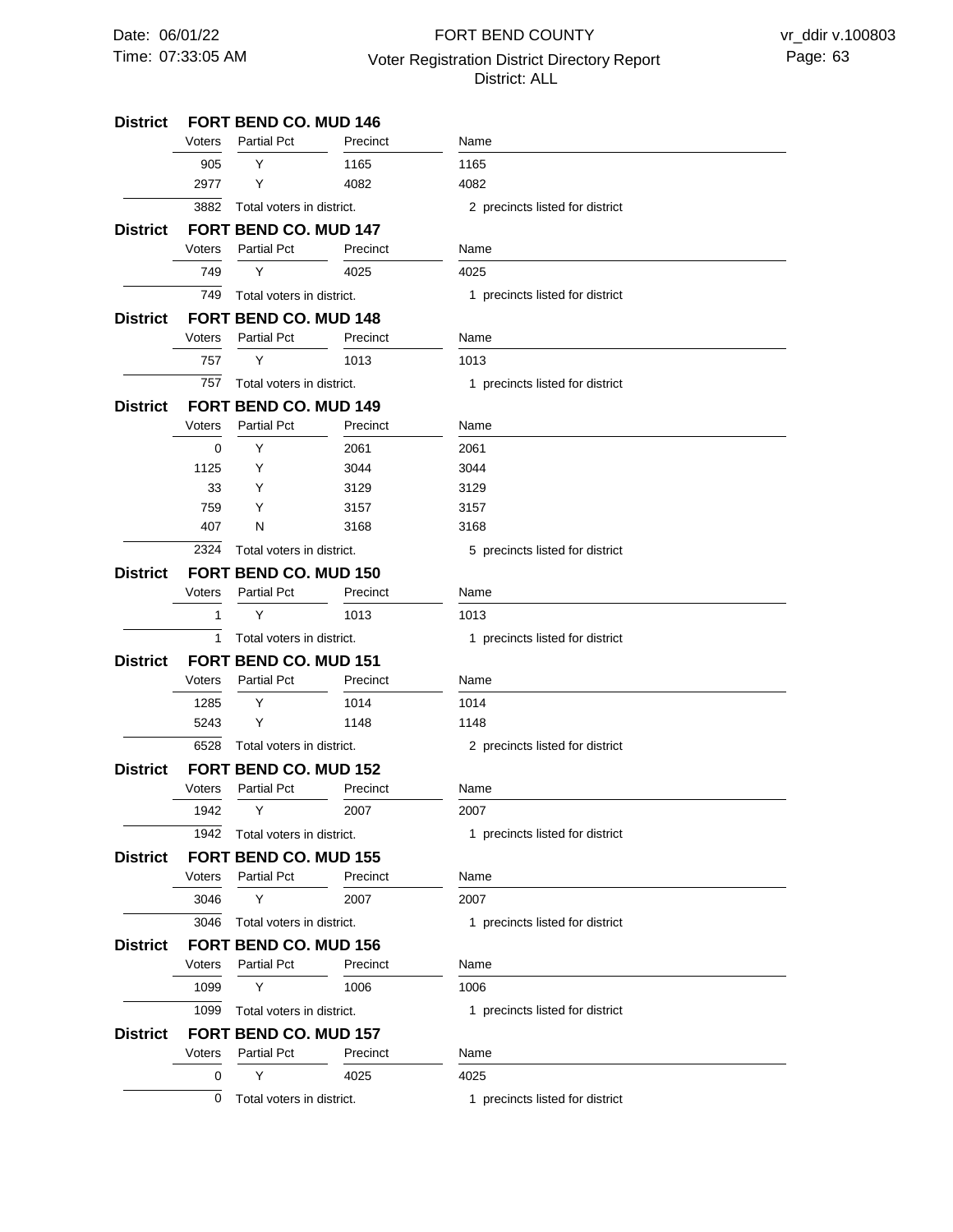# 07:33:05 AM Voter Registration District Directory Report Page: 64 FORT BEND COUNTY District: ALL

#### **FORT BEND CO. MUD 158 FORT BEND CO. MUD 159 FORT BEND CO. MUD 161 FORT BEND CO. MUD 162 FORT BEND CO. MUD 163 FORT BEND CO. MUD 165 FORT BEND CO. MUD 167 FORT BEND CO. MUD 168 FORT BEND CO. MUD 169 FORT BEND CO. MUD 170 District District District District District District District District District District** 1459 550 487 1787 Total voters in district. 379 2686 1235 Total voters in district. 2 Total voters in district. 0 1691 Total voters in district. 1459 550 487 128 1659 379 2686 1235 2 0 0 1501 190 Voters Voters Voters Voters Voters Voters Voters Voters Voters Voters Y Y Y Y Y Y Y Y Y Y Y Y Y Partial Pct Partial Pct Partial Pct Partial Pct Partial Pct Partial Pct Partial Pct Partial Pct Partial Pct Partial Pct 2007 4154 1014 4025 4154 1014 4069 4074 2034 2134 1006 1006 1148 Precinct Precinct Precinct Precinct Precinct Precinct Precinct Precinct Precinct Precinct 2007 4154 1014 4025 4154 1014 4069 4074 2034 2134 1006 1006 1148 Name Name Name Name Name Name Name Name Name Name Total voters in district. Total voters in district. Total voters in district. Total voters in district. Total voters in district. Total voters in district. 1 precincts listed for district 1 precincts listed for district 1 precincts listed for district 2 precincts listed for district 1 precincts listed for district 1 precincts listed for district 1 precincts listed for district 2 precincts listed for district 1 precincts listed for district 2 precincts listed for district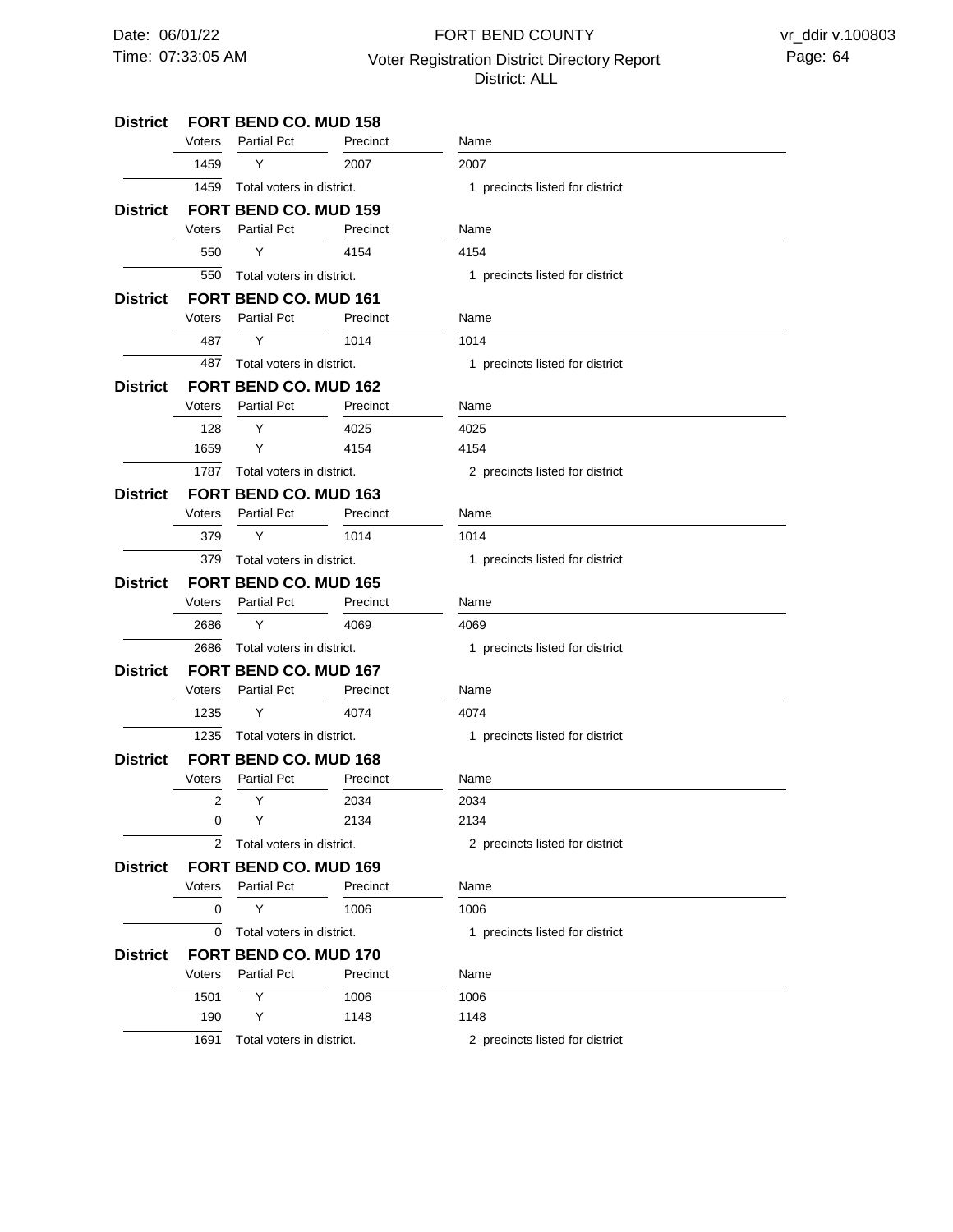# 07:33:05 AM Voter Registration District Directory Report Page: 65 FORT BEND COUNTY District: ALL

#### **FORT BEND CO. MUD 171 FORT BEND CO. MUD 172 FORT BEND CO. MUD 173 FORT BEND CO. MUD 174 FORT BEND CO. MUD 176 FORT BEND CO. MUD 182 FORT BEND CO. MUD 183 FORT BEND CO. MUD 184 FORT BEND CO. MUD 185 FORT BEND CO. MUD 187 District District District District District District District District District District** 2023 3348 1739 Total voters in district. 332 1242 2867 Total voters in district. 2 Total voters in district. 583 1099 Total voters in district. 2482 Total voters in district. 2023 3348 1244 495 332 1242 2867 2 583 92 1007 365 2117 Voters Voters Voters Voters Voters Voters Voters Voters Voters Voters Y Y Y Y Y Y Y Y Y Y Y Y Y Partial Pct Partial Pct Partial Pct Partial Pct Partial Pct Partial Pct Partial Pct Partial Pct Partial Pct Partial Pct 1006 1006 1006 1148 1006 1103 1148 2058 2007 1014 1144 4001 4141 Precinct Precinct Precinct Precinct Precinct Precinct Precinct Precinct Precinct Precinct 1006 1006 1006 1148 1006 1103 1148 2058 2007 1014 1144 4001 4141 Name Name Name Name Name Name Name Name Name Name Total voters in district. Total voters in district. Total voters in district. Total voters in district. Total voters in district. 1 precincts listed for district 1 precincts listed for district 2 precincts listed for district 1 precincts listed for district 1 precincts listed for district 1 precincts listed for district 1 precincts listed for district 1 precincts listed for district 2 precincts listed for district 2 precincts listed for district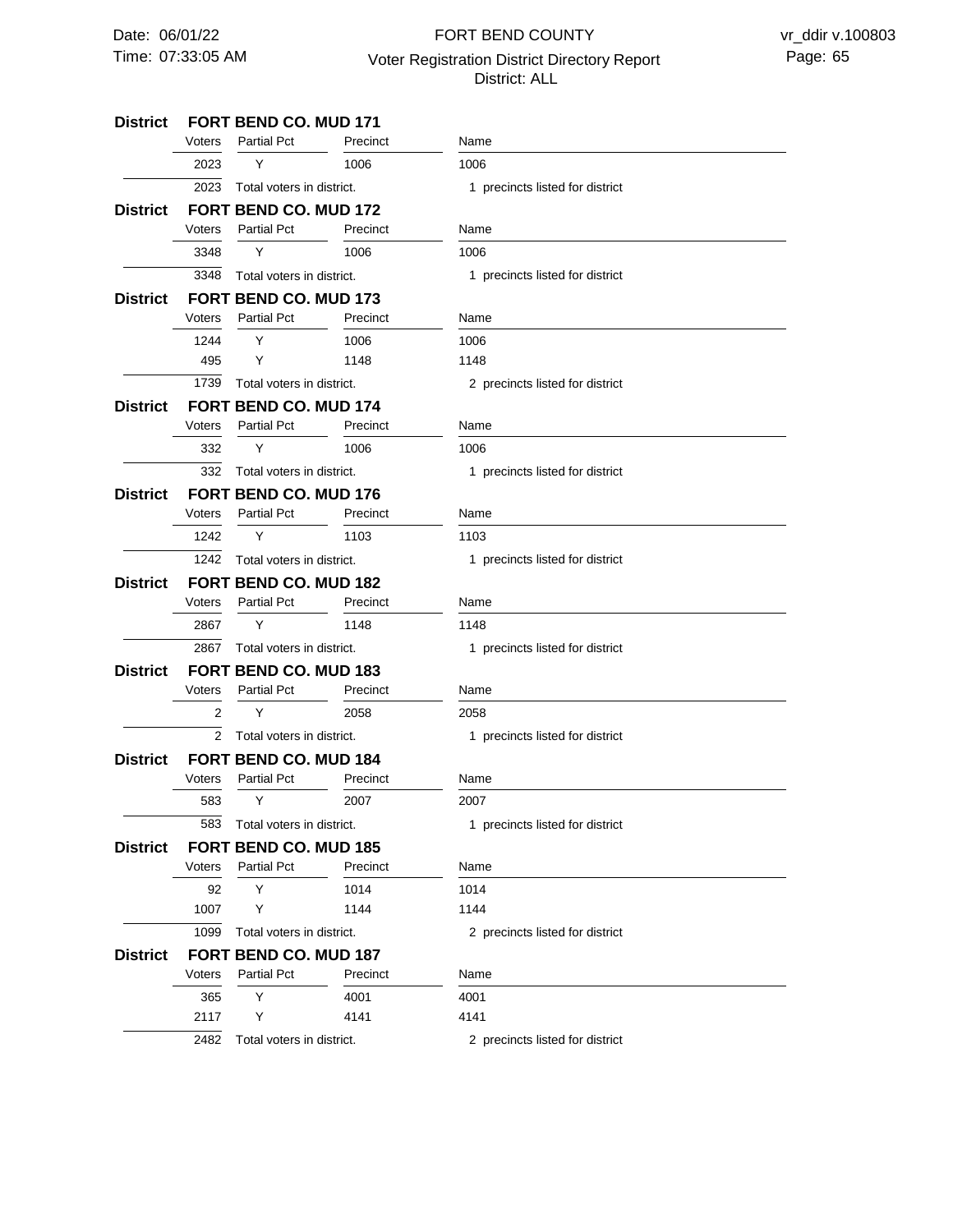# 07:33:05 AM Voter Registration District Directory Report Page: 66 FORT BEND COUNTY District: ALL

#### **FORT BEND CO.MUD 188 District FORT BEND CO. MUD 189 FORT BEND CO. MUD 190 FORT BEND CO. MUD 192 District FORT BEND CO. MUD 194 District FORT BEND CO. MUD 195 FORT BEND CO. MUD 198 District FORT BEND CO. MUD 200 FORT BEND CO. MUD 206 FORT BEND CO. MUD 207 District District District District District District**  $\overline{0}$ 158 Total voters in district. 830 320 1773 Total voters in district. 2 Total voters in district. 0 Total voters in district. 7 600 Total voters in district. 0 158 830 320 1773 2 0 7 600 0 0 Voters Voters Voters Voters Voters Voters Voters Voters Voters Voters Y Y Y Y N Y Y Y Y Y Y Partial Pct Partial Pct Partial Pct Partial Pct Partial Pct Partial Pct Partial Pct Partial Pct Partial Pct Partial Pct 1148 2058 4106 2085 4117 1006 1006 1057 4113 4001 4067 Precinct Precinct Precinct Precinct Precinct Precinct Precinct Precinct **Precinct** Precinct 1148 2058 4106 2085 4117 1006 1006 1057 4113 4001 4067 Name Name Name Name Name Name Name Name Name Name Total voters in district. Total voters in district. Total voters in district. Total voters in district. 1 precincts listed for district 1 precincts listed for district 1 precincts listed for district 1 precincts listed for district 1 precincts listed for district 1 precincts listed for district 1 precincts listed for district 1 precincts listed for district 1 precincts listed for district

0 Total voters in district.

2 precincts listed for district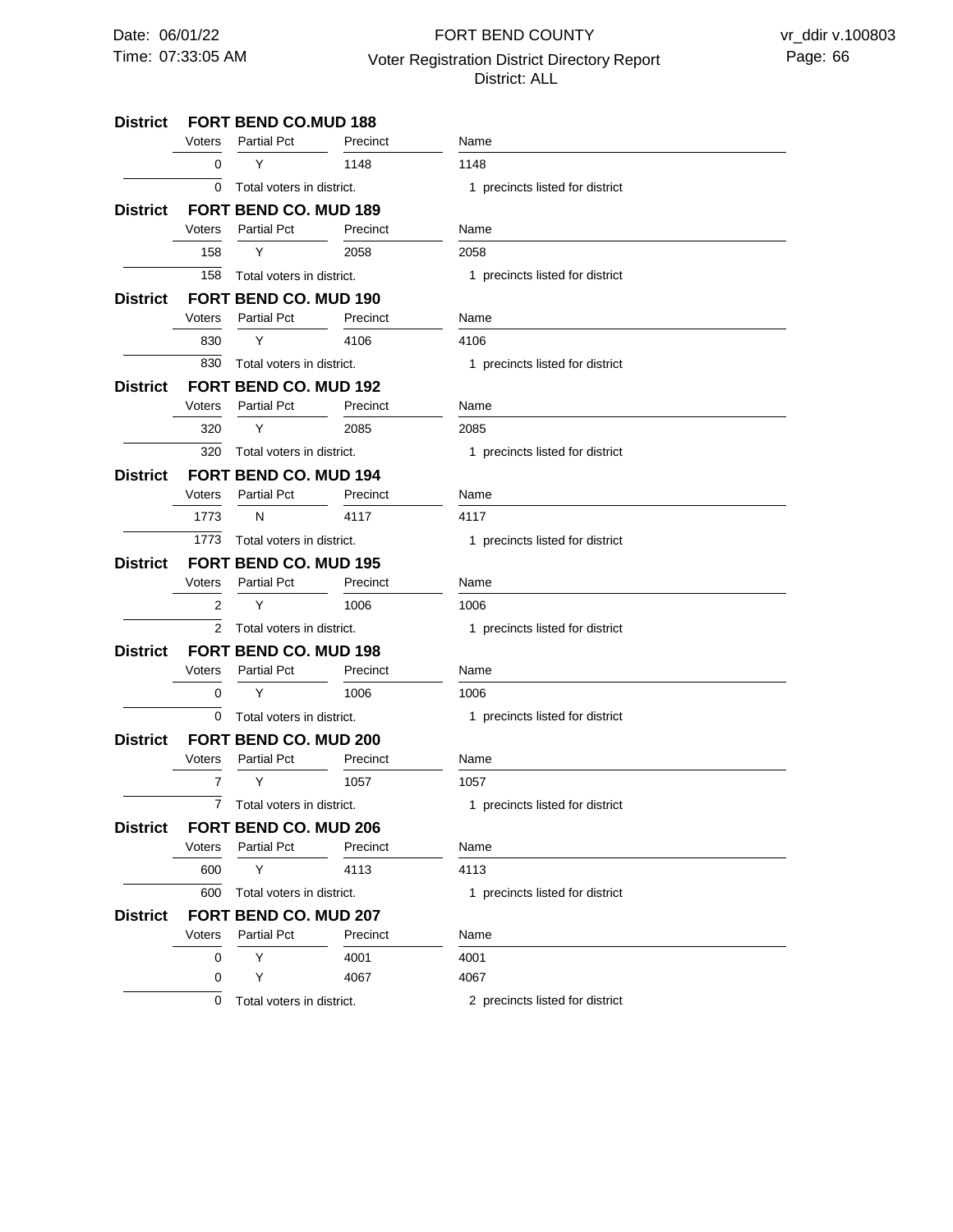## 07:33:05 AM Voter Registration District Directory Report Page: 67 FORT BEND COUNTY District: ALL

#### **PROPOSED FORT BEND CO. MUD 213 FORT BEND CO. MUD 215 FORT BEND CO. MUD 216 FORT BEND CO. MUD 218 FORT BEND CO. MUD 220 District FORT BEND CO. MUD 222 FORT BEND CO. MUD 225 FORT BEND CO. MUD 229 District FORT BEND CO. MUD 231 District FORT BEND CO. MUD 233 District District District District District District District**  $\overline{0}$ 1688 Total voters in district.  $\overline{0}$ 373 Total voters in district. 481 0 Total voters in district. 70 30 Total voters in district. 0 Total voters in district. 0  $\overline{0}$ 51 1637  $\overline{0}$ 373 481 0 70 30 0 0 39 Voters Voters Voters Voters Voters Voters Voters Voters Voters Voters Y Y Y Y Y Y Y Y Y Y Y Y Y Partial Pct Partial Pct Partial Pct Partial Pct Partial Pct Partial Pct Partial Pct Partial Pct Partial Pct Partial Pct 1006 1019 4001 4141 1006 2007 1006 1006 4154 1057 4024 1013 4154 Precinct Precinct Precinct Precinct Precinct Precinct Precinct Precinct Precinct **Precinct** 1006 1019 4001 4141 1006 2007 1006 1006 4154 1057 4024 1013 4154 Name Name Name Name Name Name Name Name Name Name Total voters in district. Total voters in district. Total voters in district. Total voters in district. 2 precincts listed for district 2 precincts listed for district 1 precincts listed for district 1 precincts listed for district 1 precincts listed for district 1 precincts listed for district 1 precincts listed for district 1 precincts listed for district 1 precincts listed for district

39 Total voters in district.

2 precincts listed for district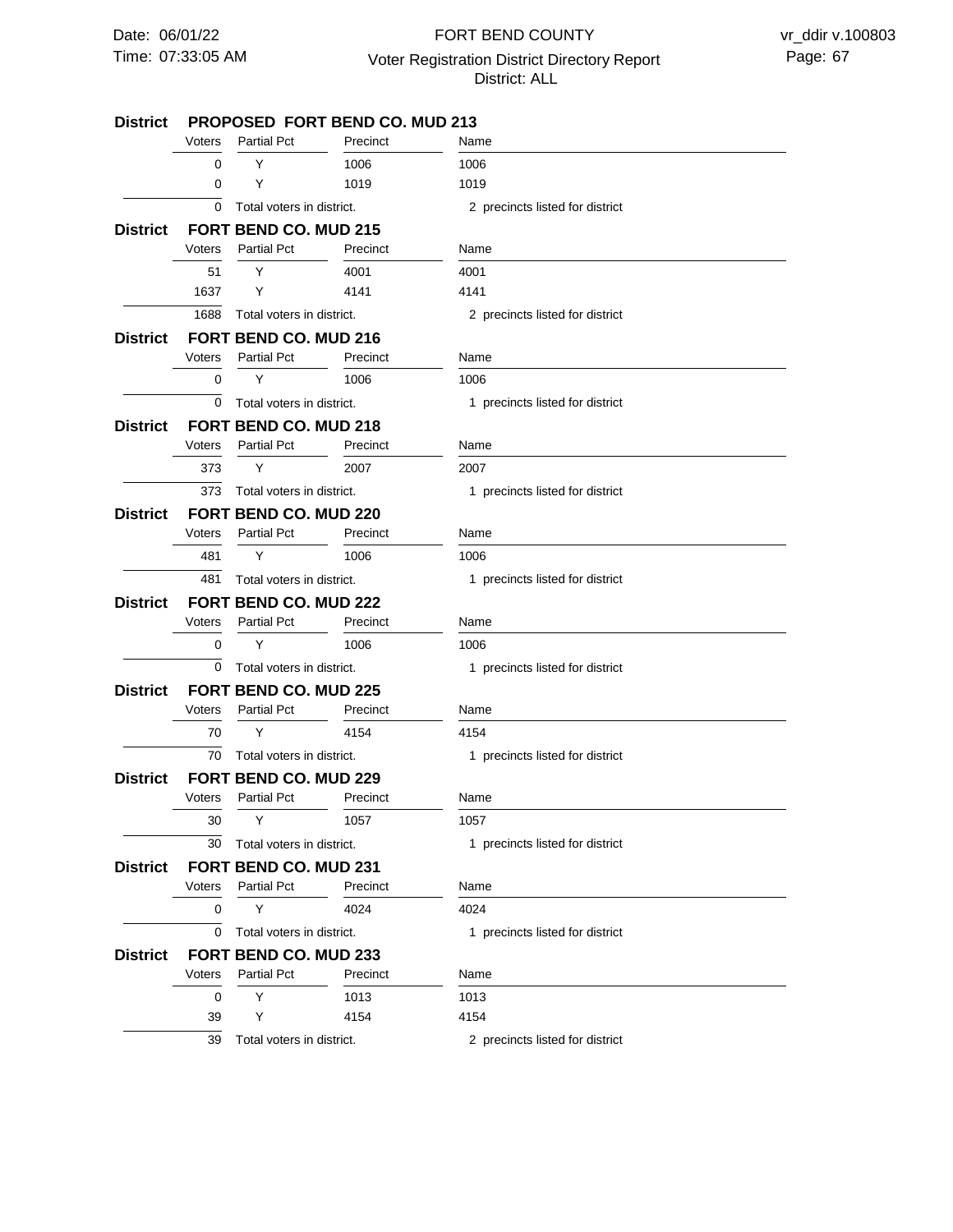### 07:33:05 AM Voter Registration District Directory Report Page: 68 FORT BEND COUNTY District: ALL

#### **PROPOSED FORT BEND CO. MUD 245 FORT BEND CO. MUD 246 FORT BEND CO. MUD 251 FORT BEND CO. MUD 134 B FORT BEND CO. MUD 134 C FORT BEND CO. MUD 134 D FORT BEND CO. MUD 134 E BRAZORIA/FORT BEND MUD 3 BIG OAKS MUD District District District District District District District District District** 1 0 1 3061 3773 Total voters in district. 1728 1248 122 3984 1 0 1 486 2547 28 631 754 2388 782 0 851 95 1240 8 122 3984 Voters Voters Voters Voters Voters Voters Voters Voters Voters Y Y Y Y Y Y N Y Y Y Y Y N Y Y Y Y Partial Pct Partial Pct Partial Pct Partial Pct Partial Pct Partial Pct Partial Pct Partial Pct Partial Pct 1006 1057 1063 3139 3147 4113 3071 3126 3147 1104 3139 4082 4170 1104 4082 2058 4106 Precinct Precinct Precinct Precinct Precinct Precinct Precinct Precinct Precinct 1006 1057 1063 3139 3147 4113 3071 3126 3147 1104 3139 4082 4170 1104 4082 2058 4106 Name Name Name Name Name Name Name Name Name Total voters in district. Total voters in district. Total voters in district. Total voters in district. Total voters in district. Total voters in district. Total voters in district. Total voters in district. 1 precincts listed for district 1 precincts listed for district 1 precincts listed for district 3 precincts listed for district 3 precincts listed for district 4 precincts listed for district 2 precincts listed for district 1 precincts listed for district 1 precincts listed for district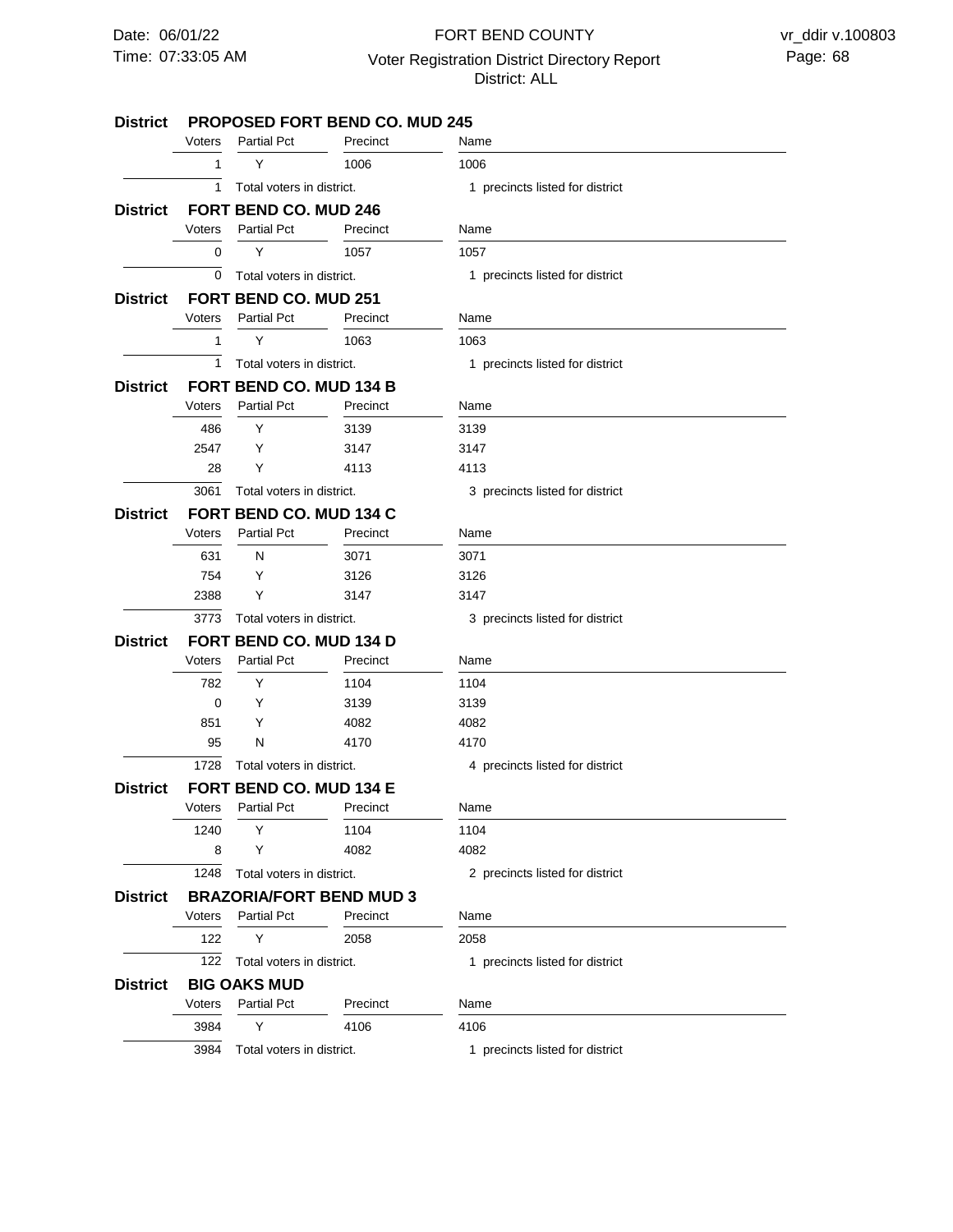# 07:33:05 AM Voter Registration District Directory Report Page: 69 FORT BEND COUNTY District: ALL

| <b>District</b> | <b>BLUE RIDGE WEST MUD</b>     |                           |                                 |                                 |  |  |
|-----------------|--------------------------------|---------------------------|---------------------------------|---------------------------------|--|--|
|                 | Voters                         | <b>Partial Pct</b>        | Precinct                        | Name                            |  |  |
|                 | 2833                           | Y                         | 2050                            | 2050                            |  |  |
|                 | 2337                           | Y                         | 2059                            | 2059                            |  |  |
|                 | 5170                           | Total voters in district. |                                 | 2 precincts listed for district |  |  |
| District        |                                |                           | <b>BRAZORIA/FORT BEND MUD 1</b> |                                 |  |  |
|                 | Voters                         | <b>Partial Pct</b>        | Precinct                        | Name                            |  |  |
|                 | 3878                           | Υ                         | 2134                            | 2134                            |  |  |
|                 | 3878                           | Total voters in district. |                                 | 1 precincts listed for district |  |  |
| <b>District</b> | <b>PROPOSED BRAZORIA MUD 2</b> |                           |                                 |                                 |  |  |
|                 | Voters                         | <b>Partial Pct</b>        | Precinct                        | Name                            |  |  |
|                 | 16                             | Υ                         | 2003                            | 2003                            |  |  |
|                 | 16                             | Total voters in district. |                                 | 1 precincts listed for district |  |  |
| District        | <b>BURNEY ROAD MUD</b>         |                           |                                 |                                 |  |  |
|                 | Voters                         | <b>Partial Pct</b>        | Precinct                        | Name                            |  |  |
|                 | 725                            | Y                         | 3016                            | 3016                            |  |  |
|                 | 441                            | Y                         | 3020                            | 3020                            |  |  |
|                 | 1573                           | Y                         | 3035                            | 3035                            |  |  |
|                 | 93                             | Y                         | 3098                            | 3098                            |  |  |
|                 | 2832                           | Total voters in district. |                                 | 4 precincts listed for district |  |  |
| <b>District</b> |                                | <b>CINCO MUD-1</b>        |                                 |                                 |  |  |
|                 | Voters                         | <b>Partial Pct</b>        | Precinct                        | Name                            |  |  |
|                 | 765                            | Y                         | 1144                            | 1144                            |  |  |
|                 | 765                            | Total voters in district. |                                 | 1 precincts listed for district |  |  |
| <b>District</b> | <b>CINCO MUD - 2</b>           |                           |                                 |                                 |  |  |
|                 | Voters                         | <b>Partial Pct</b>        | Precinct                        | Name                            |  |  |
|                 | 1930                           | Y                         | 1122                            | 1122                            |  |  |
|                 | 1197                           | Y                         | 1133                            | 1133                            |  |  |
|                 | 3127                           | Total voters in district. |                                 | 2 precincts listed for district |  |  |
| <b>District</b> | <b>CINCO MUD - 3</b>           |                           |                                 |                                 |  |  |
|                 | Voters                         | <b>Partial Pct</b>        | Precinct                        | Name                            |  |  |
|                 | 1107                           | Y                         | 1004                            | 1004                            |  |  |
|                 | 1107                           | Total voters in district. |                                 | 1 precincts listed for district |  |  |
| <b>District</b> | <b>CINCO MUD - 5</b>           |                           |                                 |                                 |  |  |
|                 | Voters                         | <b>Partial Pct</b>        | Precinct                        | Name                            |  |  |
|                 | 1288                           | Υ                         | 1004                            | 1004                            |  |  |
|                 | 1288                           | Total voters in district. |                                 | 1 precincts listed for district |  |  |
| <b>District</b> |                                | <b>CINCO MUD - 6</b>      |                                 |                                 |  |  |
|                 | Voters                         | <b>Partial Pct</b>        | Precinct                        | Name                            |  |  |
|                 | 1082                           | Υ                         | 1004                            | 1004                            |  |  |
|                 | 1082                           | Total voters in district. |                                 | 1 precincts listed for district |  |  |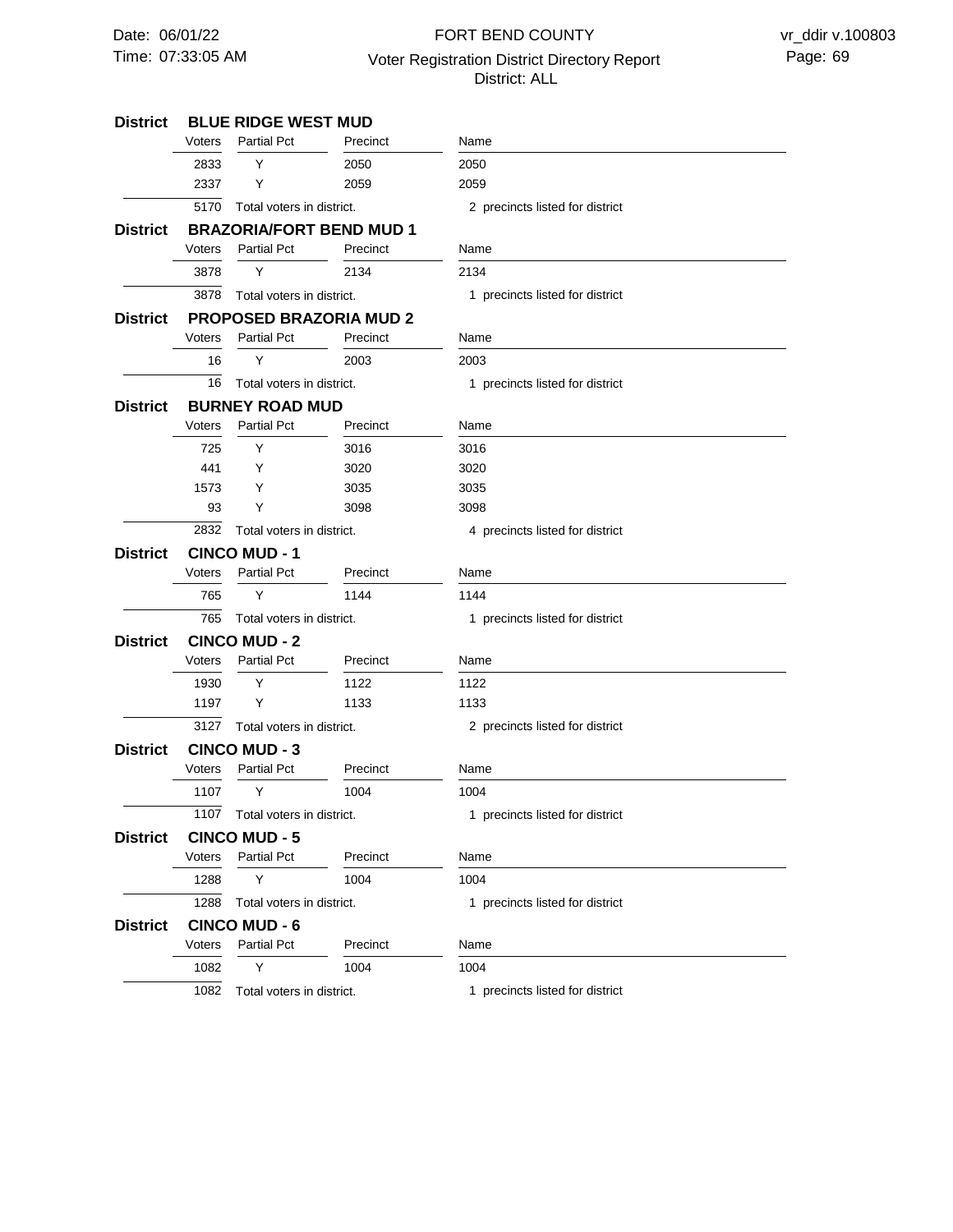# 07:33:05 AM Voter Registration District Directory Report Page: 70 FORT BEND COUNTY District: ALL

| <b>District</b> | <b>CINCO MUD - 7</b>           |                           |          |                                 |  |  |
|-----------------|--------------------------------|---------------------------|----------|---------------------------------|--|--|
|                 | Voters                         | <b>Partial Pct</b>        | Precinct | Name                            |  |  |
|                 | 276                            | Y                         | 1004     | 1004                            |  |  |
|                 | 663                            | Y                         | 1132     | 1132                            |  |  |
|                 | 1062                           | Y                         | 1133     | 1133                            |  |  |
|                 | 864                            | Y                         | 1160     | 1160                            |  |  |
|                 | 2865                           | Total voters in district. |          | 4 precincts listed for district |  |  |
| <b>District</b> |                                | <b>CINCO MUD - 8</b>      |          |                                 |  |  |
|                 | Voters                         | <b>Partial Pct</b>        | Precinct | Name                            |  |  |
|                 | 0                              | Y                         | 1004     | 1004                            |  |  |
|                 | 698                            | Y                         | 1132     | 1132                            |  |  |
|                 | 1636                           | Y                         | 1160     | 1160                            |  |  |
|                 | 2334                           | Total voters in district. |          | 3 precincts listed for district |  |  |
| <b>District</b> | <b>CINCO MUD - 9</b>           |                           |          |                                 |  |  |
|                 | Voters                         | <b>Partial Pct</b>        | Precinct | Name                            |  |  |
|                 | 1515                           | Y                         | 1122     | 1122                            |  |  |
|                 | 1515                           | Total voters in district. |          | 1 precincts listed for district |  |  |
| <b>District</b> | <b>CINCO MUD - 10</b>          |                           |          |                                 |  |  |
|                 | Voters                         | <b>Partial Pct</b>        | Precinct | Name                            |  |  |
|                 | 275                            | Y                         | 1130     | 1130                            |  |  |
|                 | 1557                           | Y                         | 1145     | 1145                            |  |  |
|                 | 1832                           | Total voters in district. |          | 2 precincts listed for district |  |  |
| <b>District</b> | <b>CINCO MUD - 12</b>          |                           |          |                                 |  |  |
|                 | Voters                         | <b>Partial Pct</b>        | Precinct | Name                            |  |  |
|                 | 483                            | Y                         | 1130     | 1130                            |  |  |
|                 | 442                            | Y                         | 1133     | 1133                            |  |  |
|                 | 925                            | Total voters in district. |          | 2 precincts listed for district |  |  |
| <b>District</b> | <b>CINCO MUD - 14</b>          |                           |          |                                 |  |  |
|                 | Voters                         | <b>Partial Pct</b>        | Precinct | Name                            |  |  |
|                 | 2145                           | Y                         | 1142     | 1142                            |  |  |
|                 | 1768                           | Y                         | 1144     | 1144                            |  |  |
|                 | 3913                           | Total voters in district. |          | 2 precincts listed for district |  |  |
| District        |                                | <b>CHELFORD CITY MUD</b>  |          |                                 |  |  |
|                 | Voters                         | <b>Partial Pct</b>        | Precinct | Name                            |  |  |
|                 | 1812                           | Y                         | 4100     | 4100                            |  |  |
|                 | 1082                           | Y                         | 4101     | 4101                            |  |  |
|                 | 2894                           | Total voters in district. |          | 2 precincts listed for district |  |  |
| <b>District</b> | <b>CHARLESTON MUD</b>          |                           |          |                                 |  |  |
|                 | Voters                         | <b>Partial Pct</b>        | Precinct | Name                            |  |  |
|                 | 2                              | Y                         | 2003     | 2003                            |  |  |
|                 | 2<br>Total voters in district. |                           |          | 1 precincts listed for district |  |  |
| <b>District</b> |                                | <b>CIMARRON MUD</b>       |          |                                 |  |  |
|                 | Voters                         | <b>Partial Pct</b>        | Precinct | Name                            |  |  |
|                 | 397                            | Y                         | 1130     | 1130                            |  |  |
|                 | 397                            | Total voters in district. |          | 1 precincts listed for district |  |  |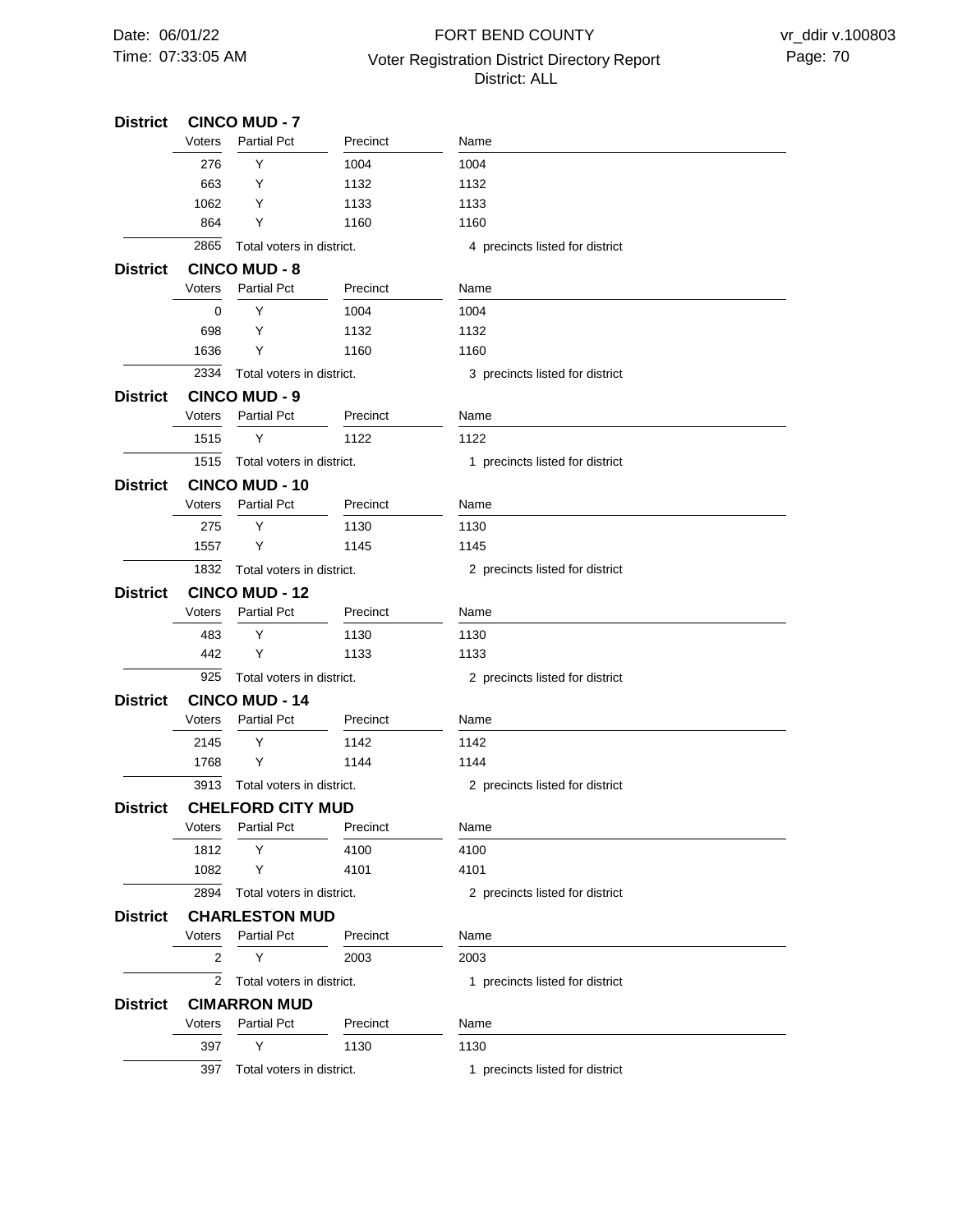## 07:33:05 AM Voter Registration District Directory Report Page: 71 FORT BEND COUNTY District: ALL

#### **CORNERSTONES MUD CINCO SOUTHWEST MUD-2 CINCO SOUTHWEST MUD-3 CINCO SOUTHWEST MUD-4 CINCO SOUTHWEST MUD-1 FIRST COLONY MUD 9 FIRST COLONY MUD 10 FULSHEAR MUD NO.1 FULSHEAR MUD NO. 2 District District District District District District District District District** 417 3575 3145 3545 Total voters in district.  $\overline{0}$ 5257 558 1336 183 417 1019 2556 1094 2051 1134 2150 261 0 28 1283 16 1902 2028 558 0 1336 183 Voters Voters Voters Voters Voters Voters Voters Voters Voters Y Y Y Y Y Y Y Y Y Y Y Y Y Y Y Y Y Y Partial Pct Partial Pct Partial Pct Partial Pct Partial Pct Partial Pct Partial Pct Partial Pct Partial Pct 1122 1038 1146 1143 1146 1038 1143 1146 1146 2030 3049 3064 3065 3127 3080 3107 1149 1149 Precinct Precinct Precinct Precinct Precinct Precinct Precinct Precinct Precinct 1122 1038 1146 1143 1146 1038 1143 1146 1146 2030 3049 3064 3065 3127 3080 3107 1149 1149 Name Name Name Name Name Name Name Name Name Total voters in district. Total voters in district. Total voters in district. Total voters in district. Total voters in district. Total voters in district. Total voters in district. Total voters in district. 1 precincts listed for district 2 precincts listed for district 2 precincts listed for district 3 precincts listed for district 1 precincts listed for district 5 precincts listed for district 2 precincts listed for district 1 precincts listed for district 1 precincts listed for district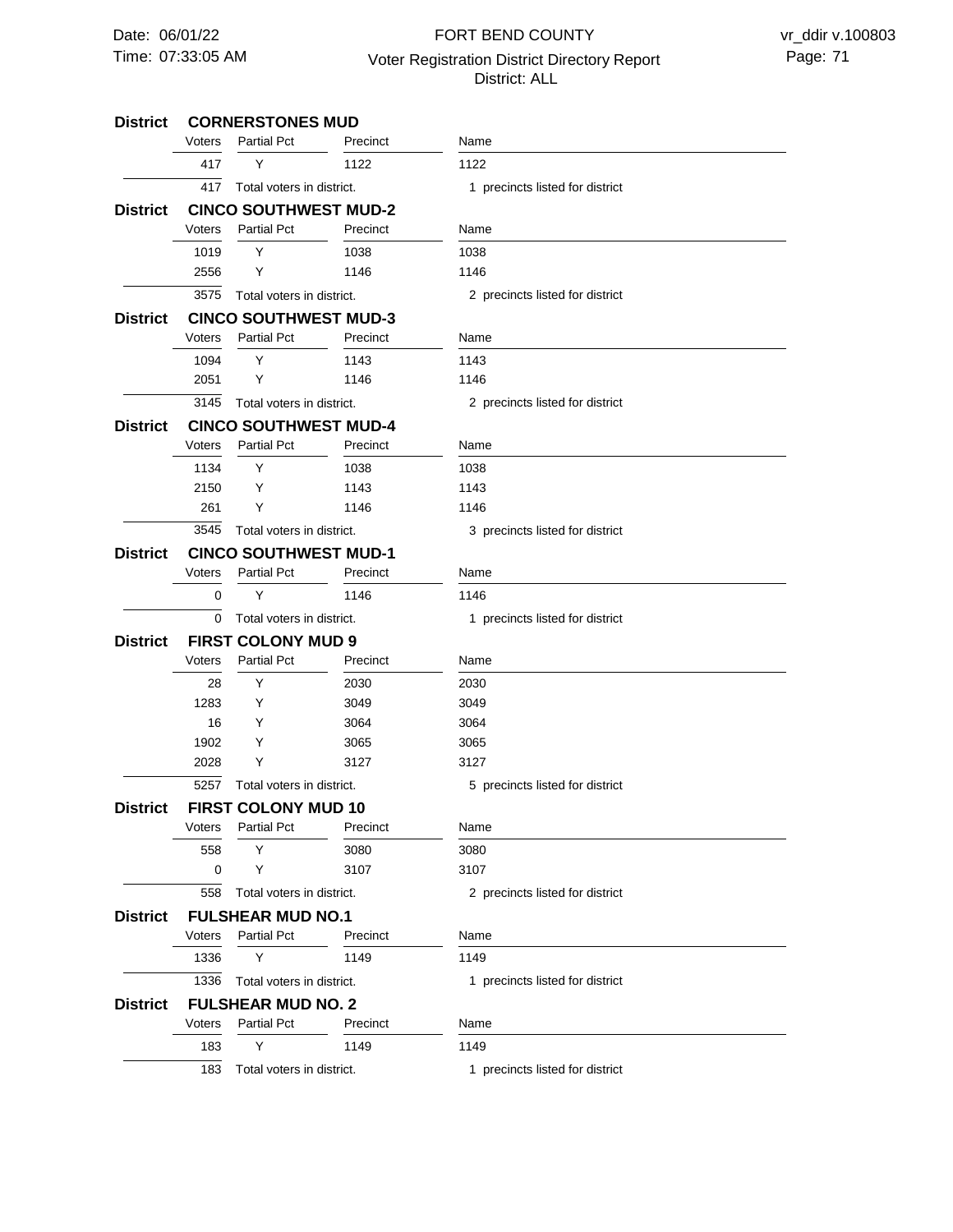# 07:33:05 AM Voter Registration District Directory Report Page: 72 FORT BEND COUNTY District: ALL

| District        |                          | <b>FULSHEAR MUD NO. 3A</b> |          |                                 |  |
|-----------------|--------------------------|----------------------------|----------|---------------------------------|--|
|                 | Voters                   | <b>Partial Pct</b>         | Precinct | Name                            |  |
|                 | 1357                     | Y                          | 1006     | 1006                            |  |
|                 | 1357                     | Total voters in district.  |          | 1 precincts listed for district |  |
| District        |                          | <b>FULSHEAR MUD NO. 4</b>  |          |                                 |  |
|                 | Voters                   | <b>Partial Pct</b>         | Precinct | Name                            |  |
|                 | 2                        | Υ                          | 1149     | 1149                            |  |
|                 | $\overline{2}$           | Total voters in district.  |          | 1 precincts listed for district |  |
| <b>District</b> | <b>FBC/FWSD 2</b>        |                            |          |                                 |  |
|                 | Voters                   | <b>Partial Pct</b>         | Precinct | Name                            |  |
|                 | 290                      | Y                          | 1103     | 1103                            |  |
|                 | 57                       | Y                          | 3126     | 3126                            |  |
|                 | 443                      | Y                          | 3155     | 3155                            |  |
|                 | 14                       | Y                          | 4032     | 4032                            |  |
|                 | 218                      | Y                          | 4113     | 4113                            |  |
|                 | 188                      | Y                          | 4173     | 4173                            |  |
|                 | 1210                     | Total voters in district.  |          | 6 precincts listed for district |  |
| <b>District</b> |                          | <b>FBC/FWSD1</b>           |          |                                 |  |
|                 | Voters                   | <b>Partial Pct</b>         | Precinct | Name                            |  |
|                 | 1406                     | Y                          | 2003     | 2003                            |  |
|                 | 82                       | Υ                          | 2034     | 2034                            |  |
|                 | 698                      | Y                          | 2114     | 2114                            |  |
|                 | 428                      | Υ                          | 2134     | 2134                            |  |
|                 | 2614                     | Total voters in district.  |          | 4 precincts listed for district |  |
| <b>District</b> | <b>GRAND LAKES MUD 4</b> |                            |          |                                 |  |
|                 | Voters                   | <b>Partial Pct</b>         | Precinct | Name                            |  |
|                 | 1716                     | Υ                          | 1132     | 1132                            |  |
|                 | 557                      | Y                          | 1133     | 1133                            |  |
|                 | 2273                     | Total voters in district.  |          | 2 precincts listed for district |  |
| <b>District</b> |                          | <b>GRAND LAKES MUD 1</b>   |          |                                 |  |
|                 | Voters                   | <b>Partial Pct</b>         | Precinct | Name                            |  |
|                 | 2173                     | Y                          | 1132     | 1132                            |  |
|                 | 2173                     | Total voters in district.  |          | 1 precincts listed for district |  |
| <b>District</b> |                          | <b>GRAND LAKES MUD 2</b>   |          |                                 |  |
|                 | Voters                   | <b>Partial Pct</b>         | Precinct | Name                            |  |
|                 | 690                      | Y                          | 1133     | 1133                            |  |
|                 | 893                      | Υ                          | 1144     | 1144                            |  |
|                 | 1583                     | Total voters in district.  |          | 2 precincts listed for district |  |
| District        |                          | <b>GRAND MISSION MUD 1</b> |          |                                 |  |
|                 | Voters                   | <b>Partial Pct</b>         | Precinct | Name                            |  |
|                 | 265                      | Υ                          | 4069     | 4069                            |  |
|                 | 3461                     | Υ                          | 4150     | 4150                            |  |
|                 | 3726                     | Total voters in district.  |          | 2 precincts listed for district |  |
|                 |                          |                            |          |                                 |  |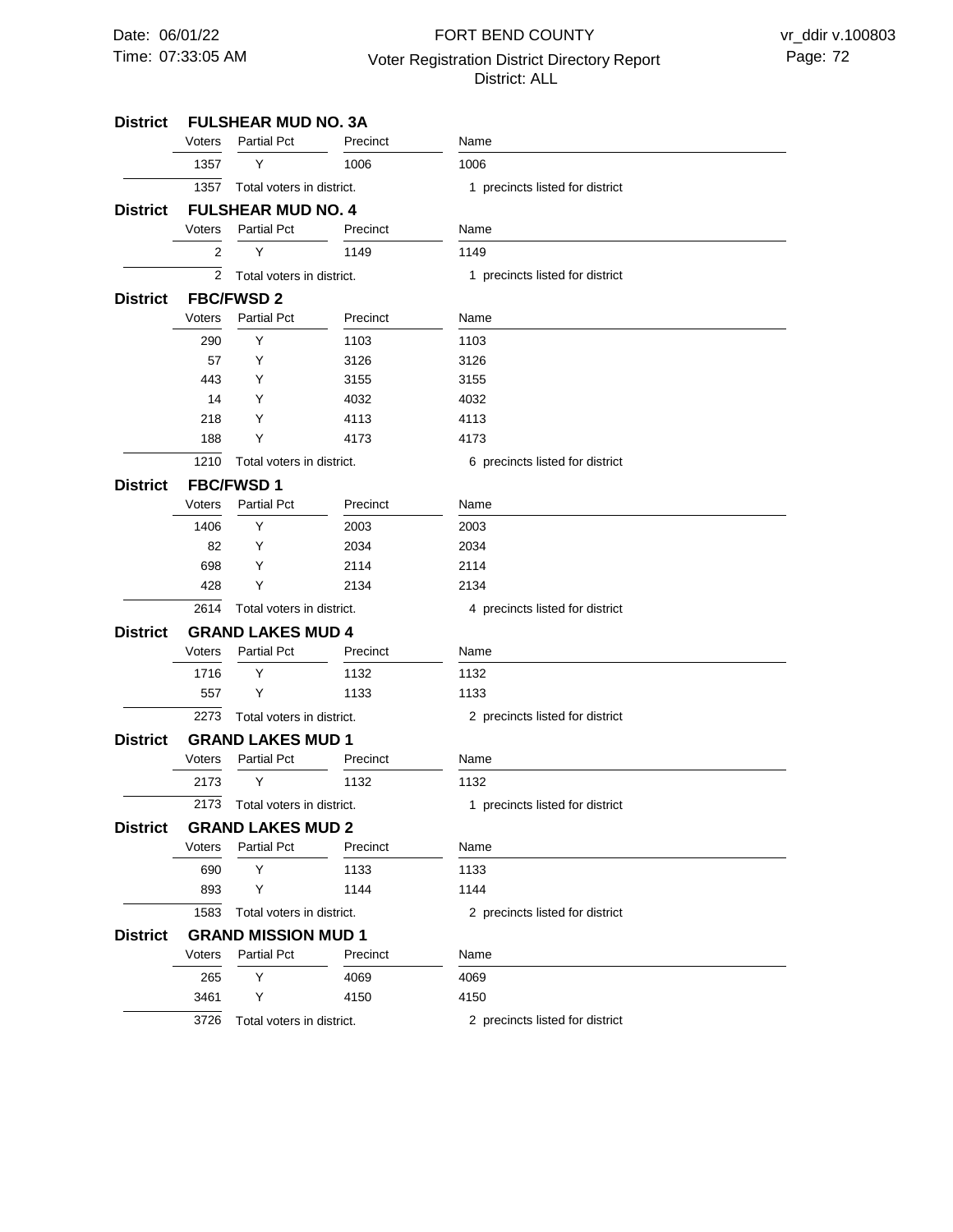# 07:33:05 AM Voter Registration District Directory Report Page: 73 FORT BEND COUNTY District: ALL

| <b>District</b> |                        | <b>GRAND MISSION MUD 2</b>      |                                   |                                 |
|-----------------|------------------------|---------------------------------|-----------------------------------|---------------------------------|
|                 | Voters                 | <b>Partial Pct</b>              | Precinct                          | Name                            |
|                 | 175                    | Y                               | 4069                              | 4069                            |
|                 | 284                    | Y                               | 4083                              | 4083                            |
|                 | 1707                   | Y                               | 4150                              | 4150                            |
|                 | 2166                   | Total voters in district.       |                                   | 3 precincts listed for district |
| District        |                        | <b>HARRIS-FT BEND CO. MUD 1</b> |                                   |                                 |
|                 | Voters                 | <b>Partial Pct</b>              | Precinct                          | Name                            |
|                 | 957                    | Y                               | 1130                              | 1130                            |
|                 | 1063                   | Y                               | 1156                              | 1156                            |
|                 | 2020                   | Total voters in district.       |                                   | 2 precincts listed for district |
| <b>District</b> |                        | <b>HARRIS-FT BEND CO. MUD 3</b> |                                   |                                 |
|                 | Voters                 | <b>Partial Pct</b>              | Precinct                          | Name                            |
|                 | 104                    | Υ                               | 1156                              | 1156                            |
|                 | 104                    | Total voters in district.       |                                   | 1 precincts listed for district |
| District        |                        | <b>HARRIS-FT BEND CO. MUD 5</b> |                                   |                                 |
|                 | Voters                 | <b>Partial Pct</b>              | Precinct                          | Name                            |
|                 | 1403                   | Y                               | 1130                              | 1130                            |
|                 | 1404                   | Y                               | 1145                              | 1145                            |
|                 | 2807                   | Total voters in district.       |                                   | 2 precincts listed for district |
| District        |                        |                                 | <b>KATY MANAGEMENT DISTRICT 1</b> |                                 |
|                 | Voters                 | <b>Partial Pct</b>              | Precinct                          | Name                            |
|                 | $\overline{7}$         | Y                               | 1156                              | 1156                            |
|                 | 7                      | Total voters in district.       |                                   | 1 precincts listed for district |
| District        | <b>KINGSBRIDGE MUD</b> |                                 |                                   |                                 |
|                 | Voters                 | <b>Partial Pct</b>              | Precinct                          | Name                            |
|                 | 0                      | Y                               | 3084                              | 3084                            |
|                 | 379                    | Y                               | 3086                              | 3086                            |
|                 | 1239                   | Y                               | 3155                              | 3155                            |
|                 | 406                    | Y                               | 3172                              | 3172                            |
|                 | 1226                   | Y                               | 4032                              | 4032                            |
|                 | 2595                   | Υ                               | 4099                              | 4099                            |
|                 | 5845                   | Total voters in district.       |                                   | 6 precincts listed for district |
| <b>District</b> |                        | <b>MEADOWCREEK MUD</b>          |                                   |                                 |
|                 | Voters                 | <b>Partial Pct</b>              | Precinct                          | Name                            |
|                 | 965                    | Υ                               | 2077                              | 2077                            |
|                 | 257                    | Y                               | 2115                              | 2115                            |
|                 | 626                    | Y                               | 3092                              | 3092                            |
|                 | 1848                   | Total voters in district.       |                                   | 3 precincts listed for district |
| District        |                        | <b>MISSION BEND MUD 1</b>       |                                   |                                 |
|                 | Voters                 | Partial Pct                     | Precinct                          | Name                            |
|                 | 903                    | Υ                               | 4066                              | 4066                            |
|                 | 24                     | Y                               | 4099                              | 4099                            |
|                 | 1195                   | Y                               | 4100                              | 4100                            |
|                 | 448                    | Y                               | 4101                              | 4101                            |
|                 | 2570                   | Total voters in district.       |                                   | 4 precincts listed for district |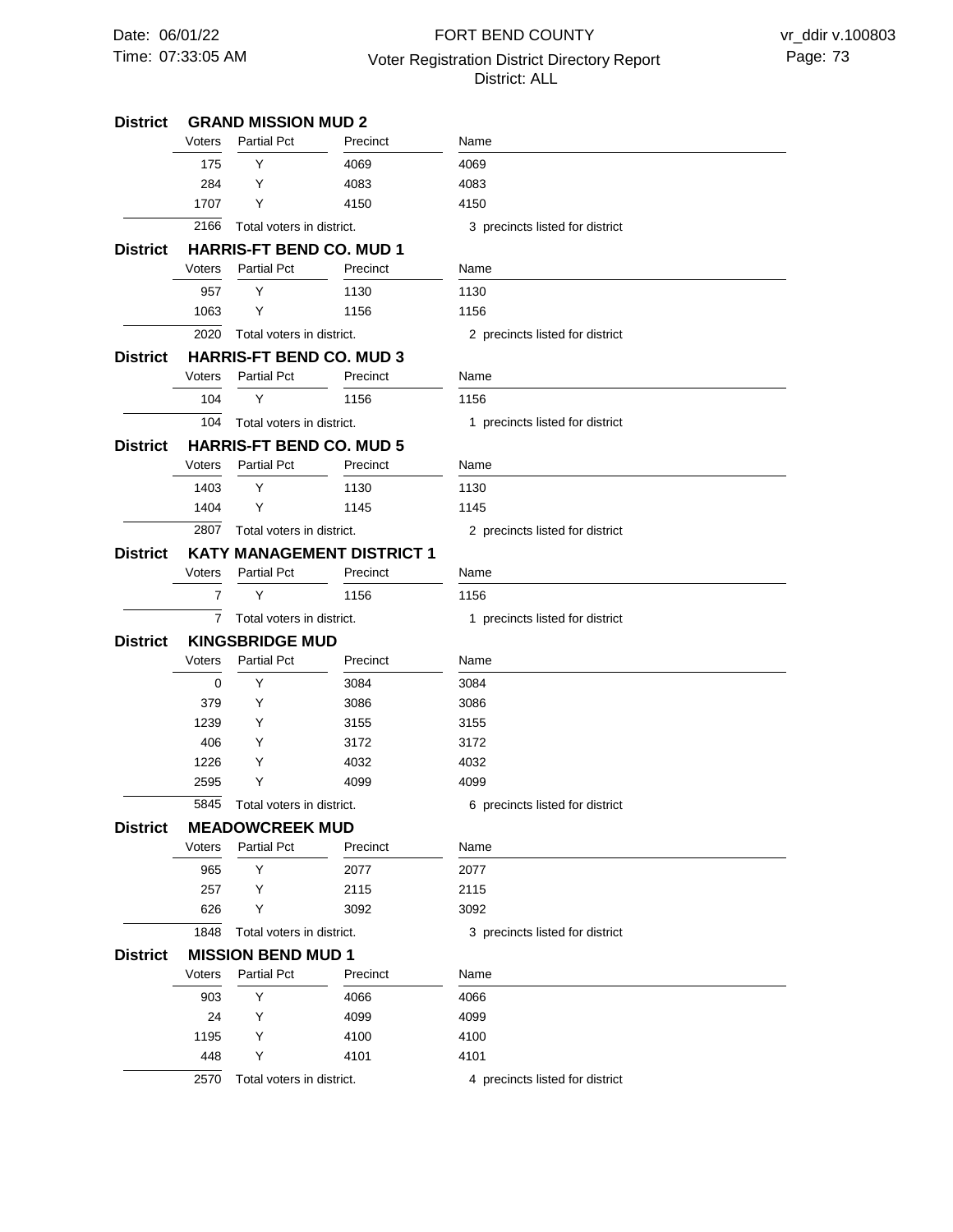# 07:33:05 AM Voter Registration District Directory Report Page: 74 FORT BEND COUNTY District: ALL

| District        |                       | <b>NORTH MISSION GLEN MUD</b> |                                |                                  |
|-----------------|-----------------------|-------------------------------|--------------------------------|----------------------------------|
|                 | Voters                | <b>Partial Pct</b>            | Precinct                       | Name                             |
|                 | 2634                  | Υ                             | 4066                           | 4066                             |
|                 | 411                   | Y                             | 4099                           | 4099                             |
|                 | 2846                  | Υ                             | 4113                           | 4113                             |
|                 | 5891                  | Total voters in district.     |                                | 3 precincts listed for district  |
| District        |                       |                               | <b>PALMER PLANTATION MUD 1</b> |                                  |
|                 | Voters                | <b>Partial Pct</b>            | Precinct                       | Name                             |
|                 | 136                   | Υ                             | 2108                           | 2108                             |
|                 | 1244                  | Y                             | 3062                           | 3062                             |
|                 | 1380                  | Total voters in district.     |                                | 2 precincts listed for district  |
| <b>District</b> |                       |                               | <b>PALMER PLANTATION MUD 2</b> |                                  |
|                 | Voters                | <b>Partial Pct</b>            | Precinct                       | Name                             |
|                 | 5                     | Y                             | 2108                           | 2108                             |
|                 | 1848                  | Υ                             | 3062                           | 3062                             |
|                 | 1853                  | Total voters in district.     |                                | 2 precincts listed for district  |
| District        |                       | <b>PECAN GROVE MUD</b>        |                                |                                  |
|                 | Voters                | <b>Partial Pct</b>            | Precinct                       | Name                             |
|                 | 1860                  | Y                             | 1041                           | 1041                             |
|                 | 3280                  | Υ                             | 1063                           | 1063                             |
|                 | 710                   | Y                             | 1103                           | 1103                             |
|                 | 3978                  | Y                             | 1104                           | 1104                             |
|                 | 0                     | Y                             | 4082                           | 4082                             |
|                 | 9828                  | Total voters in district.     |                                | 5 precincts listed for district  |
| <b>District</b> | <b>PLANTATION MUD</b> |                               |                                |                                  |
|                 | Voters                | <b>Partial Pct</b>            | Precinct                       | Name                             |
|                 | 2505                  | Y                             | 2085                           | 2085                             |
|                 | 2505                  | Total voters in district.     |                                | 1 precincts listed for district  |
| <b>District</b> |                       | <b>QUAIL VALLEY MUD</b>       |                                |                                  |
|                 | Voters                | <b>Partial Pct</b>            | Precinct                       | Name                             |
|                 | 2419                  | N                             | 2028                           | 2028                             |
|                 | 543                   | Y                             | 2030                           | 2030                             |
|                 | 774                   | Υ                             | 2033                           | 2033                             |
|                 | 740                   | N                             | 2090                           | 2090                             |
|                 | 686                   | N                             | 2091                           | 2091                             |
|                 | 1088                  | Υ                             | 2115                           | 2115                             |
|                 | 554                   | Υ                             | 3049                           | 3049                             |
|                 | 301                   | Υ                             | 3062                           | 3062                             |
|                 | 196                   | Υ                             | 3092                           | 3092                             |
|                 | 387                   | Y                             | 3093                           | 3093                             |
|                 | 7688                  | Total voters in district.     |                                | 10 precincts listed for district |
| <b>District</b> |                       | <b>RENN ROAD MUD</b>          |                                |                                  |
|                 | Voters                | <b>Partial Pct</b>            | Precinct                       | Name                             |
|                 | 827                   | Υ                             | 4099                           | 4099                             |
|                 | 827                   | Total voters in district.     |                                | 1 precincts listed for district  |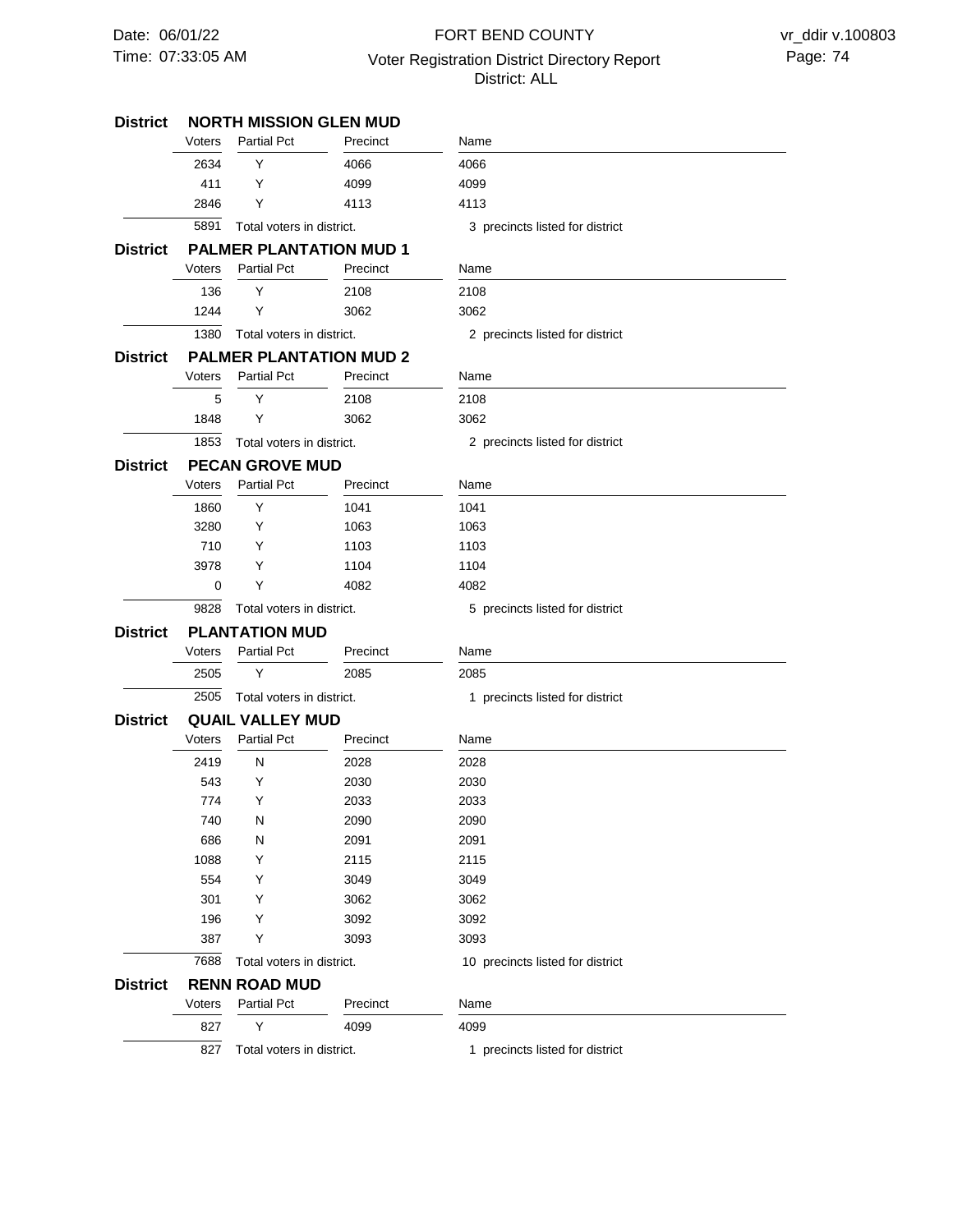# 07:33:05 AM Voter Registration District Directory Report Page: 75 FORT BEND COUNTY District: ALL

 $\overline{\phantom{a}}$ 

| <b>District</b> |                                |                                | <b>SIENNA PLANTATION MUD 10</b> |                                 |  |
|-----------------|--------------------------------|--------------------------------|---------------------------------|---------------------------------|--|
|                 | Voters                         | <b>Partial Pct</b>             | Precinct                        | Name                            |  |
|                 | 1845                           | Y                              | 2061                            | 2061                            |  |
|                 | 228                            | Y                              | 2097                            | 2097                            |  |
|                 | 106                            | Y                              | 2109                            | 2109                            |  |
|                 | 2431                           | Y                              | 2171                            | 2171                            |  |
|                 | 4610                           | Total voters in district.      |                                 | 4 precincts listed for district |  |
| <b>District</b> |                                |                                | <b>SIENNA PLANTATION MUD 12</b> |                                 |  |
|                 | Voters                         | <b>Partial Pct</b>             | Precinct                        | Name                            |  |
|                 | 2860                           | Y                              | 2061                            | 2061                            |  |
|                 | 2860                           | Total voters in district.      |                                 | 1 precincts listed for district |  |
| <b>District</b> |                                |                                | <b>SIENNA PLANTATION MUD 13</b> |                                 |  |
|                 | Voters                         | <b>Partial Pct</b>             | Precinct                        | Name                            |  |
|                 | 0                              | Y                              | 2061                            | 2061                            |  |
|                 | 61                             | Y                              | 2151                            | 2151                            |  |
|                 | 61                             | Total voters in district.      |                                 | 2 precincts listed for district |  |
| <b>District</b> |                                | <b>SIENNA PLANTATION MUD 2</b> |                                 |                                 |  |
|                 | Voters                         | <b>Partial Pct</b>             | Precinct                        | Name                            |  |
|                 | 1999                           | Y                              | 2097                            | 2097                            |  |
|                 | 1887                           | Υ                              | 2118                            | 2118                            |  |
|                 | 3886                           | Total voters in district.      |                                 | 2 precincts listed for district |  |
| <b>District</b> | <b>SIENNA PLANTATION MUD 3</b> |                                |                                 |                                 |  |
|                 | Voters                         | <b>Partial Pct</b>             | Precinct                        | Name                            |  |
|                 | 2924                           | Y                              | 2097                            | 2097                            |  |
|                 | 2590                           | Y                              | 2118                            | 2118                            |  |
|                 | 5514                           | Total voters in district.      |                                 | 2 precincts listed for district |  |
| <b>District</b> |                                | <b>SIENNA PLANTATION MUD 4</b> |                                 |                                 |  |
|                 | Voters                         | <b>Partial Pct</b>             | Precinct                        | Name                            |  |
|                 | 80                             | Y                              | 2097                            | 2097                            |  |
|                 | 3204                           | Y                              | 2118                            | 2118                            |  |
|                 | 3284                           | Total voters in district.      |                                 | 2 precincts listed for district |  |
| <b>District</b> |                                | <b>SIENNA PLANTATION MUD 6</b> |                                 |                                 |  |
|                 |                                | Voters Partial Pct             | Precinct                        | Name                            |  |
|                 | 326                            | Y                              | 2118                            | 2118                            |  |
|                 | 326                            | Total voters in district.      |                                 | 1 precincts listed for district |  |
| <b>District</b> |                                | <b>SIENNA PLANTATION MUD 7</b> |                                 |                                 |  |
|                 | Voters                         | <b>Partial Pct</b>             | Precinct                        | Name                            |  |
|                 | 1                              | Υ                              | 2109                            | 2109                            |  |
|                 | 1                              | Total voters in district.      |                                 | 1 precincts listed for district |  |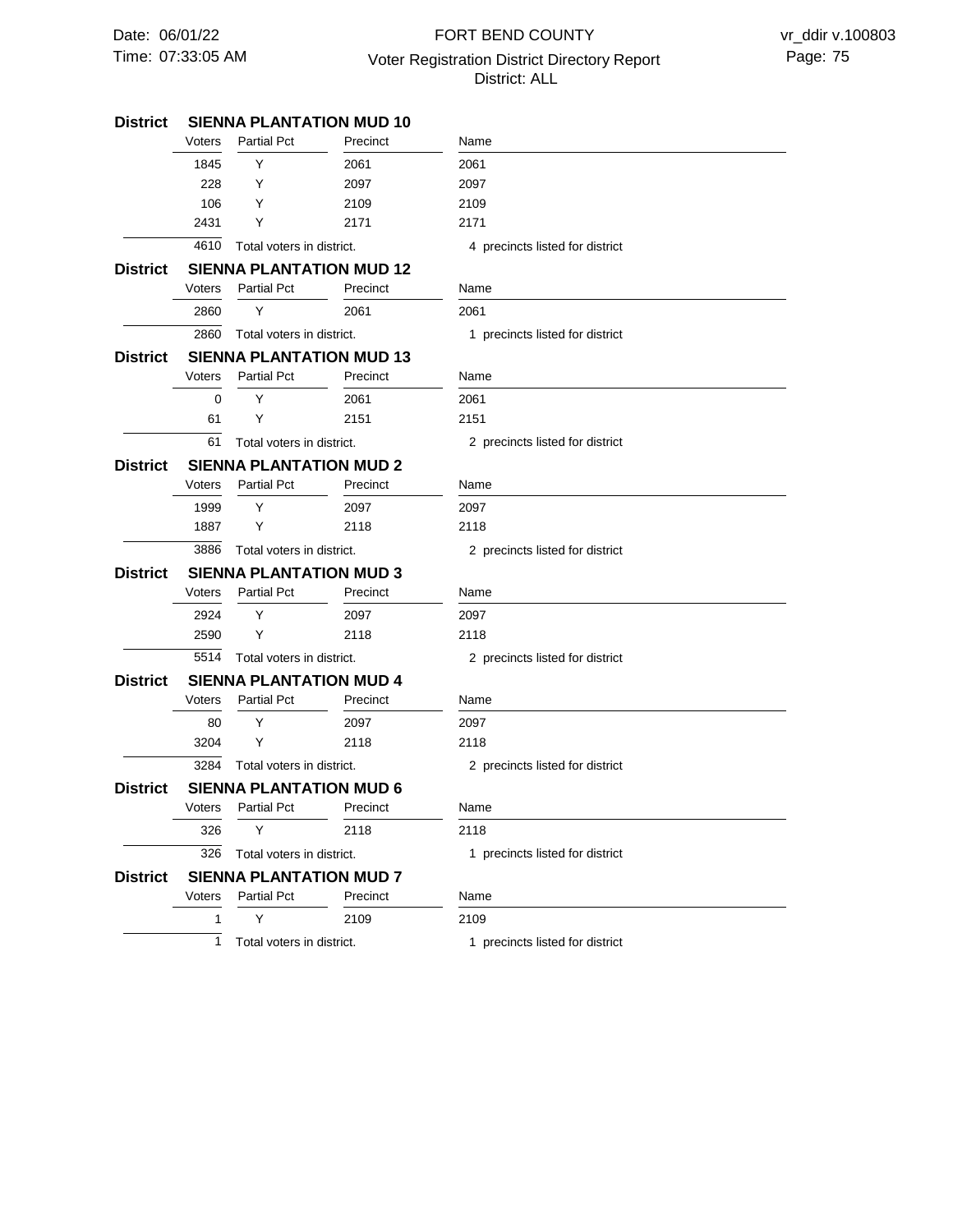# 07:33:05 AM Voter Registration District Directory Report Page: 76 FORT BEND COUNTY District: ALL

 $\overline{\phantom{0}}$ 

| <b>District</b> |                                          | <b>THUNDERBIRD UD</b>                           |              |                                 |
|-----------------|------------------------------------------|-------------------------------------------------|--------------|---------------------------------|
|                 | Voters                                   | <b>Partial Pct</b>                              | Precinct     | Name                            |
|                 | 2170                                     | Y                                               | 2030         | 2030                            |
|                 | 379                                      | Y                                               | 2033         | 2033                            |
|                 | 437                                      | Y                                               | 2115         | 2115                            |
|                 | 479                                      | Y                                               | 2136         | 2136                            |
|                 | 313                                      | Y                                               | 3062         | 3062                            |
|                 | 3778                                     | Total voters in district.                       |              | 5 precincts listed for district |
| <b>District</b> |                                          | <b>PROPOSED FT BEND - WALLER MUD 2</b>          |              |                                 |
|                 | Voters                                   | <b>Partial Pct</b>                              | Precinct     | Name                            |
|                 | 0                                        | Y                                               | 1014         | 1014                            |
|                 | 0                                        | Total voters in district.                       |              | 1 precincts listed for district |
| <b>District</b> |                                          | FT BEND - WALLER MUD 3                          |              |                                 |
|                 | Voters                                   | <b>Partial Pct</b>                              | Precinct     | Name                            |
|                 | 1119                                     | Υ                                               | 1148         | 1148                            |
|                 | 1119                                     | Total voters in district.                       |              | 1 precincts listed for district |
| <b>District</b> |                                          | <b>WILLOW CREEK FARMS MUD</b>                   |              |                                 |
|                 | Voters                                   | <b>Partial Pct</b>                              | Precinct     | Name                            |
|                 | 175                                      | Y                                               | 1006         | 1006                            |
|                 | 175                                      | Total voters in district.                       |              | 1 precincts listed for district |
| <b>District</b> |                                          | <b>WEST HARRIS CO. MUD 4</b>                    |              |                                 |
|                 | Voters                                   | <b>Partial Pct</b>                              | Precinct     | Name                            |
|                 | 3                                        | N                                               | 4167         | 4167                            |
|                 | 3                                        | Total voters in district.                       |              | 1 precincts listed for district |
| <b>District</b> | <b>WILLOW POINT MUD</b>                  |                                                 |              |                                 |
|                 | <b>Partial Pct</b><br>Voters<br>Precinct |                                                 |              | Name                            |
|                 | 768                                      | Y                                               | 1014         | 1014                            |
|                 | 208                                      | Y                                               | 1148         | 1148                            |
|                 | 976                                      | Total voters in district.                       |              | 2 precincts listed for district |
| <b>District</b> |                                          | <b>WOODCREEK RESERVE MUD</b>                    |              |                                 |
|                 | Voters                                   | <b>Partial Pct</b>                              | Precinct     | Name                            |
|                 | 933                                      | Y                                               | 1014         | 1014                            |
|                 | 933                                      | Total voters in district.                       |              | 1 precincts listed for district |
| <b>District</b> |                                          | <b>WILLIAMS RANCH MUD 1</b>                     |              |                                 |
|                 | Voters                                   | <b>Partial Pct</b>                              | Precinct     | Name                            |
|                 | 314                                      | Y                                               | 4141         | 4141                            |
|                 | 314                                      | Total voters in district.                       |              | 1 precincts listed for district |
|                 |                                          |                                                 |              |                                 |
| <b>District</b> | Voters                                   | <b>GRAND LAKES WCID 1</b><br><b>Partial Pct</b> | Precinct     | Name                            |
|                 |                                          |                                                 |              |                                 |
|                 | 753<br>4097                              | Y<br>Y                                          | 1038<br>1132 | 1038<br>1132                    |
|                 |                                          |                                                 |              |                                 |
|                 | 1247                                     | Y                                               | 1133         | 1133                            |
|                 | 893                                      | Y                                               | 1144         | 1144                            |
|                 | 6990                                     | Total voters in district.                       |              | 4 precincts listed for district |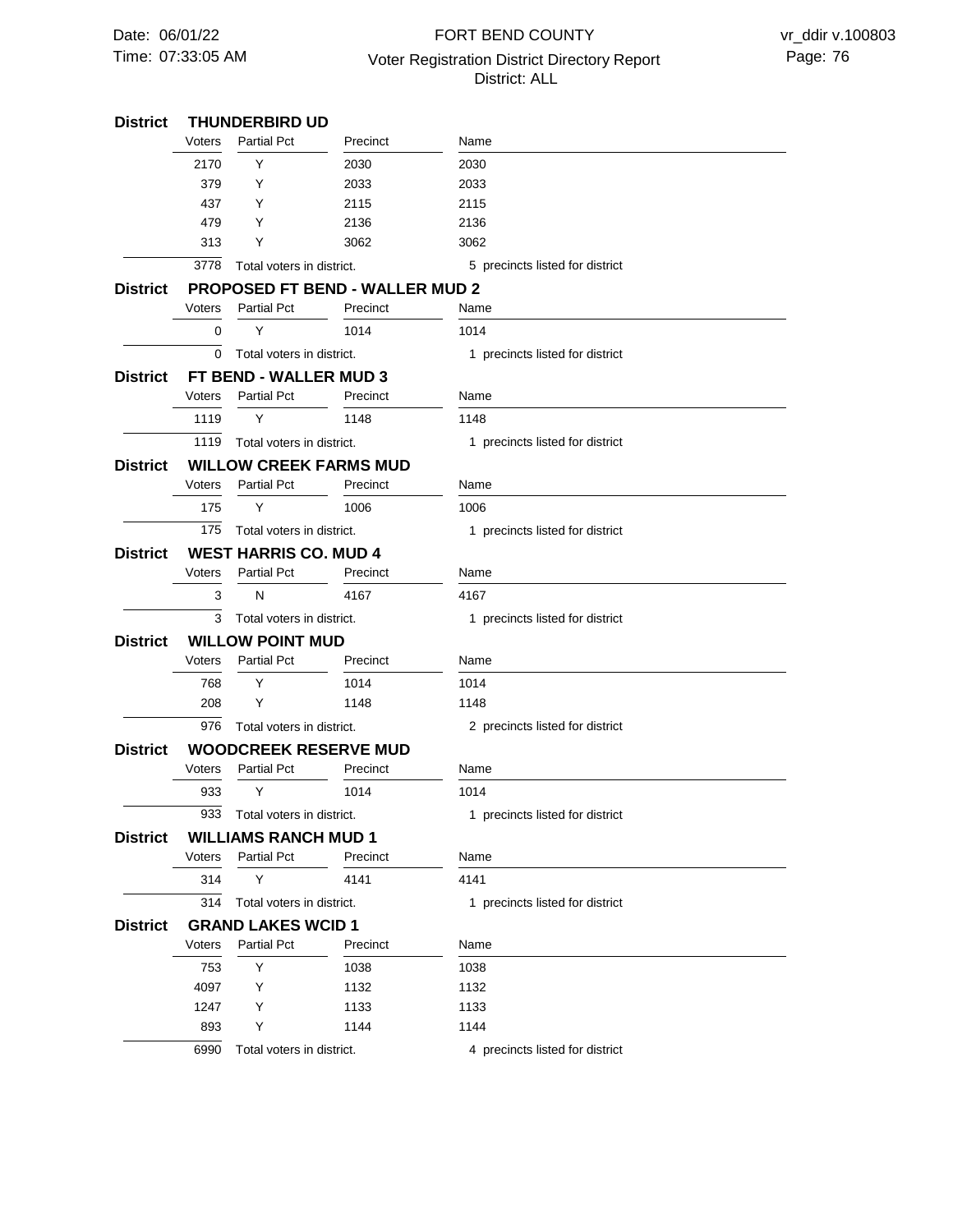# 07:33:05 AM Voter Registration District Directory Report Page: 77 FORT BEND COUNTY District: ALL

#### **FORT BEND COUNTY WCID 10 FORT BEND COUNTY WCID 2 FORT BEND COUNTY WCID 3 FORT BEND COUNTY WCID 8 FORT BEND COUNTY LID 15 District District District District District**  $\overline{\mathfrak{o}}$ 15584 Total voters in district. 564 88 7767 Total voters in district. 0 457 1867 1082 233 1414 1573 18 3697 2719 33 601 458 1432 564 88 1688 16 1393 29 4641 Voters Voters Voters Voters Voters Y Y N Y Y N N Y N N Y N N N Y Y Y Y Y Y Y Partial Pct Partial Pct Partial Pct Partial Pct Partial Pct 1103 2009 2070 2075 2077 2081 2088 3022 3060 3096 3112 3137 3138 3175 1165 1165 3044 3064 3065 3102 3129 Precinct Precinct Precinct Precinct Precinct 1103 2009 2070 2075 2077 2081 2088 3022 3060 3096 3112 3137 3138 3175 1165 1165 3044 3064 3065 3102 3129 Name Name Name Name Name Total voters in district. Total voters in district. Total voters in district. 1 precincts listed for district 13 precincts listed for district 1 precincts listed for district 1 precincts listed for district 5 precincts listed for district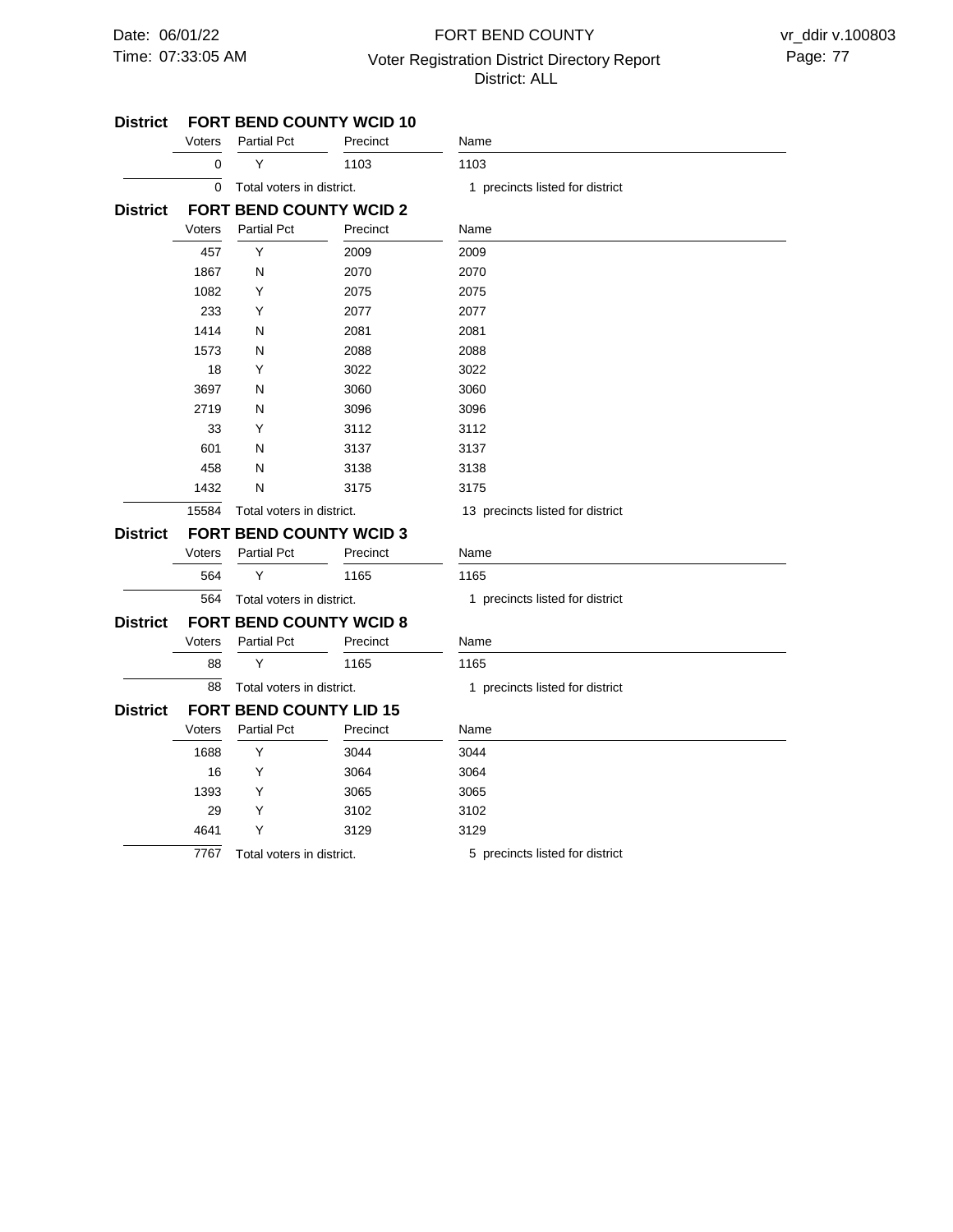# 07:33:05 AM Voter Registration District Directory Report Page: 78 FORT BEND COUNTY District: ALL

| <b>District</b> |        | FORT BEND COUNTY LID 2         |          |                                  |  |
|-----------------|--------|--------------------------------|----------|----------------------------------|--|
|                 | Voters | <b>Partial Pct</b>             | Precinct | Name                             |  |
|                 | 1569   | N                              | 3011     | 3011                             |  |
|                 | 3297   | Y                              | 3046     | 3046                             |  |
|                 | 853    | N                              | 3047     | 3047                             |  |
|                 | 1727   | Y                              | 3064     | 3064                             |  |
|                 | 472    | N                              | 3079     | 3079                             |  |
|                 | 1486   | N                              | 3080     | 3080                             |  |
|                 | 1582   | Y                              | 3084     | 3084                             |  |
|                 | 2712   | N                              | 3110     | 3110                             |  |
|                 | 1429   | N                              | 3111     | 3111                             |  |
|                 | 3323   | N                              | 3119     | 3119                             |  |
|                 | 811    | N                              | 3121     | 3121                             |  |
|                 | 65     | Y                              | 3129     | 3129                             |  |
|                 | 19326  | Total voters in district.      |          | 12 precincts listed for district |  |
| <b>District</b> |        | <b>FORT BEND COUNTY LID 6</b>  |          |                                  |  |
|                 | Voters | <b>Partial Pct</b>             | Precinct | Name                             |  |
|                 | 416    | Υ                              | 4001     | 4001                             |  |
|                 | 0      | Υ                              | 4067     | 4067                             |  |
|                 | 4068   | Υ                              | 4141     | 4141                             |  |
|                 | 4484   | Total voters in district.      |          | 3 precincts listed for district  |  |
| <b>District</b> |        | <b>FORT BEND COUNTY LID 7</b>  |          |                                  |  |
|                 | Voters | <b>Partial Pct</b>             | Precinct | Name                             |  |
|                 | 3153   | Υ                              | 3135     | 3135                             |  |
|                 | 3110   | N                              | 4026     | 4026                             |  |
|                 | 1029   | N                              | 4039     | 4039                             |  |
|                 | 3491   | Y                              | 4124     | 4124                             |  |
|                 | 10783  | Total voters in district.      |          | 4 precincts listed for district  |  |
|                 |        |                                |          |                                  |  |
| <b>District</b> |        | <b>FORT BEND COUNTY LID 10</b> |          |                                  |  |
|                 | Voters | <b>Partial Pct</b>             | Precinct | Name                             |  |
|                 | 1386   | N                              | 4163     | 4163                             |  |
|                 | 1408   | N                              | 4164     | 4164                             |  |
|                 | 2794   | Total voters in district.      |          | 2 precincts listed for district  |  |
| <b>District</b> |        | <b>FORT BEND COUNTY LID 11</b> |          |                                  |  |
|                 | Voters | <b>Partial Pct</b>             | Precinct | Name                             |  |
|                 | 2003   | N                              | 2087     | 2087                             |  |
|                 | 3105   | Y                              | 2120     | 2120                             |  |
|                 | 3555   | N                              | 2128     | 2128                             |  |
|                 | 8663   | Total voters in district.      |          | 3 precincts listed for district  |  |
| <b>District</b> |        | <b>FORT BEND COUNTY LID 12</b> |          |                                  |  |
|                 | Voters | <b>Partial Pct</b>             | Precinct | Name                             |  |
|                 | 388    | Υ                              | 1132     | 1132                             |  |
|                 | 172    | Υ                              | 1160     | 1160                             |  |
|                 | 4823   | Υ                              | 4069     | 4069                             |  |
|                 | 5081   | N                              | 4083     | 4083                             |  |
|                 | 420    | Υ                              | 4095     | 4095                             |  |
|                 | 6709   | Υ                              | 4150     | 4150                             |  |
|                 | 17593  | Total voters in district.      |          | 6 precincts listed for district  |  |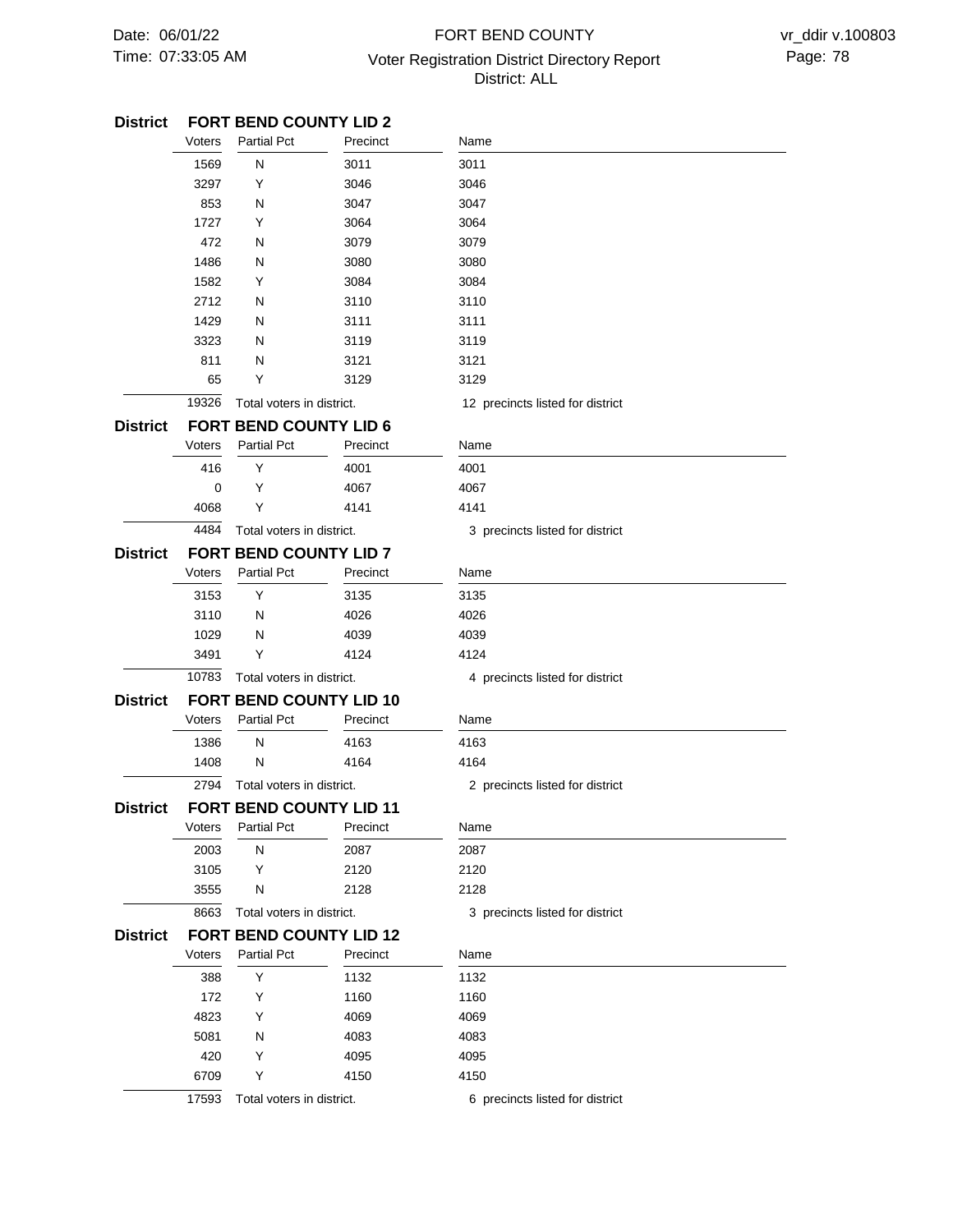# 07:33:05 AM Voter Registration District Directory Report Page: 79 FORT BEND COUNTY District: ALL

| <b>District</b> |        | <b>FORT BEND COUNTY LID 14</b> |          |                                 |
|-----------------|--------|--------------------------------|----------|---------------------------------|
|                 | Voters | <b>Partial Pct</b>             | Precinct | Name                            |
|                 | 2493   | Y                              | 3102     | 3102                            |
|                 | 2493   | Total voters in district.      |          | 1 precincts listed for district |
| <b>District</b> |        | <b>FORT BEND COUNTY LID 17</b> |          |                                 |
|                 | Voters | <b>Partial Pct</b>             | Precinct | Name                            |
|                 | 3717   | Y                              | 3135     | 3135                            |
|                 | 2487   | N                              | 3158     | 3158                            |
|                 | 6204   | Total voters in district.      |          | 2 precincts listed for district |
| <b>District</b> |        | <b>FORT BEND COUNTY LID 19</b> |          |                                 |
|                 | Voters | <b>Partial Pct</b>             | Precinct | Name                            |
|                 | 0      | Y                              | 2061     | 2061                            |
|                 | 2400   | Y                              | 3044     | 3044                            |
|                 | 0      | Y                              | 3064     | 3064                            |
|                 | 101    | Y                              | 3065     | 3065                            |
|                 | 759    | Y                              | 3157     | 3157                            |
|                 | 407    | N                              | 3168     | 3168                            |
|                 | 3667   | Total voters in district.      |          | 6 precincts listed for district |
| <b>District</b> |        | <b>FORT BEND COUNTY LID 20</b> |          |                                 |
|                 | Voters | <b>Partial Pct</b>             | Precinct | Name                            |
|                 | 1242   | Y                              | 1103     | 1103                            |
|                 | 1242   | Total voters in district.      |          | 1 precincts listed for district |
| <b>District</b> |        | <b>FIRST COLONY LID</b>        |          |                                 |
|                 | Voters | <b>Partial Pct</b>             | Precinct | Name                            |
|                 | 6      | Y                              | 3046     | 3046                            |
|                 | 986    | Y                              | 3049     | 3049                            |
|                 | 1261   | Y                              | 3064     | 3064                            |
|                 | 1902   | Y                              | 3065     | 3065                            |
|                 | 1874   | Y                              | 3127     | 3127                            |
|                 | 3109   | N                              | 3140     | 3140                            |
|                 | 9138   | Total voters in district.      |          | 6 precincts listed for district |
| <b>District</b> |        | <b>FIRST COLONY LID 2</b>      |          |                                 |
|                 |        | Voters Partial Pct             | Precinct | Name                            |
|                 | 2642   | Y                              | 3129     | 3129                            |
|                 | 2642   | Total voters in district.      |          | 1 precincts listed for district |
| <b>District</b> |        | <b>WEST KEEGANS BAYOU ID</b>   |          |                                 |
|                 | Voters | <b>Partial Pct</b>             | Precinct | Name                            |
|                 | 406    | Υ                              | 3172     | 3172                            |
|                 | 1125   | Y                              | 4032     | 4032                            |
|                 | 3719   | Y                              | 4066     | 4066                            |
|                 | 3509   | Y                              | 4099     | 4099                            |
|                 | 4420   | Υ                              | 4113     | 4113                            |
|                 | 13179  | Total voters in district.      |          | 5 precincts listed for district |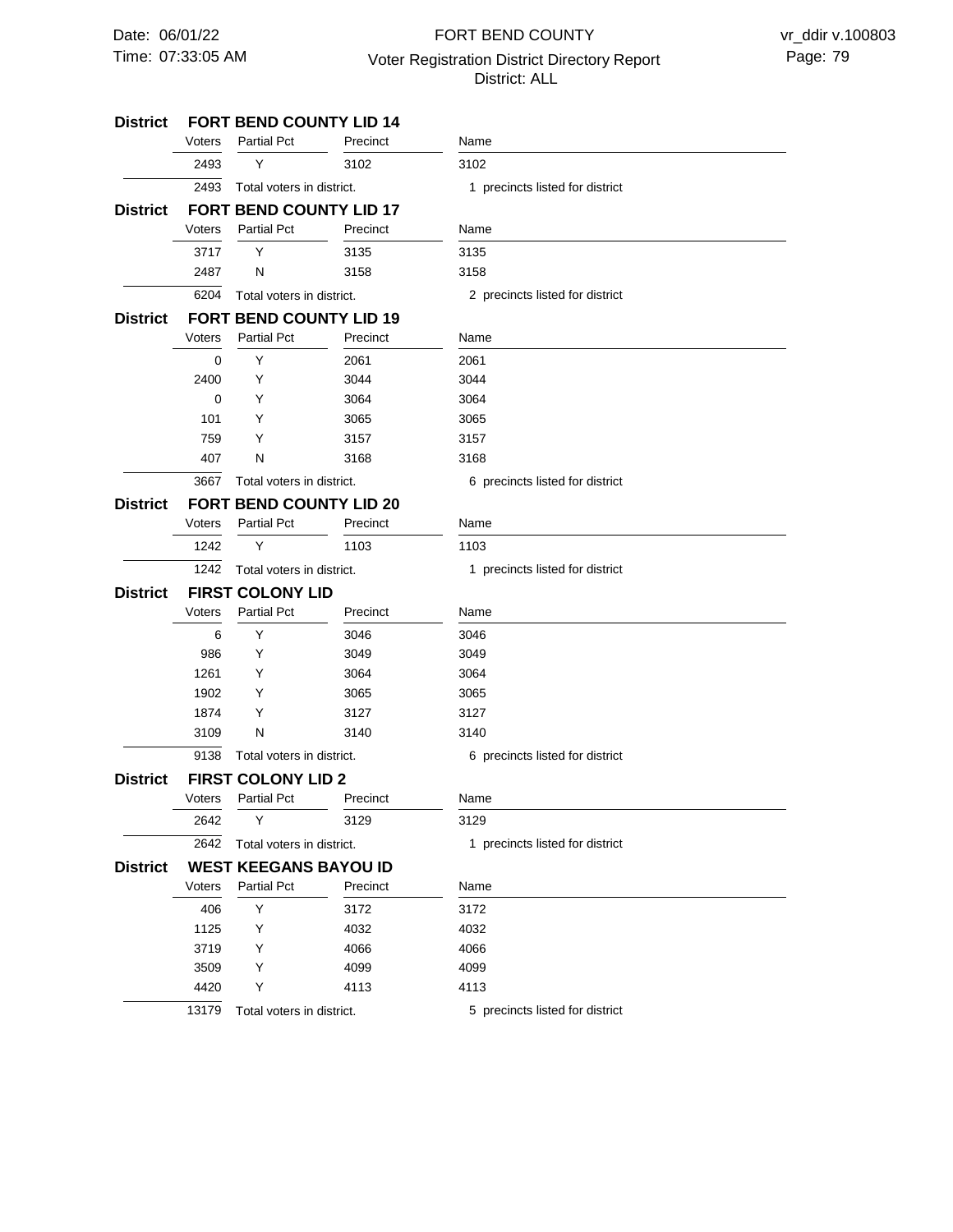# 07:33:05 AM Voter Registration District Directory Report Page: 80 FORT BEND COUNTY District: ALL

### **SIENNA PLANTATION LID District**

|                 | Voters                               | <b>Partial Pct</b>        | Precinct | Name                            |
|-----------------|--------------------------------------|---------------------------|----------|---------------------------------|
|                 | 1432                                 | Y                         | 2058     | 2058                            |
|                 | 4840                                 | Υ                         | 2061     | 2061                            |
|                 | 5231                                 | N                         | 2097     | 2097                            |
|                 | 594                                  | Υ                         | 2109     | 2109                            |
|                 | 8282                                 | N                         | 2118     | 2118                            |
|                 | 782                                  | Υ                         | 2151     | 2151                            |
|                 | 2431                                 | Y                         | 2171     | 2171                            |
|                 | 17                                   | Υ                         | 3157     | 3157                            |
|                 | 23609                                | Total voters in district. |          | 8 precincts listed for district |
| <b>District</b> | <b>WILLOW FORK DRAINAGE DISTRICT</b> |                           |          |                                 |
|                 | Voters                               | <b>Partial Pct</b>        | Precinct | Name                            |
|                 | 3753                                 | N                         | 1004     | 1004                            |
|                 | 3445                                 | Y                         | 1122     | 1122                            |
|                 | 3488                                 | Υ                         | 1130     | 1130                            |
|                 | 973                                  | Υ                         | 1132     | 1132                            |
|                 | 2701                                 | Υ                         | 1133     | 1133                            |
|                 | 2145                                 | Υ                         | 1142     | 1142                            |
|                 | 2533                                 | Y                         | 1144     | 1144                            |
|                 | 1557                                 | Υ                         | 1145     | 1145                            |
|                 | 2332                                 | Υ                         | 1160     | 1160                            |
|                 | 22927                                | Total voters in district. |          | 9 precincts listed for district |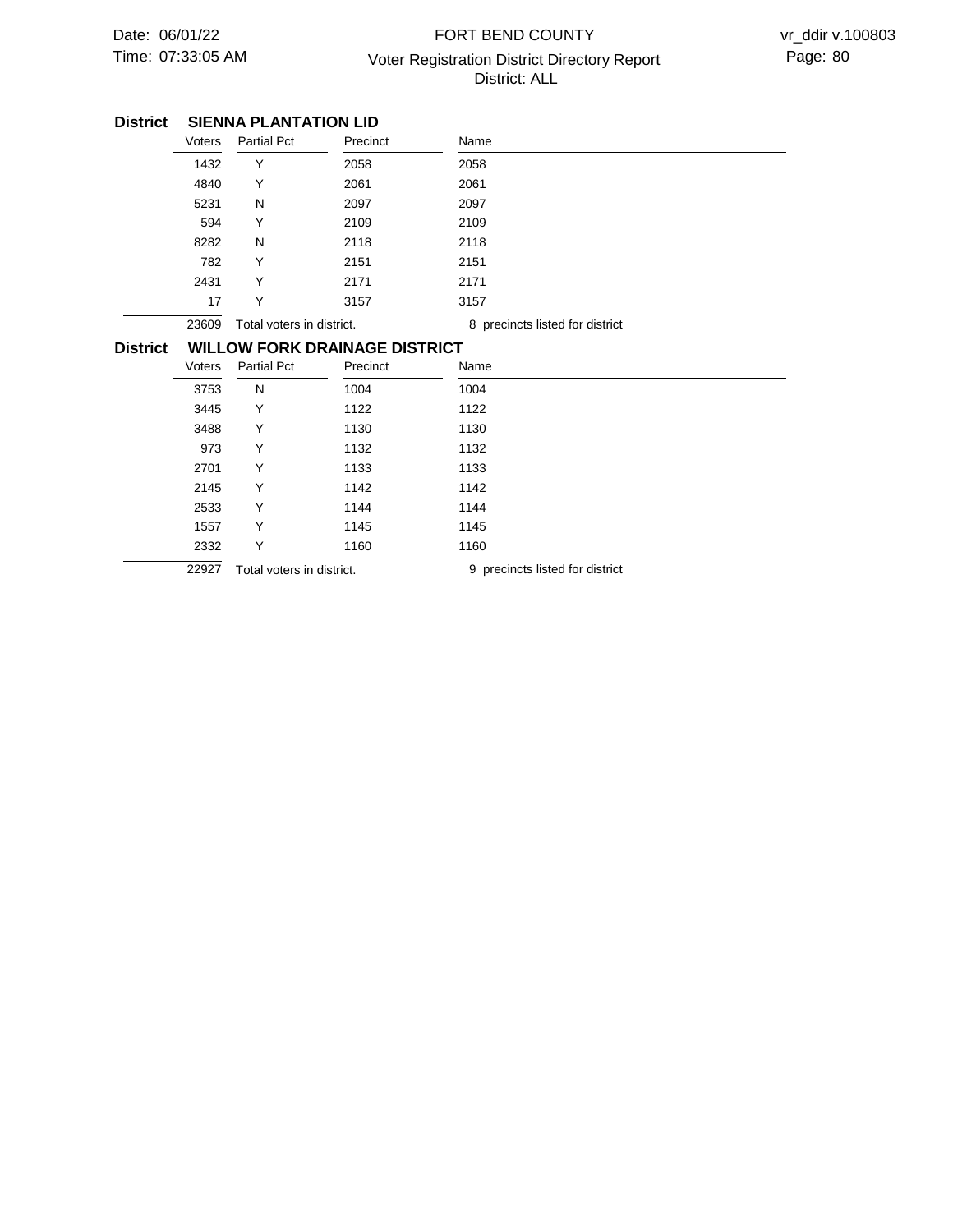## 07:33:05 AM Voter Registration District Directory Report Page: 81 FORT BEND COUNTY District: ALL

### **District METRO - METROPOLITAN TRANSIT AUTHOL**

| וטו ווסוי |                |                           |          | ישהוו אז יי                      |
|-----------|----------------|---------------------------|----------|----------------------------------|
|           | Voters         | <b>Partial Pct</b>        | Precinct | Name                             |
|           | 175            | Υ                         | 1006     | 1006                             |
|           | 2287           | Υ                         | 1014     | 1014                             |
|           | 584            | Υ                         | 1148     | 1148                             |
|           | $10$           | Υ                         | 1156     | 1156                             |
|           | 2646           | N                         | 2017     | 2017                             |
|           | 2539           | ${\sf N}$                 | 2023     | 2023                             |
|           | 2419           | ${\sf N}$                 | 2028     | 2028                             |
|           | 2768           | ${\sf N}$                 | 2030     | 2030                             |
|           | 2941           | ${\sf N}$                 | 2031     | 2031                             |
|           | 1153           | ${\sf N}$                 | 2033     | 2033                             |
|           | 1188           | Ν                         | 2036     | 2036                             |
|           | 2842           | ${\sf N}$                 | 2050     | 2050                             |
|           | 2563           | N                         | 2051     | 2051                             |
|           | 2750           | ${\sf N}$                 | 2052     | 2052                             |
|           | 1132           | ${\sf N}$                 | 2055     | 2055                             |
|           | 958            | ${\sf N}$                 | 2056     | 2056                             |
|           | 2338           | ${\sf N}$                 | 2059     | 2059                             |
|           | 220            | Υ                         | 2061     | 2061                             |
|           | 2011           | N                         | 2075     | 2075                             |
|           | 2138           | N                         | 2077     | 2077                             |
|           | 1414           | N                         | 2081     | 2081                             |
|           | 1344           | ${\sf N}$                 | 2089     | 2089                             |
|           | 740            | ${\sf N}$                 | 2090     | 2090                             |
|           | 686            | ${\sf N}$                 | 2091     | 2091                             |
|           | 7042           | ${\sf N}$                 | 2108     | 2108                             |
|           | 2049           | ${\sf N}$                 | 2115     | 2115                             |
|           | 2134           | N                         | 2116     | 2116                             |
|           | 2543           | ${\sf N}$                 | 2123     | 2123                             |
|           | 602            | ${\sf N}$                 | 2136     | 2136                             |
|           | 2766           | Υ                         | 2151     | 2151                             |
|           | 248            | Υ                         | 2171     | 2171                             |
|           | 897            | ${\sf N}$                 | 3043     | 3043                             |
|           | 3640           | Υ                         | 3049     | 3049                             |
|           | 3706           | N                         | 3062     | 3062                             |
|           | 46             | Υ                         | 3064     | 3064                             |
|           | 4159           | Υ                         | 3065     | 3065                             |
|           | 631            | Υ                         | 3078     | 3078                             |
|           | 824            | N                         | 3092     | 3092                             |
|           | 500            | N                         | 3093     | 3093                             |
|           | 56             | Υ                         | 3098     | 3098                             |
|           | $\overline{2}$ | Υ                         | 3112     | 3112                             |
|           | 3051           | N                         | 3127     | 3127                             |
|           | 260            | Y                         | 3157     | 3157                             |
|           | 75002          | Total voters in district. |          | 43 precincts listed for district |
|           |                |                           |          |                                  |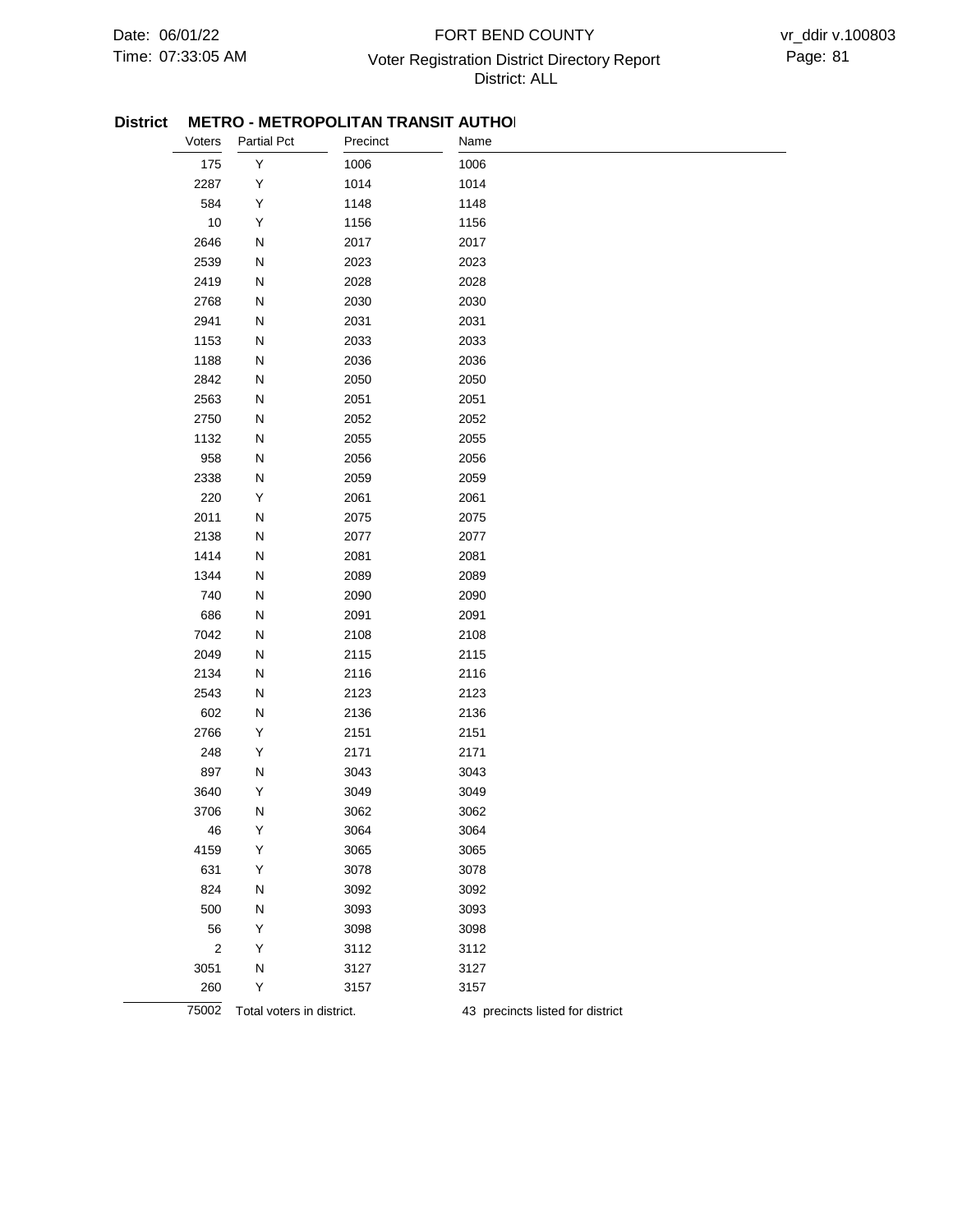## 07:33:05 AM Voter Registration District Directory Report Page: 82 FORT BEND COUNTY District: ALL

#### District HARRIS-FT BEND EMER. SERV. DIST. NO 10

|                 | Voters | <b>Partial Pct</b>              | Precinct                             | Name                             |
|-----------------|--------|---------------------------------|--------------------------------------|----------------------------------|
|                 | 276    | Y                               | 1004                                 | 1004                             |
|                 | 423    | Y                               | 1038                                 | 1038                             |
|                 | 5458   | Ν                               | 1132                                 | 1132                             |
|                 | 1717   | Y                               | 1133                                 | 1133                             |
|                 | 77     | Y                               | 1144                                 | 1144                             |
|                 | 2520   | N                               | 1160                                 | 1160                             |
|                 | 4910   | N                               | 4066                                 | 4066                             |
|                 | 5081   | N                               | 4083                                 | 4083                             |
|                 | 511    | Y                               | 4099                                 | 4099                             |
|                 | 3007   | N                               | 4100                                 | 4100                             |
|                 | 3939   | Ν                               | 4101                                 | 4101                             |
|                 | 6232   | Ν                               | 4106                                 | 4106                             |
|                 | 2      | Y                               | 4113                                 | 4113                             |
|                 | 6709   | Y                               | 4150                                 | 4150                             |
|                 | 3      | Ν                               | 4167                                 | 4167                             |
|                 | 40865  | Total voters in district.       |                                      | 15 precincts listed for district |
| <b>District</b> |        |                                 | <b>PROPOSED HARRIS-FT BEND ANNEX</b> |                                  |
|                 | Voters | <b>Partial Pct</b>              | Precinct                             | Name                             |
|                 | 5369   | N                               | 4069                                 | 4069                             |
|                 | 1773   | N                               | 4117                                 | 4117                             |
|                 | 792    | Y                               | 4150                                 | 4150                             |
|                 | 7934   | Total voters in district.       |                                      | 3 precincts listed for district  |
| <b>District</b> |        |                                 | <b>PROPOSED ANNEX. ESD2/HA1</b>      |                                  |
|                 | Voters | <b>Partial Pct</b>              | Precinct                             | Name                             |
|                 | 1063   | Y                               | 1156                                 | 1156                             |
|                 | 1063   | Total voters in district.       |                                      | 1 precincts listed for district  |
| <b>District</b> |        |                                 | PROPOSED ANNEX. ESD 2/HA5            |                                  |
|                 | Voters | <b>Partial Pct</b>              | Precinct                             | Name                             |
|                 | 1164   | Y                               | 1130                                 | 1130                             |
|                 | 1164   | Total voters in district.       |                                      | 1 precincts listed for district  |
| <b>District</b> |        | <b>PROPOSED ESD 9 / NE CITY</b> |                                      |                                  |
|                 | Voters | <b>Partial Pct</b>              | Precinct                             | Name                             |
|                 | 2029   | Y                               | 2010                                 | 2010                             |
|                 | 2029   | Total voters in district.       |                                      | 1 precincts listed for district  |
| <b>District</b> |        | <b>PROPOSED ESD 9 / NE ETJ</b>  |                                      |                                  |
|                 | Voters | <b>Partial Pct</b>              | Precinct                             | Name                             |
|                 | 333    | Y                               | 2010                                 | 2010                             |
|                 | 19     | Y                               | 2161                                 | 2161                             |
|                 | 52     | Y                               | 4015                                 | 4015                             |
|                 | 10     | Y                               | 4025                                 | 4025                             |
|                 | 414    | Total voters in district.       |                                      | 4 precincts listed for district  |
| <b>District</b> |        | <b>PROPOSED ESD 9 / RO ETJ</b>  |                                      |                                  |
|                 | Voters | <b>Partial Pct</b>              | Precinct                             | Name                             |
|                 | 314    | Y                               | 4015                                 | 4015                             |
|                 | 314    | Total voters in district.       |                                      | 1 precincts listed for district  |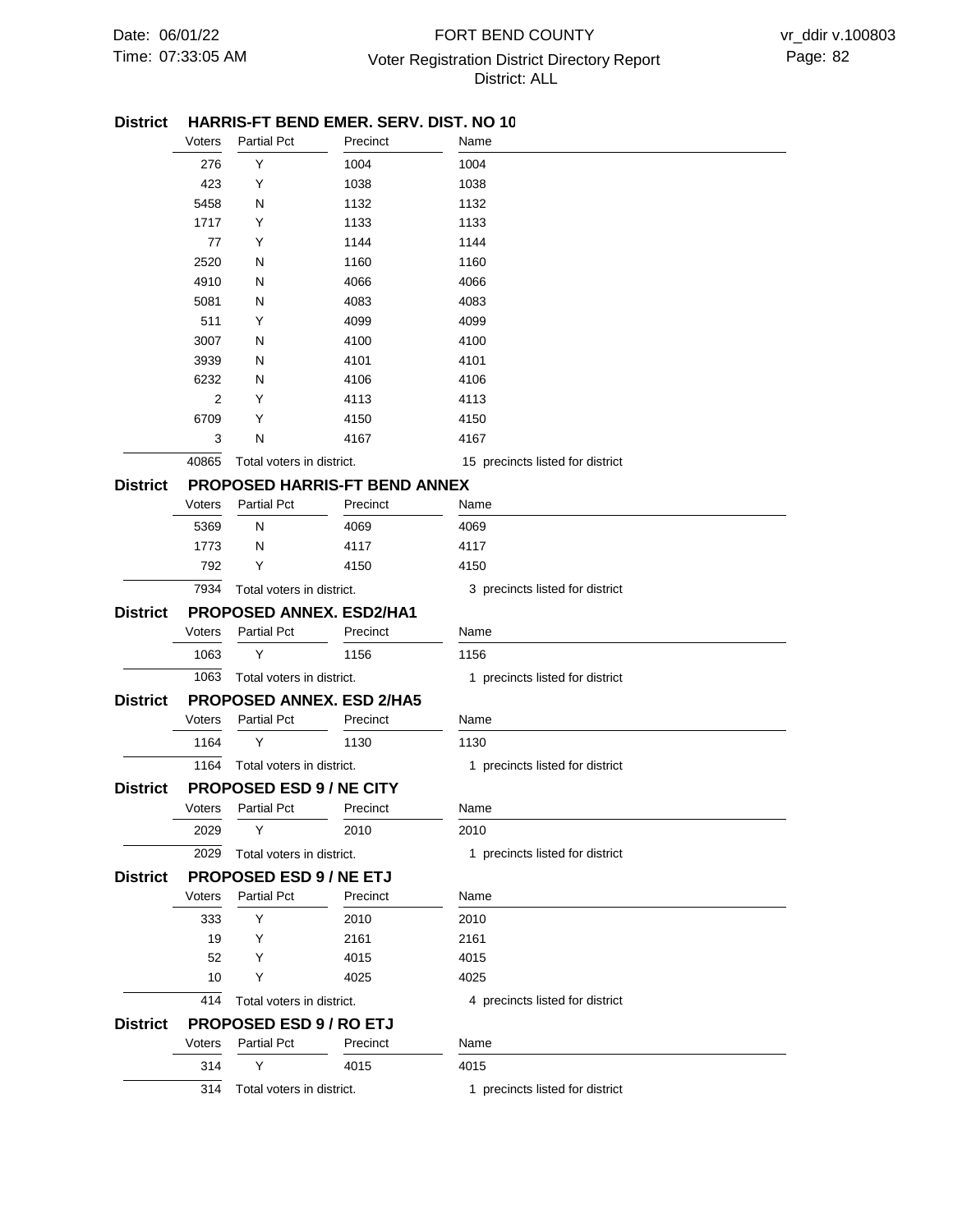# 07:33:05 AM Voter Registration District Directory Report Page: 83 FORT BEND COUNTY District: ALL

# **PROPOSED ESD 9 / UNINCORPORATED District**

|                 | Voters                        | <b>Partial Pct</b>        | Precinct                      | Name                             |  |  |
|-----------------|-------------------------------|---------------------------|-------------------------------|----------------------------------|--|--|
|                 | 1665                          | Υ                         | 2010                          | 2010                             |  |  |
|                 | 450                           | Υ                         | 2018                          | 2018                             |  |  |
|                 | 745                           | Y                         | 2021                          | 2021                             |  |  |
|                 | 495                           | N                         | 2068                          | 2068                             |  |  |
|                 | 682                           | Υ                         | 2161                          | 2161                             |  |  |
|                 | 113                           | Υ                         | 4015                          | 4015                             |  |  |
|                 | 139                           | Υ                         | 4024                          | 4024                             |  |  |
|                 | 186                           | Υ                         | 4025                          | 4025                             |  |  |
|                 | 4475                          | Total voters in district. |                               | 8 precincts listed for district  |  |  |
| <b>District</b> | FT BEND CO EMERG SERV DIST #1 |                           |                               |                                  |  |  |
|                 | Voters                        | Partial Pct               | Precinct                      | Name                             |  |  |
|                 | 2648                          | Y                         | 1004                          | 1004                             |  |  |
|                 | 2648                          | Total voters in district. |                               | 1 precincts listed for district  |  |  |
| <b>District</b> | FT BEND CO EMERG SERV DIST #2 |                           |                               |                                  |  |  |
|                 | Voters                        | Partial Pct               | Precinct                      | Name                             |  |  |
|                 | 829                           | Υ                         | 1004                          | 1004                             |  |  |
|                 | 175                           | Υ                         | 1006                          | 1006                             |  |  |
|                 | 4241                          | Y                         | 1014                          | 1014                             |  |  |
|                 | 1220                          | Y                         | 1038                          | 1038                             |  |  |
|                 | 3862                          | Ν                         | 1122                          | 1122                             |  |  |
|                 | 4503                          | Υ                         | 1130                          | 1130                             |  |  |
|                 | 2231                          | Υ                         | 1133                          | 1133                             |  |  |
|                 | 4403                          | N                         | 1142                          | 1142                             |  |  |
|                 | 5753                          | Υ                         | 1143                          | 1143                             |  |  |
|                 | 4401                          | Υ                         | 1144                          | 1144                             |  |  |
|                 | 3055                          | N                         | 1145                          | 1145                             |  |  |
|                 | 67                            | Υ                         | 1146                          | 1146                             |  |  |
|                 | 2324                          | Υ                         | 1148                          | 1148                             |  |  |
|                 | 341                           | Υ                         | 1156                          | 1156                             |  |  |
|                 | 3104                          | N                         | 1159                          | 1159                             |  |  |
|                 | 40509                         | Total voters in district. |                               | 15 precincts listed for district |  |  |
| <b>District</b> |                               |                           | FT BEND CO EMERG SERV DIST #3 |                                  |  |  |
|                 | Voters                        | <b>Partial Pct</b>        | Precinct                      | Name                             |  |  |
|                 | 1019                          | N                         | 1008                          | 1008                             |  |  |
|                 | 1019                          | Total voters in district. |                               | 1 precincts listed for district  |  |  |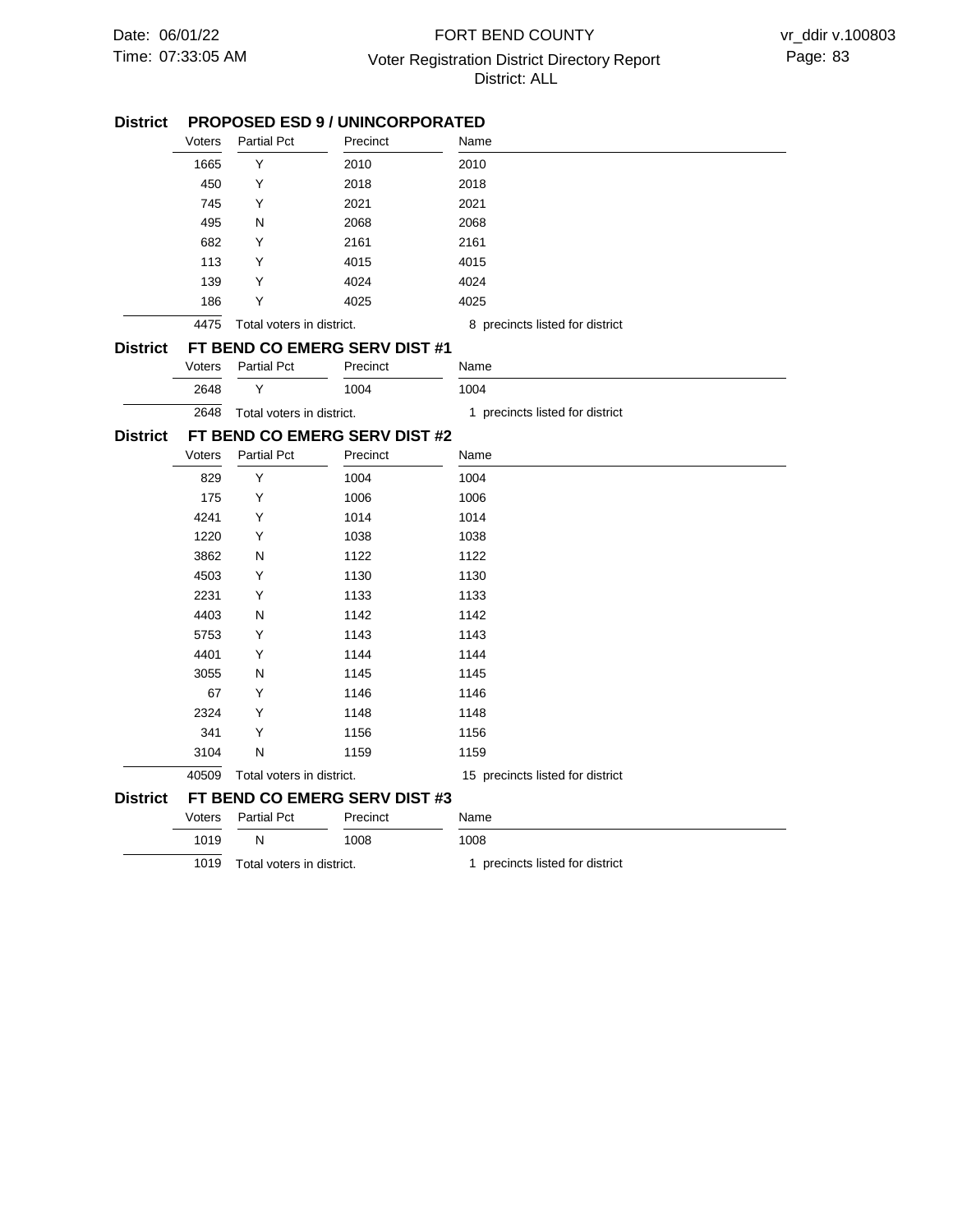# 07:33:05 AM Voter Registration District Directory Report Page: 84 FORT BEND COUNTY District: ALL

#### **FT BEND CO EMERG SERV DIST #4 District**

|                 | Voters      | <b>Partial Pct</b>          | Precinct                      | Name                             |  |
|-----------------|-------------|-----------------------------|-------------------------------|----------------------------------|--|
|                 | 12141       | Υ                           | 1006                          | 1006                             |  |
|                 | 1019        | N                           | 1019                          | 1019                             |  |
|                 | 4582        | Υ                           | 1038                          | 1038                             |  |
|                 | 4           | Υ                           | 1054                          | 1054                             |  |
|                 | 5741        | N                           | 1057                          | 1057                             |  |
|                 | 1209        | Υ                           | 1143                          | 1143                             |  |
|                 | 6680        | Υ                           | 1146                          | 1146                             |  |
|                 | 3218        | Y                           | 1148                          | 1148                             |  |
|                 | 5875        | N                           | 1149                          | 1149                             |  |
|                 | 4978        | Υ                           | 4095                          | 4095                             |  |
|                 | 45447       | Total voters in district.   |                               | 10 precincts listed for district |  |
| <b>District</b> |             |                             | FT BEND CO EMERG SERV DIST #5 |                                  |  |
|                 | Voters      | <b>Partial Pct</b>          | Precinct                      | Name                             |  |
|                 | 1           | Υ                           | 1063                          | 1063                             |  |
|                 | 2006        | N                           | 3045                          | 3045                             |  |
|                 | 631         | N                           | 3071                          | 3071                             |  |
|                 | $\mathbf 0$ | Y                           | 3084                          | 3084                             |  |
|                 | 2590        | N                           | 3086                          | 3086                             |  |
|                 | 2399        | Υ                           | 3098                          | 3098                             |  |
|                 | 4344        | Υ                           | 3125                          | 3125                             |  |
|                 | 811         | N                           | 3126                          | 3126                             |  |
|                 | 2157        | Υ                           | 3139                          | 3139                             |  |
|                 | 4936        | N                           | 3147                          | 3147                             |  |
|                 | 3086        | N                           | 3155                          | 3155                             |  |
|                 | 667         | N                           | 3169                          | 3169                             |  |
|                 | 1801        | N                           | 3172                          | 3172                             |  |
|                 | 1810        | N                           | 3174                          | 3174                             |  |
|                 | 1300        | N                           | 4032                          | 4032                             |  |
|                 | 3346        | Υ                           | 4099                          | 4099                             |  |
|                 | 7351        | Υ                           | 4113                          | 4113                             |  |
|                 | 1206        | N                           | 4173                          | 4173                             |  |
|                 | 40442       | Total voters in district.   |                               | 18 precincts listed for district |  |
| <b>District</b> |             |                             | FT BEND CO EMERG SERV DIST #6 |                                  |  |
|                 |             | Voters Partial Pct Precinct |                               | Name                             |  |
|                 | 27          | Υ                           | 1054                          | 1054                             |  |
|                 | 6           | Υ                           | 2018                          | 2018                             |  |
|                 | 105         | Y                           | 4015                          | 4015                             |  |
|                 | 4024        | Υ                           | 4025                          | 4025                             |  |
|                 | 602         | Υ                           | 4154                          | 4154                             |  |
|                 | 4764        | Total voters in district.   |                               | 5 precincts listed for district  |  |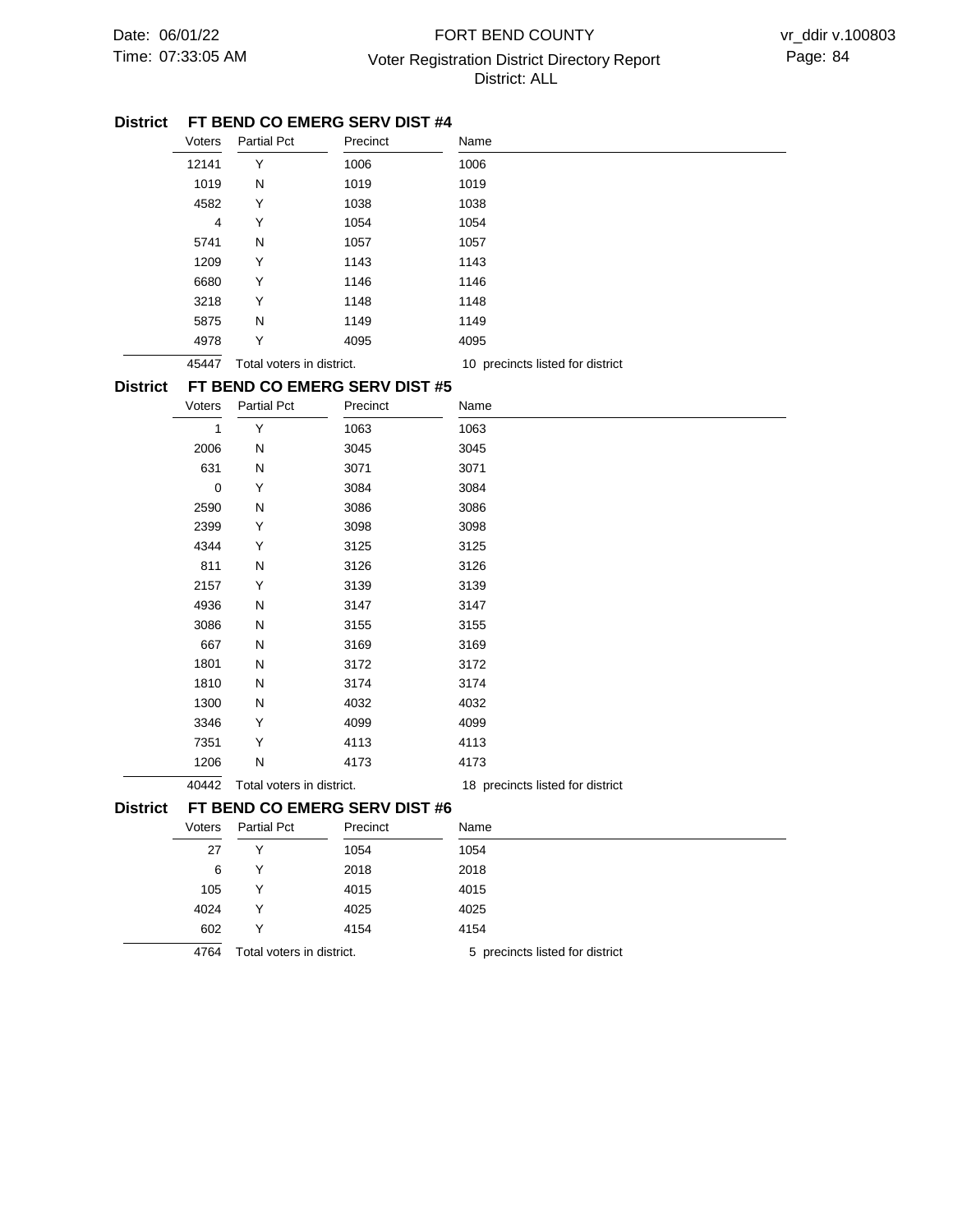# 07:33:05 AM Voter Registration District Directory Report Page: 85 FORT BEND COUNTY District: ALL

#### **FT BEND CO EMERG SERV DIST #7 District**

|                 | Voters                        | Partial Pct               | Precinct | Name                             |  |
|-----------------|-------------------------------|---------------------------|----------|----------------------------------|--|
|                 | 2919                          | Y                         | 2003     | 2003                             |  |
|                 | 4582                          | N                         | 2034     | 2034                             |  |
|                 | 2401                          | N                         | 2058     | 2058                             |  |
|                 | 6                             | N                         | 2094     | 2094                             |  |
|                 | 0                             | Υ                         | 2108     | 2108                             |  |
|                 | 956                           | Υ                         | 2109     | 2109                             |  |
|                 | 4354                          | N                         | 2114     | 2114                             |  |
|                 | 326                           | Υ                         | 2118     | 2118                             |  |
|                 | 442                           | Υ                         | 2134     | 2134                             |  |
|                 | 85                            | Υ                         | 2151     | 2151                             |  |
|                 | 2221                          | N                         | 2153     | 2153                             |  |
|                 | 18292                         | Total voters in district. |          | 11 precincts listed for district |  |
| <b>District</b> | FT BEND CO EMERG SERV DIST #8 |                           |          |                                  |  |

| Voters | <b>Partial Pct</b>        | Precinct | Name                            |
|--------|---------------------------|----------|---------------------------------|
| 1      | v                         | 1054     | 1054                            |
| 696    | N                         | 4002     | 4002                            |
| 868    | v                         | 4015     | 4015                            |
| 321    | v                         | 4024     | 4024                            |
| 36     | v                         | 4025     | 4025                            |
| 687    | v                         | 4162     | 4162                            |
| 2609   | Total voters in district. |          | 6 precincts listed for district |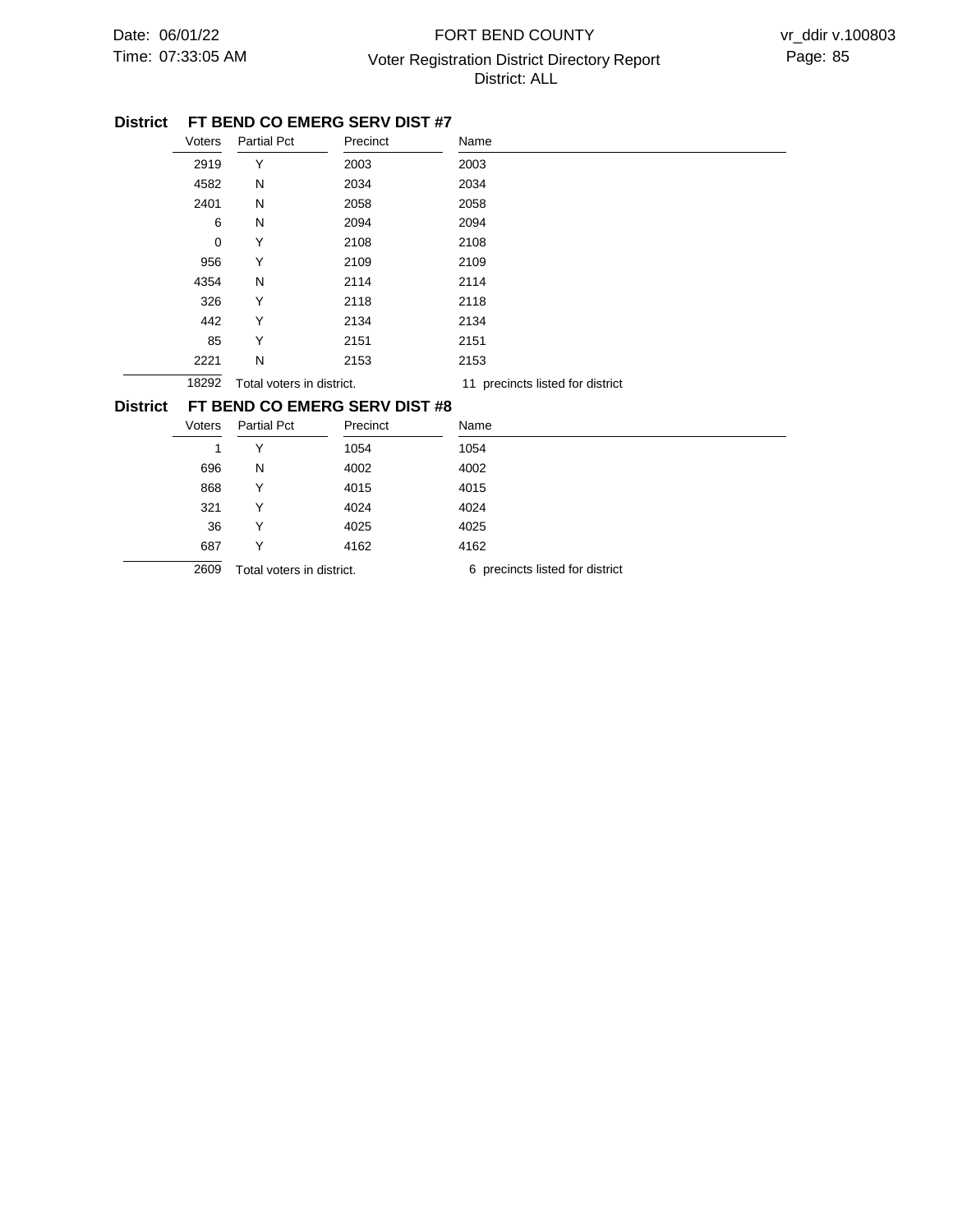# 07:33:05 AM Voter Registration District Directory Report Page: 86 FORT BEND COUNTY District: ALL

### District HOUSTON COMMUNITY COLLEGE

| Voters<br><b>Partial Pct</b>                               | Precinct     | Name                             |
|------------------------------------------------------------|--------------|----------------------------------|
| Υ<br>457                                                   | 2009         | 2009                             |
| 2419<br>N                                                  | 2028         | 2028                             |
| 2768<br>N                                                  | 2030         | 2030                             |
| 1153<br>N                                                  | 2033         | 2033                             |
| 2833<br>Υ                                                  | 2050         | 2050                             |
| 2338<br>N                                                  | 2059         | 2059                             |
| 220<br>Υ                                                   | 2061         | 2061                             |
| 1867<br>N                                                  | 2070         | 2070                             |
| 2011<br>N                                                  | 2075         | 2075                             |
| 2138<br>N                                                  | 2077         | 2077                             |
| 1414<br>N                                                  | 2081         | 2081                             |
| ${\sf N}$<br>1573                                          | 2088         | 2088                             |
| 1344<br>N                                                  | 2089         | 2089                             |
| 740<br>N                                                   | 2090         | 2090                             |
| 686<br>N                                                   | 2091         | 2091                             |
| 7042<br>N                                                  | 2108         | 2108                             |
| 2049<br>N                                                  | 2115         | 2115                             |
| 602<br>N                                                   | 2136         | 2136                             |
| 2766<br>Υ                                                  | 2151         | 2151                             |
| 248<br>Υ                                                   | 2171         | 2171                             |
| Υ<br>3640                                                  | 3049         | 3049                             |
| 805<br>Υ                                                   | 3060         | 3060                             |
| 3706<br>N                                                  | 3062         | 3062                             |
| 46<br>Υ                                                    | 3064         | 3064                             |
| 4159<br>Υ                                                  | 3065         | 3065                             |
| 631<br>Υ                                                   | 3078         | 3078                             |
| 824<br>N                                                   | 3092         | 3092                             |
| 500<br>N                                                   | 3093         | 3093                             |
| 2719<br>N                                                  | 3096         | 3096                             |
| $\boldsymbol{2}$<br>Υ                                      | 3112         | 3112                             |
| 3051<br>N                                                  | 3127         | 3127                             |
| 564<br>Υ                                                   | 3137         | 3137                             |
| 458<br>N                                                   | 3138         | 3138                             |
| 260<br>Υ                                                   | 3157         | 3157                             |
| 1213<br>Y                                                  | 3175         | 3175                             |
| 59246<br>Total voters in district.                         |              | 35 precincts listed for district |
| <b>District</b><br><b>WHARTON COUNTY COMMUNITY COLLEGE</b> |              |                                  |
| Partial Pct<br>Voters                                      | Precinct     | Name                             |
| 4028<br>Ν                                                  | 2010         | 2010                             |
| 2394<br>Y                                                  | 2018         | 2018                             |
| 762<br>N                                                   | 2021         | 2021                             |
| 495<br>N                                                   | 2068         | 2068                             |
| 662<br>Y                                                   | 2161         | 2161                             |
| 782<br>Y                                                   | 4015         | 4015                             |
| 246<br>Y                                                   |              |                                  |
| 385<br>Υ                                                   |              |                                  |
|                                                            | 4024         | 4024                             |
| 18<br>Υ                                                    | 4025<br>4162 | 4025<br>4162                     |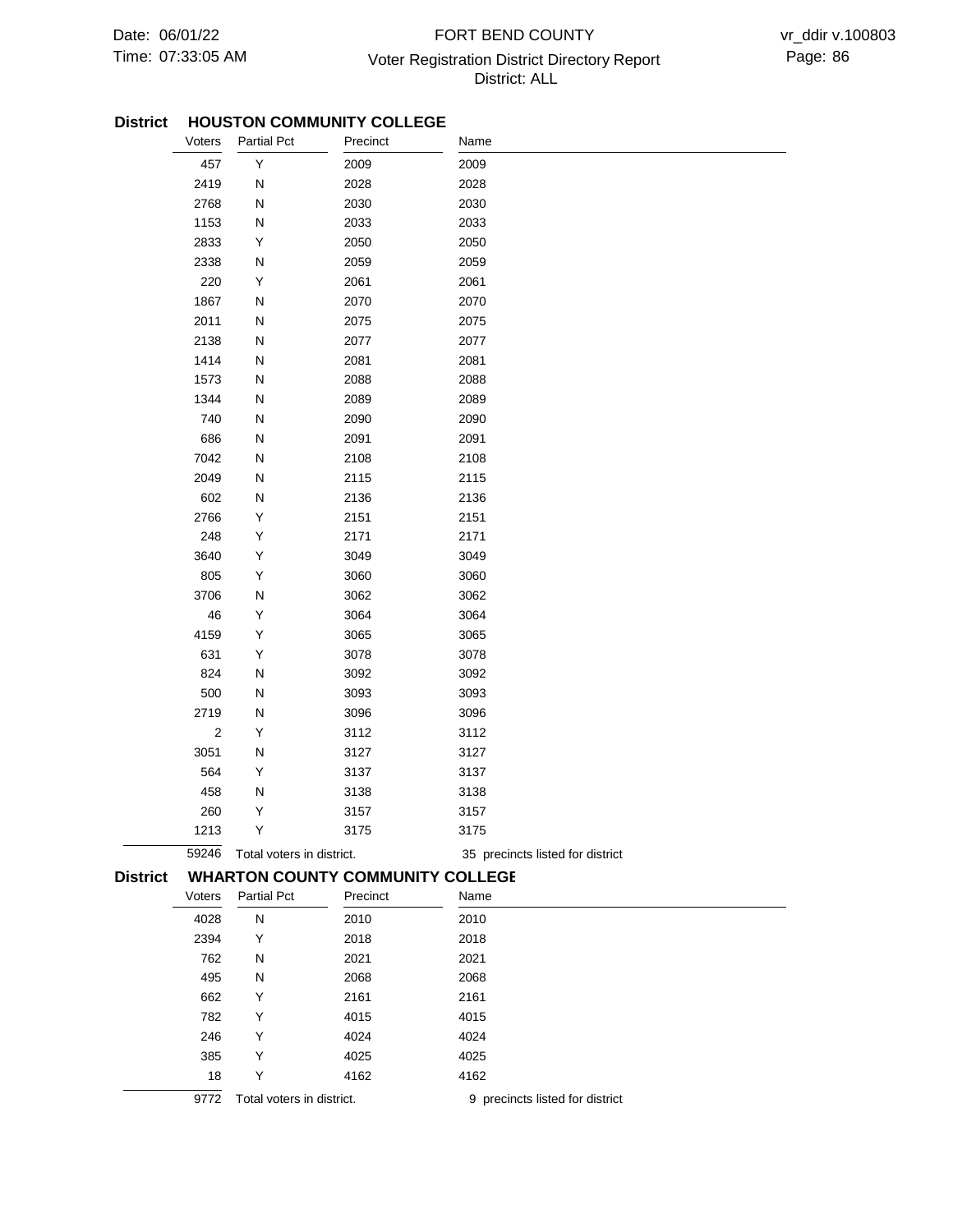# 07:33:05 AM Voter Registration District Directory Report Page: 87 FORT BEND COUNTY District: ALL

### **HOUSTON COMMUNITY COLLEGE DIST 7 District**

|                 | Voters     | <b>Partial Pct</b>               | Precinct | Name                             |  |
|-----------------|------------|----------------------------------|----------|----------------------------------|--|
|                 | 457        | Υ                                | 2009     | 2009                             |  |
|                 | 2419       | N                                | 2028     | 2028                             |  |
|                 | 2768       | N                                | 2030     | 2030                             |  |
|                 | 1153       | N                                | 2033     | 2033                             |  |
|                 | 2833       | Υ                                | 2050     | 2050                             |  |
|                 | 2338       | N                                | 2059     | 2059                             |  |
|                 | 220        | Υ                                | 2061     | 2061                             |  |
|                 | 1867       | N                                | 2070     | 2070                             |  |
|                 | 2011       | ${\sf N}$                        | 2075     | 2075                             |  |
|                 | 2138       | ${\sf N}$                        | 2077     | 2077                             |  |
|                 | 1414       | ${\sf N}$                        | 2081     | 2081                             |  |
|                 | 1573       | N                                | 2088     | 2088                             |  |
|                 | 1344       | N                                | 2089     | 2089                             |  |
|                 | 740        | N                                | 2090     | 2090                             |  |
|                 | 686        | N                                | 2091     | 2091                             |  |
|                 | 7042       | N                                | 2108     | 2108                             |  |
|                 | 2049       | N                                | 2115     | 2115                             |  |
|                 | 602        | N                                | 2136     | 2136                             |  |
|                 | 2766       | Υ                                | 2151     | 2151                             |  |
|                 | 248        | Υ                                | 2171     | 2171                             |  |
|                 | 3640       | Υ                                | 3049     | 3049                             |  |
|                 | 805        | Υ                                | 3060     | 3060                             |  |
|                 | 3706       | N                                | 3062     | 3062                             |  |
|                 | 46         | Υ                                | 3064     | 3064                             |  |
|                 | 4159       | Υ                                | 3065     | 3065                             |  |
|                 | 631        | Υ                                | 3078     | 3078                             |  |
|                 | 824        | N                                | 3092     | 3092                             |  |
|                 | 500        | ${\sf N}$                        | 3093     | 3093                             |  |
|                 | 2719       | ${\sf N}$                        | 3096     | 3096                             |  |
|                 | $\sqrt{2}$ | Υ                                | 3112     | 3112                             |  |
|                 | 3051       | N                                | 3127     | 3127                             |  |
|                 | 564        | Υ                                | 3137     | 3137                             |  |
|                 | 458        | N                                | 3138     | 3138                             |  |
|                 | 260        | Υ                                | 3157     | 3157                             |  |
|                 | 1213       | Y                                | 3175     | 3175                             |  |
|                 | 59246      | Total voters in district.        |          | 35 precincts listed for district |  |
| <b>District</b> |            | <b>H/FB ESD 100 - PRECINCT 1</b> |          |                                  |  |
|                 | Voters     | <b>Partial Pct</b>               | Precinct | Name                             |  |
|                 | 4910       | N                                | 4066     | 4066                             |  |
|                 | 511        | Y                                | 4099     | 4099                             |  |
|                 | 3007       | N                                | 4100     | 4100                             |  |
|                 | 3939       | N                                | 4101     | 4101                             |  |
|                 | 3          | N                                | 4167     | 4167                             |  |
|                 | 12370      | Total voters in district.        |          | 5 precincts listed for district  |  |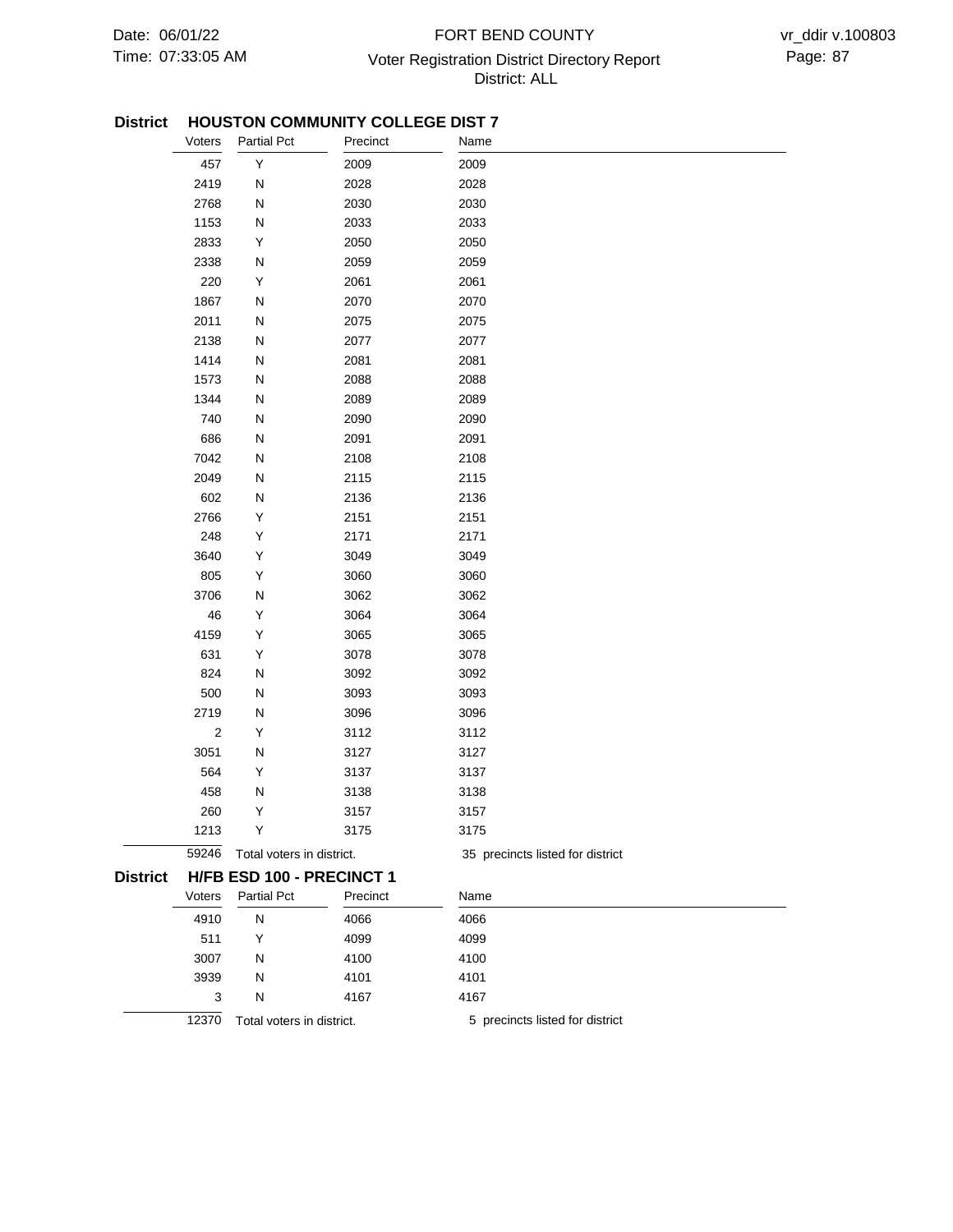# 07:33:05 AM Voter Registration District Directory Report Page: 88 FORT BEND COUNTY District: ALL

| <b>District</b> |                                            | <b>H/FB ESD 100 - PRECINCT 2</b> |                                                  |                                  |  |  |  |
|-----------------|--------------------------------------------|----------------------------------|--------------------------------------------------|----------------------------------|--|--|--|
|                 | Voters                                     | <b>Partial Pct</b>               | Precinct                                         | Name                             |  |  |  |
|                 | 276                                        | Y                                | 1004                                             | 1004                             |  |  |  |
|                 | 423                                        | Y                                | 1038                                             | 1038                             |  |  |  |
|                 | 5458                                       | N                                | 1132                                             | 1132                             |  |  |  |
|                 | 1717                                       | Y                                | 1133                                             | 1133                             |  |  |  |
|                 | 77                                         | Y                                | 1144                                             | 1144                             |  |  |  |
|                 | 2520                                       | N                                | 1160                                             | 1160                             |  |  |  |
|                 | 5081                                       | N                                | 4083                                             | 4083                             |  |  |  |
|                 | 6232                                       | N                                | 4106                                             | 4106                             |  |  |  |
|                 | 2                                          | Y                                | 4113                                             | 4113                             |  |  |  |
|                 | 6709                                       | Y                                | 4150                                             | 4150                             |  |  |  |
|                 | 28495                                      | Total voters in district.        |                                                  | 10 precincts listed for district |  |  |  |
| <b>District</b> |                                            |                                  | ARCOLA MUNICIPAL MANAGEMENT DISTRI               |                                  |  |  |  |
|                 | Voters                                     | <b>Partial Pct</b>               | Precinct                                         | Name                             |  |  |  |
|                 | 0                                          | Υ                                | 2109                                             | 2109                             |  |  |  |
|                 | 0                                          | Total voters in district.        |                                                  | 1 precincts listed for district  |  |  |  |
| <b>District</b> |                                            |                                  | FORT BEND COUNTY IMPROVEMENT DISTF               |                                  |  |  |  |
|                 | Voters                                     | <b>Partial Pct</b>               | Precinct                                         | Name                             |  |  |  |
|                 | 1                                          | Υ                                | 1143                                             | 1143                             |  |  |  |
|                 | 1                                          | Total voters in district.        |                                                  | 1 precincts listed for district  |  |  |  |
|                 |                                            |                                  |                                                  |                                  |  |  |  |
| <b>District</b> | Voters                                     | <b>Partial Pct</b>               | <b>IMPERIAL IMPROVEMENT DISTRICT</b><br>Precinct | Name                             |  |  |  |
|                 |                                            |                                  |                                                  |                                  |  |  |  |
|                 | 529                                        | Y                                | 3105                                             | 3105                             |  |  |  |
|                 | 748                                        | Y                                | 3131                                             | 3131                             |  |  |  |
|                 | 1277                                       | Total voters in district.        |                                                  | 2 precincts listed for district  |  |  |  |
| <b>District</b> | <b>MISSOURI CITY MANAGEMENT DISTRICT 1</b> |                                  |                                                  |                                  |  |  |  |
|                 | Voters                                     | <b>Partial Pct</b>               | Precinct                                         | Name                             |  |  |  |
|                 | 0                                          | Y                                | 2108                                             | 2108                             |  |  |  |
|                 | 2                                          | Y                                | 2136                                             | 2136                             |  |  |  |
|                 | 2                                          | Total voters in district.        |                                                  | 2 precincts listed for district  |  |  |  |
| <b>District</b> |                                            |                                  | <b>MISSOURI CITY MANAGEMENT DISTRICT 2</b>       |                                  |  |  |  |
|                 | Voters                                     | <b>Partial Pct</b>               | Precinct                                         | Name                             |  |  |  |
|                 | 0                                          | Y                                | 2108                                             | 2108                             |  |  |  |
|                 | 0                                          | Total voters in district.        |                                                  | 1 precincts listed for district  |  |  |  |
| <b>District</b> |                                            |                                  | <b>FORT BEND MANAGEMENT DISTRICT 1</b>           |                                  |  |  |  |
|                 | Voters                                     | <b>Partial Pct</b>               | Precinct                                         | Name                             |  |  |  |
|                 | 2022                                       | Y                                | 1104                                             | 1104                             |  |  |  |
|                 | 0                                          | Y                                | 3139                                             | 3139                             |  |  |  |
|                 | 859                                        | Y                                | 4082                                             | 4082                             |  |  |  |
|                 | 95                                         | N                                | 4170                                             | 4170                             |  |  |  |
|                 | 2976                                       | Total voters in district.        |                                                  | 4 precincts listed for district  |  |  |  |
| <b>District</b> |                                            |                                  | <b>SIENNA PLANTATION MANAGEMENT DISTR</b>        |                                  |  |  |  |
|                 | Voters                                     | <b>Partial Pct</b>               | Precinct                                         | Name                             |  |  |  |
|                 | 1                                          | Y                                | 2061                                             | 2061                             |  |  |  |
|                 | 161                                        | Y                                | 2151                                             | 2151                             |  |  |  |
|                 |                                            |                                  |                                                  |                                  |  |  |  |
|                 | 162                                        | Total voters in district.        |                                                  | 2 precincts listed for district  |  |  |  |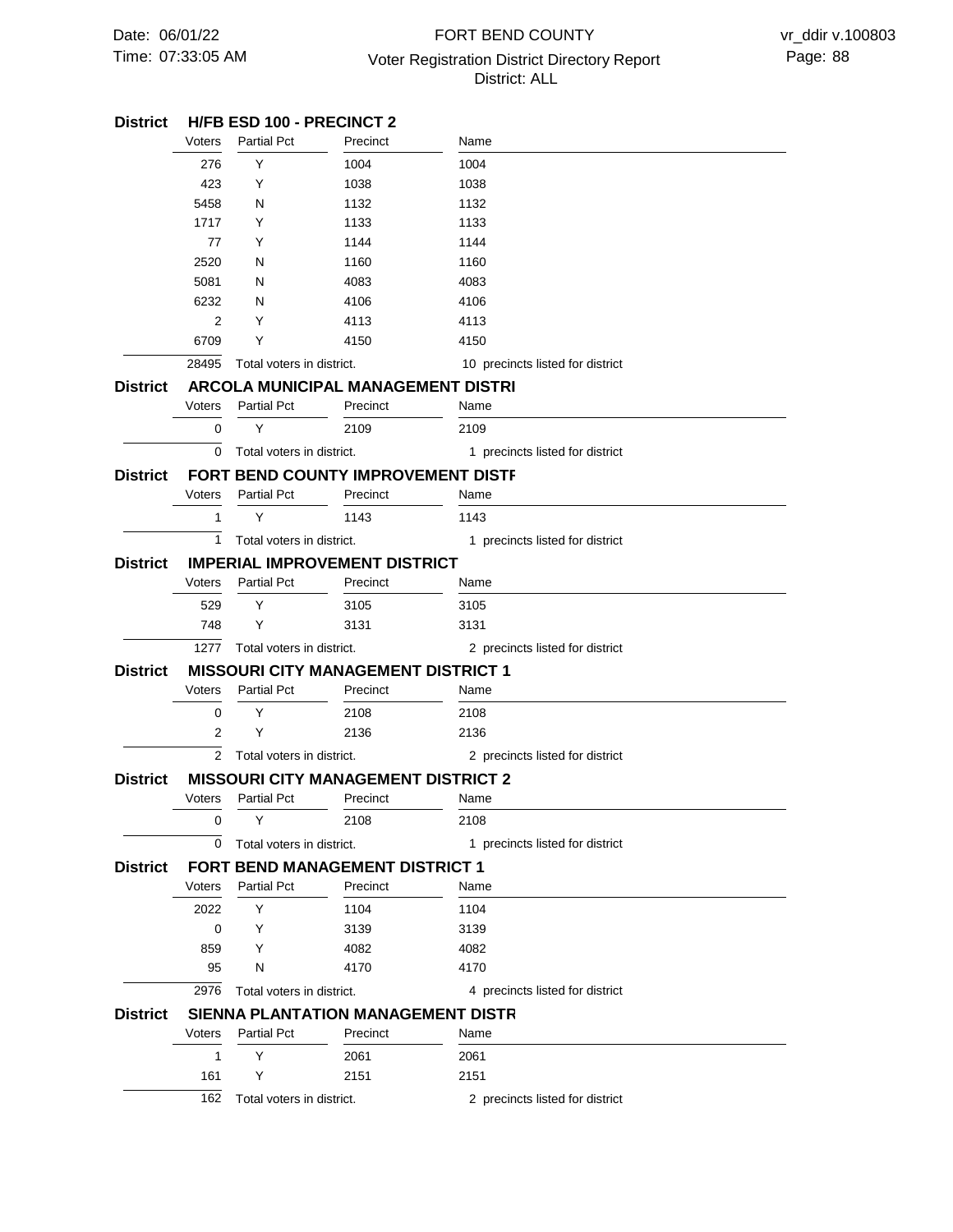## 07:33:05 AM Voter Registration District Directory Report Page: 89 FORT BEND COUNTY District: ALL

#### **WEST FORT BEND MANAGEMENT DISTRICT District**

|                 | Voters                    | <b>Partial Pct</b>         | Precinct | Name                             |
|-----------------|---------------------------|----------------------------|----------|----------------------------------|
|                 | 9                         | Υ                          | 1008     | 1008                             |
|                 | 894                       | Υ                          | 1013     | 1013                             |
|                 | 439                       | Υ                          | 1041     | 1041                             |
|                 | 141                       | Υ                          | 1054     | 1054                             |
|                 | 0                         | Υ                          | 1063     | 1063                             |
|                 | 1217                      | Υ                          | 1103     | 1103                             |
|                 | 57                        | Υ                          | 1104     | 1104                             |
|                 | 101                       | Υ                          | 1165     | 1165                             |
|                 | 2327                      | Υ                          | 2007     | 2007                             |
|                 | 1018                      | Υ                          | 4001     | 4001                             |
|                 | 551                       | Υ                          | 4012     | 4012                             |
|                 | 16                        | Υ                          | 4015     | 4015                             |
|                 | $\overline{7}$            | Υ                          | 4025     | 4025                             |
|                 | 604                       | Υ                          | 4037     | 4037                             |
|                 | 64                        | Υ                          | 4040     | 4040                             |
|                 | 1786                      | Y                          | 4048     | 4048                             |
|                 | 1249                      | Υ                          | 4067     | 4067                             |
|                 | 30                        | Υ                          | 4072     | 4072                             |
|                 | 680                       | Υ                          | 4073     | 4073                             |
|                 | 2865                      | Υ                          | 4074     | 4074                             |
|                 | 1629                      | Υ                          | 4076     | 4076                             |
|                 | 1432                      | Υ                          | 4141     | 4141                             |
|                 | 77                        | Υ                          | 4154     | 4154                             |
|                 | 6                         | Υ                          | 4162     | 4162                             |
|                 | 17199                     | Total voters in district.  |          | 24 precincts listed for district |
| <b>District</b> |                           | <b>CITY OF ALVIN ETJ</b>   |          |                                  |
|                 | Voters                    | <b>Partial Pct</b>         | Precinct | Name                             |
|                 | 122                       | Υ                          | 2058     | 2058                             |
|                 | 122                       | Total voters in district.  |          | 1 precincts listed for district  |
| <b>District</b> | <b>CITY OF ARCOLA ETJ</b> |                            |          |                                  |
|                 | Voters                    | <b>Partial Pct</b>         | Precinct | Name                             |
|                 | 436                       | Υ                          | 2058     | 2058                             |
|                 | 436                       | Total voters in district.  |          | 1 precincts listed for district  |
| <b>District</b> |                           | <b>CITY OF BEASLEY ETJ</b> |          |                                  |
|                 | Voters                    | <b>Partial Pct</b>         | Precinct | Name                             |
|                 | 2                         | Y                          | 4015     | 4015                             |
|                 | 181                       | Y                          | 4162     | 4162                             |
|                 | 183                       | Total voters in district.  |          | 2 precincts listed for district  |
| <b>District</b> |                           | <b>EAST BERNARD ETJ</b>    |          |                                  |
|                 | Voters                    | <b>Partial Pct</b>         | Precinct | Name                             |
|                 | 38                        | Y                          | 4162     | 4162                             |
|                 | 38                        | Total voters in district.  |          | 1 precincts listed for district  |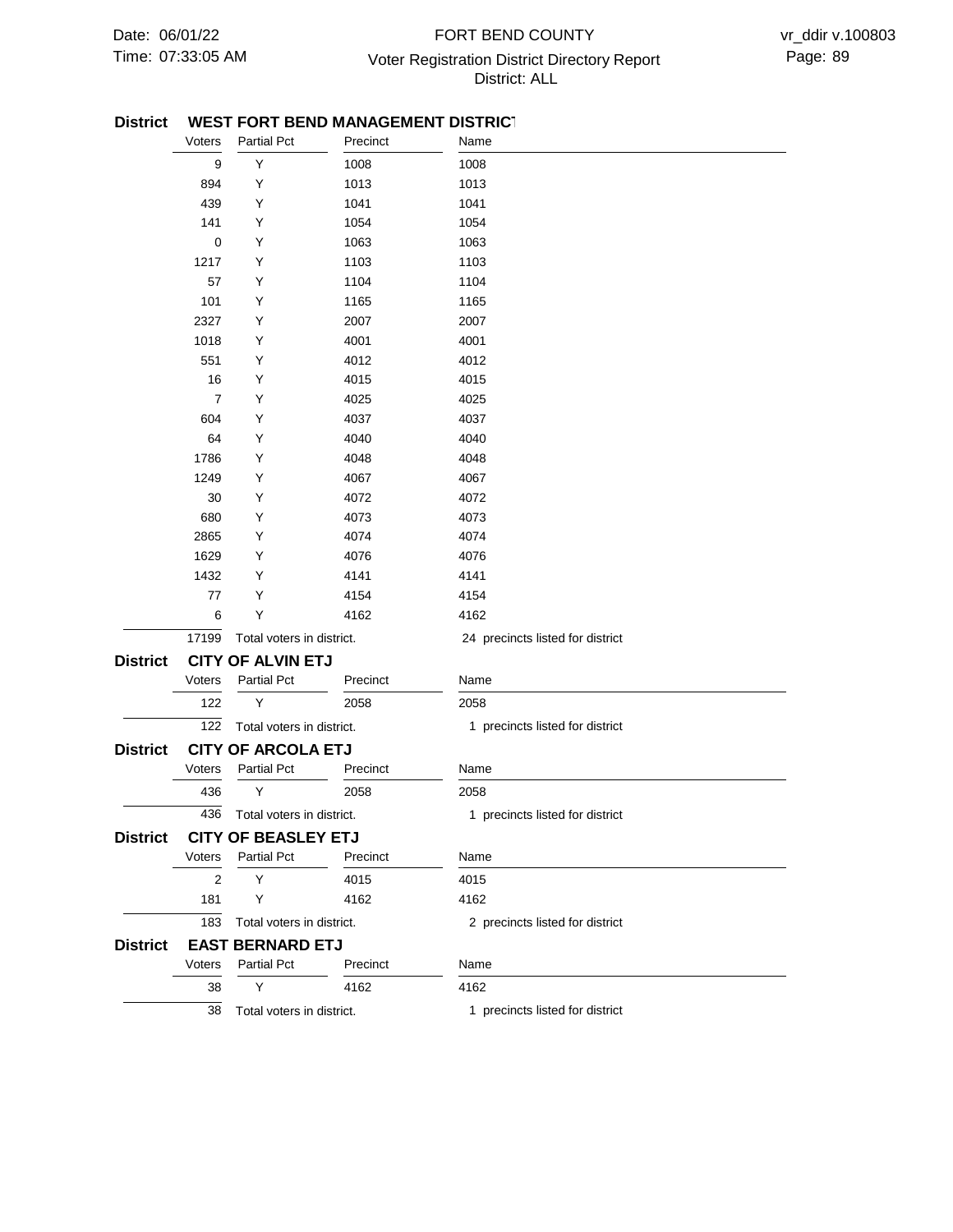# 07:33:05 AM Voter Registration District Directory Report Page: 90 FORT BEND COUNTY District: ALL

| <b>District</b> |                              | <b>VILLAGE OF FAIRCHILDS ETJ</b> |          |                                 |
|-----------------|------------------------------|----------------------------------|----------|---------------------------------|
|                 | Voters                       | <b>Partial Pct</b>               | Precinct | Name                            |
|                 | 351                          | Υ                                | 2018     | 2018                            |
|                 | 5                            | Υ                                | 4025     | 4025                            |
|                 | 356                          | Total voters in district.        |          | 2 precincts listed for district |
| District        |                              | <b>CITY OF FULSHEAR ETJ</b>      |          |                                 |
|                 | Voters                       | <b>Partial Pct</b>               | Precinct | Name                            |
|                 | $\overline{2}$               | Y                                | 1006     | 1006                            |
|                 | $\overline{2}$               | Total voters in district.        |          | 1 precincts listed for district |
| District        |                              | <b>CITY OF KATY ETJ</b>          |          |                                 |
|                 | Voters                       | <b>Partial Pct</b>               | Precinct | Name                            |
|                 | 175                          | Υ                                | 1006     | 1006                            |
|                 | 175                          | Total voters in district.        |          | 1 precincts listed for district |
| District        |                              | <b>CITY OF KENDLETON ETJ</b>     |          |                                 |
|                 | Voters                       | <b>Partial Pct</b>               | Precinct | Name                            |
|                 | 68                           | Y                                | 4002     | 4002                            |
|                 | 68                           | Total voters in district.        |          | 1 precincts listed for district |
| District        | <b>CITY OF NEEDVILLE ETJ</b> |                                  |          |                                 |
|                 | Voters                       | <b>Partial Pct</b>               | Precinct | Name                            |
|                 | 333                          | Υ                                | 2010     | 2010                            |
|                 | 19                           | Y                                | 2161     | 2161                            |
|                 | 31                           | Y                                | 4015     | 4015                            |
|                 | 10                           | Υ                                | 4025     | 4025                            |
|                 | 393                          | Total voters in district.        |          | 4 precincts listed for district |
| <b>District</b> | <b>CITY OF ORCHARD ETJ</b>   |                                  |          |                                 |
|                 | Voters                       | <b>Partial Pct</b>               | Precinct | Name                            |
|                 | 417                          | Y                                | 1008     | 1008                            |
|                 | 6                            | Υ                                | 4002     | 4002                            |
|                 | 163                          | Υ                                | 4162     | 4162                            |
|                 | 586                          | Total voters in district.        |          | 3 precincts listed for district |
| <b>District</b> |                              | <b>VILLAGE OF PLEAK ETJ</b>      |          |                                 |
|                 | Voters                       | <b>Partial Pct</b>               | Precinct | Name                            |
|                 | 2431                         | Υ                                | 4025     | 4025                            |
|                 | 2431                         | Total voters in district.        |          | 1 precincts listed for district |
| <b>District</b> |                              | <b>CITY OF RICHMOND ETJ</b>      |          |                                 |
|                 | Voters                       | <b>Partial Pct</b>               | Precinct | Name                            |
|                 | 2                            | Υ                                | 1103     | 1103                            |
|                 | $\overline{2}$               | Total voters in district.        |          | 1 precincts listed for district |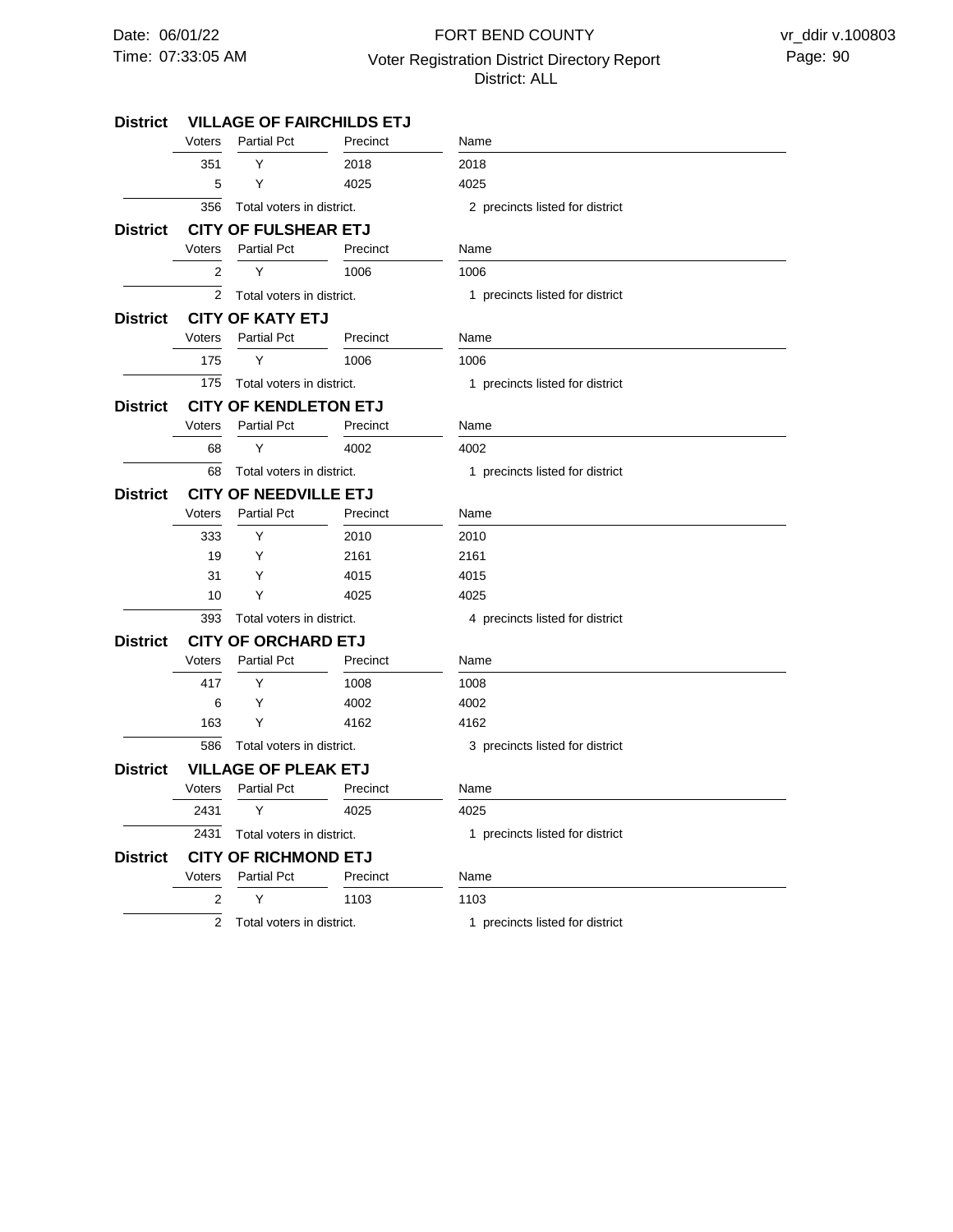# 07:33:05 AM **Page: 91** Voter Registration District Directory Report Page: 91 FORT BEND COUNTY District: ALL

| <b>District</b> | <b>CITY OF ROSENBERG ETJ</b>          |                              |                                       |                                 |  |  |
|-----------------|---------------------------------------|------------------------------|---------------------------------------|---------------------------------|--|--|
|                 | Voters                                | <b>Partial Pct</b>           | Precinct                              | Name                            |  |  |
|                 | 12                                    | Y                            | 1008                                  | 1008                            |  |  |
|                 | 74                                    | Y                            | 1054                                  | 1054                            |  |  |
|                 | 283                                   | Y                            | 1103                                  | 1103                            |  |  |
|                 | 7893                                  | Y                            | 2007                                  | 2007                            |  |  |
|                 | 910                                   | Y                            | 4015                                  | 4015                            |  |  |
|                 | 294                                   | Y                            | 4024                                  | 4024                            |  |  |
|                 | 786                                   | Y                            | 4025                                  | 4025                            |  |  |
|                 | 2396                                  | Y                            | 4154                                  | 4154                            |  |  |
|                 | 210                                   | Y                            | 4162                                  | 4162                            |  |  |
|                 | 12858                                 | Total voters in district.    |                                       | 9 precincts listed for district |  |  |
| <b>District</b> |                                       | <b>TOWN OF THOMPSONS ETJ</b> |                                       |                                 |  |  |
|                 | Voters                                | <b>Partial Pct</b>           | Precinct                              | Name                            |  |  |
|                 | 19                                    | Y                            | 2007                                  | 2007                            |  |  |
|                 | 31                                    | Y                            | 2018                                  | 2018                            |  |  |
|                 | 345                                   | Y                            | 2152                                  | 2152                            |  |  |
|                 | 395                                   | Total voters in district.    |                                       | 3 precincts listed for district |  |  |
| <b>District</b> |                                       |                              | <b>COUNTY ASSISTANCE DISTRICT #10</b> |                                 |  |  |
|                 | Voters                                | <b>Partial Pct</b>           | Precinct                              | Name                            |  |  |
|                 | 2                                     | Υ                            | 1130                                  | 1130                            |  |  |
|                 | 2                                     | Total voters in district.    |                                       | 1 precincts listed for district |  |  |
| <b>District</b> | <b>COUNTY ASSISTANCE DISTRICT #11</b> |                              |                                       |                                 |  |  |
|                 | Voters                                | <b>Partial Pct</b>           | Precinct                              | Name                            |  |  |
|                 | 15                                    | Y                            | 4095                                  | 4095                            |  |  |
|                 | 15                                    | Total voters in district.    |                                       | 1 precincts listed for district |  |  |
| <b>District</b> |                                       |                              | <b>COUNTY ASSISTANCE DISTRICT #12</b> |                                 |  |  |
|                 | Voters                                | <b>Partial Pct</b>           | Precinct                              | Name                            |  |  |
|                 | $\overline{7}$                        | Y                            | 4025                                  | 4025                            |  |  |
|                 | 7                                     | Total voters in district.    |                                       | 1 precincts listed for district |  |  |
| <b>District</b> |                                       |                              | <b>COUNTY ASSISTANCE DISTRICT #22</b> |                                 |  |  |
|                 | Voters                                | <b>Partial Pct</b>           | Precinct                              | Name                            |  |  |
|                 | $\overline{7}$                        | Y                            | 3112                                  | 3112                            |  |  |
|                 | 4                                     | Y                            | 3175                                  | 3175                            |  |  |
|                 | 11                                    | Total voters in district.    |                                       | 2 precincts listed for district |  |  |
| <b>District</b> |                                       |                              | <b>COUNTY ASSISTANCE DISTRICT #23</b> |                                 |  |  |
|                 | Voters                                | <b>Partial Pct</b>           | Precinct                              | Name                            |  |  |
|                 | 6                                     | Y                            | 2018                                  | 2018                            |  |  |
|                 |                                       |                              |                                       |                                 |  |  |
|                 | 6                                     | Total voters in district.    |                                       | 1 precincts listed for district |  |  |
| <b>District</b> |                                       |                              | <b>COUNTY ASSISTANCE DISTRICT #1</b>  |                                 |  |  |
|                 | Voters                                | <b>Partial Pct</b>           | Precinct                              | Name                            |  |  |
|                 | 312                                   | Y                            | 1038                                  | 1038                            |  |  |
|                 | 0                                     | Y                            | 1146                                  | 1146                            |  |  |
|                 | 0                                     | Y                            | 4095                                  | 4095                            |  |  |
|                 | 312                                   | Total voters in district.    |                                       | 3 precincts listed for district |  |  |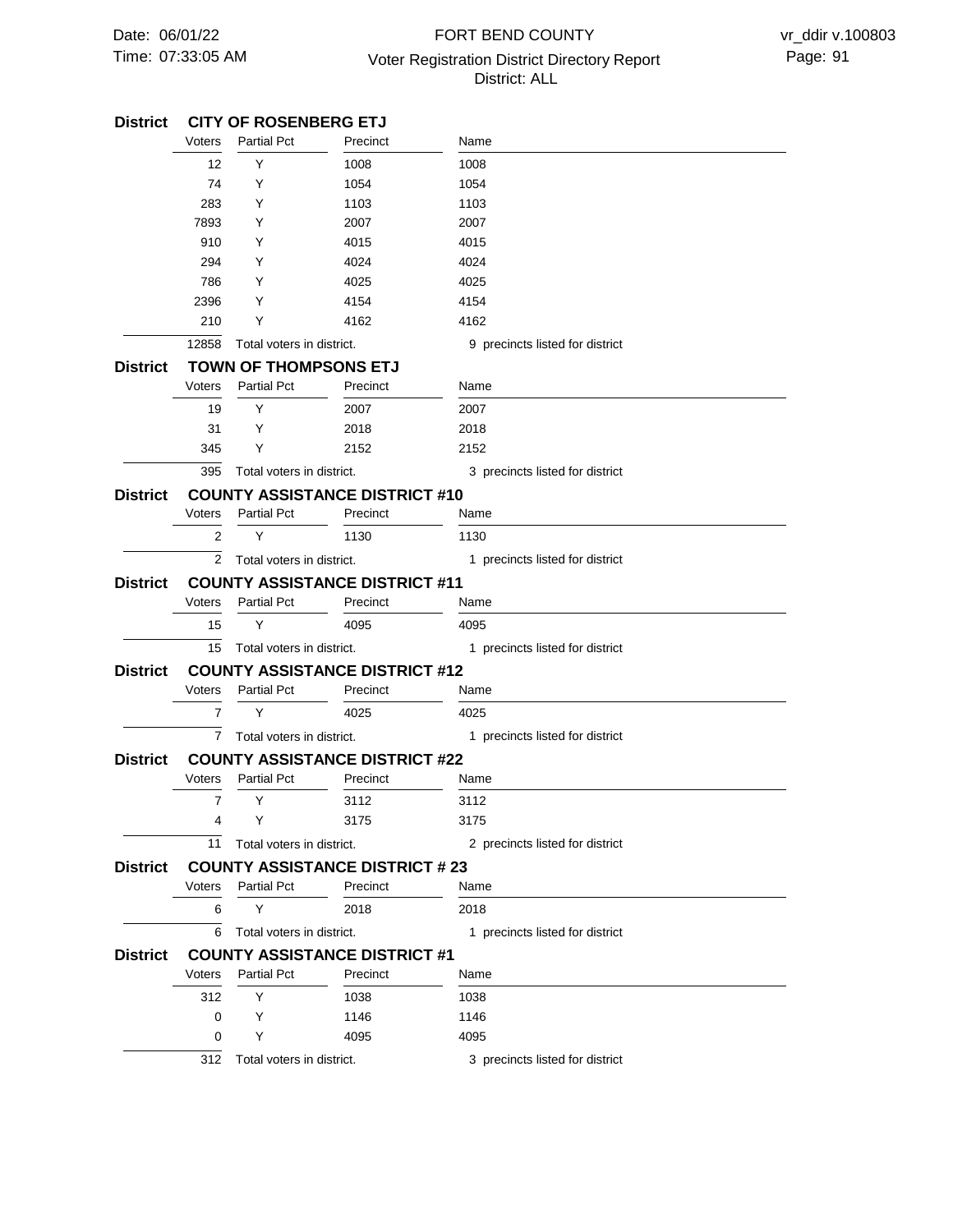#### FORT BEND COUNTY

07:33:05 AM Voter Registration District Directory Report Page: 92

### District: ALL

| <b>District</b> | <b>COUNTY ASSISTANCE DISTRICT #2</b> |                           |                                       |                                 |  |  |
|-----------------|--------------------------------------|---------------------------|---------------------------------------|---------------------------------|--|--|
|                 | Voters                               | <b>Partial Pct</b>        | Precinct                              | Name                            |  |  |
|                 | 1773                                 | N                         | 4117                                  | 4117                            |  |  |
|                 | 1773                                 | Total voters in district. |                                       | 1 precincts listed for district |  |  |
| <b>District</b> |                                      |                           | <b>COUNTY ASSISTANCE DISTRICT #3</b>  |                                 |  |  |
|                 | Voters                               | <b>Partial Pct</b>        | Precinct                              | Name                            |  |  |
|                 | 0                                    | Y                         | 4026                                  | 4026                            |  |  |
|                 | 98                                   | Y                         | 4124                                  | 4124                            |  |  |
|                 | 98                                   | Total voters in district. |                                       | 2 precincts listed for district |  |  |
| <b>District</b> |                                      |                           | <b>COUNTY ASSISTANCE DISTRICT #4</b>  |                                 |  |  |
|                 | <b>Voters</b>                        | <b>Partial Pct</b>        | Precinct                              | Name                            |  |  |
|                 | 108                                  | Y                         | 2134                                  | 2134                            |  |  |
|                 | 108                                  | Total voters in district. |                                       | 1 precincts listed for district |  |  |
| <b>District</b> |                                      |                           | <b>COUNTY ASSISTANCE DISTRICT #5</b>  |                                 |  |  |
|                 | Voters                               | <b>Partial Pct</b>        | Precinct                              | Name                            |  |  |
|                 | 28                                   | Y                         | 2003                                  | 2003                            |  |  |
|                 | 3                                    | Y                         | 2134                                  | 2134                            |  |  |
|                 | 31                                   | Total voters in district. |                                       | 2 precincts listed for district |  |  |
| <b>District</b> |                                      |                           | <b>COUNTY ASSISTANCE DISTRICT #6</b>  |                                 |  |  |
|                 | Voters                               | <b>Partial Pct</b>        | Precinct                              | Name                            |  |  |
|                 | 0                                    | Y                         | 3098                                  | 3098                            |  |  |
|                 | 5                                    | Y                         | 4113                                  | 4113                            |  |  |
|                 | 5                                    | Total voters in district. |                                       | 2 precincts listed for district |  |  |
| <b>District</b> | <b>COUNTY ASSISTANCE DISTRICT #7</b> |                           |                                       |                                 |  |  |
|                 | Voters                               | <b>Partial Pct</b>        | Precinct                              | Name                            |  |  |
|                 | 496                                  | Υ                         | 1148                                  | 1148                            |  |  |
|                 | 496                                  | Total voters in district. |                                       | 1 precincts listed for district |  |  |
| <b>District</b> | <b>COUNTY ASSISTANCE DISTRICT #8</b> |                           |                                       |                                 |  |  |
|                 | Voters                               | <b>Partial Pct</b>        | Precinct                              | Name                            |  |  |
|                 | 3                                    | Y                         | 1019                                  | 1019                            |  |  |
|                 | 3                                    | Total voters in district. |                                       | 1 precincts listed for district |  |  |
| <b>District</b> |                                      |                           | <b>COUNTY ASSISTANCE DISTRIC #16</b>  |                                 |  |  |
|                 | Voters                               | <b>Partial Pct</b>        | Precinct                              | Name                            |  |  |
|                 | 11                                   | Υ                         | 2018                                  | 2018                            |  |  |
|                 | 11                                   | Total voters in district. |                                       | 1 precincts listed for district |  |  |
| <b>District</b> |                                      |                           | <b>COUNTY ASSISTANCE DISTRICT #17</b> |                                 |  |  |
|                 | Voters                               | <b>Partial Pct</b>        | Precinct                              | Name                            |  |  |
|                 | 4                                    | Y                         | 2152                                  | 2152                            |  |  |
|                 | 4                                    | Total voters in district. |                                       | 1 precincts listed for district |  |  |
| <b>District</b> |                                      |                           | <b>COUNTY ASSISTANCE DISTRICT #18</b> |                                 |  |  |
|                 | Voters                               | <b>Partial Pct</b>        | Precinct                              | Name                            |  |  |
|                 | 10                                   | Υ                         | 4162                                  | 4162                            |  |  |
|                 | 10                                   | Total voters in district. |                                       | 1 precincts listed for district |  |  |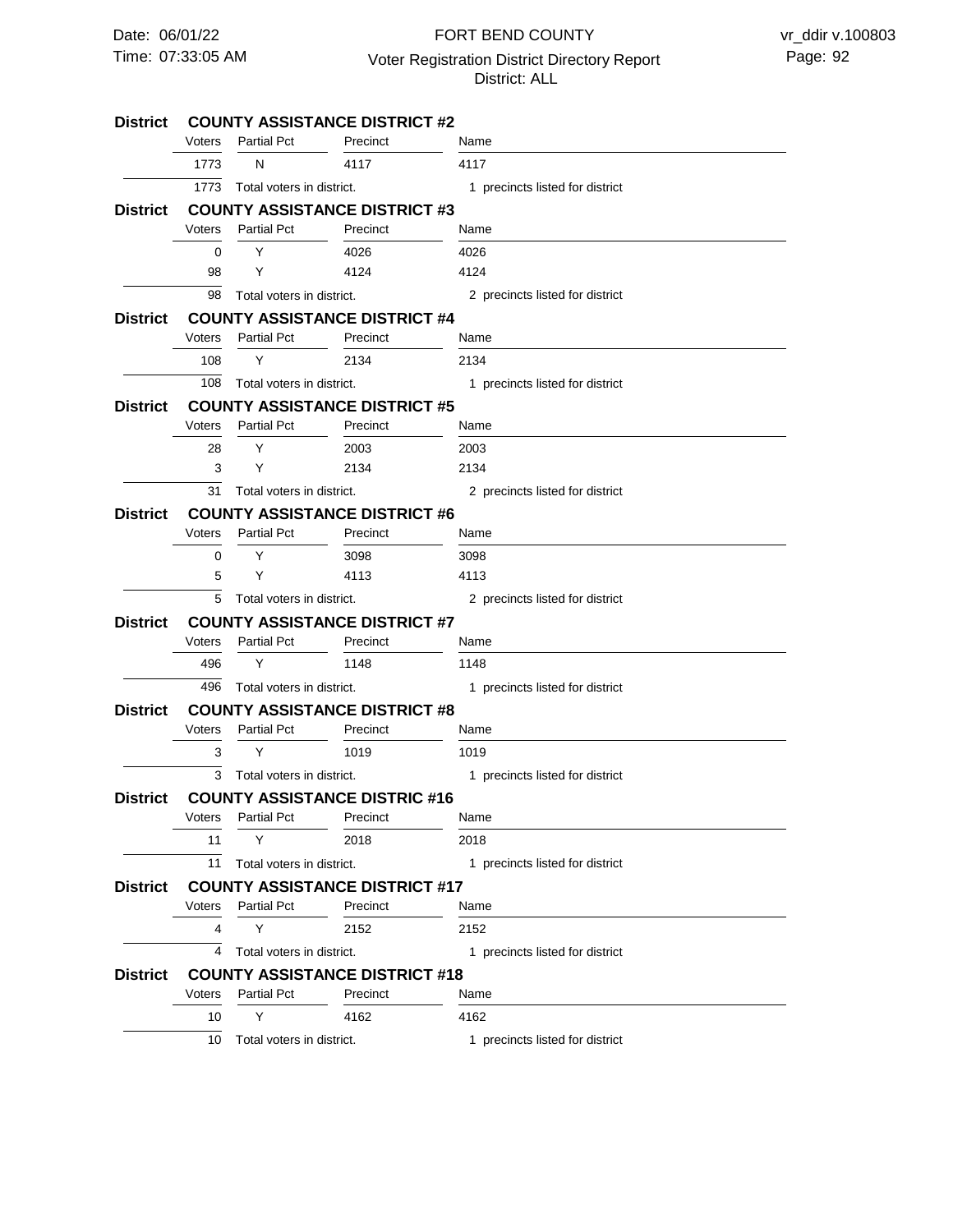#### FORT BEND COUNTY

07:33:05 AM Voter Registration District Directory Report Page: 93 District: ALL

| Voters<br><b>Partial Pct</b><br>Precinct<br>Name<br>Υ<br>1008<br>3<br>1008<br>3<br>Total voters in district.<br>1 precincts listed for district<br><b>COUNTY ASSISTANCE DISTRICT #20</b><br>Voters<br><b>Partial Pct</b><br>Precinct<br>Name<br>Y<br>0<br>2161<br>2161<br>0<br>Total voters in district.<br>1 precincts listed for district<br><b>COUNTY ASSISTANCE DISTRICT #21</b><br><b>Partial Pct</b><br>Voters<br>Precinct<br>Name<br>Y<br>0<br>4002<br>4002<br>0<br>1 precincts listed for district<br>Total voters in district.<br><b>District</b><br><b>FORT BEND COUNTY LID 15 - DIST 1</b><br>Voters<br><b>Partial Pct</b><br>Precinct<br>Name<br>Y<br>$\Omega$<br>3064<br>3064<br>261<br>Y<br>3065<br>3065<br>1294<br>Y<br>3129<br>3129<br>1555<br>Total voters in district.<br>3 precincts listed for district<br><b>FORT BEND COUNTY LID 15 - DIST 2</b><br><b>Partial Pct</b><br>Voters<br>Precinct<br>Name<br>138<br>Y<br>3044<br>3044<br>16<br>Y<br>3064<br>3064<br>1132<br>Y<br>3065<br>3065<br>1286<br>Total voters in district.<br>3 precincts listed for district<br>FORT BEND COUNTY LID 15 - DIST 3<br><b>Partial Pct</b><br>Voters<br>Precinct<br>Name<br>Υ<br>29<br>3102<br>3102<br>2188<br>Y<br>3129<br>3129<br>2217<br>Total voters in district.<br>2 precincts listed for district<br><b>FORT BEND COUNTY LID 15 - DIST 4</b><br>Voters<br><b>Partial Pct</b><br>Precinct<br>Name<br>Y<br>364<br>3044<br>3044<br>1147<br>Y<br>3129<br>3129<br>1511<br>Total voters in district.<br>2 precincts listed for district<br><b>FORT BEND COUNTY LID 15 - DIST 5</b><br><b>Partial Pct</b><br>Voters<br>Precinct<br>Name<br>Y<br>1186<br>3044<br>3044<br>$12 \overline{ }$<br>Υ<br>3129<br>3129<br>1198<br>2 precincts listed for district<br>Total voters in district.<br><b>FORT BEND COUNTY LID 19 - DIST 1</b><br>Voters<br><b>Partial Pct</b><br>Precinct<br>Name<br>Y<br>665<br>3044<br>3044<br>Total voters in district. | <b>District</b> | <b>COUNTY ASSISTANCE DISTRICT #19</b> |  |  |                                 |  |  |
|------------------------------------------------------------------------------------------------------------------------------------------------------------------------------------------------------------------------------------------------------------------------------------------------------------------------------------------------------------------------------------------------------------------------------------------------------------------------------------------------------------------------------------------------------------------------------------------------------------------------------------------------------------------------------------------------------------------------------------------------------------------------------------------------------------------------------------------------------------------------------------------------------------------------------------------------------------------------------------------------------------------------------------------------------------------------------------------------------------------------------------------------------------------------------------------------------------------------------------------------------------------------------------------------------------------------------------------------------------------------------------------------------------------------------------------------------------------------------------------------------------------------------------------------------------------------------------------------------------------------------------------------------------------------------------------------------------------------------------------------------------------------------------------------------------------------------------------------------------------------------------------------------------------------------------------------------|-----------------|---------------------------------------|--|--|---------------------------------|--|--|
|                                                                                                                                                                                                                                                                                                                                                                                                                                                                                                                                                                                                                                                                                                                                                                                                                                                                                                                                                                                                                                                                                                                                                                                                                                                                                                                                                                                                                                                                                                                                                                                                                                                                                                                                                                                                                                                                                                                                                      |                 |                                       |  |  |                                 |  |  |
|                                                                                                                                                                                                                                                                                                                                                                                                                                                                                                                                                                                                                                                                                                                                                                                                                                                                                                                                                                                                                                                                                                                                                                                                                                                                                                                                                                                                                                                                                                                                                                                                                                                                                                                                                                                                                                                                                                                                                      |                 |                                       |  |  |                                 |  |  |
|                                                                                                                                                                                                                                                                                                                                                                                                                                                                                                                                                                                                                                                                                                                                                                                                                                                                                                                                                                                                                                                                                                                                                                                                                                                                                                                                                                                                                                                                                                                                                                                                                                                                                                                                                                                                                                                                                                                                                      |                 |                                       |  |  |                                 |  |  |
|                                                                                                                                                                                                                                                                                                                                                                                                                                                                                                                                                                                                                                                                                                                                                                                                                                                                                                                                                                                                                                                                                                                                                                                                                                                                                                                                                                                                                                                                                                                                                                                                                                                                                                                                                                                                                                                                                                                                                      | <b>District</b> |                                       |  |  |                                 |  |  |
|                                                                                                                                                                                                                                                                                                                                                                                                                                                                                                                                                                                                                                                                                                                                                                                                                                                                                                                                                                                                                                                                                                                                                                                                                                                                                                                                                                                                                                                                                                                                                                                                                                                                                                                                                                                                                                                                                                                                                      |                 |                                       |  |  |                                 |  |  |
|                                                                                                                                                                                                                                                                                                                                                                                                                                                                                                                                                                                                                                                                                                                                                                                                                                                                                                                                                                                                                                                                                                                                                                                                                                                                                                                                                                                                                                                                                                                                                                                                                                                                                                                                                                                                                                                                                                                                                      |                 |                                       |  |  |                                 |  |  |
|                                                                                                                                                                                                                                                                                                                                                                                                                                                                                                                                                                                                                                                                                                                                                                                                                                                                                                                                                                                                                                                                                                                                                                                                                                                                                                                                                                                                                                                                                                                                                                                                                                                                                                                                                                                                                                                                                                                                                      |                 |                                       |  |  |                                 |  |  |
|                                                                                                                                                                                                                                                                                                                                                                                                                                                                                                                                                                                                                                                                                                                                                                                                                                                                                                                                                                                                                                                                                                                                                                                                                                                                                                                                                                                                                                                                                                                                                                                                                                                                                                                                                                                                                                                                                                                                                      | <b>District</b> |                                       |  |  |                                 |  |  |
|                                                                                                                                                                                                                                                                                                                                                                                                                                                                                                                                                                                                                                                                                                                                                                                                                                                                                                                                                                                                                                                                                                                                                                                                                                                                                                                                                                                                                                                                                                                                                                                                                                                                                                                                                                                                                                                                                                                                                      |                 |                                       |  |  |                                 |  |  |
|                                                                                                                                                                                                                                                                                                                                                                                                                                                                                                                                                                                                                                                                                                                                                                                                                                                                                                                                                                                                                                                                                                                                                                                                                                                                                                                                                                                                                                                                                                                                                                                                                                                                                                                                                                                                                                                                                                                                                      |                 |                                       |  |  |                                 |  |  |
|                                                                                                                                                                                                                                                                                                                                                                                                                                                                                                                                                                                                                                                                                                                                                                                                                                                                                                                                                                                                                                                                                                                                                                                                                                                                                                                                                                                                                                                                                                                                                                                                                                                                                                                                                                                                                                                                                                                                                      |                 |                                       |  |  |                                 |  |  |
|                                                                                                                                                                                                                                                                                                                                                                                                                                                                                                                                                                                                                                                                                                                                                                                                                                                                                                                                                                                                                                                                                                                                                                                                                                                                                                                                                                                                                                                                                                                                                                                                                                                                                                                                                                                                                                                                                                                                                      |                 |                                       |  |  |                                 |  |  |
|                                                                                                                                                                                                                                                                                                                                                                                                                                                                                                                                                                                                                                                                                                                                                                                                                                                                                                                                                                                                                                                                                                                                                                                                                                                                                                                                                                                                                                                                                                                                                                                                                                                                                                                                                                                                                                                                                                                                                      |                 |                                       |  |  |                                 |  |  |
|                                                                                                                                                                                                                                                                                                                                                                                                                                                                                                                                                                                                                                                                                                                                                                                                                                                                                                                                                                                                                                                                                                                                                                                                                                                                                                                                                                                                                                                                                                                                                                                                                                                                                                                                                                                                                                                                                                                                                      |                 |                                       |  |  |                                 |  |  |
|                                                                                                                                                                                                                                                                                                                                                                                                                                                                                                                                                                                                                                                                                                                                                                                                                                                                                                                                                                                                                                                                                                                                                                                                                                                                                                                                                                                                                                                                                                                                                                                                                                                                                                                                                                                                                                                                                                                                                      |                 |                                       |  |  |                                 |  |  |
|                                                                                                                                                                                                                                                                                                                                                                                                                                                                                                                                                                                                                                                                                                                                                                                                                                                                                                                                                                                                                                                                                                                                                                                                                                                                                                                                                                                                                                                                                                                                                                                                                                                                                                                                                                                                                                                                                                                                                      |                 |                                       |  |  |                                 |  |  |
|                                                                                                                                                                                                                                                                                                                                                                                                                                                                                                                                                                                                                                                                                                                                                                                                                                                                                                                                                                                                                                                                                                                                                                                                                                                                                                                                                                                                                                                                                                                                                                                                                                                                                                                                                                                                                                                                                                                                                      |                 |                                       |  |  |                                 |  |  |
|                                                                                                                                                                                                                                                                                                                                                                                                                                                                                                                                                                                                                                                                                                                                                                                                                                                                                                                                                                                                                                                                                                                                                                                                                                                                                                                                                                                                                                                                                                                                                                                                                                                                                                                                                                                                                                                                                                                                                      | <b>District</b> |                                       |  |  |                                 |  |  |
|                                                                                                                                                                                                                                                                                                                                                                                                                                                                                                                                                                                                                                                                                                                                                                                                                                                                                                                                                                                                                                                                                                                                                                                                                                                                                                                                                                                                                                                                                                                                                                                                                                                                                                                                                                                                                                                                                                                                                      |                 |                                       |  |  |                                 |  |  |
|                                                                                                                                                                                                                                                                                                                                                                                                                                                                                                                                                                                                                                                                                                                                                                                                                                                                                                                                                                                                                                                                                                                                                                                                                                                                                                                                                                                                                                                                                                                                                                                                                                                                                                                                                                                                                                                                                                                                                      |                 |                                       |  |  |                                 |  |  |
|                                                                                                                                                                                                                                                                                                                                                                                                                                                                                                                                                                                                                                                                                                                                                                                                                                                                                                                                                                                                                                                                                                                                                                                                                                                                                                                                                                                                                                                                                                                                                                                                                                                                                                                                                                                                                                                                                                                                                      |                 |                                       |  |  |                                 |  |  |
|                                                                                                                                                                                                                                                                                                                                                                                                                                                                                                                                                                                                                                                                                                                                                                                                                                                                                                                                                                                                                                                                                                                                                                                                                                                                                                                                                                                                                                                                                                                                                                                                                                                                                                                                                                                                                                                                                                                                                      |                 |                                       |  |  |                                 |  |  |
|                                                                                                                                                                                                                                                                                                                                                                                                                                                                                                                                                                                                                                                                                                                                                                                                                                                                                                                                                                                                                                                                                                                                                                                                                                                                                                                                                                                                                                                                                                                                                                                                                                                                                                                                                                                                                                                                                                                                                      |                 |                                       |  |  |                                 |  |  |
|                                                                                                                                                                                                                                                                                                                                                                                                                                                                                                                                                                                                                                                                                                                                                                                                                                                                                                                                                                                                                                                                                                                                                                                                                                                                                                                                                                                                                                                                                                                                                                                                                                                                                                                                                                                                                                                                                                                                                      | <b>District</b> |                                       |  |  |                                 |  |  |
|                                                                                                                                                                                                                                                                                                                                                                                                                                                                                                                                                                                                                                                                                                                                                                                                                                                                                                                                                                                                                                                                                                                                                                                                                                                                                                                                                                                                                                                                                                                                                                                                                                                                                                                                                                                                                                                                                                                                                      |                 |                                       |  |  |                                 |  |  |
|                                                                                                                                                                                                                                                                                                                                                                                                                                                                                                                                                                                                                                                                                                                                                                                                                                                                                                                                                                                                                                                                                                                                                                                                                                                                                                                                                                                                                                                                                                                                                                                                                                                                                                                                                                                                                                                                                                                                                      |                 |                                       |  |  |                                 |  |  |
|                                                                                                                                                                                                                                                                                                                                                                                                                                                                                                                                                                                                                                                                                                                                                                                                                                                                                                                                                                                                                                                                                                                                                                                                                                                                                                                                                                                                                                                                                                                                                                                                                                                                                                                                                                                                                                                                                                                                                      |                 |                                       |  |  |                                 |  |  |
|                                                                                                                                                                                                                                                                                                                                                                                                                                                                                                                                                                                                                                                                                                                                                                                                                                                                                                                                                                                                                                                                                                                                                                                                                                                                                                                                                                                                                                                                                                                                                                                                                                                                                                                                                                                                                                                                                                                                                      |                 |                                       |  |  |                                 |  |  |
|                                                                                                                                                                                                                                                                                                                                                                                                                                                                                                                                                                                                                                                                                                                                                                                                                                                                                                                                                                                                                                                                                                                                                                                                                                                                                                                                                                                                                                                                                                                                                                                                                                                                                                                                                                                                                                                                                                                                                      | <b>District</b> |                                       |  |  |                                 |  |  |
|                                                                                                                                                                                                                                                                                                                                                                                                                                                                                                                                                                                                                                                                                                                                                                                                                                                                                                                                                                                                                                                                                                                                                                                                                                                                                                                                                                                                                                                                                                                                                                                                                                                                                                                                                                                                                                                                                                                                                      |                 |                                       |  |  |                                 |  |  |
|                                                                                                                                                                                                                                                                                                                                                                                                                                                                                                                                                                                                                                                                                                                                                                                                                                                                                                                                                                                                                                                                                                                                                                                                                                                                                                                                                                                                                                                                                                                                                                                                                                                                                                                                                                                                                                                                                                                                                      |                 |                                       |  |  |                                 |  |  |
|                                                                                                                                                                                                                                                                                                                                                                                                                                                                                                                                                                                                                                                                                                                                                                                                                                                                                                                                                                                                                                                                                                                                                                                                                                                                                                                                                                                                                                                                                                                                                                                                                                                                                                                                                                                                                                                                                                                                                      |                 |                                       |  |  |                                 |  |  |
|                                                                                                                                                                                                                                                                                                                                                                                                                                                                                                                                                                                                                                                                                                                                                                                                                                                                                                                                                                                                                                                                                                                                                                                                                                                                                                                                                                                                                                                                                                                                                                                                                                                                                                                                                                                                                                                                                                                                                      |                 |                                       |  |  |                                 |  |  |
|                                                                                                                                                                                                                                                                                                                                                                                                                                                                                                                                                                                                                                                                                                                                                                                                                                                                                                                                                                                                                                                                                                                                                                                                                                                                                                                                                                                                                                                                                                                                                                                                                                                                                                                                                                                                                                                                                                                                                      | <b>District</b> |                                       |  |  |                                 |  |  |
|                                                                                                                                                                                                                                                                                                                                                                                                                                                                                                                                                                                                                                                                                                                                                                                                                                                                                                                                                                                                                                                                                                                                                                                                                                                                                                                                                                                                                                                                                                                                                                                                                                                                                                                                                                                                                                                                                                                                                      |                 |                                       |  |  |                                 |  |  |
|                                                                                                                                                                                                                                                                                                                                                                                                                                                                                                                                                                                                                                                                                                                                                                                                                                                                                                                                                                                                                                                                                                                                                                                                                                                                                                                                                                                                                                                                                                                                                                                                                                                                                                                                                                                                                                                                                                                                                      |                 |                                       |  |  |                                 |  |  |
|                                                                                                                                                                                                                                                                                                                                                                                                                                                                                                                                                                                                                                                                                                                                                                                                                                                                                                                                                                                                                                                                                                                                                                                                                                                                                                                                                                                                                                                                                                                                                                                                                                                                                                                                                                                                                                                                                                                                                      |                 |                                       |  |  |                                 |  |  |
|                                                                                                                                                                                                                                                                                                                                                                                                                                                                                                                                                                                                                                                                                                                                                                                                                                                                                                                                                                                                                                                                                                                                                                                                                                                                                                                                                                                                                                                                                                                                                                                                                                                                                                                                                                                                                                                                                                                                                      |                 |                                       |  |  |                                 |  |  |
|                                                                                                                                                                                                                                                                                                                                                                                                                                                                                                                                                                                                                                                                                                                                                                                                                                                                                                                                                                                                                                                                                                                                                                                                                                                                                                                                                                                                                                                                                                                                                                                                                                                                                                                                                                                                                                                                                                                                                      | <b>District</b> |                                       |  |  |                                 |  |  |
|                                                                                                                                                                                                                                                                                                                                                                                                                                                                                                                                                                                                                                                                                                                                                                                                                                                                                                                                                                                                                                                                                                                                                                                                                                                                                                                                                                                                                                                                                                                                                                                                                                                                                                                                                                                                                                                                                                                                                      |                 |                                       |  |  |                                 |  |  |
|                                                                                                                                                                                                                                                                                                                                                                                                                                                                                                                                                                                                                                                                                                                                                                                                                                                                                                                                                                                                                                                                                                                                                                                                                                                                                                                                                                                                                                                                                                                                                                                                                                                                                                                                                                                                                                                                                                                                                      |                 |                                       |  |  |                                 |  |  |
|                                                                                                                                                                                                                                                                                                                                                                                                                                                                                                                                                                                                                                                                                                                                                                                                                                                                                                                                                                                                                                                                                                                                                                                                                                                                                                                                                                                                                                                                                                                                                                                                                                                                                                                                                                                                                                                                                                                                                      |                 | 665                                   |  |  | 1 precincts listed for district |  |  |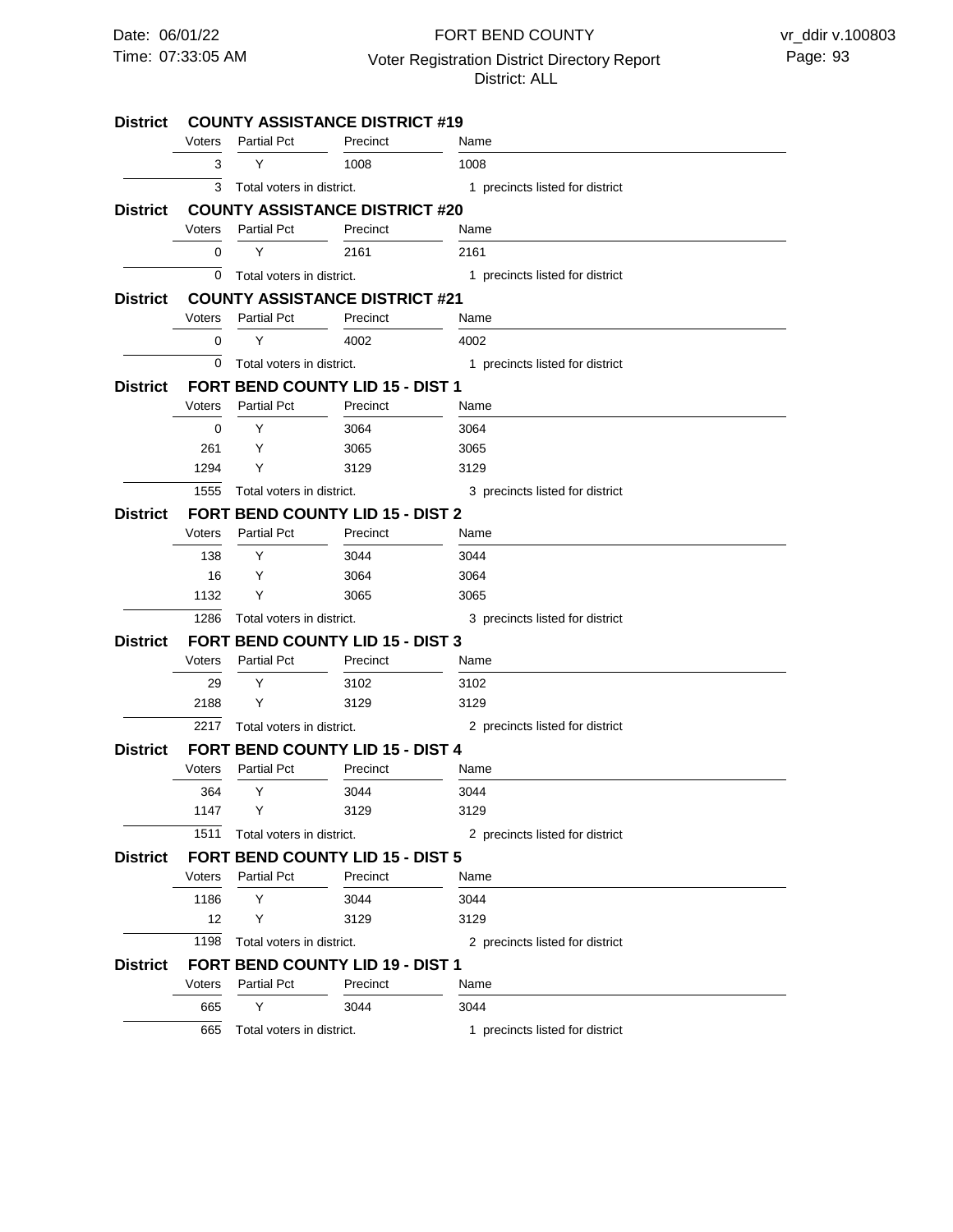### 07:33:05 AM Voter Registration District Directory Report Page: 94 FORT BEND COUNTY District: ALL

| District        |        | <b>FORT BEND COUNTY LID 19 - DIST 2</b> |                                         |                                 |  |  |
|-----------------|--------|-----------------------------------------|-----------------------------------------|---------------------------------|--|--|
|                 | Voters | <b>Partial Pct</b>                      | Precinct                                | Name                            |  |  |
|                 | 0      | Y                                       | 2061                                    | 2061                            |  |  |
|                 | 67     | Y                                       | 3044                                    | 3044                            |  |  |
|                 | 416    | Y                                       | 3157                                    | 3157                            |  |  |
|                 | 407    | N                                       | 3168                                    | 3168                            |  |  |
|                 | 890    | Total voters in district.               |                                         | 4 precincts listed for district |  |  |
| District        |        |                                         | <b>FORT BEND COUNTY LID 19 - DIST 3</b> |                                 |  |  |
|                 | Voters | <b>Partial Pct</b>                      | Precinct                                | Name                            |  |  |
|                 | 729    | Y                                       | 3044                                    | 3044                            |  |  |
|                 | 729    | Total voters in district.               |                                         | 1 precincts listed for district |  |  |
| District        |        |                                         | FORT BEND COUNTY LID 19 - DIST 4        |                                 |  |  |
|                 | Voters | <b>Partial Pct</b>                      | Precinct                                | Name                            |  |  |
|                 | 344    | Y                                       | 3044                                    | 3044                            |  |  |
|                 | 343    | Y                                       | 3157                                    | 3157                            |  |  |
|                 | 687    | Total voters in district.               |                                         | 2 precincts listed for district |  |  |
| District        |        |                                         | <b>FORT BEND COUNTY LID 19 - DIST 5</b> |                                 |  |  |
|                 | Voters | <b>Partial Pct</b>                      | Precinct                                | Name                            |  |  |
|                 | 595    | Y                                       | 3044                                    | 3044                            |  |  |
|                 | 0      | Y                                       | 3064                                    | 3064                            |  |  |
|                 | 101    | Y                                       | 3065                                    | 3065                            |  |  |
|                 | 696    | Total voters in district.               |                                         | 3 precincts listed for district |  |  |
| District        |        |                                         | <b>FORT BEND COUNTY LID 7 - DIST 1</b>  |                                 |  |  |
|                 | Voters | <b>Partial Pct</b>                      | Precinct                                | Name                            |  |  |
|                 | 1029   | N                                       | 4039                                    | 4039                            |  |  |
|                 | 1183   | Y                                       | 4124                                    | 4124                            |  |  |
|                 | 2212   | Total voters in district.               |                                         | 2 precincts listed for district |  |  |
| District        |        |                                         | <b>FORT BEND COUNTY LID 7 - DIST 2</b>  |                                 |  |  |
|                 | Voters | <b>Partial Pct</b>                      | Precinct                                | Name                            |  |  |
|                 | 780    | Y                                       | 3135                                    | 3135                            |  |  |
|                 | 1352   | Y                                       | 4026                                    | 4026                            |  |  |
|                 | 2132   | Total voters in district.               |                                         | 2 precincts listed for district |  |  |
| District        |        |                                         | FORT BEND COUNTY LID 7 - DIST 3         |                                 |  |  |
|                 | Voters | <b>Partial Pct</b>                      | Precinct                                | Name                            |  |  |
|                 | 2113   | Υ                                       | 3135                                    | 3135                            |  |  |
|                 | 2113   | Total voters in district.               |                                         | 1 precincts listed for district |  |  |
| District        |        |                                         | <b>FORT BEND COUNTY LID 7 - DIST 4</b>  |                                 |  |  |
|                 | Voters | <b>Partial Pct</b>                      | Precinct                                | Name                            |  |  |
|                 | 2308   | Y                                       | 4124                                    | 4124                            |  |  |
|                 | 2308   | Total voters in district.               |                                         | 1 precincts listed for district |  |  |
| <b>District</b> |        |                                         | <b>FORT BEND COUNTY LID 7 - DIST 5</b>  |                                 |  |  |
|                 | Voters | <b>Partial Pct</b>                      | Precinct                                | Name                            |  |  |
|                 | 260    | Y                                       | 3135                                    | 3135                            |  |  |
|                 | 1758   | Y                                       | 4026                                    | 4026                            |  |  |
|                 | 2018   | Total voters in district.               |                                         | 2 precincts listed for district |  |  |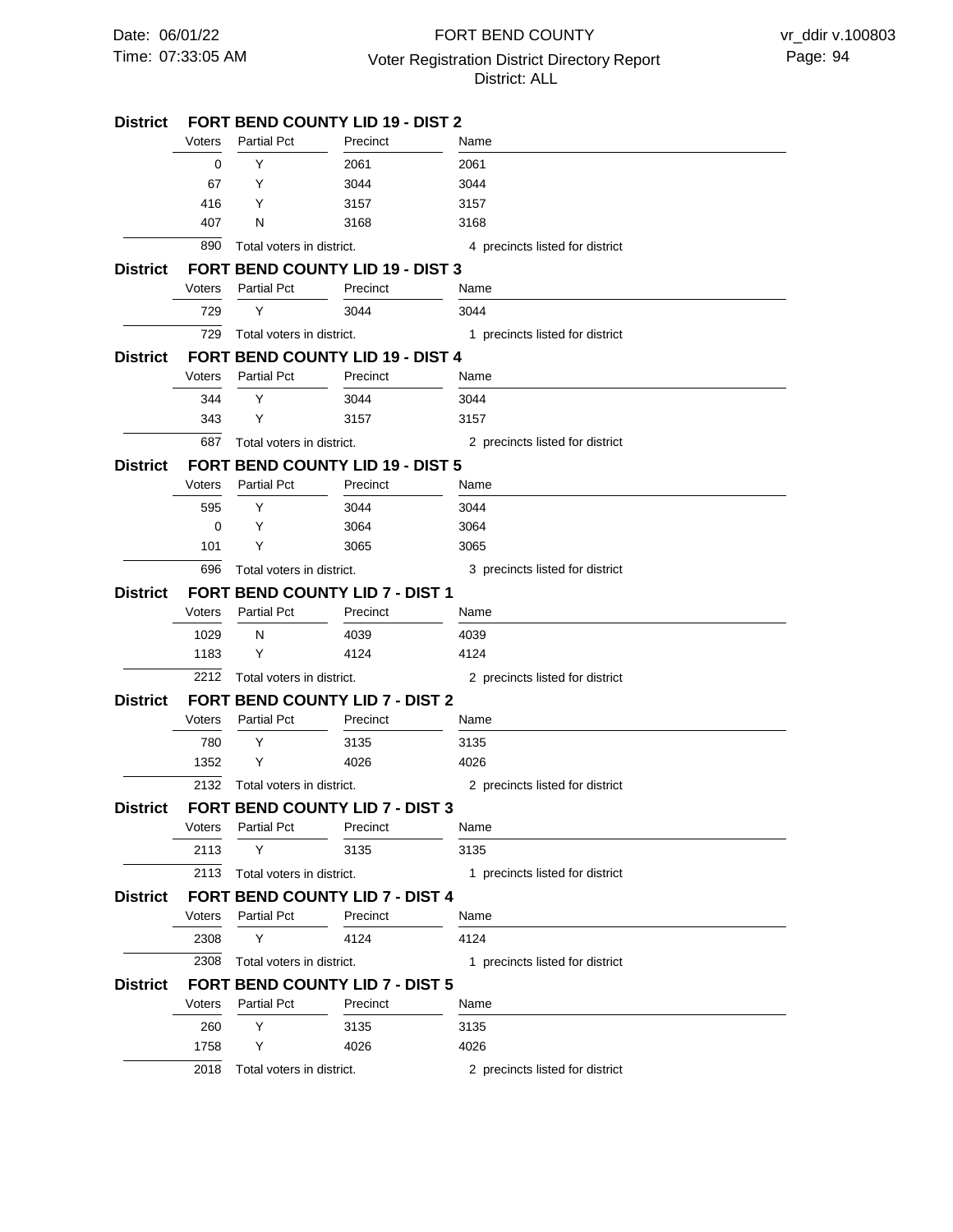### 07:33:05 AM Voter Registration District Directory Report Page: 95 FORT BEND COUNTY District: ALL

#### **PRECINCT CHAIR 1006 District PRECINCT CHAIR 1057 PRECINCT CHAIR 2058 PRECINCT CHAIR 2059 PRECINCT CHAIR 4066 PRECINCT CHAIR 4082 PRECINCT CHAIR 1104 PRECINCT CHAIR 3119 PRECINCT CHAIR 1122 PRECINCT CHAIR 3127 PRECINCT CHAIR 4141 District District District District District District District District District District** 12316 Total voters in district. 5741 Total voters in district. 2401 Total voters in district. 2338 Total voters in district. 4910 Total voters in district. 7293 Total voters in district. 6023 Total voters in district. 3323 Total voters in district. 3862 Total voters in district. 3051 4136 Total voters in district. 12316 5741 2401 2338 4910 7293 6023 3323 3862 3051 4136 Voters Voters Voters Voters Voters Voters Voters Voters Voters Voters Voters N N N N N N N N N N N Partial Pct Partial Pct Partial Pct Partial Pct Partial Pct Partial Pct Partial Pct Partial Pct Partial Pct Partial Pct Partial Pct 1006 1057 2058 2059 4066 4082 1104 3119 1122 3127 4141 Precinct Precinct Precinct Precinct Precinct Precinct Precinct Precinct Precinct Precinct Precinct 1006 1057 2058 2059 4066 4082 1104 3119 1122 3127 4141 Name Name Name Name Name Name Name Name Name Name Name Total voters in district. 1 precincts listed for district 1 precincts listed for district 1 precincts listed for district 1 precincts listed for district 1 precincts listed for district 1 precincts listed for district 1 precincts listed for district 1 precincts listed for district 1 precincts listed for district 1 precincts listed for district 1 precincts listed for district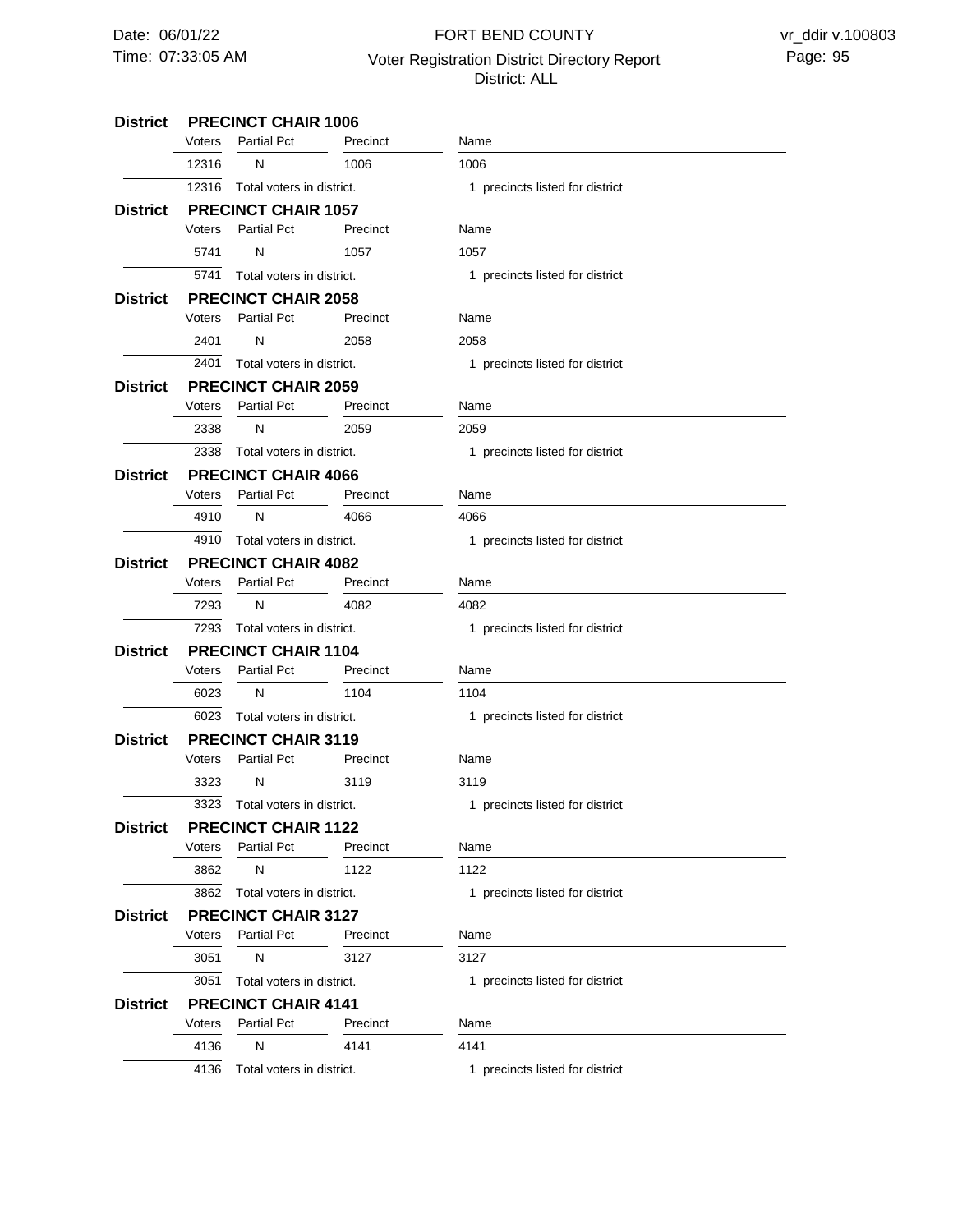# 07:33:05 AM Voter Registration District Directory Report Page: 96 FORT BEND COUNTY District: ALL

#### **PRECINCT CHAIR 1142 District**

|                 | Voters                            | <b>Partial Pct</b>        | Precinct | Name                          |
|-----------------|-----------------------------------|---------------------------|----------|-------------------------------|
|                 | 4403                              | N                         | 1142     | 1142                          |
|                 | 4403                              | Total voters in district. |          | precincts listed for district |
| <b>District</b> | <b>PRECINCT CHAIR 1149</b>        |                           |          |                               |
|                 | Voters                            | <b>Partial Pct</b>        | Precinct | Name                          |
|                 | 5875                              | N                         | 1149     | 1149                          |
|                 | Total voters in district.<br>5875 |                           |          | precincts listed for district |